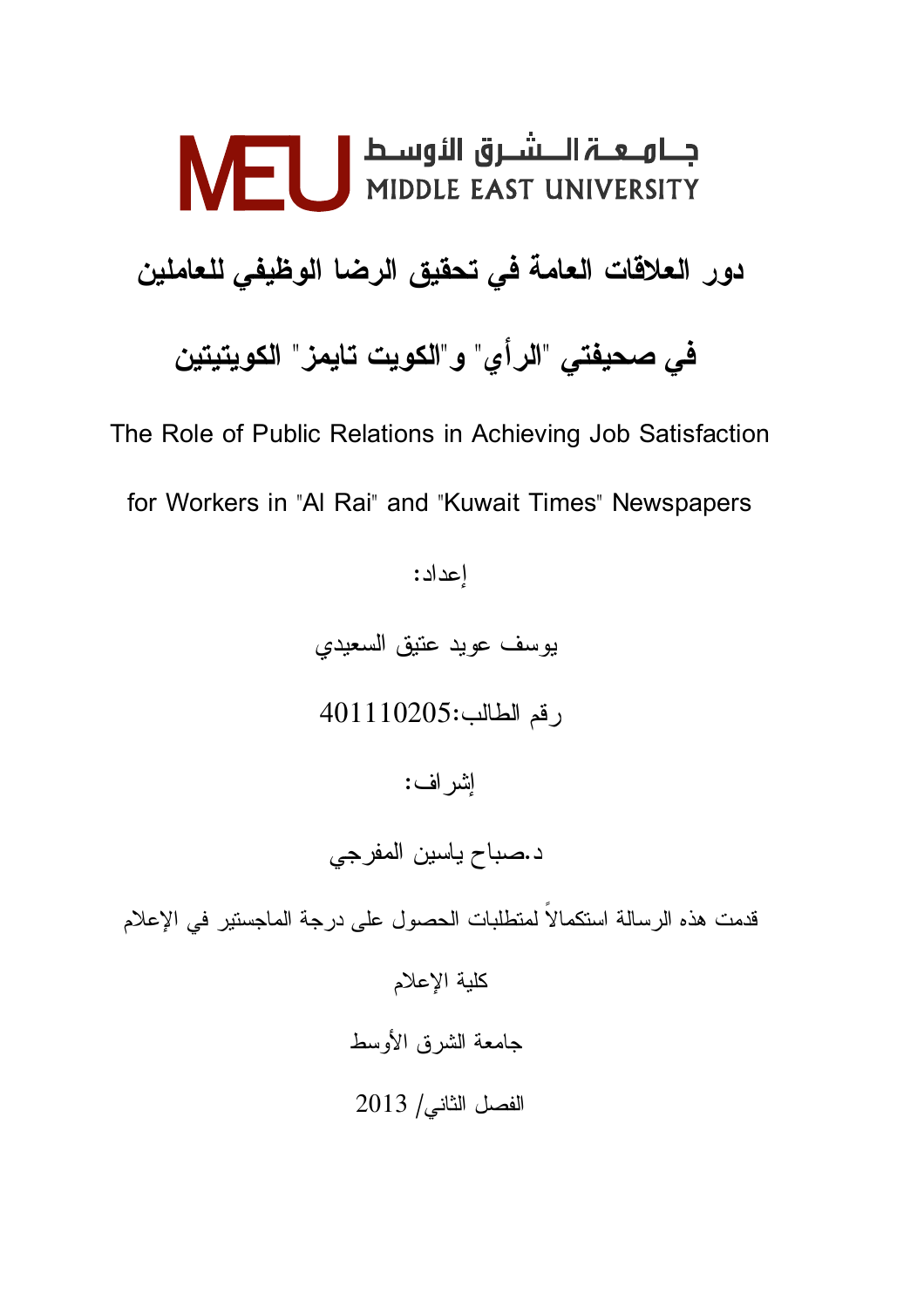## التفويض

أنا *بوسف عويد السعيدي* أفوض جامعة الشرق الأوسط بنزويد نـــسخ مـــن رسالتي ورقياً وإلكترونياً للمكتبات أو المنظمات أو الهيئـــات والمؤســـسات المعنية بالأبحاث العلمية عند طلبها.

> الاسم: بوسف عويد عتيق السعيدي  $2013/5/27$  التاريخ:

التوفيع: من المناسب المسلم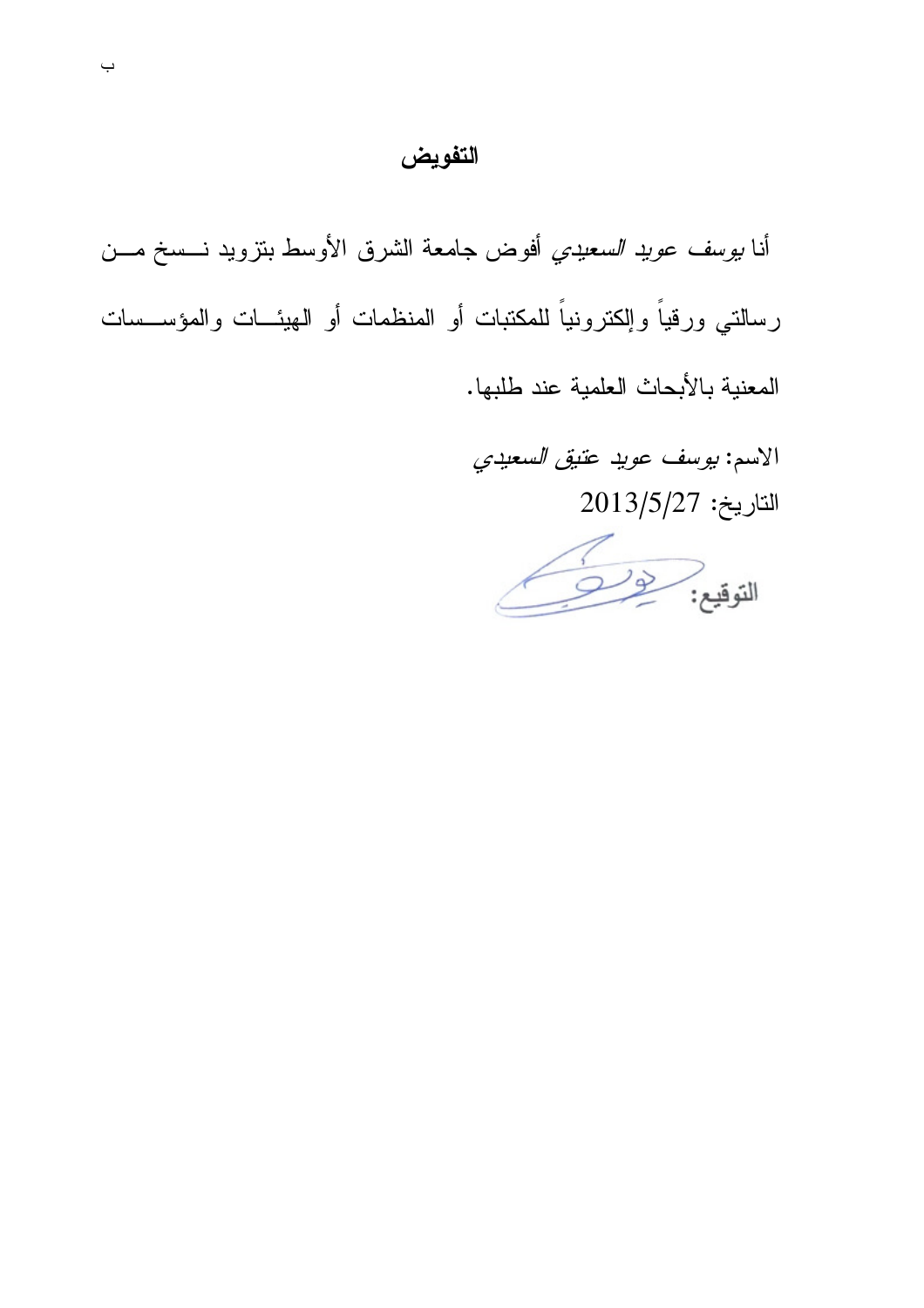# قرار لجنة المناقشة

نوقشت هذه الرسالة وعنوانها "دور العلاقات العامة في تحقيــق الرضــــا الـــوظيفي للعاملين في صحيفتي "الــــرأي" و"الكويـــت تــــايمز" الكـــويتيتين" وأجيـــزت بتــــاريخ 2013/5/27

# أعضاء لجنة المناقشة

| التو قيع | الصفة           | الأسم                  |
|----------|-----------------|------------------------|
|          | مشرفأ ورئيسا    | د. صباح ياسين المفر جي |
|          | مناقشاً داخلياً | د کامل خورشید مراد     |
|          | رمناقشا خارجيا  | ا. د. نيسر ابو عرجة    |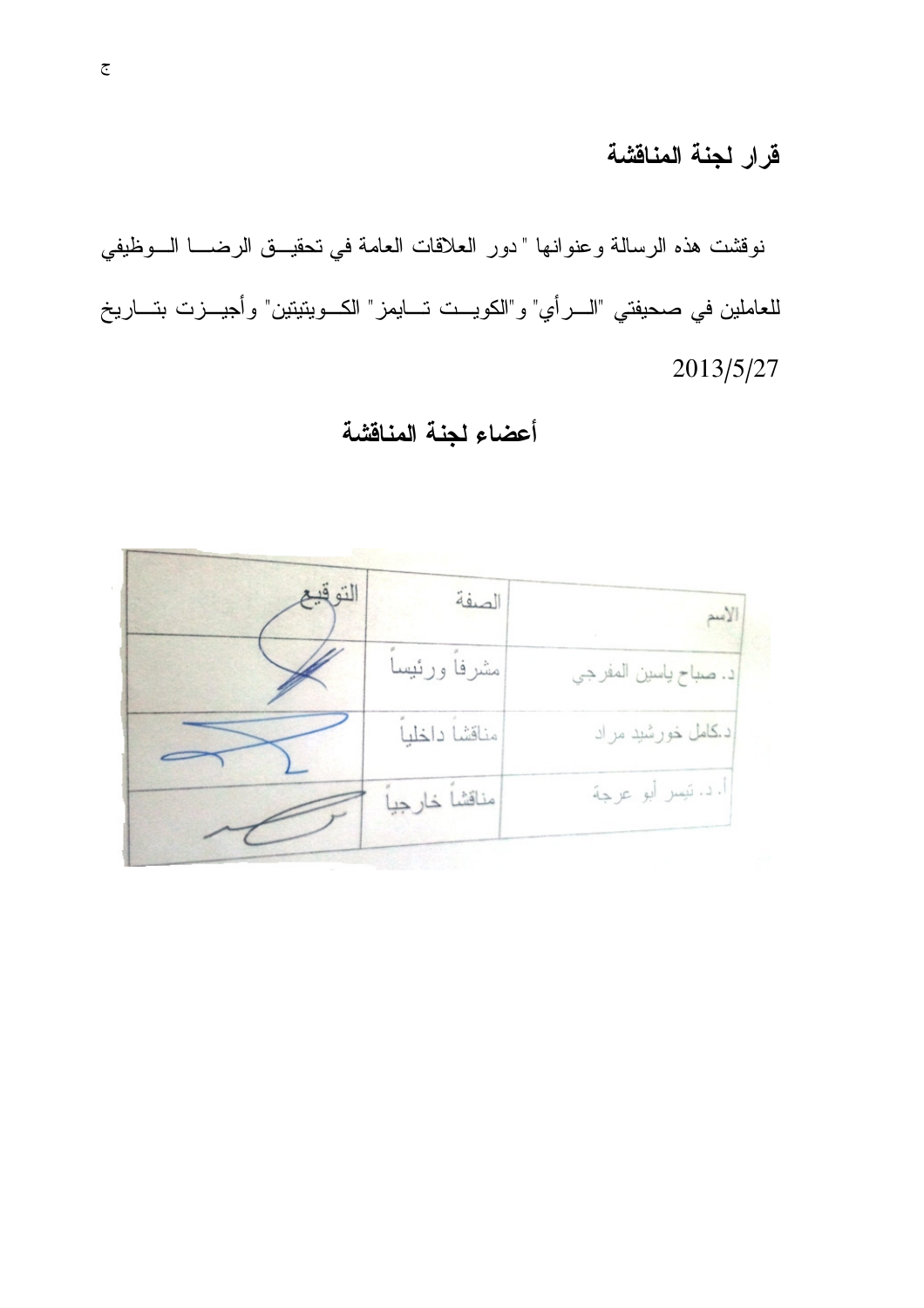#### شكر وتقدير

أتقدم بالشكر الجزيل إلى الدكتور صباح ياسين مشرف هذه الرسالة لجهوده المبذولة معي وحرصه على إنمام الرسالة بأكمل وجه ممكن، كما ان الـــشكر موصــــول إلـــــي الأساتذة الكرام أعضاء لجنة المناقشة لتفضلهم بقبول قراءة هذه الرســالة وتعزيزهـــا بالملاحظات والنصويبات التي من شأنها إغناء الرسالة وتجويدها.

والشكر أيضاً لكافة أعضاء هيئة الندريس في كلية الإعلام في جامعة الشرق الأوسط، وفي مقدمتهم عميد الكلية الأستاذة الدكتورة حميدة سميسم.

كما أود أن أشكر أخي وصديقي .. خالد سعد العجمي لوقوفه بجانبي طـــوال مرحلــــة در استي في الماجستير ودعمه لي وحرصه على تقديم النصائح لي فكل الشكر والنقدير له.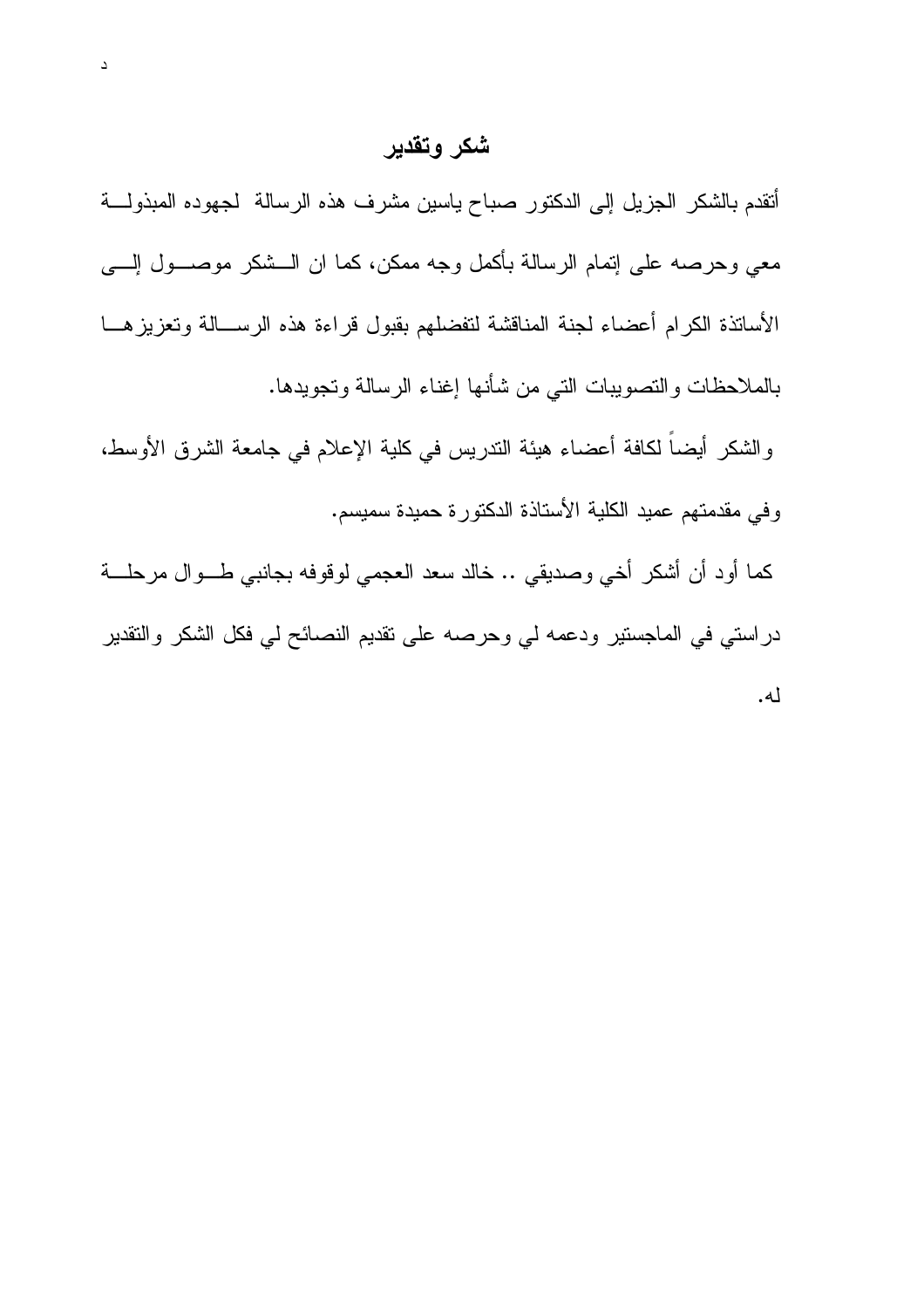## الإهداء

 $\circ$ 

إلى والدي ووالدتي أطال الله في عمريهما وأمدهما بوافر الصحة...وهما اللُّذان حرصا على متابعة نعليمي منذ الصغر ونذليل كافه العقبات والصعوبات التي واجهتني في جميع مراحل حياتي، وأتمنى أن تكون هذه الرسالة بمثابة رد جزء بسيط جداً مما قدّماه لي في حياتي ..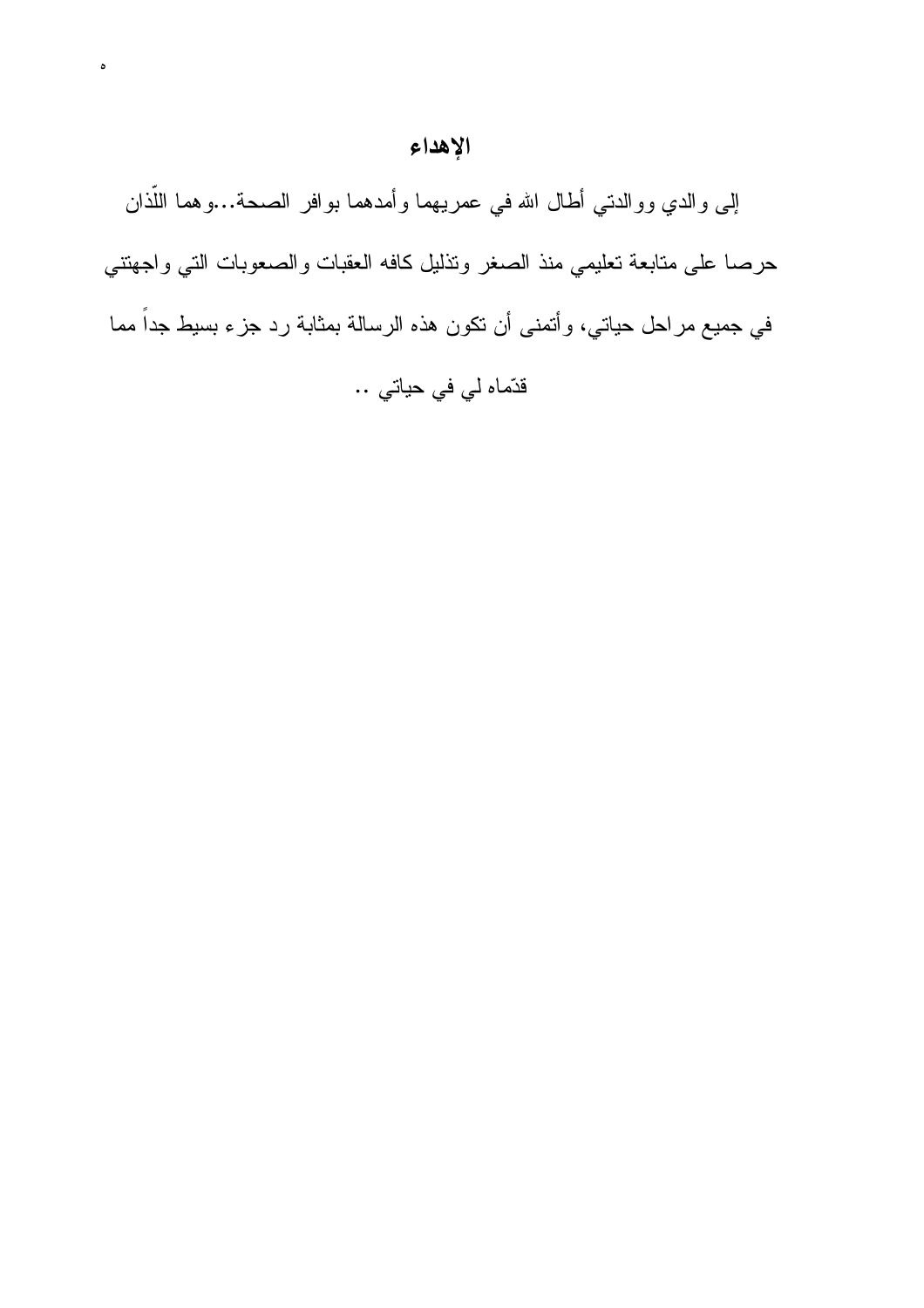فائمة المحتويات

| الصفحة                | الموضوع                                       |
|-----------------------|-----------------------------------------------|
|                       |                                               |
| أ                     | العنوان                                       |
| ب                     | التفويض                                       |
| ج                     | قرار لجنة المناقشة                            |
| د                     | الشكر والنقدير                                |
| ٥                     | الإهداء                                       |
| و – ز                 | قائمة المحتويات                               |
| $\Delta$ – ط          | قائمة الجداول                                 |
| ي                     | فائمة الملحقات                                |
| $\bigcup - \biguplus$ | الملخص باللغة العربية                         |
| م – ن                 | الملخص باللغة الإنجليزية                      |
| $9 - 1$               | الفصل الأول: مقدمة عامة للدراسة               |
| $\mathbf 1$           | تمهيد                                         |
| $\overline{2}$        | مشكلة الدراسة                                 |
| 3                     | أهداف الدراسة                                 |
| 3                     | أهمية الدراسة                                 |
| $\overline{4}$        | أسئلة الدراسة وفرضياتها                       |
| 6                     | مصطلحات الدراسة                               |
| 8                     | حدود الدراسة                                  |
| 8                     | محددات الدر اسة                               |
| $48 - 10$             | الفصل الثاني: الإطار النظري والدراسات السابقة |
| 11                    | تمهيد:                                        |
| 12                    | نظرية القيمة لجون لوك:                        |
| 14                    | مفهوم العلاقات العامة:                        |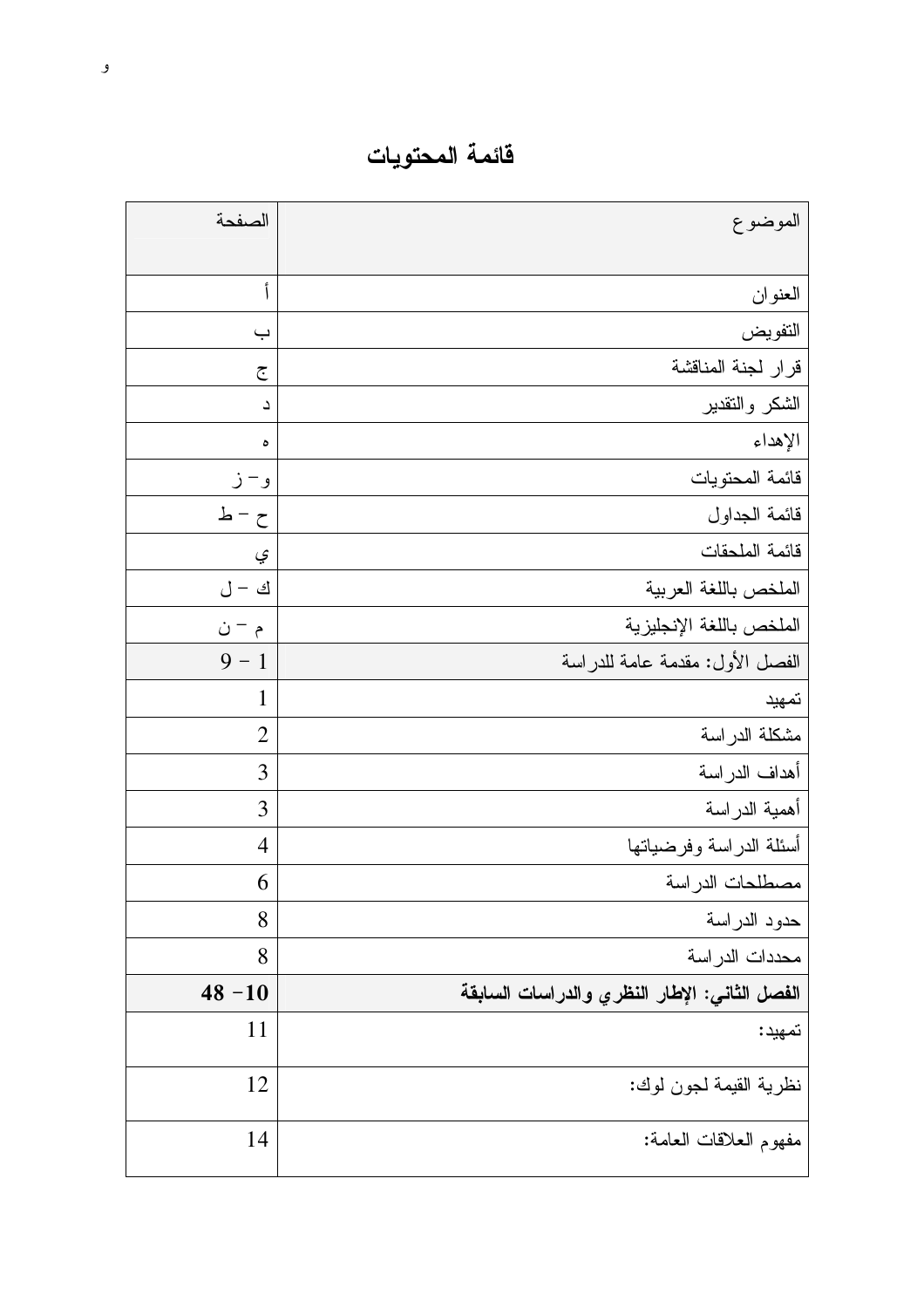| أهداف العلاقات العامة ووظائفها:                  | 17        |
|--------------------------------------------------|-----------|
| الأهمية المهنية للعلاقات العامة:                 | 21        |
| أهمية العنصر البشري في العلاقات العامة:          | 24        |
| المسار الوظيفي في الإدارة والعلاقات العامة:      | 26        |
| الرضا الوظيفي في المؤسسات ودور العلاقات العامة:  | 29        |
| مفهوم الرضا الوظيفي وأهميته:                     | 29        |
| – العلاقات العامة في دولة الكويت.                | 29        |
| الدر اسات السابقة:                               | 35        |
| تعليق على الدراسات السابقة                       | 48        |
| الفصل الثالث: منهجية الدراسة(الطريقة والإجراءات) | $56 - 49$ |
| منهج الدراسة                                     | 49        |
| مجتمع الدراسة                                    | 49        |
| عينة الدراسة                                     | 50        |
| أدوات الدراسة                                    | 52        |
| صدق الأداة                                       | 52        |
| ثبات الأداة                                      | 53        |
| متغيرات الدراسة                                  | 54        |
| التحليل الإحصائي                                 | 54        |
| إجراءات الدراسة                                  | 55        |
| الفصل الرابع: نتائج الدراسة                      | $79 - 57$ |
| الفصل الخامس: مناقشة نتائج الدراسة               | $89 - 80$ |
| نوصيات الدراسة                                   | 88        |
| المراجع                                          | 90        |
| الملاحق                                          | 101       |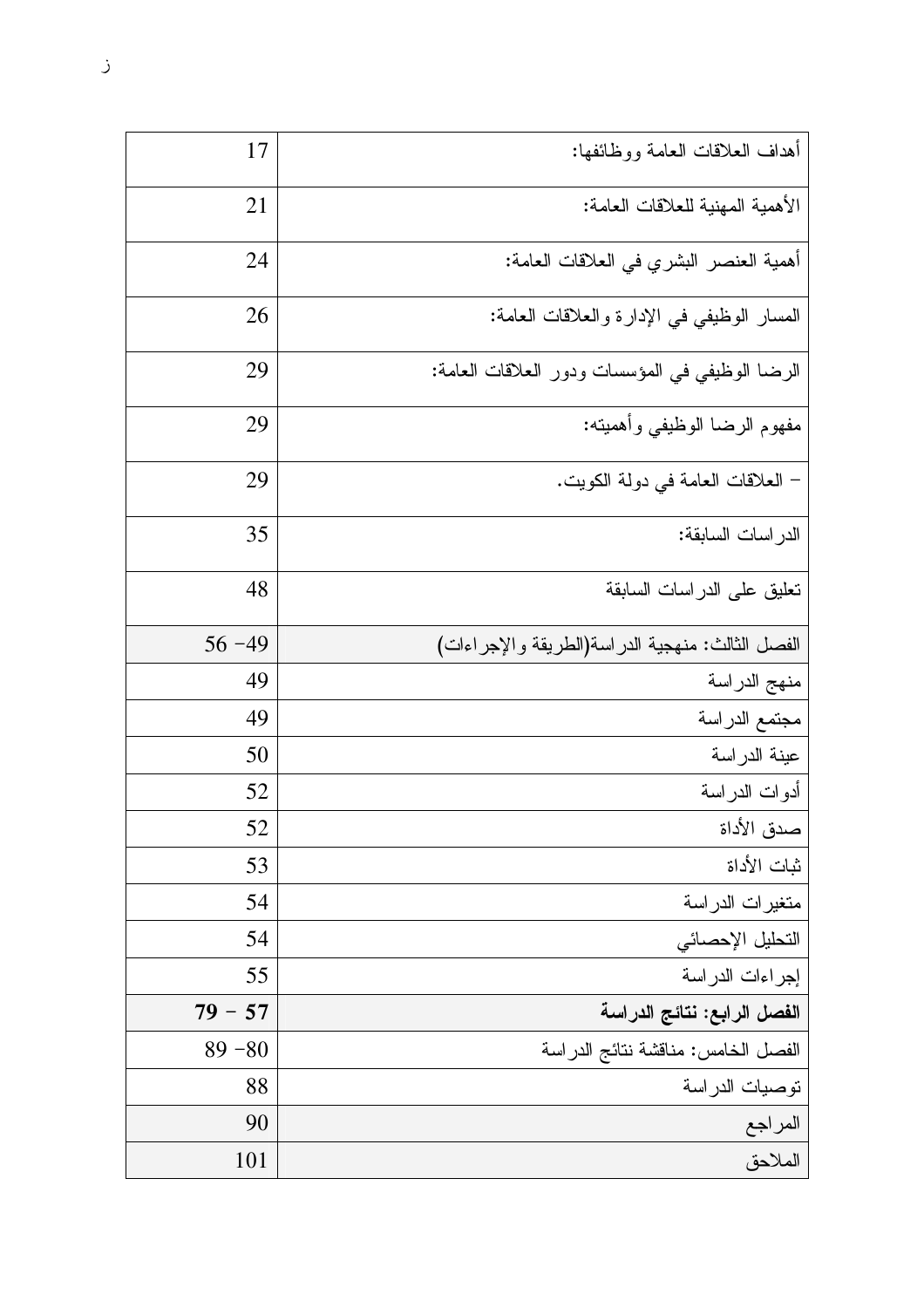|        | عنوان الجدول                                                                      |
|--------|-----------------------------------------------------------------------------------|
| الصفحة |                                                                                   |
|        | جداول الفصل الثانبي                                                               |
| 33     | الجدول (1) يبين المسميات المستخدمة لوصف وظيفة العلاقات العامة في السوز ارات       |
|        | الكويتية.                                                                         |
|        | جداول الفصل الثالث                                                                |
| 51     | جدول (1) نوزيع أفراد عينة الدراسة حسب متغيـــرات اســـم الـــصـحيفة، والعمـــر،   |
|        | والمؤهل العملي، وسنوات الخبرة في المؤسسة، والوظيفة الحالية في المؤسسة.            |
| 53     | الجدول (2) قيم معاملات الاتساق الداخلي باستخدام اختبار كرونباخ ألفا.              |
|        | جداول الفصل الرابع                                                                |
| 57     | الجدول (3) المتوسطات الحسابية والانحرافات المعيارية لمحور (دور العلاقات العامة    |
|        | في تحقيق الرضا الوظيفي للعاملين في صحيفة الراي الكويتية) مرتبة ترتيبا تتازليا.    |
| 59     | الجدول (4) المنوسطات الحسابية والانحرافات المعيارية لمحور (دور العلاقات العامة    |
|        | في تحقيق الرضا الوظيفي للعاملين في صحيفة الكويت تايمز الكويتية) مرتبة ترتيبـــا   |
|        | تنازليا.                                                                          |
| 61     | الجدول (5) المتوسطات الحسابية والانحرافات المعيارية لمحور (العوامـــل الداخليـــة |
|        | التي تؤثِّر في مستوى الرضا الوظيفي للعاملين في صحيفة الراي الكويتيــة) مرتبـــة   |
|        | ترتيبا تتازليا.                                                                   |
| 63     | الجدول (6) المتوسطات الحسابية والانحرافات المعيارية لمحور(العوامل الداخلية التي   |
|        | تؤثِّر في مستوى الرضا الوظيفي للعاملين في صحيفة الكويت تايمز الكويتية) مرتبـــة   |
|        | ترتيبا تتازليا                                                                    |
| 65     | الجدول (7) المتوسطات الحسابية والانحرافات المعيارية لمحور (العوامل الخارجيـــة    |
|        | التي تؤثِّر في مستوى الرضا الوظيفي للعاملين في صحيفة الراي الكويتيــة) مرتبـــة   |
|        | ترتيبا تتازليا.                                                                   |
| 66     | الجدول (8) المتوسطات الحسابية والانحرافات المعيارية لمحور (العوامل الخارجيـــة    |
|        | التي تؤثِّر في مستوى الرضا الوظيفي للعاملين في صحيفة الكويت تايمز الكويتيــة)     |
|        | مرتبة ترتيبا تتازليا                                                              |

قائمة الجداول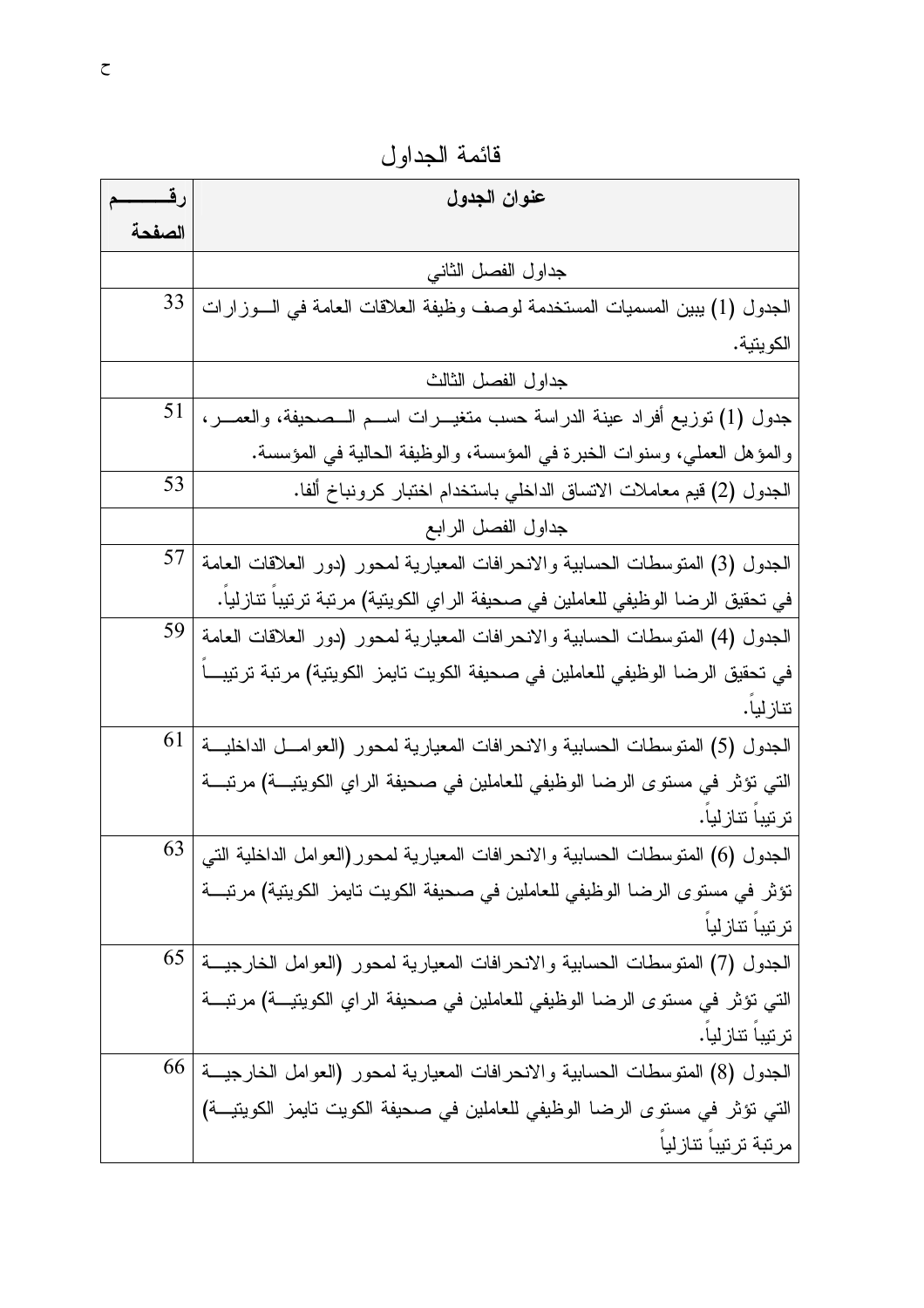| 68   | الجدول (9) اختبار العينة المستقلة Independent Sample T – test للتعرف على     |
|------|------------------------------------------------------------------------------|
|      | الفروق ما بين مستويات الرضا بين العاملين في الصحيفتين المدروستين.            |
| 70   | الجدول (10) اختبار النباين الأحادي للتعرف على الفروق في مستويات الرضا بسين   |
|      | العاملين في صحيفة الراي الكويتية يعزى لمتغير الخبرة.                         |
| 72   | الجدول (11) اختبار شيفيه للمقارنات البعدية للتعرف على الفروقات ما بسين فئسات |
|      | سنوات الخبرة.                                                                |
| 73   | الجدول (12) اختبار النباين الأحادي للتعرف على الفروق في مستويات الرضا بسين   |
|      | العاملين في صحيفة الكويت نايمز الكويتية نبعاً لمتغير الخبرة.                 |
| 75   | الجدول (13) اختبار العينة المستقلة للتعرف على الفروق في مستويات الرضا بين    |
|      | العاملين في صحيفة الراي الكويتية نبعاً لمتغير الجنس.                         |
| 76   | الجدول (14) اختبار العينة المستقلة للتعرف على الفروق في مستويات الرضا بسين   |
|      | العاملين في صحيفة كويت تايمز الكويتية تبعاً لمتغير الجنس                     |
| 77   | الجدول (15) اختبار النباين الأحادي للتعرف على مستويات الرضا حــسب متغيـــر   |
|      | العمر في صحيفة الراي الكويتية                                                |
| 78 I | الجدول (16) اختبار النباين الأحادي للتعرف على مستويات الرضا حــسب متغيـــر   |
|      | العمر في صحيفة كويت تايمز الكويتية                                           |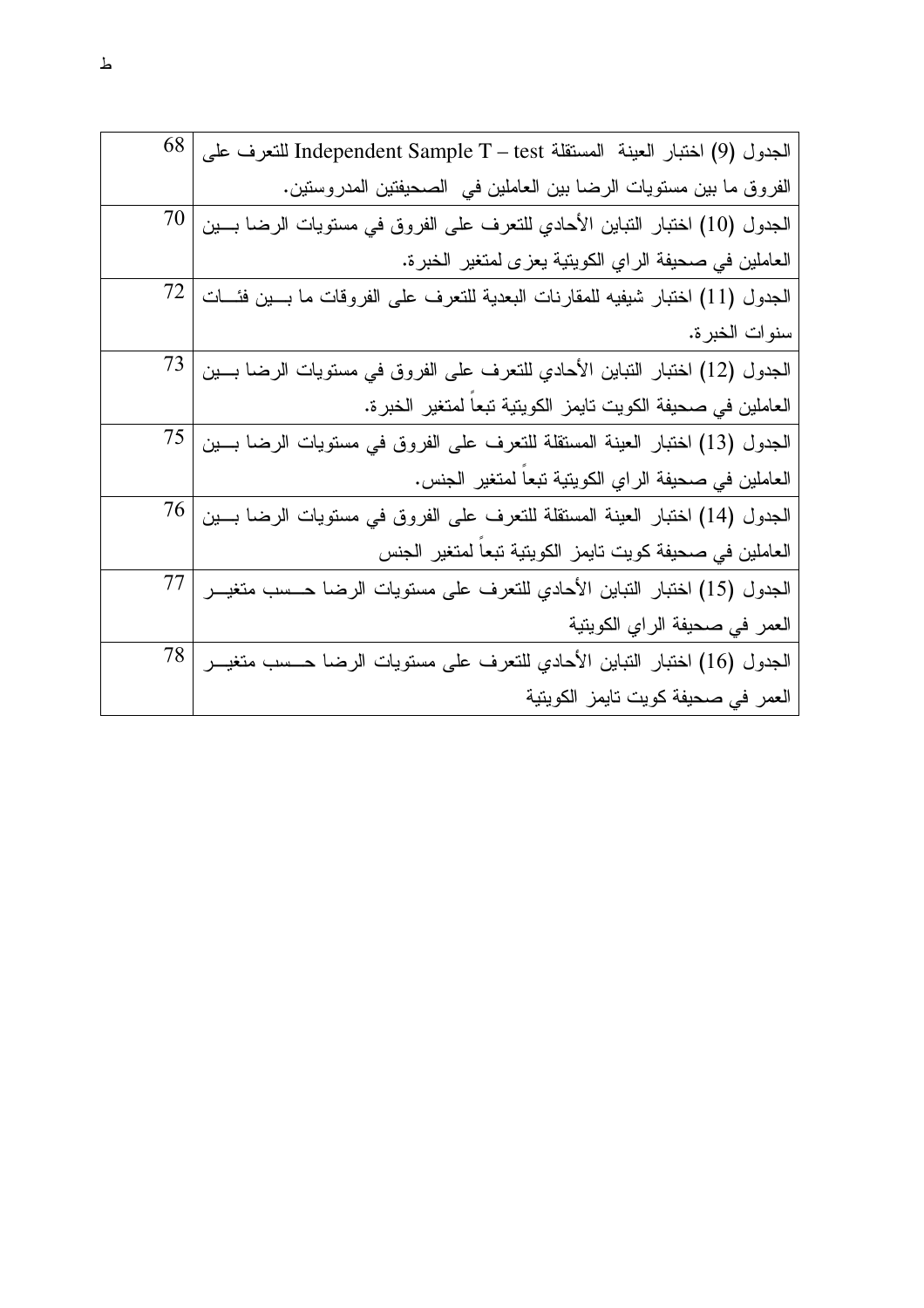قائمة الملاحق

| حنفحة | المحتوى                                         |
|-------|-------------------------------------------------|
| 102   | ملحق رقم (1) أسماء محكمي الاستبانة              |
| 103   | الملحق رقم (2) اســـتبانة الدراســـة بـــصورتها |
|       | النهائية                                        |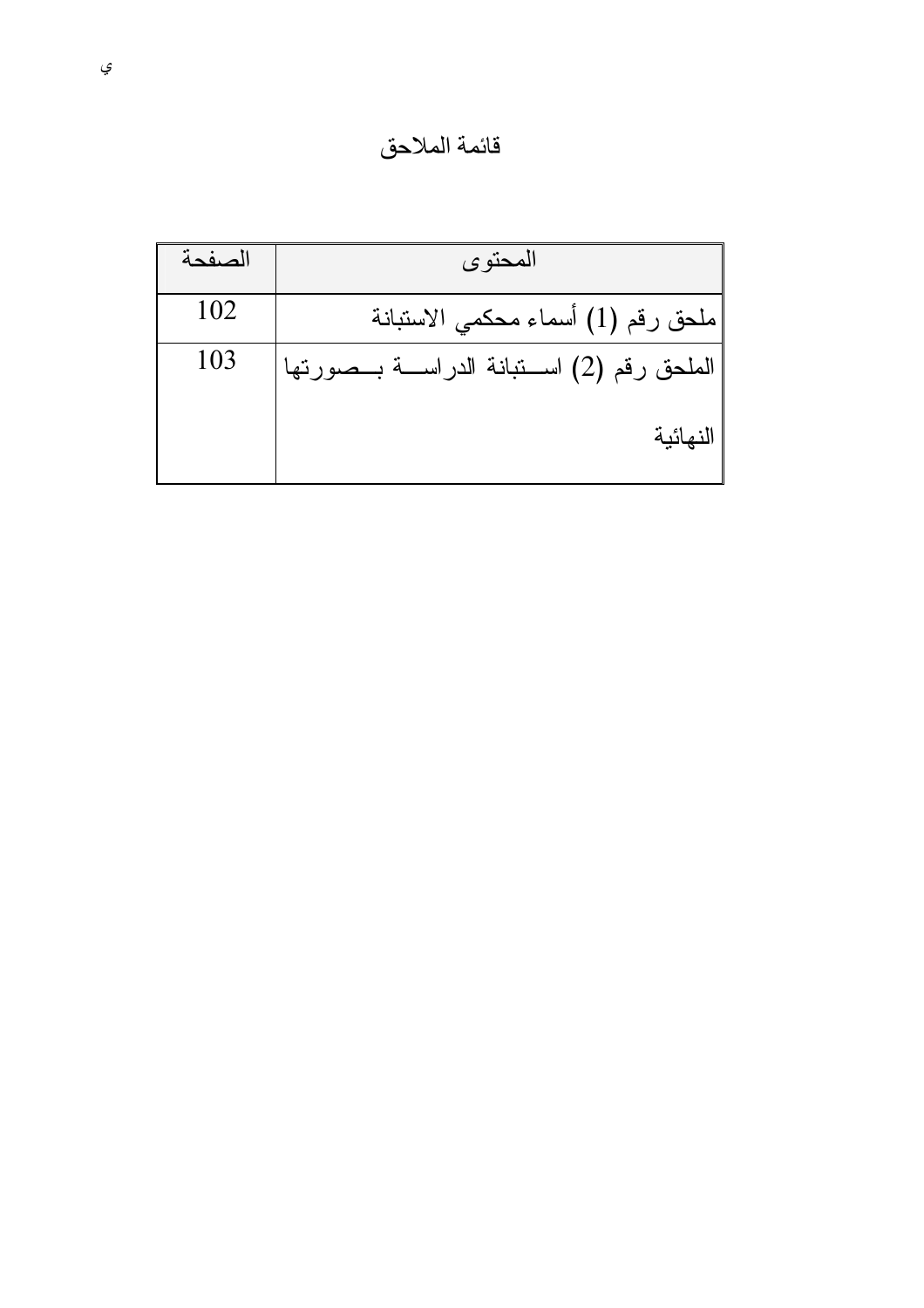# دور العلاقات العامة في تحقيق الرضا الوظيفي للعاملين

ملخص

في صحيفتي "الرأي" و"الكويت تايمز" الكويتيتين

The Role of Public Relations in Achieving Job Satisfaction for Workers In "Al Rai" and "Kuwait Times" Newspapers

اعداد:

يوسف عويد عتيق السعيدي

إشراف: الدكتور صباح ياسين

هدفت الدراسة إلى النعرف على دور العلاقات العامة في تحقيق الرضا الـوظيفي للعـــاملين فـــي صحيفتي "الرأي" و"الكويت تايمز" الكويتيتين، ومعرفة العوامل المؤثرة في تحقيق ذلــك الرضـــا، واعتمدت الدراسة على المنهج الوصفي وعلى دراسة العلاقات العامة في مؤسستين صحفيتين هما "الراي" و"الكويت نايمز"، ووزعت استبانة الدراسة على عينة مـن (235) مـن العــاملين فـــى المؤسستين.

وكان من أهم نتائج الدر اسة: – أن أولوية المهمات للعلاقات العامة قد نتغير من مؤسسة إلى أخرى، فقد يكون الاتصال الداخلي هو الأهم بالنسبة لبعض المؤسسات، وقد يكون الاتصال مع الجمهور الخارجي أو البيئة الخارجية هو الأهم بالنسبة لمؤسسات أخرى. وأهمية العدالة في الروانب والأجور بالنسبة للعاملين، وكــذلك العدالة في توزيع المهام و الواجبات، و أهمية الضمان الصحي.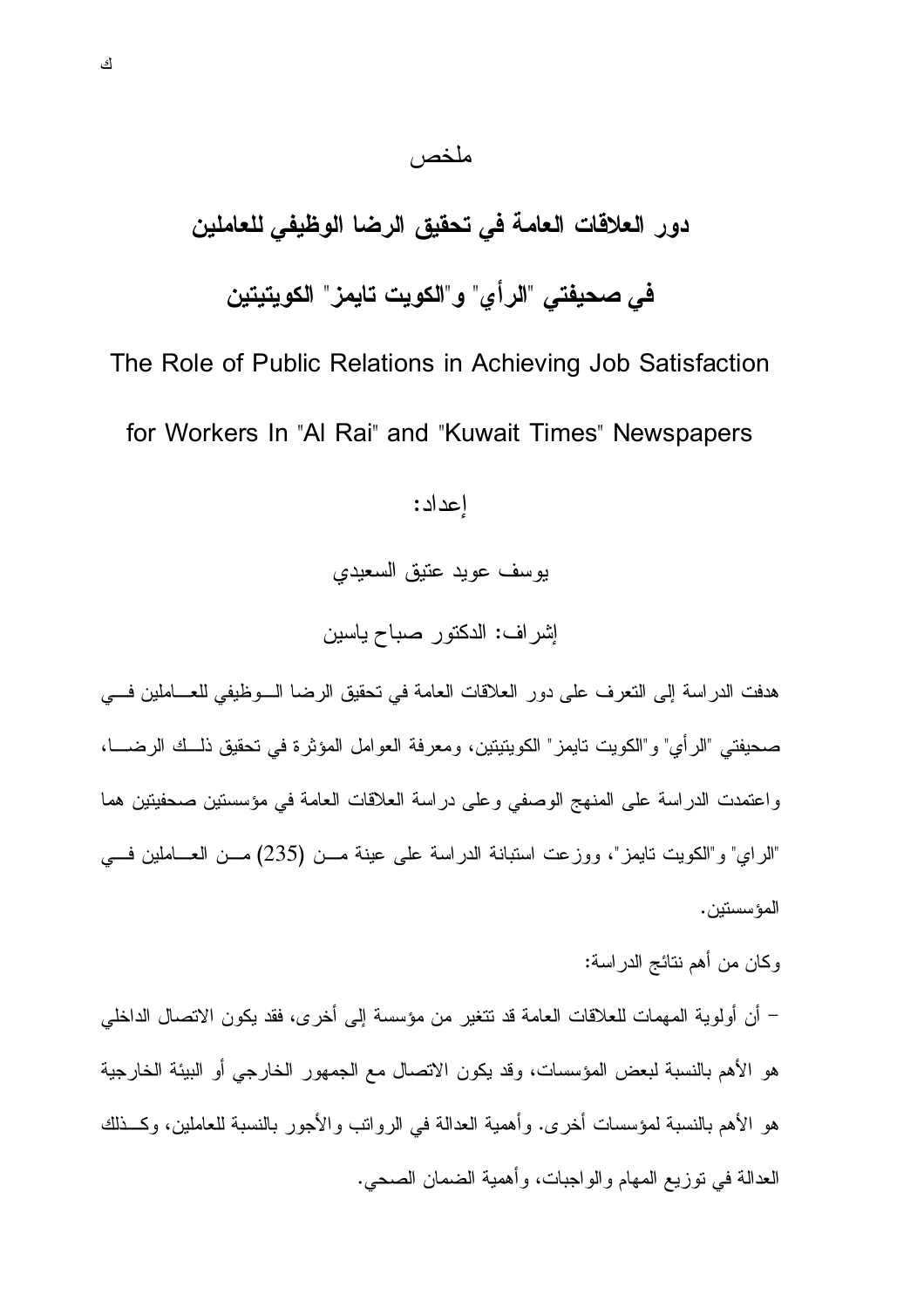– أظهرت النتائج أهمية دراسة أولويات العاملين من قبل الإدارات ومن قبل العلاقات العامة على وجه الخصوص للعمل على هذه الأجندة حسب الأولويات في كل مؤسسة علـــى حــدة. كمـــا أن الدراسة كشفت عن أهمية السياسات الحكومية تجاه حرية التعبير والرأي وتوفير المعلومـــات فــــي التأثير على العاملين في المؤسسات الصحفية على وجه الخصوص، مما يتربِّب عليه رفع مستوى الرضا للعاملين، وتحقيق أفضل مستوى جودة للمنتج الذي تختص به المؤسسة، سواء كـــان ســـلعاً مادية أم مواد إعلامية وثقافية.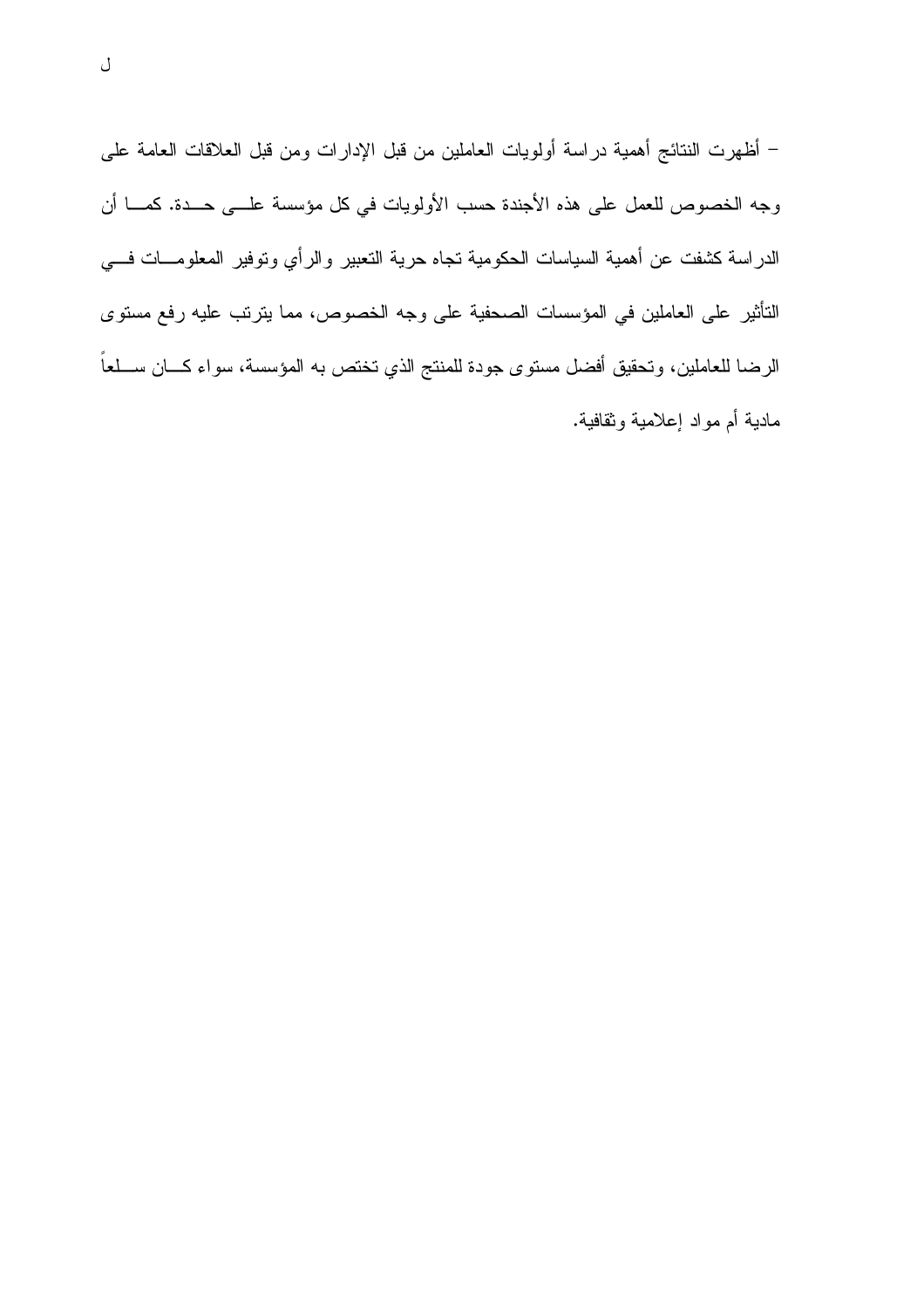#### Abstract

# **The Role of Public Relations in Achieving Job Satisfaction for Workers In "Al Rai" and "Kuwait Times" Newspapers Prepared by**: **Yousef Owaid Saidi Supervised by: Dr. Sabah Yassin**

 The study aimed at identifying the role of public relations to achieving job satisfaction for workers in the " Al Rai " and "Kuwait Times" Kuwaitis newspapers, the study aimed also to find out the factors affecting the achievement of that satisfaction, the study relied on the descriptive and distributed a questionnaire study on a sample of (235) of the workers in the two journal institutions.

One of the most important results of the study includes:

1 - It turned out that the priority tasks of public relations may change from one institution to another, it may be internal communication is the most important for some institutions in one hand, or contacting with external audiences or external environment is the most important institutions in the other hand.

2 - The importance of justice in the salaries and wages for workers, as well as justice in the distribution of tasks and duties, and the importance of health insurance.

3 - The importance of studying these priorities by administrations and by public relationship in particular to work on this agenda, according to the priorities of each institution separately.

4 - The importance of government policies towards freedom of expression and opinion and the provision of information to influence the workers in the press institutions in particular, resulting in raising the level of satisfaction of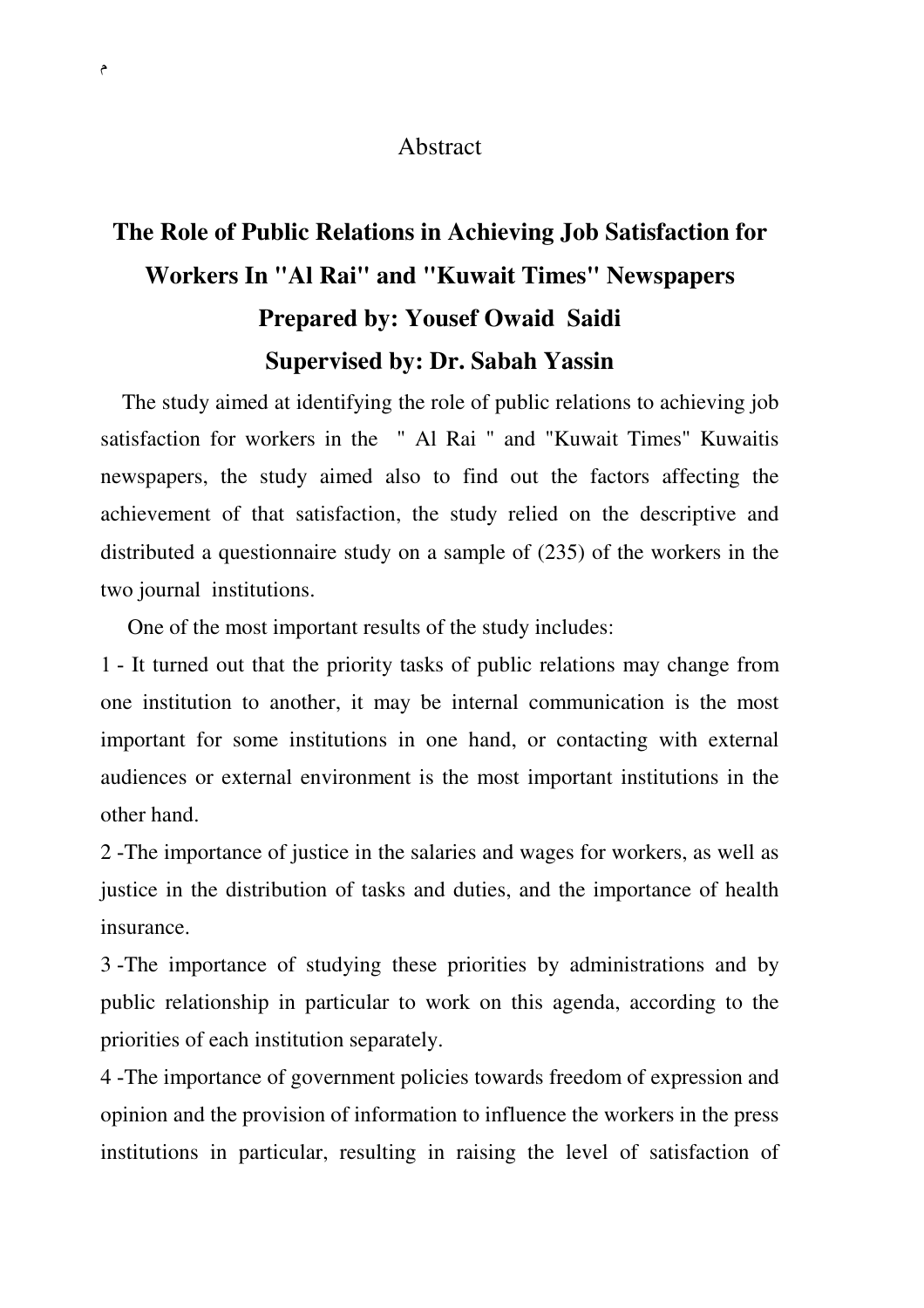ن

employees, and achieve the best quality of the product concerned by the institution, whether goods, material or media substances and cultural elements.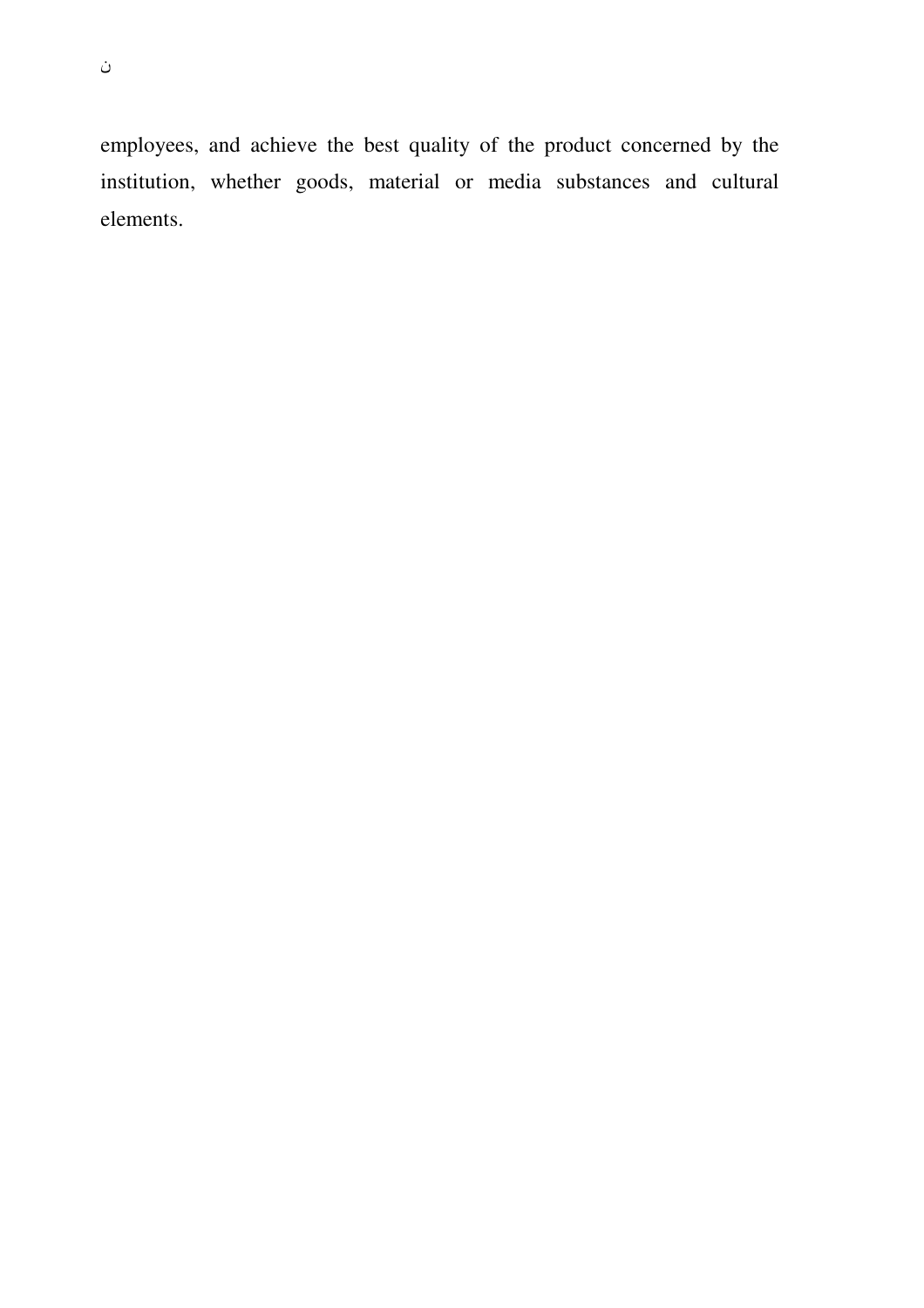### الفصل الأول: مقدمة عامة للدراسة

تمهيد:

نقوم العلاقات العامة بأدوار ووظائف مختلفة تجاه تحقيق مصالح جمهورها الخارجي وجمهورها الداخلي، ففيما يُعد الجمهور الخارجي مجموع المتعاملين والمنتفعين وأعضاء المجتمع الآخـــرين، فإن الجمهور الداخلي هو مجموع الموظفين والعاملين في المؤسسة نفسها، وفسى كثيـــر مـــن المؤسسات يُعد الجمهور الداخلي أكثر أهمية من الجمهور الخارجي نتيجة لعدة أســـباب، منهــــا أن الجمهور الداخلي هو الذي يقوم بتقديم الخدمات أو يقوم بإنتاج السسلع؛ ولـــولاه لمــــا اســـتطاعت المؤسسة الاستمر ار في عملها.

والأفراد في الجمهور الداخلي "هم لبنة العلاقات العامة وجمهورها الداخلي والقـــائمون بأنـــشطة المؤسسة وسفراؤها في الخارج، ولذا فإن للعلاقات العامة دورها الرئيسي بالتسأثير علـــي قناعـــة الأفراد في سياسة المؤسسة العمالية والإنتاجية وأهميتها لهم وللمؤســسة". (الــسلمي،2002، 32) ويمكن نلخيص كافة نلك التأثيرات نجاه العاملين بأنها ما يسمى بالرضا الوظيفي للعاملين، وهــذا الرضا هو الذي يؤثر على قناعات الأفراد العاملين ويجعلهم أكثر إنتاجية وأكثر انتماءً للمؤســسة و أهدافها.

والرضا الوظيفي له نعريفات عديدة ؛ وذلك لاختلاف المداخل التي نتاول بها العلمــاء والبـــاحثون المختلفون مفهوم الرضا الوظيفي، وهنالك العديد من المحاولات التبي بذلت لتحديد معنسي محسدد للرضا الوظيفي، منها على سبيل المثال أن الرضا الوظيفي هو الشعور النفسي بالقناعة والارتياح والسعادة لإشباع الحاجات والرغبات والنوقعات مع العمل نفسه وبيئة العمل، مع النقـــة والـــولاء والانتماء للعمل ومع العوامل والمؤثرات البيئية الداخلية والخارجية ذات العلاقة، وفي تعريف (لوك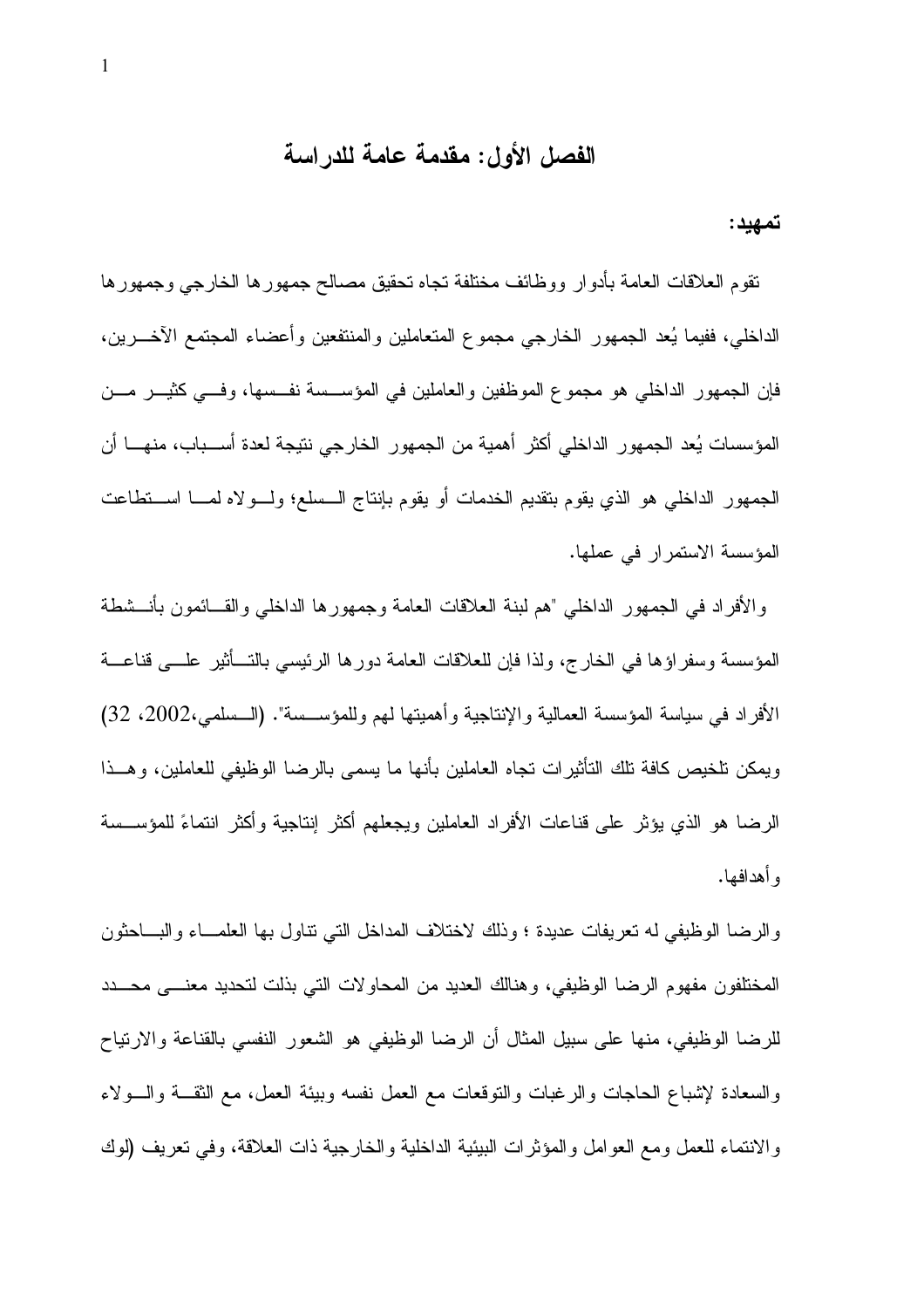Locke) للرضا الوظيفي فهو اتجاه يُعد محصلة للعديد من الخبرات المحبوبة وغيــر المحبوبــة المرتبطة بالعمل ويكشف عن نفسه بتقدير الفرد للعمل وإدارته. نقلا عن:(الكردي، 2011) ونسعى هذه الدراسة للكشف عن دور العلاقات العامة في المؤسسات الصحفية الكوينيــــة تجــــاه تحقيق الرضا الوظيفي للعاملين في تلك المؤسسات، ليس بوصفهم أو بكونهم صحفيين، بل بكونهم

عاملين مثلهم مثل أي مؤسسة أخرى، لمهم حاجات وظيفية ونفسية واجتماعية واتصالية بمكـــن أن

تسهم العلاقات العامة في تحقيق الكثير منها أو بعضها.

#### مشكلة الدر اسة:

يُعد الرضا الوظيفي من أهم المقاييس التي تعتمد عليها الإدارات في تقدير سلامة تنظيم المؤسسة وسلامة العمل فيها، والرضا الوظيفي يُعدّ عنوان النجاح في دمج موظفي وعاملي أي مؤسسة سواء كانت مؤسسة خاصة أم مؤسسة حكومية، لأن حجم الإنتاجية أو مستواها وجودتها نتأثر بمــستوى الرضا الوظيفي للعاملين في المؤسسة أو الشركة أو الدائرة، وينطبــق ذلــك علـــي المؤســسات والمنظمات الاعلامبة.

والرضا الوظيفي للعاملين في أي مؤسسة يتأثر بعدة عوامل وظروف داخلية وخارجية، فبعــضها بنعلق بالقوانين والنعليمات المعمول بها، وبعضها ينعلق بالإدارة العامة وسياستها والحوافز النسبي تقدمها للعاملين، وبعضها الآخر يتعلق بإدارة العلاقات العامة خصوصاً فيما يتعلق بعملية الاتصال بين العاملين والإدارة العامة، أو فيما يتعلق باطلاع العاملين على المستجدات الداخلية أو الخارجية التبي نؤثر عليهم أو علي أعمالهم ووظائفهم.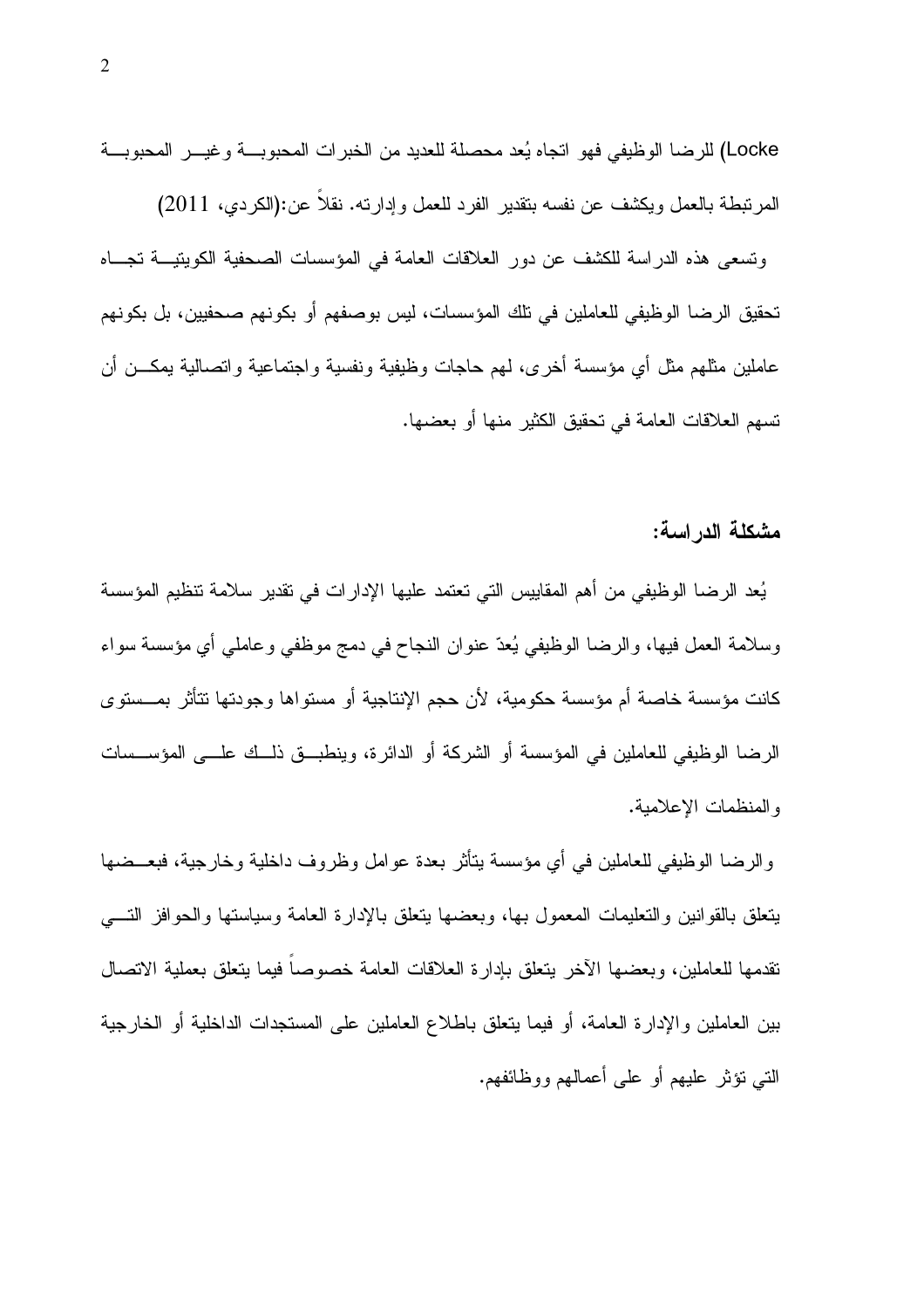ونتمثَّل مشكلة الدراسة في استكشاف دور العلاقات العامة في نحقيق مـــستوى الرضــــا الــــوظيفي للعاملين في صحيفتي "الراي" و"الكويت تايمز" ، ومعرفة العوامل التي تؤثر في تحسين ذلك الرضا في المؤسسات الإعلامية الكويتية؟ فما دور العلاقات العامة في تحقيق الرضا الوظيفي للعاملين في صحيفتي "الراي" و "الكويت تايمز " الكو بِتيتين، وما العوامل المؤثر ة في تحقيق ذلك الرضا؟ أهداف الدر اسة: تهدف الدر اسة إلى: 1 - استكشاف دور العلاقات العامة في تحقيق الرضا الوظيفي للعاملين في الــصحيفتين المـــشار اليهما. معرفة العوامل الداخلية التي تؤثر في مستوى الرضا الــوظيفي للعـــاملين فـــي المؤســسات -, الإعلامية. حرفة العوامل الخارجية التي تؤثر في مستوى الرضا الوظيفي للعـــاملين فـــي المؤســـسات –, الإعلامية. 4– النعرف على الفروق الفردية بين العاملين في المؤسسات الإعلامية الكويتيـــة المـــؤثرة فـــي

مسنوبات الرضا الوظبفي.

#### أهمبة الدر اسة:

تُعد هذه الدر اسة مهمة لأنها ستزوِّدنا بمعلومات عن طبيعة عمل العلاقات العامــــة فــــى مجـــال الأفراد وإدارتهم والرضا الوظيفي لهم، وهي مهمات ووظائف كانت نعد من ضمن إدارة الأفــــراد وليس من ضمن عمل العلاقات العامة، لكن النطور ات المنجددة في مجال الأعمال بدأت نهتم بهذا الجانب وقد أجريت أبحاث عديدة حوله في السنوات الأخير ة.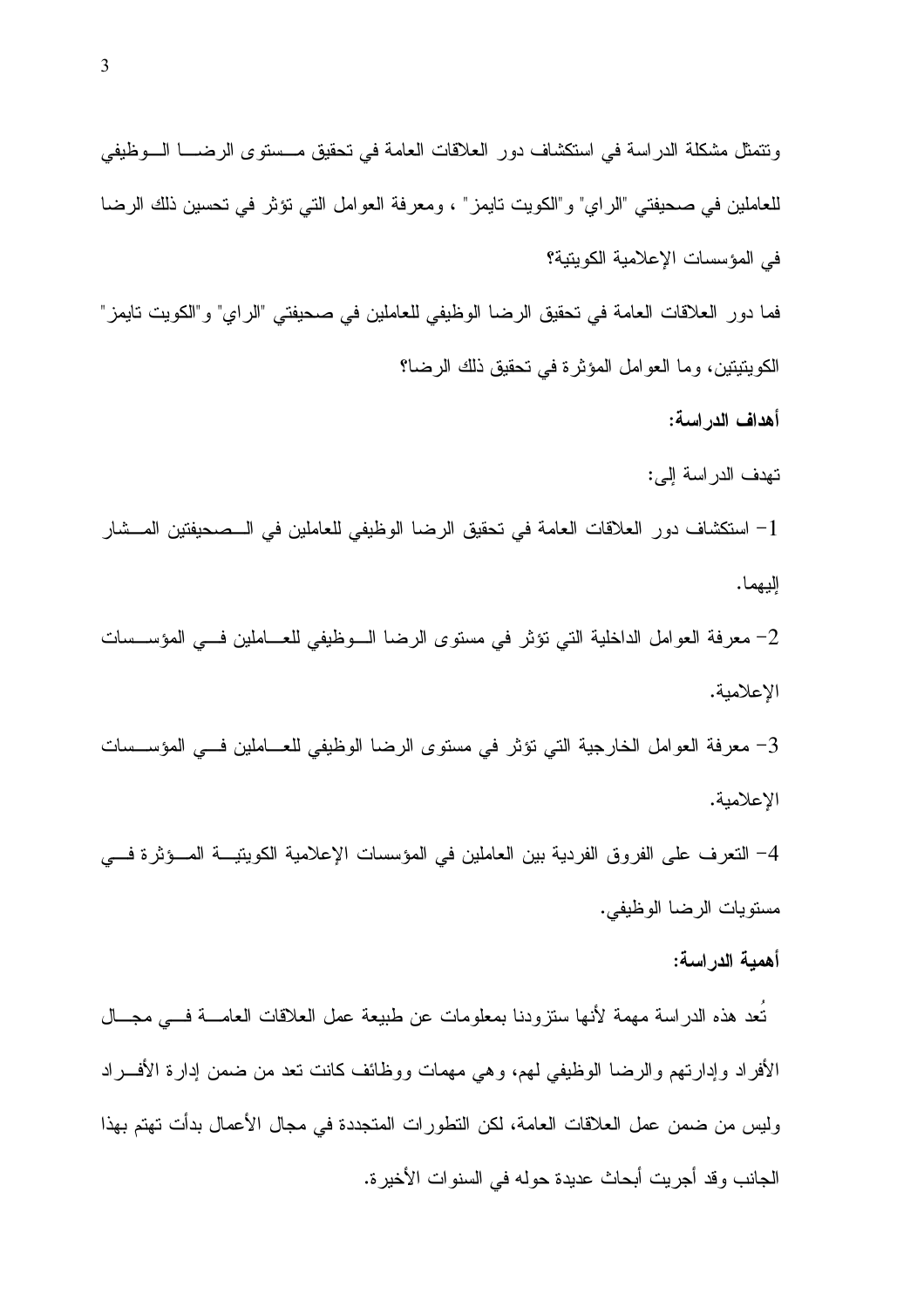كذلك نكتسب هذه الدراسة أهميتها لأن أغلب أبحاث العلاقات العامة والإعلام لا تهتم غالباً بالرضا الوظيفي للعاملين وبالعوامل التي نؤثر في ذلك على حد معرفة الباحث، بل إن الكثير منهـــا بـهـــتم بالإعلاميين كقائمين بالاتصال، أو كصانعي الأخبار، أو يهتم بهم كجمهور عام، ولذلك من المؤمل أن تسهم الدر اسة في النتبيه إلى ضرور ة و أهمية النظر إلى الصحفيين بكو نهم عاملين لهم حاجـــات و ظيفية، من الممكن أن تسهم العلاقات العامة في تحقيقها، و بما يؤدي إلى تحقيق مستويات أفـــضل من الرضا الوظيفي، وبما يؤدي إلى رفع مستوى أداء هؤلاء العاملين في المؤسسات الصحفية التي يعملون بها.

أسئلة الدراسة:

السؤال الرئيسي للدراسة هو:

– ما مدى قيام العلاقات العامة بالإسهام في تحقيق الرضا الوظيفي للعاملين في صحيفتي "الراي" و"الكويت تايمز" الكويتيتين؟

ويتفرع عن هذا السؤال الأسئلة التالية:

1– ما طبيعة دور العلاقات العامة في تحقيق الرضا الوظيفي للعاملين في صحيفة الراي من وجهة نظر العاملين في المؤسسات الصحفية ؟

ما طبيعة دور العلاقات العامة في تحقيق الرضا الوظيفي للعاملين في صحيفة كويت تايمز من  $-2$ وجهة نظر العاملين في المؤسسات الصحفية؟ 3- ما العوامل الداخلية التي نؤثر في مستوى الرضا الوظيفي للعاملين في صحيفة السراي مسن

وجهة نظر العاملين في المؤسسات الصحفية؟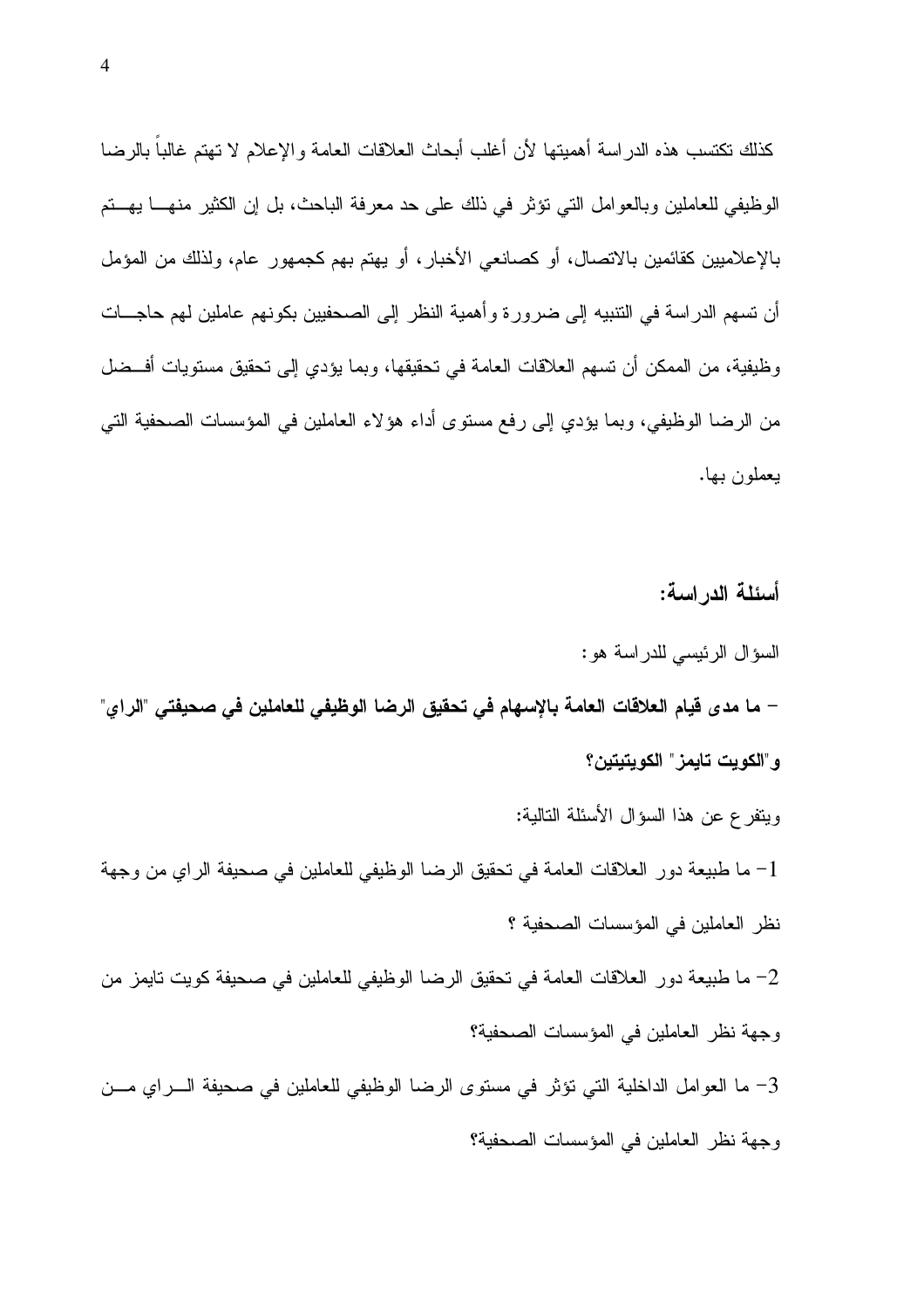<C [C'0, L'-O GB'K? @F <'IC0(I\* @B'`-\*" 0c4\*" -,)C @F 4U], @,\*" G'Il"!\*" JC"-(\*" 0C u4 G'BK?\*" L0))]C\*" @F <'IC0(\*" 4`T G\_A- <YC &"4Y\*" GB'K? @F <'IC0(I\* @B'`-\*" 0c4\*" -,)C @F 4U], @,\*" G'A40l\*" JC"-(\*" 0C u5 G'BK?\*" L0))]C\*" @F <'IC0(\*" 4`T G\_A- [C'0Y, L'-O GB'K? @F <'IC0(I\* @B'`-\*" 0c4\*" -,)C @F 4U], @,\*" G'A40l\*" JC"-(\*" 0C u6 G'BK?\*" L0))]C\*" @F <'IC0(\*" 4`T G\_A- <C

#### فرضيات الدراسة:

وتتمثل فى الفرضية الرئيسة التالية: لا توجد فروق ذات دلالة إحصائية عند مستوى الدلالة (0.05) في مـــستويات الرضـــــا بـــين " العاملين في الصحيفتين المدروستين تعزى إلى الصحيفة. لا توجد فروق ذات دلالة إحصائية عند مستوى الدلالة (0.05) في مـــستويات الرضـــــا بــــين " العاملين في الصحيفتين المدروستين تعزى إلى الدرجة الوظيفية للعاملين. لا توجد فروق ذات دلالة إحصائية عند مستوى الدلالة (0.05) في مــستويات الرضــــا بـــين " العاملين في الصحيفتين المدروستين تعزى إلى سنوات الخبرة للعاملين في العمل الصحفي. لا توجد فروق ذات دلالة إحصائية عند مستوى الدلالة (0.05) في مــستويات الرضـــــا بــــين " العاملين في الصحيفتين المدروستين تعزى إلى جنس العاملين. لا توجد فروق ذات دلالة إحصائية عند مستوى الدلالة (0.05) في مـــستويات الرضـــــا بــــين " العاملين في الصحيفتين المدروستين تعزى إلى مستويات عُمر العاملين.

5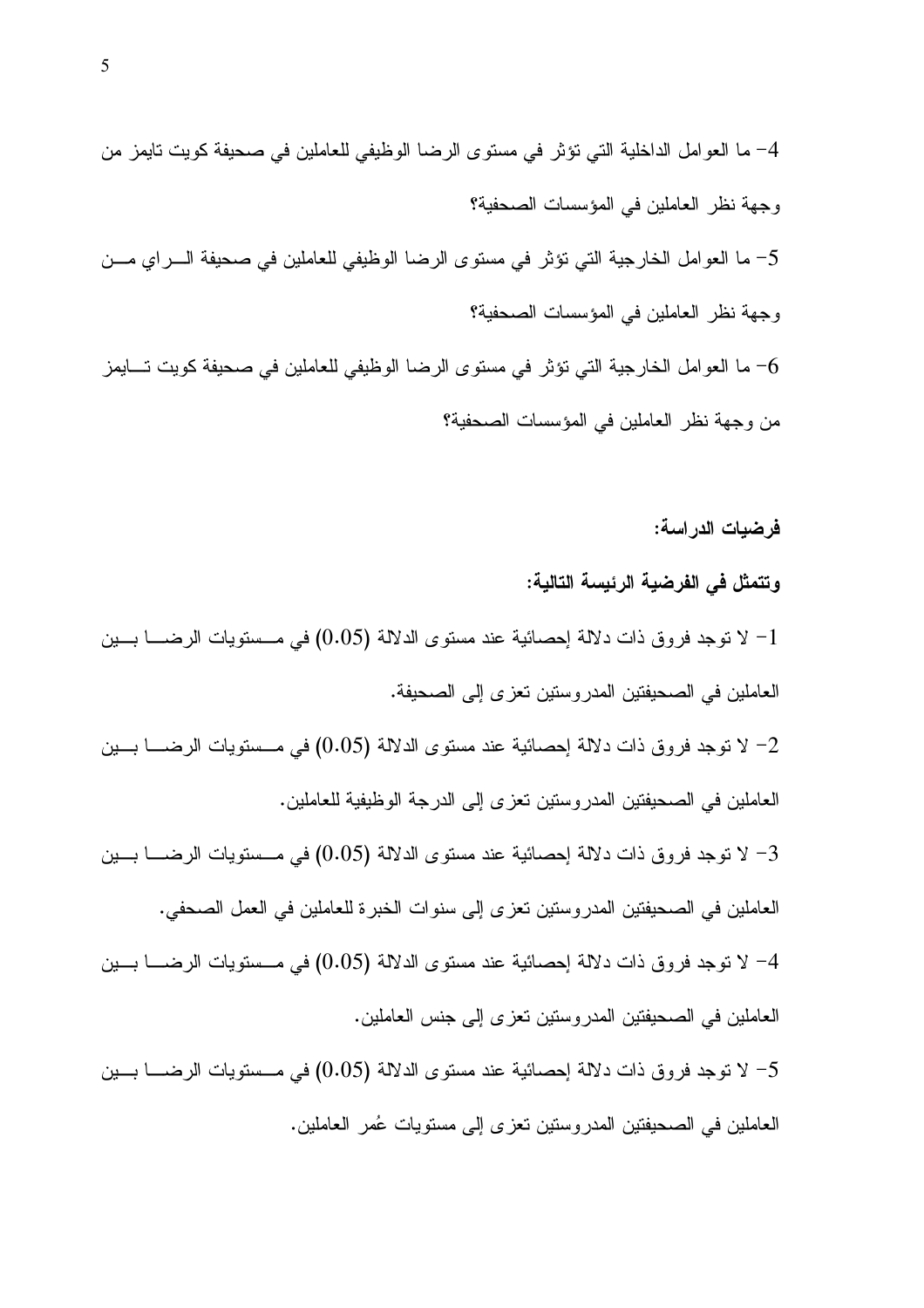مصطلحات الدر اسة:

– ا**لرضا الوظيفي:** هو الشعور النفسي بالقناعة والارتياح والسعادة لإشباع الحاجـــات والرغبـــات والنوفعات مع العمل نفسه وبيئة العمل، مع الثقة والولاء والانتماء للعمل ومع العوامل والمؤثرات البيئية الداخلية والخارجية ذات العلاقة.(الكردي، 2011) ويعتمد الباحث هــذا التعريــف تعريفــاً إجرائياً للدراسة الحالية.

– ا**لـعوامل المؤثرة فـي الرضـا الوظيفـي:** هي كـافـة الـعوامل الداخليـة (فـي المؤسسـة) أو الـخارـجيـة (فـي المجتمع والدولة) التي يعدها العاملون في المؤسسة مؤثرة على رضاهم الوظيفي.

– ا**لعاملون في مؤسسات الإعلام الكويتية:** هم كافة الموظفين على اختلاف تخصصاتهم ومهماتهم في المؤسسة سواء كانوا يقومون بعمل إعلامي أم عمل إداري أم عمل فني أم عمل ميداني. – مؤسسات الإعلام الكويتية: هي كافة المؤسسات التي تقوم بالعمل الإعلامي سواء كانــت فـــي الصحف المطبوعة أم الإذاعات أم محطات النلفزة أم الصحافة الإلكترونية.

– العوامل الداخلية المؤثرة: هي المتغيرات والعوامل التي ترتبط ببيئة العمل داخل المؤسسة سواء كان الجانب النتظيمي أم الجانب الاجتماعي أم الجانب المكاني ومواصفاته الخاصة بالعمل.

– العوامل الخارجية المؤثرة: هي المتغيرات والعوامل التي تؤثر على بيئة العمل داخل المؤسسة سواء كانت من البيئة المحيطة بالمؤسسة أم من المجتمع أم من المتعاملين مع المؤسسة كجمهــور القراء والنظام السياسي وغير ذلك من عوامل قد نؤثر علـــي أداء العـــاملين أو علـــي رضــــاهم الوظيفي.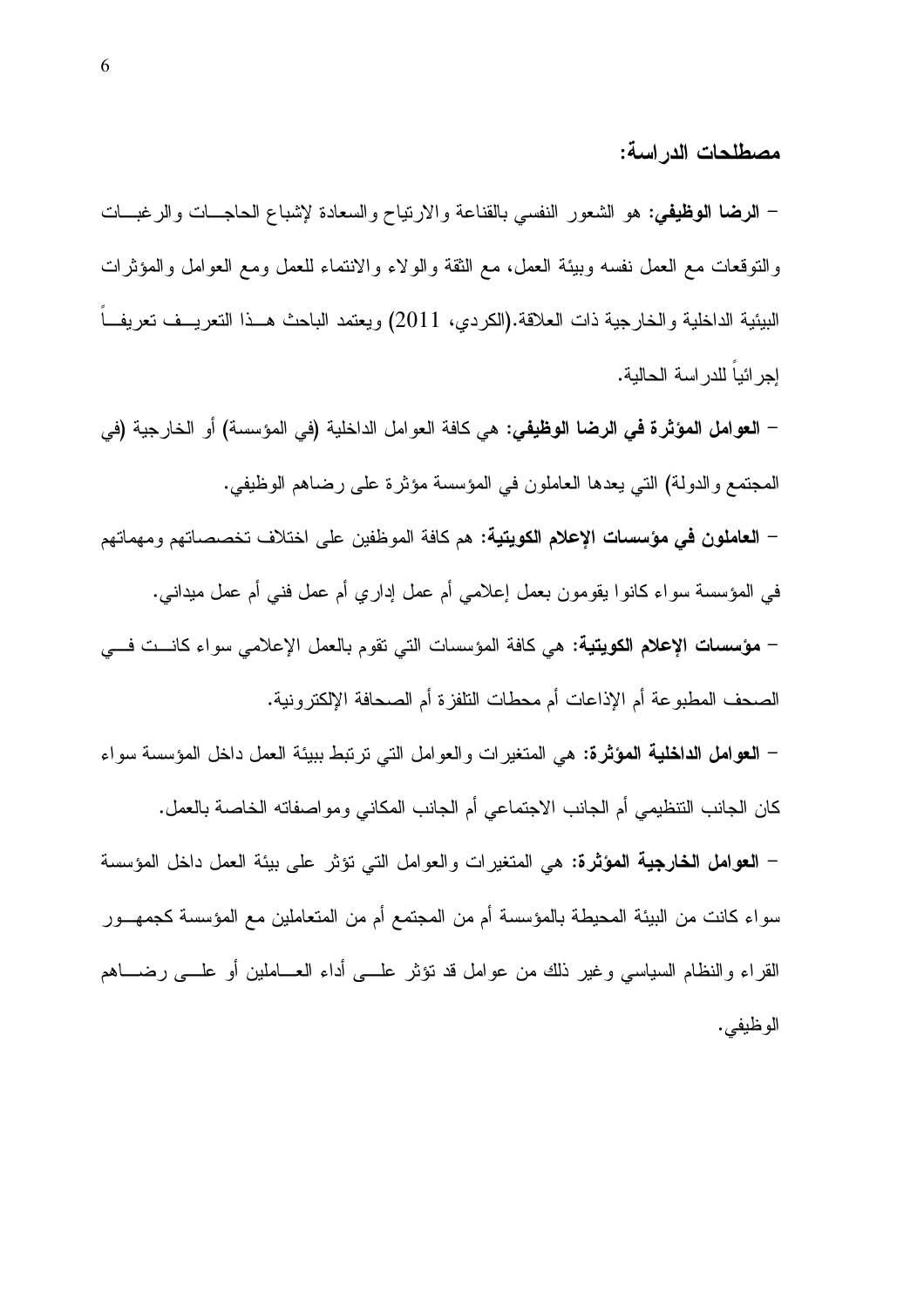– صحيفة الراي:

جريدة الراي (جريدة الرأي العام سابقاً)، هي صحيفة كويتية يومية صادرة عن مجموعة الــــراي الإعلامية المالكة لقناة الراي أيضاً، وتعد جريدة "الرأي العام" الكوينية التي تأسست في 16 إبريـــل من عام 1961 من أولى المطبوعات في الجزيرة العربية، وفي العام 2004 أنشأت مؤسسة الراي فر عاً إعلامياً مرئياً تمثِّل بقناة " الر اي "، و هو الاسم الذي أصبحت تحمله الجريدة أيضاً بعد إنشاء مجموعة الراي الإعلامية في الكويت.(موقع صحيفة الراي ، 2013)

صحيفة « الراي » هي الصحيفة اليومية التي تحتل المرتبة الأولى في دولة الكويت منـــذ العــــام 2000 وحتى الآن، ، وتوزع الصحيفة ليس في داخل الكويت فقط بل أيضاً في دول أخرى مثـــل المملكة العربية السعودية والإمارات العربية المتحدة, مصر, لبنان, البحرين, قطر, سورية وإنكلترا. توجد هناك مجموعة من المكاتب تابعة للصحيفة و هي: مكتب الشويخ في الكويت، ومكتب القاهر ة، و مکتب بیر و ت.

ونحرص الصحيفة على نغطية طيف متنسوع مسن القسضايا السسياسية والاقتسصادية والماليسة والاجتماعية. ولذلك فإنه ليس من قبيل المصادفة أن صحيفة « الراي » مقروءة على نطاق واسع من جانب شريحة كبيرة من القادة البارزين سياسياً واقتصادياً في دولة الكويت كمــــا فـــي الــــدول العربية الأخرى.

إدار ات الصحبفة:

إدارة النحرير ، إدارة الإعلان والنسويق، إدارة النوزيع والاشتراكات، إدارة الإنتاج، الشؤون المالية و الإدار بية.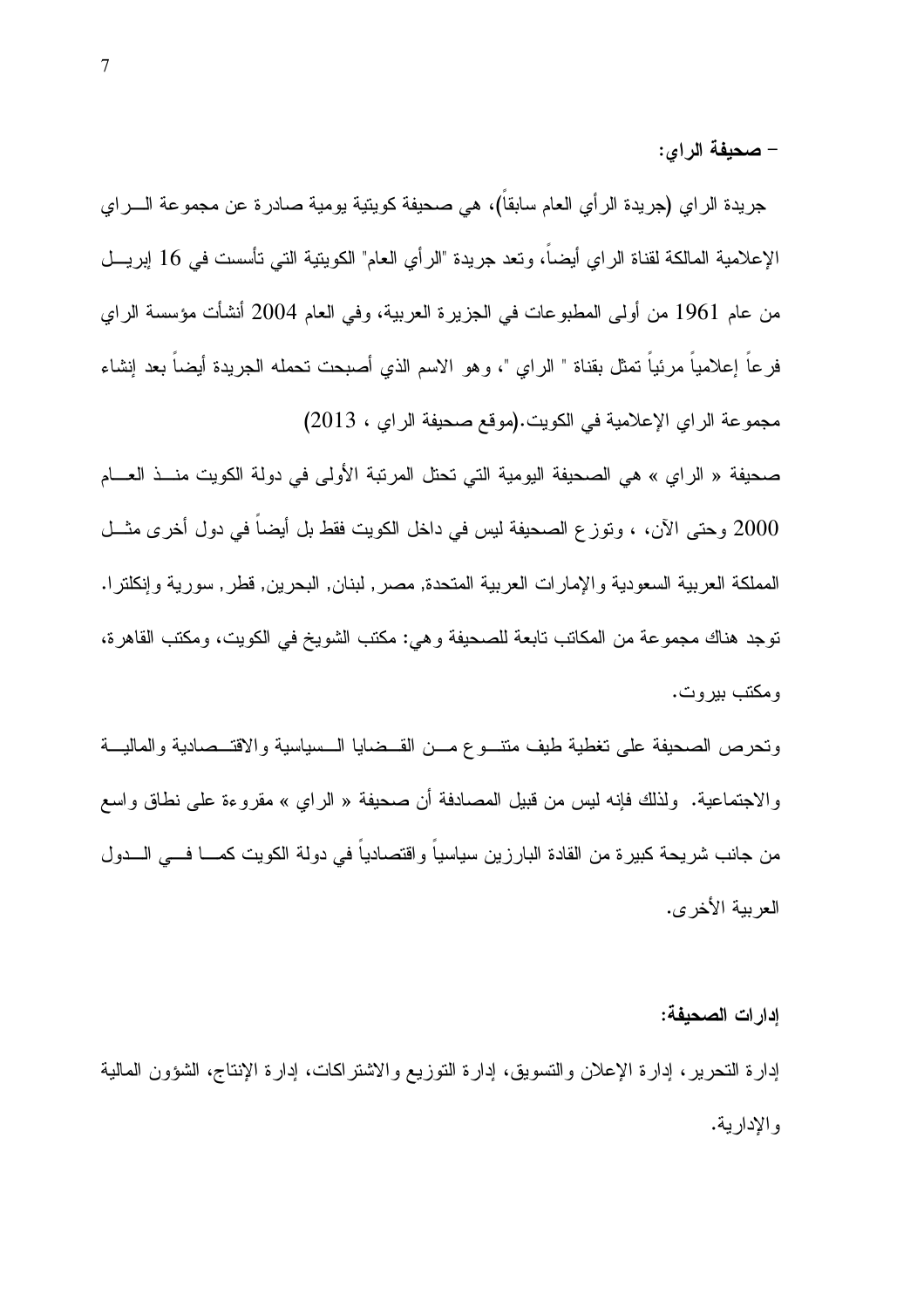وقد وجد الباحث أن هناك حرصاً شديداً من قبل العاملين والموظفين في الصحيفة بعدم الإفصاح عن عدد الموظفين وعن طبيعة العمل داخل الصحيفة وذلك لأنها نعد معلومات سرية. على أساس أن هذه المعلومات من المحتمل أن تضر بالصحيفة حسب قولهم لأنها تعــد مدرجـــة فـــي ســـوق البور صـة، خصوصـا أن الصـحيفة قامت قبل مدة بـالاستغناء عن عدد كبيـــر مـــن المـــوظفين فــــى الصحبفة نتبجة لمشاكل مالبة تعر ضت لها الصحبفة.

وحسب مصادر مطلعة، فإن عدد الموظفين في الصحيفة يقدر من 150 إلى 170 موظفاً. أما موظفو العلاقات العامة فيقدر عددهم ما بين 8 موظفين إلى 12 موظفاً، وهـــؤلاء الموظفـــون نابعون للصحيفة والنلفزيون وليس للصحيفة فقط.

#### – صحبفة الكويت تابمز :

صحيفة كويت تايمز هي أول صحيفة يومية باللغة الإنجليزية في منطقة الخليج العربي، ومقرها الكويت. أصدرها يوسف صـالح عليان في 24 سبتمبر من العام 1961 تصدر بـحوالـي ست وثلاثين صفحة من القطع الكبير ، و هي نتناول النقارير المنعمقة بشأن الأحداث المحلية والأخبار الاقتصادية والتحليل وافتتاحيات علىي القضايا المحلية والإقليمية، والدوليـــة، والترفيـــه والأخبـــار الرياضــــية وغير ها. (موقع صحبفة الكوبت تابمز ، 2013)

وحسب مصادر الصحيفة، فإن عدد الموظفين يبلغ تقريباً 150 موظفاً.

#### حدو د الدر اسة:

**الحدود البشرية:** و هي كافة العاملين من كويتيين و غير كويتيين في المؤسسات الإعلامية الكويتية. **الحدود المكانية:** حدود دولة الكوبت.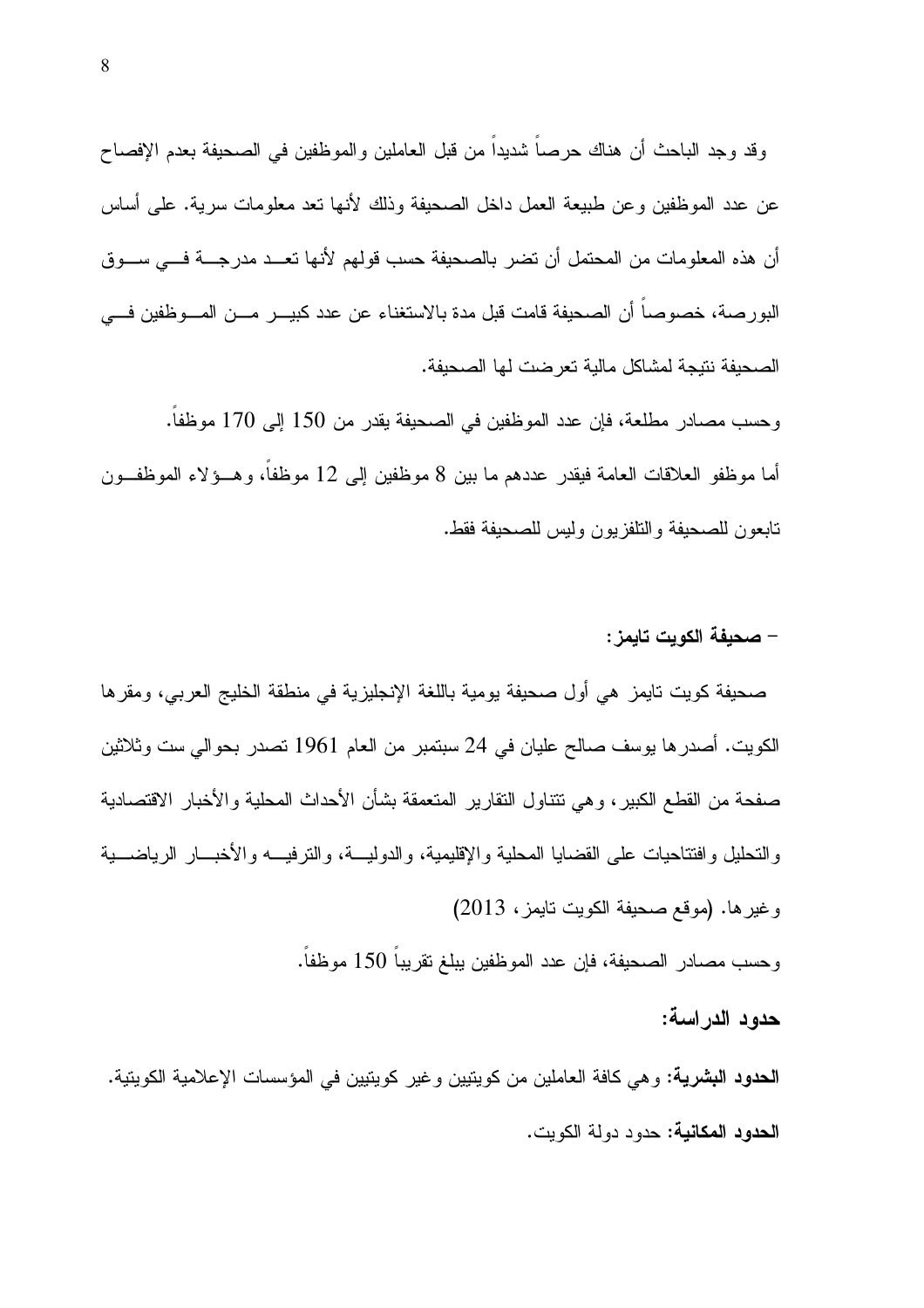الحدود الزمانية: فترة الدراسة تبدأ من شهر تشرين الثاني 2012 إلى نهاية شهر إبريـــل/ أيـــار  $.2013$ 

محددات الدر اسة:

نتحدد نتائج هذه الدراسة وفقاً لمدى صدق الأداة (الاستبيان) في قياس آراء العاملين في المؤسسات الإعلامية. وتتحدد بحدودها البشرية والمكانية والزمانية. أي أنه لا يمكن تعميم نتائج الدراسة فـــي غير الحدود البشرية والمكانية والزمانية المشار إليها. وعليه لا يمكن تعميم نتائج الدراسة على غير العاملين في صحيفتي " الراي" و"الكويت تايمز " في الفترة المشار إليها في الحدود الزمنية.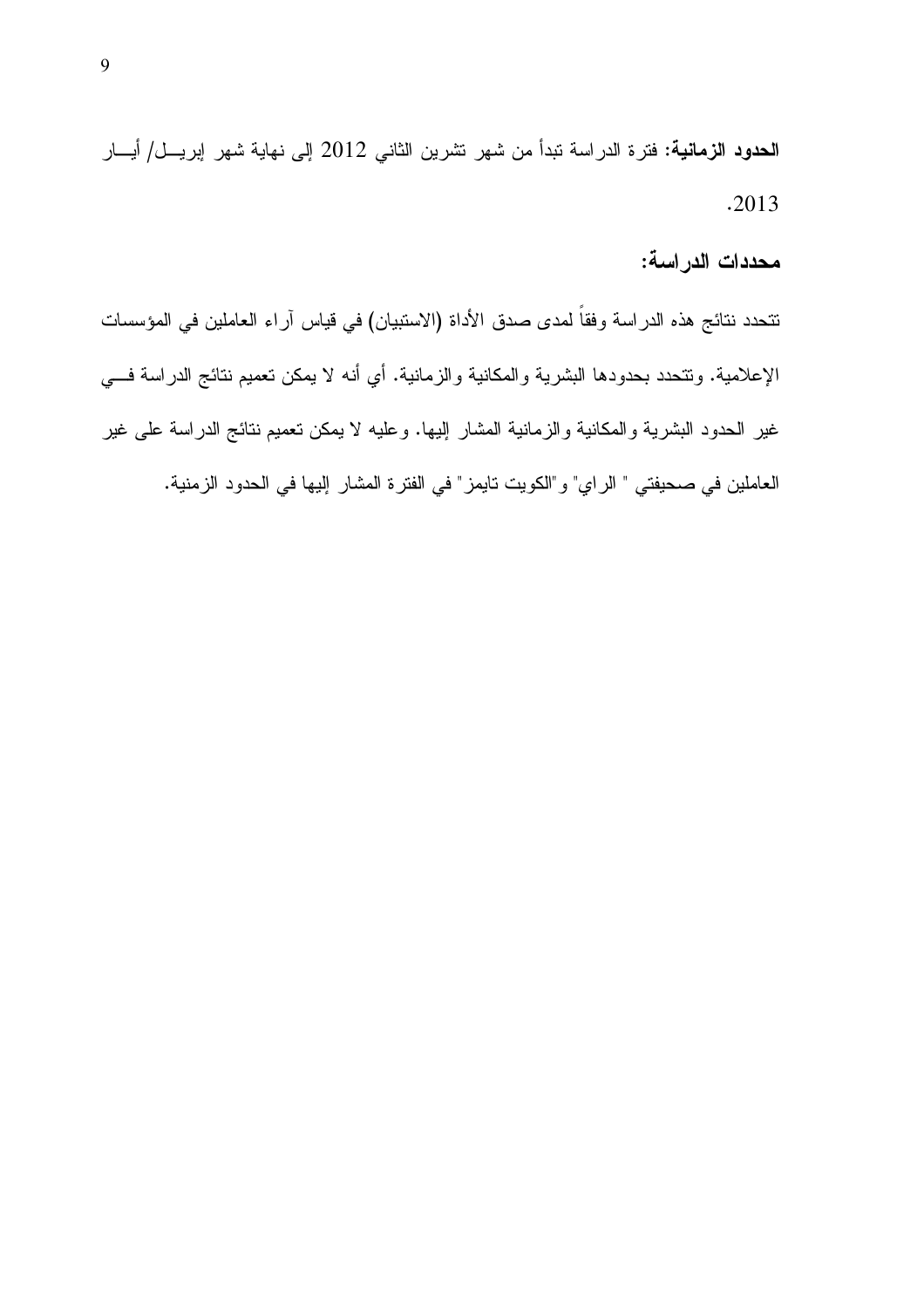الفصل الثاني: الإطار النظري والدراسات السابقة

أولاً : الإطار النظري

تمهيد:

نظرية الدراسة:

نظرية القيمة لجون لوك:

مفهوم العلاقات العامة:

أهداف العلاقات العامة ووظائفها:

الأهمية المهنية للعلاقات العامة:

أهمية العنصر البشري في العلاقات العامة:

المسار الوظيفي في الإدارة والعلاقات العامة:

الرضا الوظيفي في المؤسسات ودور العلاقات العامة:

مفهوم الرضا الوظيفي وأهميته:

– العلاقات العامة في دولة الكويت.

ثانياً: الدراسات السابقة

– ما يميز الدراسة عن الدراسات السابقة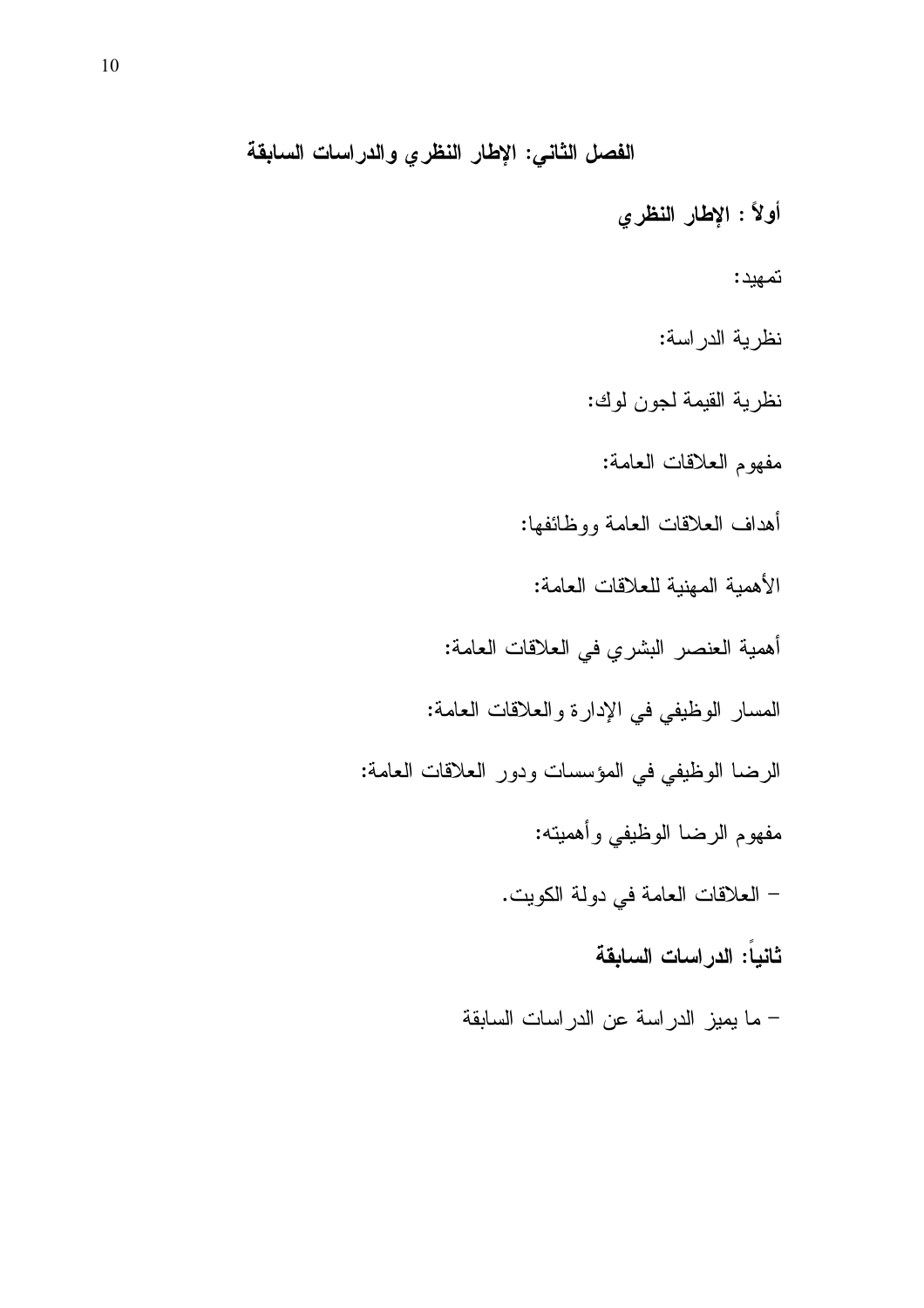## الفصل الثاني: الإطار النظري والدراسات السابقة

# أولاً: الإطار النظري

تمهيد:

يُعد الرضا الوظيفي أحد الموضوعات التي حظيت باهتمام الكثير من علماء النفس، وذلـــك لأن معظم الأفراد يقضون جزءاً كبيراً من حياتهم في العمل، وبالنالي من الأهميــــة بمكــــان أن يكــــون للرضا الوظيفي أهميته في حياتهم الشخصية والمهنية، كما أن هنالك وجهة نظر مفادها أن الرضا الوظيفي قد يؤدي إلى زيادة الإنتاجية ويترتب عليه الفائدة بالنسبة للمؤسسات والعاملين، ممـــا ز اد من أهمية دراسة هذا الموضوع في كافة مجالات الأعمال، وبنـــاء عليـــه فقـــد كثـــرت البحـــوث والدراسات في مجال علم النفس الإداري حول موضوع الرضا الوظيفي وكـــشفت بعـــض نتـــائج البحوث النقاب عن أن الأفراد الراضين وظيفياً يعيشون حياة أطول من الأفراد غير الراضين، وهم أقل عرضة للقلق النفسي وأكثر نقديراً للذات، وأكبر قدرة على التكيف الاجتماعي، ويؤكد بعضهم أن هناك علاقة وثيقة بين الرضا عن الحياة والرضا الوظيفي، أي بمعنـــي أن الراضــــين وظيفيـــاً راضون عن حياتهم والعكس صحيح. (العبد اللات، 2010)

وأطلق بعضهم على العصر الذي نعيش فيه العديد من المسميات، فمن عصر اكتشاف الفضاء إلى عصر الكمبيونر إلى عصر النغيير السريع إلى عصر ثورة نكنولوجيا الانصالات وغير ذلك مـــن المسميات التي نتثبير إلى التغير السريع والواسع في مناح أساسية من مناحي الحياة. ولعلـــه مـــن الممكن أن نسمى هذا العصر "عصر الإدارة العلمية"، فما من نشاط أو اكتشاف أو اختراع أو خدمة إنتاجية أو تعليمية إلا ويكون من ورائها الإدارة تدفعها وتخرجها إلى حيز الوجود، فــالإدارة هـــى المسؤولة عن النجاح أو الإخفاق الذي تصادفه مؤسسة من المؤسسات أو وزارة من الـــوزارات أو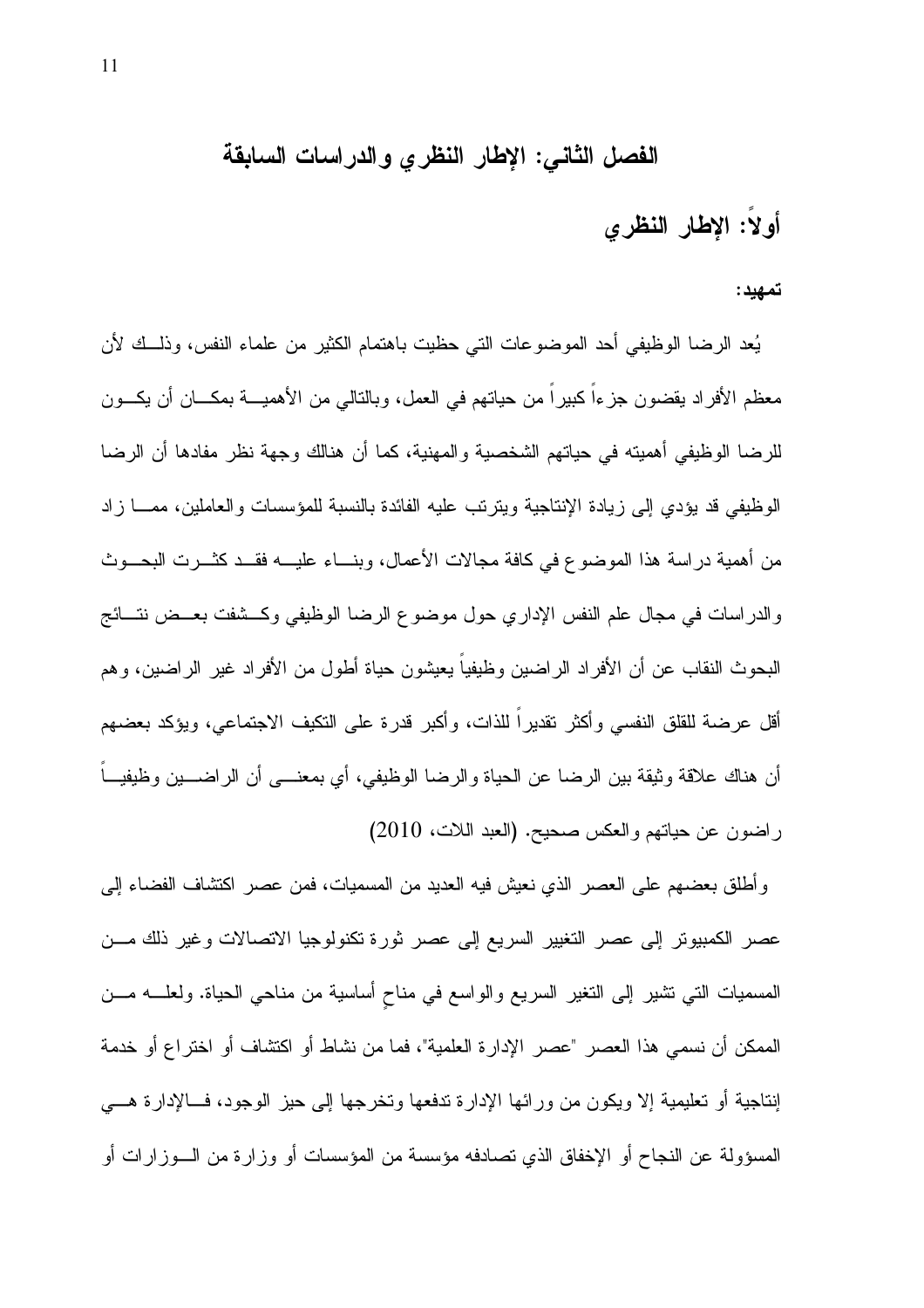مجتمع من المجتمعات، ولمها اليد الطولبي في نقرير الأمور وتـــصريف شـــؤون الـحيـــاة وتحقيـــق الأهداف التي يطمع أي مجتمع في الوصول إليها. (مطاوع، 2003) والعلاقات العامة في الحقيقة هي واحدة من الإدارات المتعددة والمتكاملة التبي تكون الـهيكل الإداري لأي مؤسسة أو منشأة، من تلك المؤسسات والمنشآت التبي أقيمت وكونت على أسس علمية مدروسة، تأخذ بالاعتبار الاتجاهات والنتائج العلمية التي توصلت إليها العلوم المختلفة، خصوصاً علم الإدار ة العامة، وإدار ة المسوار د البشرية، وإدارة الأفراد، وغير ذلك من المجالات والحقول.

وترينا بعض المواقف أن هنالك نداخلاً بين أعمال إدارة العلاقات العامة وإدارة الأفراد كما يلبي  $(2010.46)$ ز وبلف

1– قد تمارس إدارة الأفراد المقابلات الخارجية (External interview) أو تدير وتنظم صناديق الاقتراح، وكذلك الإعلان لدعوة الأفراد للاختيار والنعيين، بينما نرى أن هنالك أحــداثا تمارســـها العلاقات العامة لها علاقة وثيقة بأنشطة إدارة الأفراد مثل الإعلان عن المفاوضات الجماعية ونشر النقارير السنوية، ونشر أسماء المتميزين من العاملين.

2– هنالك ميادين مشتركة وقاسم مشترك ببنهما مثل استطلاع الرأي العام فيما يخـــص العــــاملين والاجتماعات ومواضيع المساومة الجماعية. ولعلاج هذا النداخل بين الجانبين يمكن أن ندار إدارة الأفر اد و إدار ة العلاقات العامة من قبل المدير العام للمؤسسة، أو أن يكون لكلا الإدار تـــين مـــدير واحد، أو قد نتدمج كلا الإدارنتين بإدارة واحدة نتولمي أنشطتها.

#### نظرية القيمة لجون لوك (Value Theory):

هناك العديد من النظريات التي يجري استخدامها في دراسة الرضا الوظيفي، ومعظمها مستخدم في دراسات علم النفس والإدارة، وقد وجد الباحث أن أنسب نظرية لنفسير الدراسة الحالية هي نظرية القيمة.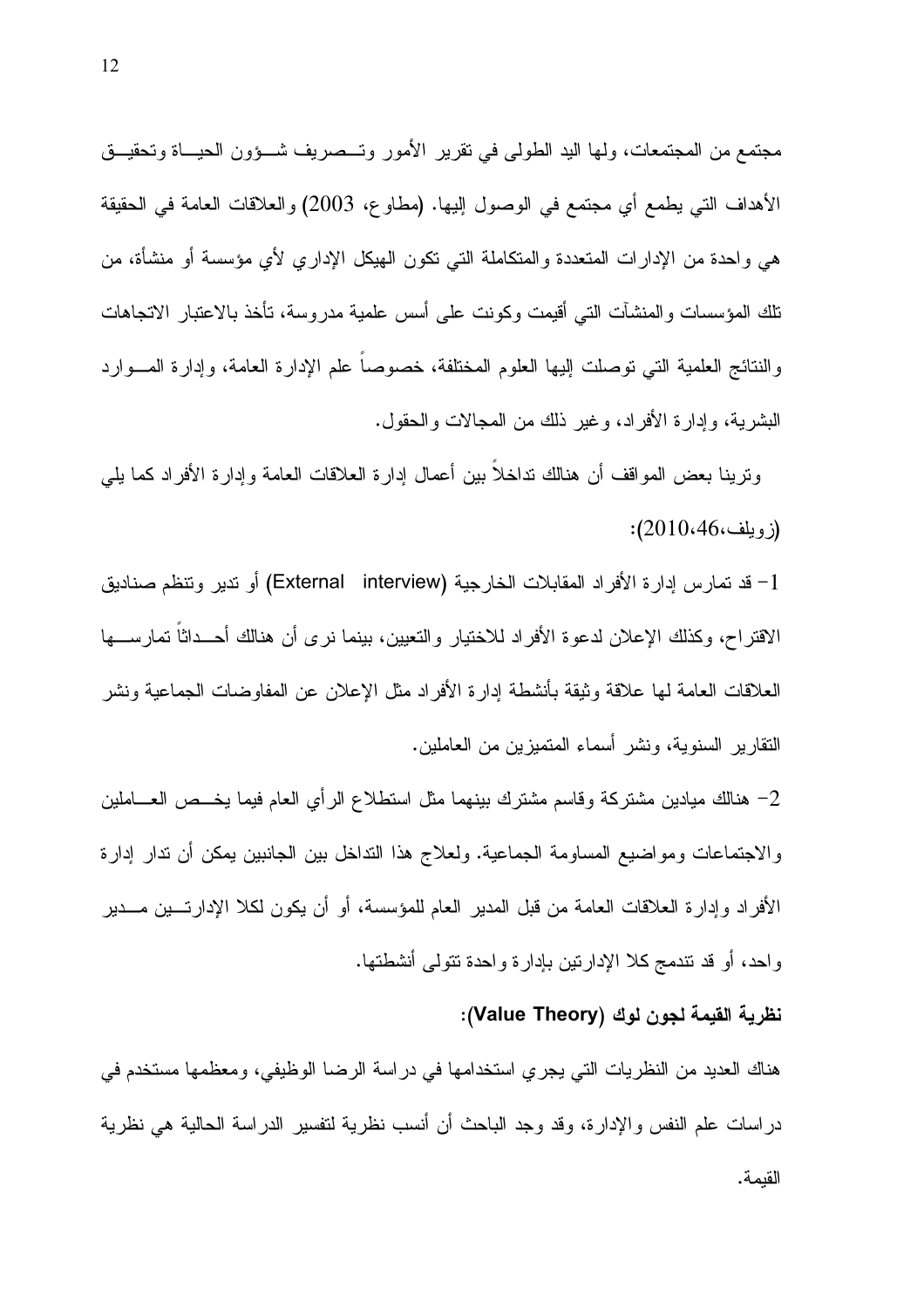قدم بعض الباحثين شرحاً لنظرية (لوك Locke) في الرضا الوظيفي، وأشاروا إلى أن (لوك) يرى أن الرضا الوظيفي حالة عاطفية سارّة ناتجة عن إدراك الفرد أن الوظيفة التي يشغلها تتـــيح لــــه تحقيق ممارسة القيم الوظيفية المهمة في نظره، ونكون هذه القيم منسجمة مع حاجات الفرد. (نقـــلا عن: الزويد، 2011)

وقد ركز هذا المدخل على أن أي ناتج يكون ذا قيمة بالنسبة للفرد، بغض النظر عن ماهيـــة هـــذا الناتج، فالرضا عن العمل هو نتيجة لحصول الفرد على ما يرغب فيه، وقد أيدت نتائج الأبحاث هذا الراي، فكلما زاد النباعد بين ما هو قائم بالفعل، وبين رغبات الأفراد المتعلقة بالجوانب المختلفة لعملهم مثل الدافع، النرقية، شعور الفرد بالاستياء أو عدم الرضا عن العمل، ونكون هذه العلاقـــة أكبر بالنسبة لهؤلاء الأفراد الذين يعطون أهمية أكبر لهذا الجانب المعين. (العطار، 2011) وهناك بعض المحددات التي نؤدي إلى تحقيق الرضا عن العمل، ومن ضـــمن هــذه المحـــددات (العطار، 2011):

1. التباعد: أي أن الرضا عن العمل يتحقق من التقارب بين النواتج التي يرغب الفرد في تحقيقها، ونلك التي يحصل عليها فعلًا في مجال العمل.

2. العدالة: أي شعور الفرد بالعدالة عندما يحصل على ما يعتقد أنه يستحقه من العمل. 3. الوضع الشخصبي المسبق للفرد: فقد نؤثر شخصية الفرد على مدى شعوره بالرضا عن العمل، فبالرغم من إمكانية التأثير على مستوى الرضا من خلال نغييــــر بيئــــة العمــــل، إلا أن الموقـــف الشخصبي المسبق للفرد قد يؤثر على مستوى شعوره بالرضا، بالرغم من التغيرات الإيجابية فسي بيئة العمل.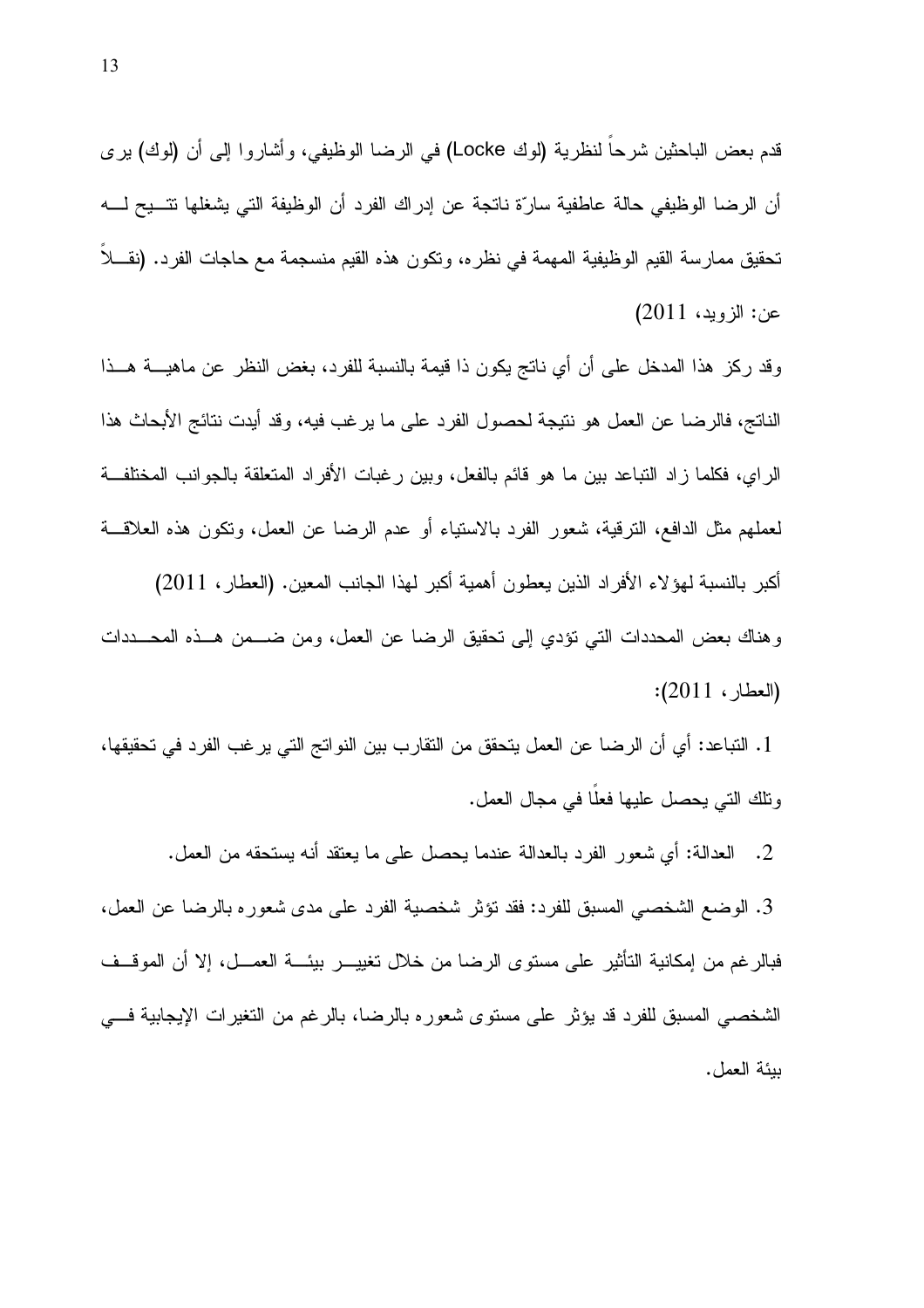ويرى الباحث أن نظرية القيمة، ستكون مفيدة جدا في نفسير ونوضيح العديد من الجوانب المتعلقة بالرضا الوظيفي للعاملين في المؤسستين الصحفيتين المدروستين، " السراي" و"الكويست تسايمز"، وسيتضح ذلك من خلال مناقشة نتائج الدراسة في الفصل الخامس.

#### مفهوم العلاقات العامة:

تعد العلاقات العامة بمفهومها الحديث من الوظائف الإدارية الحديثة أملتها نطورات العصر في العلم والنكنولوجيا وغيرهما ، ولا يزال باب الاجتهاد النظري والتطبيقي مفتوحاً أمام المزيد مـــن تطوير أساليب الممارسة وطرائقها، وصقل المفاهيم النظرية للعلاقات العامة في ضوء الممارســـة (حسين، 2005، 31)، لذلك فقد وجدت نعريفات متعددة للعلاقات العامة، نختار منها عـــددا مـــن النعريفات المشهورة وأخرى من النعريفات الحديثة:

ونعرف العلاقات العامة في إطار ها المهنى بأنها "تلك المهنة التي نعني بنكوين سمعة المؤسسة من خلال الجهد المخطط الذي يسعى إلى بناء العلاقات المستمرة مع الجماهير، وكسب تأييدها لأعمال المؤسسة، والتأثير في آراء وسلوكات الجماهير لتحقيق الفهم المشترك بين المؤسسة والجماهير".  $(Harrison, 2000, p.2)$ 

ويعرفها المعهد البريطاني بأنها "إيجاد النفاهم المنبادل بين المنظمة وأفرادها وأي مجموعة مـــن المجموعات أو الأفراد أو المنظمات، وما بنتج عن هذا النفاهم من إقامة ســـمعة طيبــــة وعلاقـــة مستمرة.(نقلا عن: المصرى،2000،ص5)

ووضع غريب عبد السميع نعريفا يحدد أهم ملامح مهنة العلاقات العامة في العناصر النالية(غريب، 2003،ص 52):

1- هي مجموعة من العمليات النطبيقية للعلوم الاجتماعية.

2– هي مهنة يمارسها متخصصون على مستوى مناسب من العلم والخبرة والمهارة.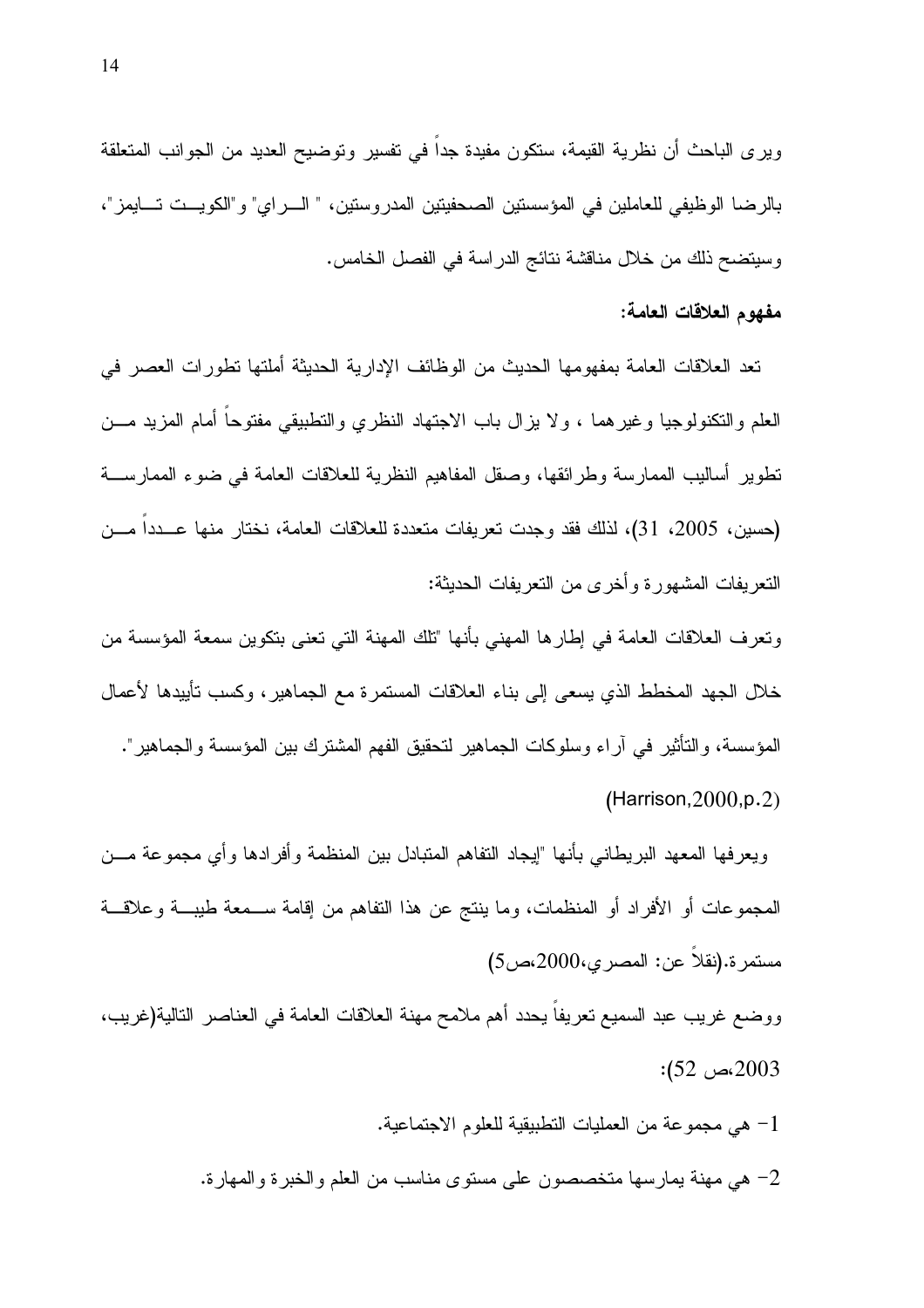تستفيد منها المنظمات في ايجاد التفاهم والتكيف بينها وبين جماهير ها داخلياً وخارجياً.  $-3$ 4- تستخدم وسائل الاتصال استخداماً علمياً.

كما قدمت بعض النعريفات المهنية لمصطلح العلاقات العامة إطاراً شاملاً لمراحل أداء مهنسة العلاقات العامة إذ عرفت بأنها "المهنة التي نتولى تخطيط ونتظيم ونوجيه ونقويم الأنشطة والأعمال المتعلقة بالجماهير المرتبطة بالمنظمة، وكذلك الرأى العام بهدف الاحتفاظ بعلاقات طبيسة معسه، وتستخدم في سبيل ذلك البحوث ومختلف وسائل الاتصال وفنونه على أسس أخلاقية مهنية لتحقيق هذه المهام". (الطماوي، 2003، 27).

إن العلاقات العامة في عصرنا الحالي الذي يعج بالجديد يومياً، أصبحت ركناً أساسياً من الأعمـــال الإدارية لأية مؤسسة، سواء كانت مؤسسة أعمال أم مؤسسة حكومية أم مؤسسة نطوعية خيرية كما أسلفنا. بحيث نتمكن المؤسسة من متابعة النطور ات أو لا بأول لمو اكبة المستجدات التي لها تـــأثير على أعمال المؤسسة من خلال جمهور ها إما الداخلي أو الخارجي أو كلاهما معاً.

إن نظر ة تأمل في المجالات التي تتصل أو تحتك بها العلاقات العامة في سبيل تحقيـــق مهماتهــــا وواجباتها، توضح مدى حجم النحديات والمسؤوليات النبي نتولاها هذه الإدارة أو هــذه المـهنـــة، إذ يتطلب نتفيذ المهمات والواجبات الحاجة إلى عدد كبير من المهارات والاختـــصاصات، فحاجـــات الجمهور الذي نتعامل معه العلاقات العامة حاجات كثير ة ومنتوعة ومتباينة بسين مجسال وأخسر ، ومجموعة وأخرى، فالعلاقات العامة نتعامل مع العاملين في المؤسسة أو المنشأة وهـــي مطالبـــة بالنعرف على حاجاتهم المختلفة، سواء كانت حاجات مهنية وظيفية، أم حاجات فنيسة أم حاجسات اجتماعية ونفسية وغير ذلك مما سيكون له علاقة بالرضا الوظيفي وبالإنتاجية في المؤسسة. كذلك نتعامل العلاقات العامة مع جمهور خارجي منتوع، وهو جمهور المراجعين والمنتفعين والمزودين والخبراء والفنيين والضبوف ووسائل الإعلام والمؤسسات الأخرى ذات الصلة.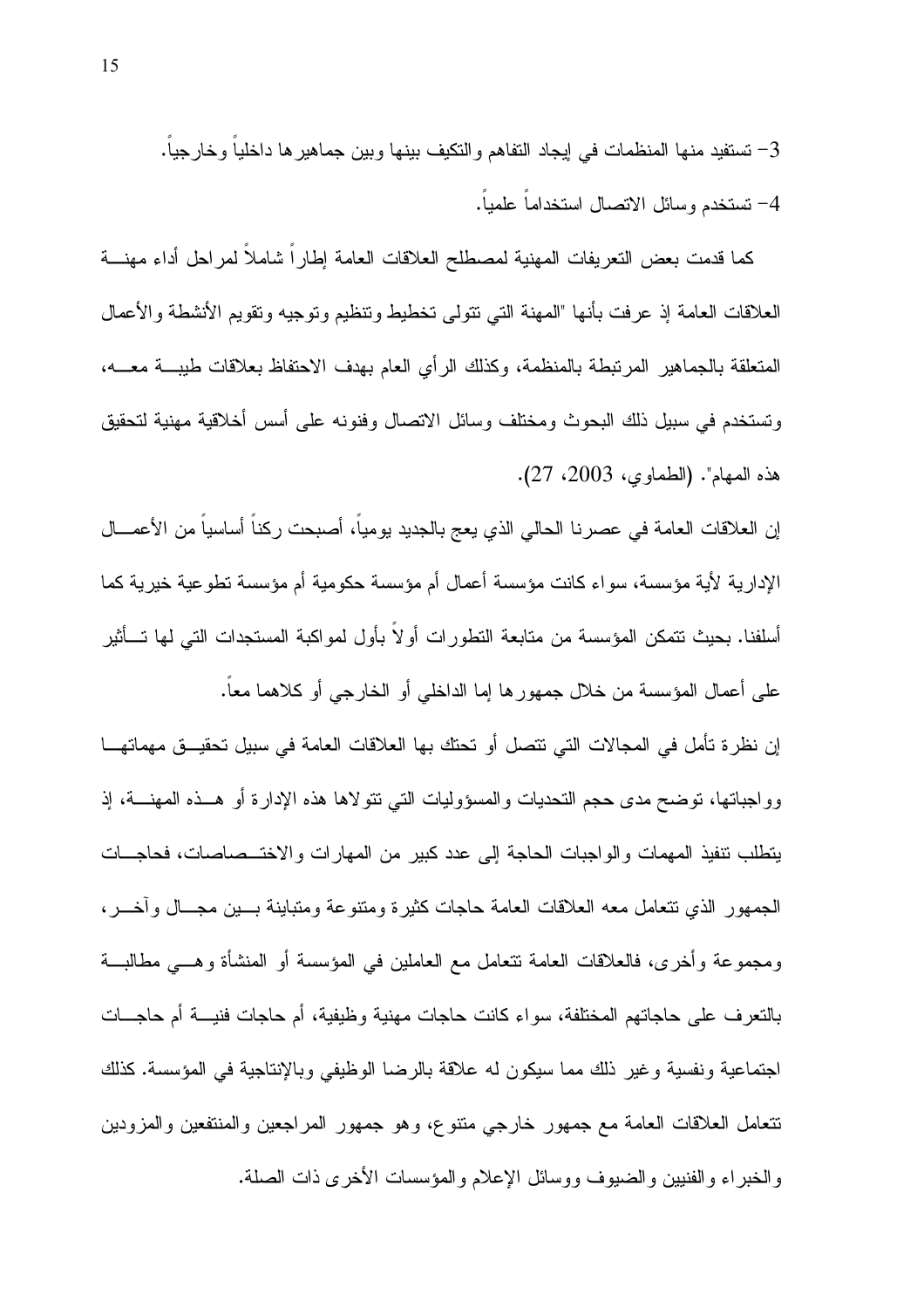ويصنف الجمهور في العلاقات العامة إلى عدة تصنيفات، أهمها أو أكثرها شيوعاً هو التصنيف الذي يقسمها إلى نوعين، بحيث إن الجمهور ينقسم إلى قسمين الداخلي (العاملين داخل المنظمة) والخارجي (العملاء والمؤسسات المنافسة وصناع القرار ووسائل الإعلام والمساهمين والمستثمرين والنخب في المجتمع.....الخ). وتعرف حميدة سميسم مفهوم الجمهور (Public) بأنه "المجموعـــة من الأفراد يجمع بينهم ميل أو اتجاه أو عاطفة مشتركة أو إدراك في وحدة المصالح، لذلك يتولــد لديهم شعور بالوحدة وتحقيق الذات، ويختلف مقدار هذا الشعور من جمهور إلى أخـــر، وتتـــصف وظيفة الجمهور كوحدة بكونها أكبر من وظيفة الفئة الاجتماعية (Social Category) التي تتكون فقط من الناس كالنساء العاملات أو خريجي الجامعة..الخ. (سميسم، 2005، 49) . ويمثِّل العاملون في المؤسسة أو المنشأة نلك الجماعة الواعية من الناس التـــي تـــشترك بحكـــم

الوظيفة في السعى إلى تحقيق أهداف معينة والقيام بمهمات وواجبات محددة تقتضيها طبيعة العمل الذي نقوم به نلك المؤسسة أو المنشأة. وهذا هو المجال الذي نهتم به الدراسة الحالية.

أما الجمهور الخارجي، فهو كافة الأفراد الذين يقيمون خارج المؤسسة ويرتبطون بهـــا ارتباطـــاً مباشراً أو غير مباشر. (زويلف،2010،104) وهؤلاء لهم حاجاتهم وظروفهم المختلفة جداً عـــن الجمهور الداخلي، وعلى العلاقات العامة أن تأخذ ذلك بعين الاعتبار، لكن هذا المجال لا ينـــدرج ضمن اهتمام الدراسة الحالية.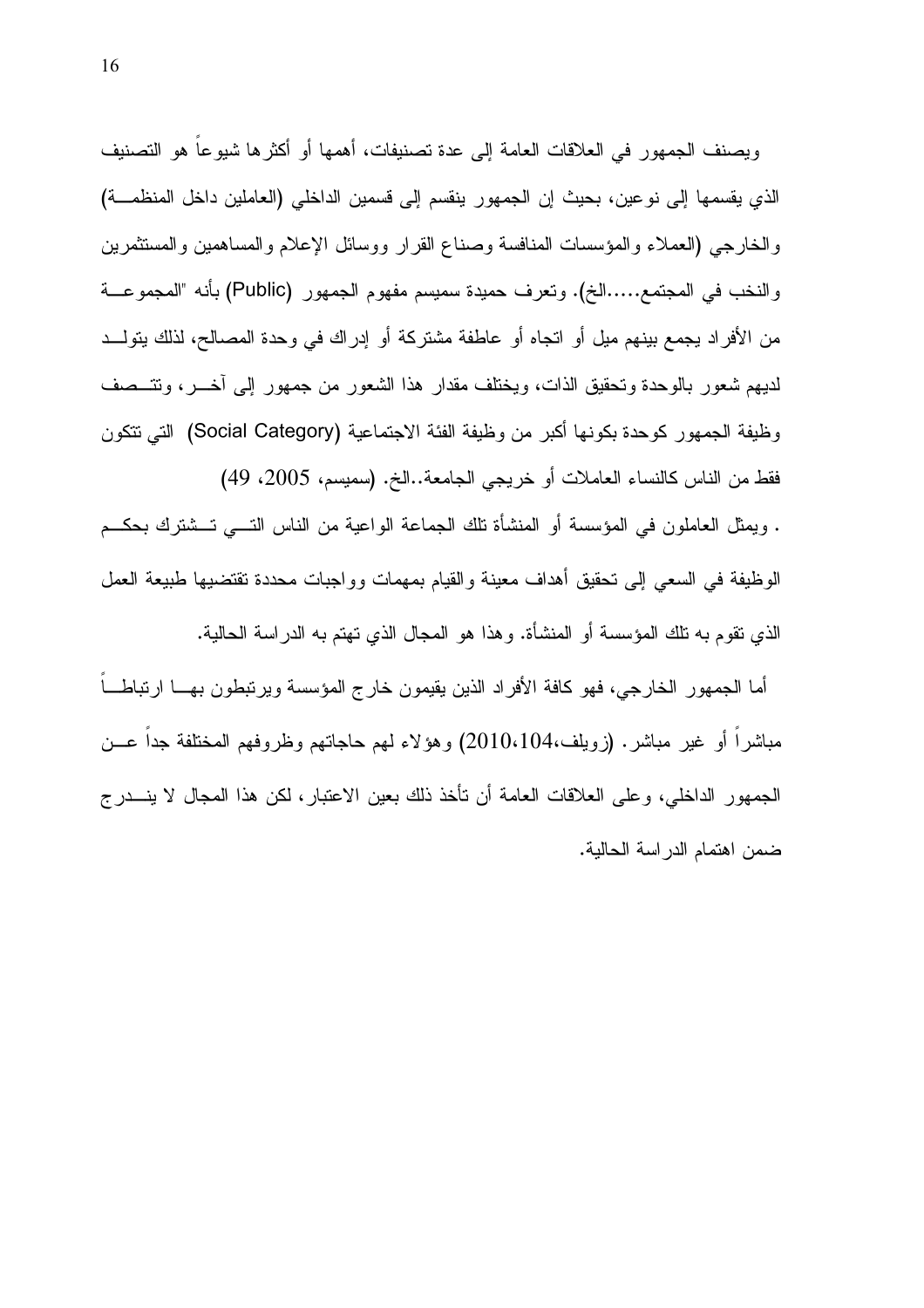#### أهداف العلاقات العامة ووظائفها:

إن در اسة أهداف العلاقات العامة ووظائفها أمر ضروري في البحوث والدر اسات ليتبين مـــدي وجود رباط أو علاقة في هذه الوظائف وبين المهمات المطلوبة من العلاقات العامة في أمر محدد، أو في نطاق معين، وهو هنا في الدراسة الحالية، الأمر الذي يتعلق بتحقيق الرضا الوظيفي للعاملين في بعض مؤسسات القطاع الخاص ، وهي الممثلة بمؤسستين صحفيتين، مؤسسة الراي ، ومؤسسة الكويت تايمز .

وقد أجمع مختصون وخبراء كُثر في أدبيات العلاقات العامة على أن الهدف الأساسي للعلاقات العامة بنزكز على نحسين الصورة الذهنية للمؤسسة أمام الجمهور الداخلي (العاملين وأمام الجمهور العام)، والحفاظ على صلات النواصل بين الأطراف المعنيـــة بالمؤســـسة، الجمهـــور الـــداخلي، والجمهور الخارجي، المساهمين، الإدارة. وزيادة كفاءة أداء المؤسسة وتعظيم القيم المضافة التسي تعمل من أجلها سواء كانت خدمية غير ربحية أم ربحية. (داوود، 2010،ص 50) ونتعدد الوظائف التبي نقوم بها العلاقات العامة، فهي وظائف منغيرة ومنطورة أو متبدلـــة حـــسب المؤسسة وحسب المجتمع وحسب ظروف أخرى، إذ يلاحظ أن العديد من المؤسسات فـــي الـــبلاد العربية، تجعل الوظيفة الأساسية للعلاقات العامة نتحصر في استقبال المراجعين والــضيوف ومـــا يتصل بذلك من إقامة المراسم وطباعة المواد الدعائية وما شابه. لكن وظائف العلاقات العامة أوسع من ذلك بكثير ، ورغم أن مهمات الاستقبال والمراسم هي من وظائف العلاقات العامة، لكـــن هـــذه الوظيفة هي الوظيفة الظاهرة في المؤسسة، لأنه يوجد الكثير من الوظائف التي لا يلمسها النساس مباشر ة، وتلك الوظائف والمهمات تقدم للمؤسسة، لإدار تها، وللموظفين العاملين فيها، أو لز بائنهـــا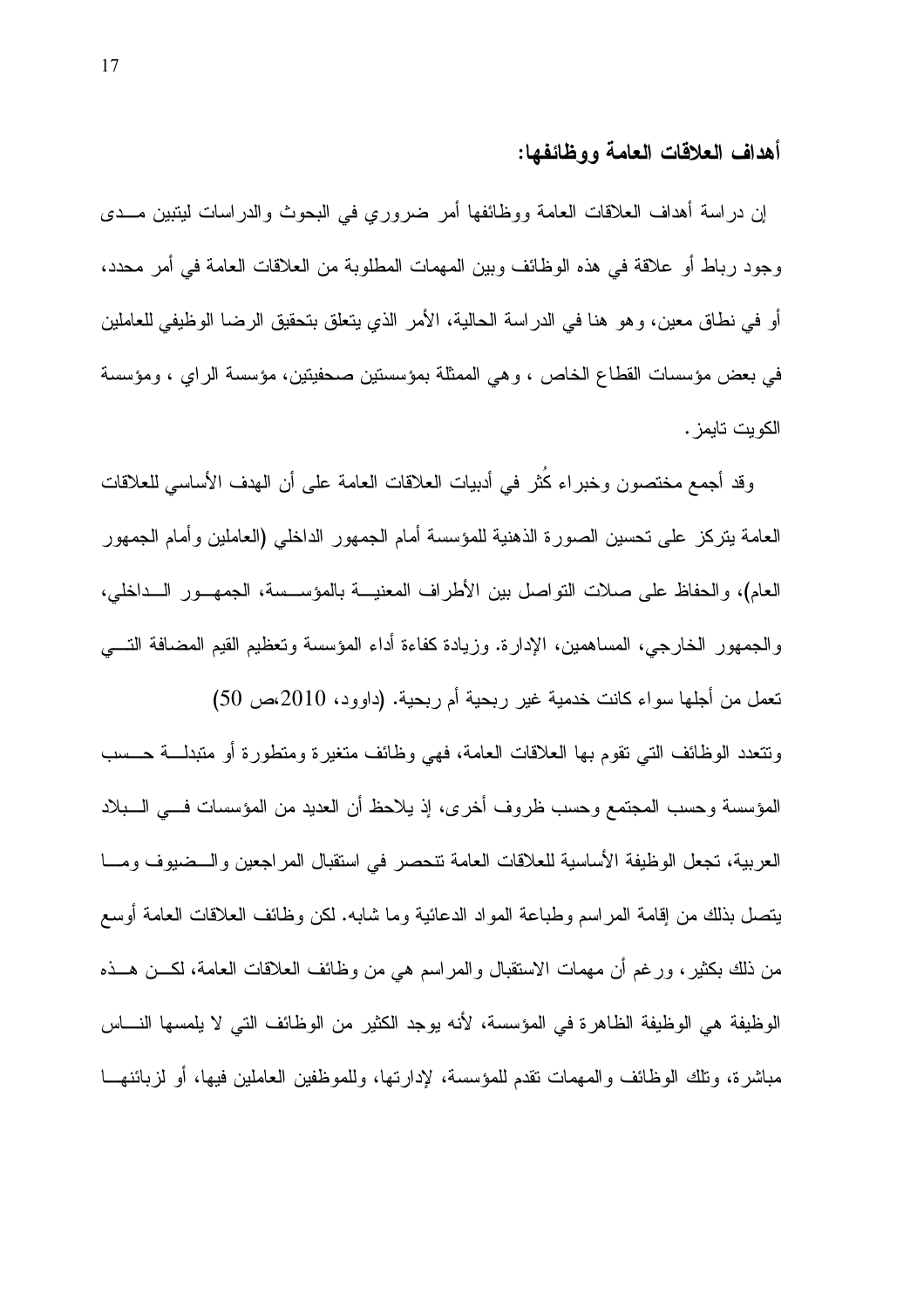ومراجعيها أو للمجتمع الكثير من الخدمات التي قد لا يعرفون ما بذلته فيه العلاقات العامــــة مــــن جهد .

وهناك خمس وظائف أساسبة نقلبدية للعلاقات العامة، وثمة من بضبف علـــي ذلـــك وظــــائف أُخرى، بدأت نظهر أهمينها حديثًا، مثل وظيفة المسؤولية الاجتماعية نجاه المجتمع، أو وظيفة إدارة الأفر اد، أو وظيفة نقديم الاستشار ات الخار جية.

و الوظائف الأكثر شهر ة للعلاقات العامة و هي:

#### 1- البحث: (Facts finding)

ويسميها زويلف (البحث عن الحقائق) (زويلف، 2010 ص 51) إذ نقوم العلاقات العامــــة بـجمــــع ونحليل وبحث ودراسة انجاهات الرأي العام لجمـــاهير المؤســـسة أو الهيئـــة، ومعرفـــة آرائهـــم و اتجاهاتهم، حتى بمكن الحصول على حقائق صحيحة، فبالنسبة للجامعـــة مـــثلا، بمكـــن معر فـــة اتجاهات الراي بين الأساتذة والطلبة وأولياء الأمور . وفي الجيش يمكن معرفة الراي بين الجنـــود والضباط وغير هم من الفنيين. وفي الشركات والوزارات ندرس انجاهات الرأي العام بين الموظفين والعمال. وبالإضافة إلى ذلك نقاس انجاهـــات الــــراي بــــين الـجمــــاهير الخارجيــــة كالمــــساهمين والمستهلكين والنجار . (فلحي، 2009) وقد مرت العلاقات العامة بمرحلــــة نغلـــب فيهــــا الطــــابـع الارتجالي لمعرفة اتجاهات الجمهور ونتيجة للتقدم العلمى والتكنولوجي أصبحت هناك طرق علمية في دراسة اتجاهات الجماهير وجمع المعلومات والبيانات المختلفة لدراســـة المـــشكلة.(الـــدليمي،  $(42, 2005)$ 

وندرس العلاقات العامة كذلك النطورات المستمرة التسي تحسدث فسي الأوضساع الاقتسصادية والاجتماعية والسياسية، وتقوم كذلك ببحث وتحليل وتلخيص جميع المسائل التبي تهم الإدارة العليسا ورفعها إليها. ونشمل الأبحاث أيضآ المبادئ الفنية للعلاقات العامة، ونحليل وسائل النشر كالصحافة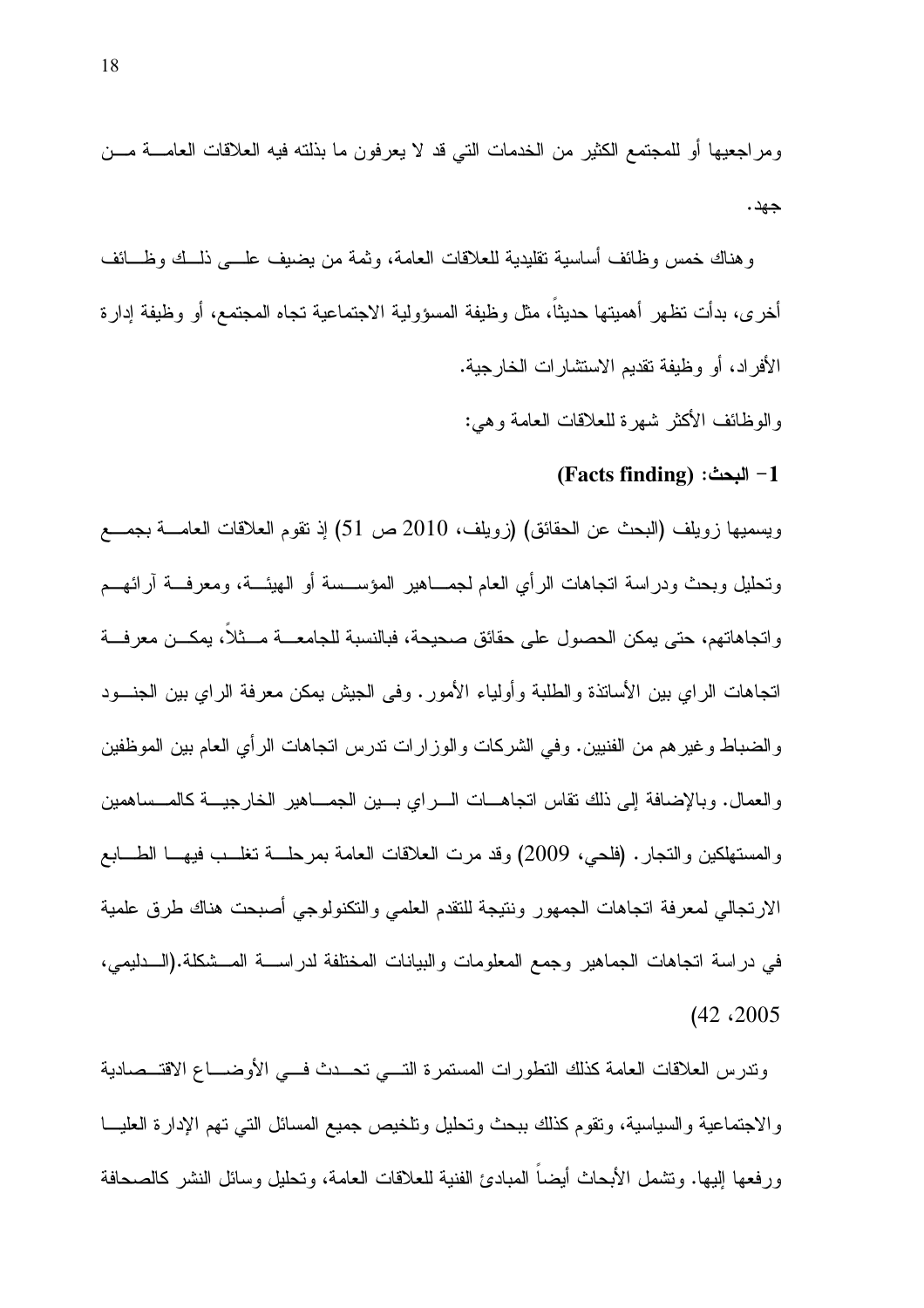والإذاعة والتلفزيون والسينما، ونقدير مدى نجاح الحملات الإعلامية التـــي نقـــدمها، وتحديـــد أي الوسائل الإعلامية أكثر فعالية، فضلا عن البحوث التي نتتاول النطور الذي يطرأ على العلاقـــات العامة، وندرس كذلك أراء وانجاهات قادة الراي في المناهج، كالمعلمين ورؤساء النقابات ورجـــال الأعمال وغيرهم. (فلحي، 2009)

 $(Planning):$ التخطيط:  $-2$ 

التخطيط هو عملية التفكير المنطقي المنظم لتحليل الإمكانات المادية ، والبشرية والمعنوية وتنظيمها بأفضل أسلوب يحقق الأهداف المرسومة . (الشيخلبي وآخرون،1986، 133) ونتطلب هذه العملية الاستفادة من الدراسات السابقة ، وضرورة توفير الأموال لتغطية النفقــات ، وضرورة نوفيت الخطة في الوقت المناسب . (التهامي والداقوقي، ص 55) ونكمن ( أهمية التخطيط ) بالنسبة للعلاقات العامة في نتفيذ بر امج كاملة نوجــــه لإنجــــاز أهــــداف محددة ، وكسب ودعم وتأييد الإدارة العليا للمؤسسة ، كما أن التخطيط يضع المؤسسة على الجانب الإيجابي بدلًا من الجانب الدفاعي ، ويؤهلها لاختيار الموضوعات الجيدة في الأوقـــات المناســـبة واستخدام الأساليب الفاعلة ، ونستطيع المؤسسة بالتخطيط أن تستخدم أفــضل أســـاليب ووســـائل الاتصال ، (المرجع السابق، ص 56) و يعد التخطيط من أساسيات العلاقات ففيه يمكــن تحديــد الإنجاز ات وقياس النتائج .

Coordination) : التنسيق (Coordination)

تعمل العلاقات العامة على التتسيق بين الإدارات المختلفة لتحقيق التفاهم بينها، كما تعمـــل كحلقـــة اتصال وأداة نتسيق بين الموظفين والشخصيات المختلفة، وبين المستويات الدنيا والمستويات العليا، كما نتسق بين إدار ة النسويق والمستهلكين، وإدار ة المشتريات والموردين والمؤسسة وحملة أسهمها.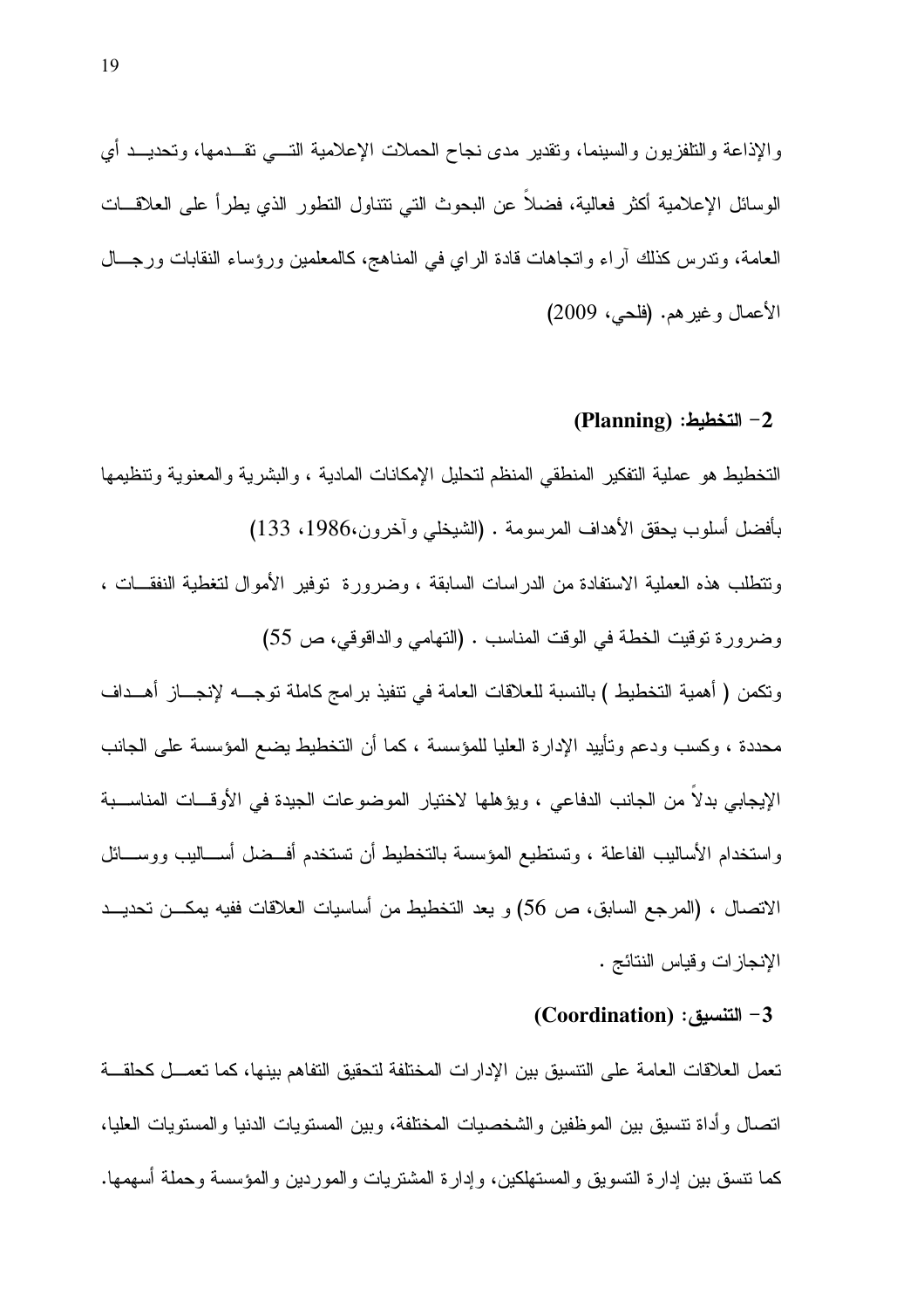(فلحي، 2009، موقع الإنترنت) ويتعين على المدير أن يستخدم الموارد المالية، والأفراد العاملين داخل المنظمة، ونشمل الموارد المتاحة أيضا الفرص المناحة للاشتراك والتتسبق مـــع المنظمـــات الأخرى التي يمكن أن تساعد في بلوغ نتائج ذات منفعة متبادلة، والهدف من ذلك هـــو التطبيـــق الفعال لإستر اتيجيات الاتصال التي وضعت في مرحلة التخطيط. (الجمال وعياد، 2005، 46)

Communication) : الاتصال $(-4)$ 

و الانصال هو العملية التي يتم من خلالها نقل المعلومات وقد نكون رسالة شـــفهية أو مكتوبـــة أو صورة وحتى إشارة معبرة، والاتـــصالات ليـــست ذات اتجـــاه واحـــد، بـــل هـــي تـــسير فـــي اتجاهين.(زويلف، 2010، 66) الاتصال يعني القيام بتنفيذ الخطط والاتصال بالجماهير المستهدفة، ونحديد الوسائل الإعلامية المناسبة لكل جمهور، وعقد المؤنمرات، وإنتـــاج الأفــــلام الــــسينمائية والصور والشرائح، والاحتفاظ بمكتبة تضم البيانات التاريخية وإقامة الحفلات، وإعداد المهرجانات والمعارض والمباريات المختلفة، ونتظيم الندوات والمحاضرات، والأحاديث، والمناظرات. ولجهاز العلاقات العامة وظيفة إدارية، فهو يقدم الخدمات لسائر الإدارات ومساعدتها علـــي أداء

وظائفها المنصلة بالجمهور، فهي مثلا نساعد إدارة شؤون العاملين في اختيار الموظفين والعمـــال وندريبهم، والنظر في وسائل تشجيعهم ونرقيتهم وحل مشاكلهم، وإعداد ما يلزم للعناية بـــصـحتهم ورباضتهم وثقافتهم.

ونسعى العلاقات العامة إلى إقامة علاقات طيبة مع قادة الراي في المجتمع بوضع الحقائق أمامهم، سواء في مكتبة المنظمة أم مكتب الإعلام، أم الدوريات السنوية. كما تعمل على إقامة علاقات طيبة مع معاهد الندريب، حتى يتسنى ندريب موظفيها وعمالها في هذه المعاهد، وكذلك مد هذه المعاهــد بمساعدات النعليم، والسماح لطلاب المعاهد بزيارة المنظمة. (فلحي، 2009)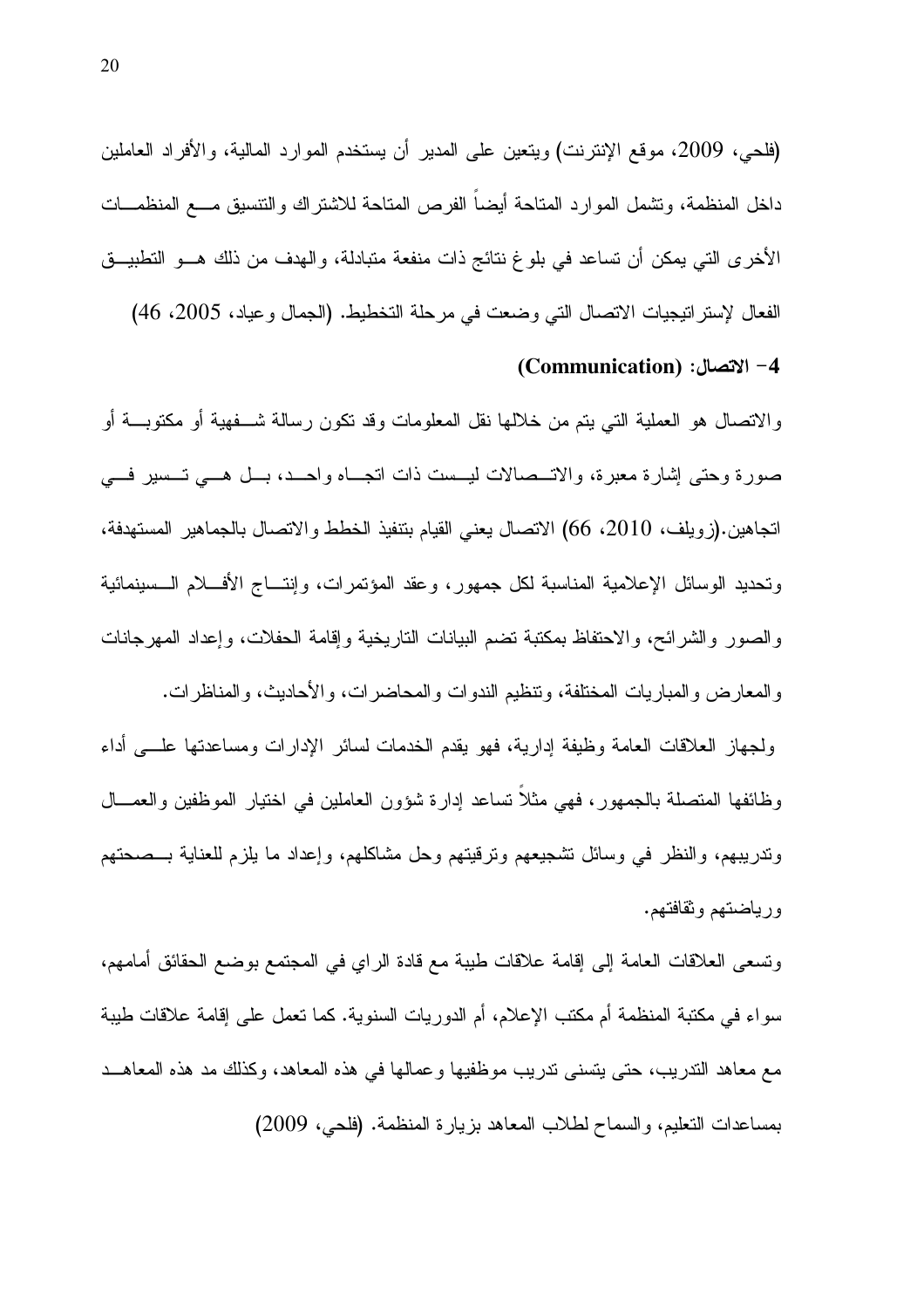ونساعد العلاقات العامة الجمهور على نكوين رأيه، وذلك بمده بكافة المعلومات ليكون رأيه مبنيـــاً على أساس من الحقائق الصحيحة. كما تعمل على إحداث تغيير مقصود في اتجاهات الرأي العــــام وتحويله إلى صـالح المؤسسة، وهي تمد المنشأة كذلك بكافة التطور ات التي تحدث في الرأى العام.

(Evaluation ) التقويم: (

و بمثل النقو بم المحطة النهائية في آلية عمل العلاقات العامة، كما أن هنالك علاقة عضو ية بين هذه المرحلة وكافة المراحل الأخرى. إذ سيفيدنا النقييم في النعرف على جدوى المعلومات التي أفرزتها عملية البحث عن الحقائق. (زويلف، 2010، 76)

#### الأهمية المهنية للعلاقات العامة:

لا شك أن الوعي بأهمية العلاقات العامة يعد عنصراً أساسياً أو شرطاً أولياً لنقدير هذا الدور في عمل المؤسسات والمنظمات. وبما أن العصر الحديث يتميز بالتغيرات السريعة والأحداث المتلاحقة مما يجعل العلاقات العامة مهنة ضرورية. ولم يعد من الممكن أن نترك الأمور للصدفة في ظـل المواقف الاجتماعية المعقدة التي تحتاج إلى دراسة مستمرة وبحــث دقيــق.(عجــوة ،2000مص 255). ولا نقتصر ضرورة مهنة العلاقات العامة على المنظمات فحسب، بل نقترن هذه الضرورة بحياة المجتمع بدءا بالفرد وانتهاءً بالدولة. وكلما زاد حجم الجماعة ازدادت مهام المهنة كما وتعقيدا وازدادت أهميتها في حياة المجتمع.(خضر 1998,ص 13). وبعد الحرب العالمية الثانية ازدادت أهمية العلاقات العامة بصورة ملحوظة فباتت نلعب دوراً كبيراً في المجتمعات العــصرية، وكـــان للنقدم العلمي والنكنولوجي وننوع وسائل الانصال والإعلام المختلفة من صحافة وإذاعة ونلفزيون وأجهزة طباعة، تأثير كبير في زيادة أهمية وفعالية العلاقات العامة.(الدليمي، 2011، 51)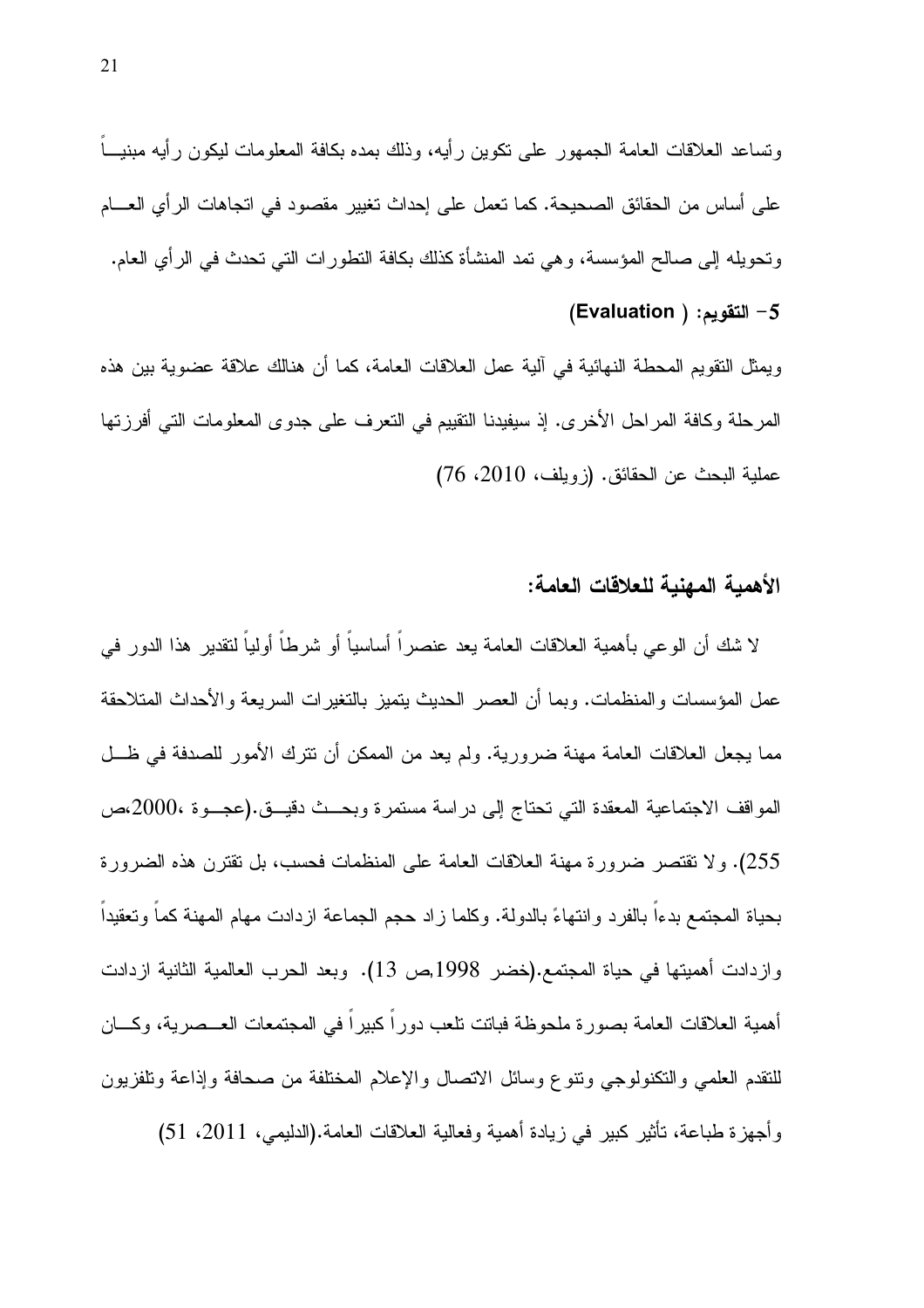ونعرف العلاقات العامة في إطارها المهني بأنها "تلك المهنة التي نعني بتكوين سمعة المؤسسة من خلال الجهد المخطط الذي يسعى إلى بناء العلاقات المستمرة مع الجماهير ، وكسب تأييدها لأعمال المؤسسة، والتأثير في آراء وسلوكات الجماهير لتحقيق الفهم المشترك بين المؤسسة والجماهير".  $(Harrison, 2000, p.2)$ 

ونتضح أهمية ممارسة العلاقات العامة في إطارها المهني السسليم مـــن إدراك ضــــرورة لـجـــوء المؤسسات المختلفة إلى استخدام استراتيجيات الإقناع في التعامل مع الجمهور ، ذلك أنه غالبا مـــا يتكون لدى جماهير المؤسسة نوع من الشك في أعمالها وسياساتها. ومن هنا فقد أصــــبح الوجـــود السليم للإدارة المسؤولة عن ممارسة مهام العلاقات العامة داخل التنظيم الإداري للمؤسسة وتطبيقها بالمفهوم المهنى الصحيح يعد أحد مؤشرات النجاح للمؤسسة.(العالم 2002,ص10).

كما نتضح أهمية العلاقات العامة في المجتمع المعاصر من خــــلال اســــتعر اض الحــــالات التــــي استطاعت فيها المهنة أن تحقق للمؤسسات التي تعمل لصالحها أرباحا طائلة عن طريـــق تطـــوير البرامج الاتصالية التي ساعدت في نكوين علاقات إيجابية ومثمرة بين نلك المؤسسات وبين وسائل الإعلام والعملاء والعاملين والممولين والمستثمرين والجمهور العام أيضاً.(−1.1-L.C Hon 1997 30)

وقد أصبح من الضروري لنجاح أي مؤسسة أن نكون لها صورة ذهنيـــة محابيـــة Favorable Image لدى الجماهير ، مما يوضح أهمية مهنة العلاقات العامة التي تضطلع بتكوين هذه الصورة. ويرى (عجوة، 2002، 9) أن الصورة الذهنية هي "الناتج النهائي للانطباعات الذانية التي نتكـــون عند الأفراد أو الجماعات إزاء شخص معين، أو نظام ما، أو شعب أو جنس بعينــــه، أو منـــشأة أو مؤسسة محلية أو دولية، أو مهنة معينة، أو أي شيء آخر يمكن أن يكون له تـــأثير علــــى حيـــاة الإنسان، ونتكون هذه الانطباعات من خلال النجارب المباشرة ونرنبط هذه النجسارب بعواطف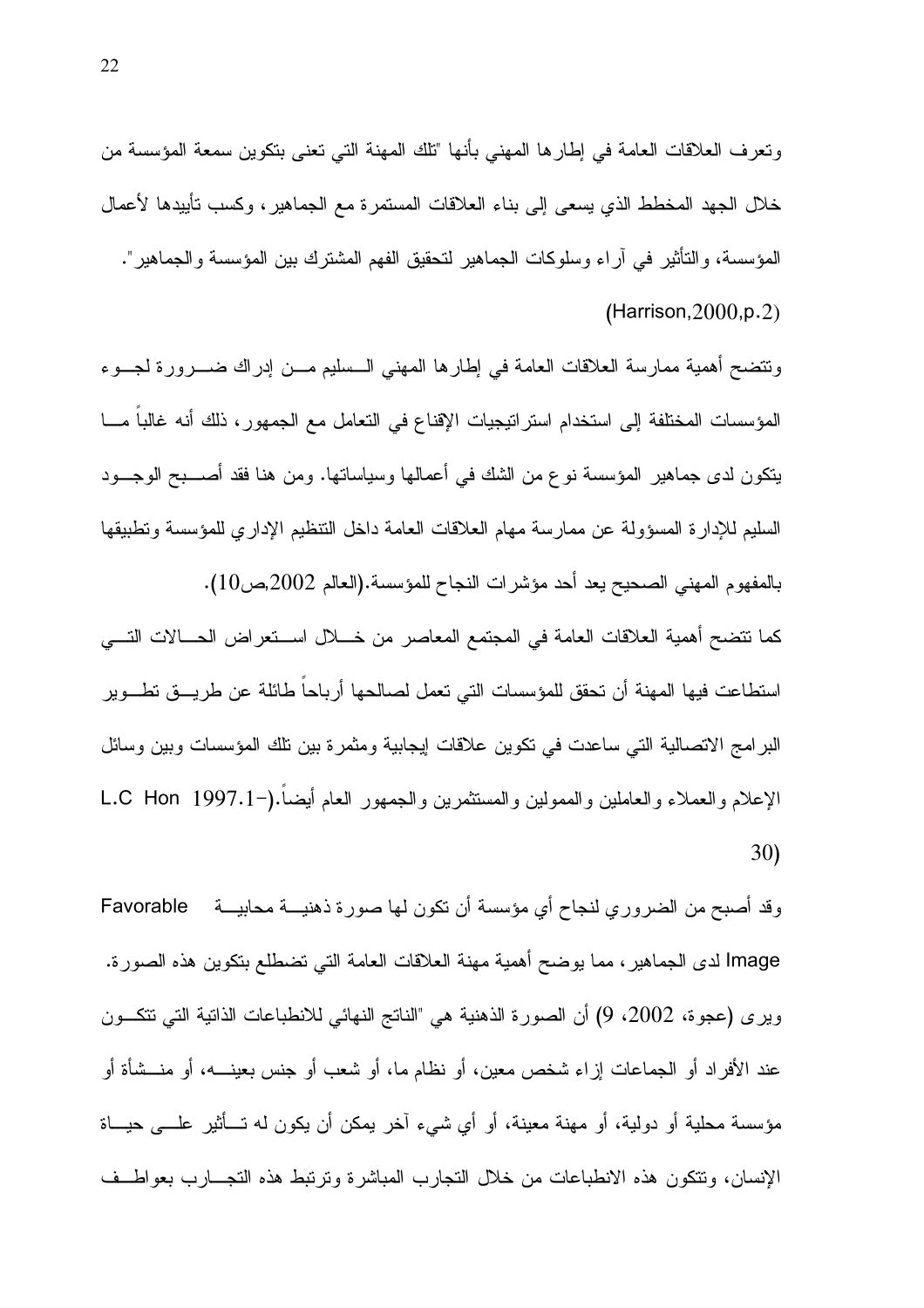ومن هنا فإن العلاقات العامة نبرز كنشاط مهم نحرص عليه المؤسسات التي نعني بنكوين صورة مشر قة لها في المجتمع.

وبما أن مهنة العلاقات العامة تسعى في جوهرها إلى خلق الصورة الذهنية الطيبة في نفوس أفراد المجتمع، فإن رضـا الـعاملين بـهذه المـهنـة وسلوكـهم فـي المـجتمـع يؤثر تـأثيراً قوياً علـي إرساء الصـورة الإيجابية في أذهان الجماهير .

وبرى الباحث أن عملية بناء الصورة الذهنية نعتمد على مدى نفهم ممارس العلاقات العامة لدوره المهنى، وممارسته الصحيحة للأنشطة الاتصالية، والتخطيط الجيد للبرامج، وأيــضا تفهــم الإدارة العليا لدور المهنة بما يتيح الفرصة لممارس العلاقات العامة لمعاونة الإدارة في اتخــاذ القـــرارات الصائنة

وإذا كانت الأهمية المهنية للعلاقات العامة نتبع من قدرة ً ممارسيها على بناء صــورة المؤســسة التي ينتمون إليها في أذهان الجماهير، فإنه من الأهمية بمكان محاولة دراسة الصورة الذهنية التي يكونها ممارس مهنة العلاقات العامة عن مهنته والتعرف على ملامح إدراكه لدوره المهنى ومــدى علاقة هذه الصورة بمستوى أداء العاملين بالعلاقات العامة لمتطلباتهم المهنية والتعرف كذلك على الخصائص الديموغرافية من جنس وعمر ومستوى تعليمي وندريبي لممارسى مهنسة العلاقسات العامة.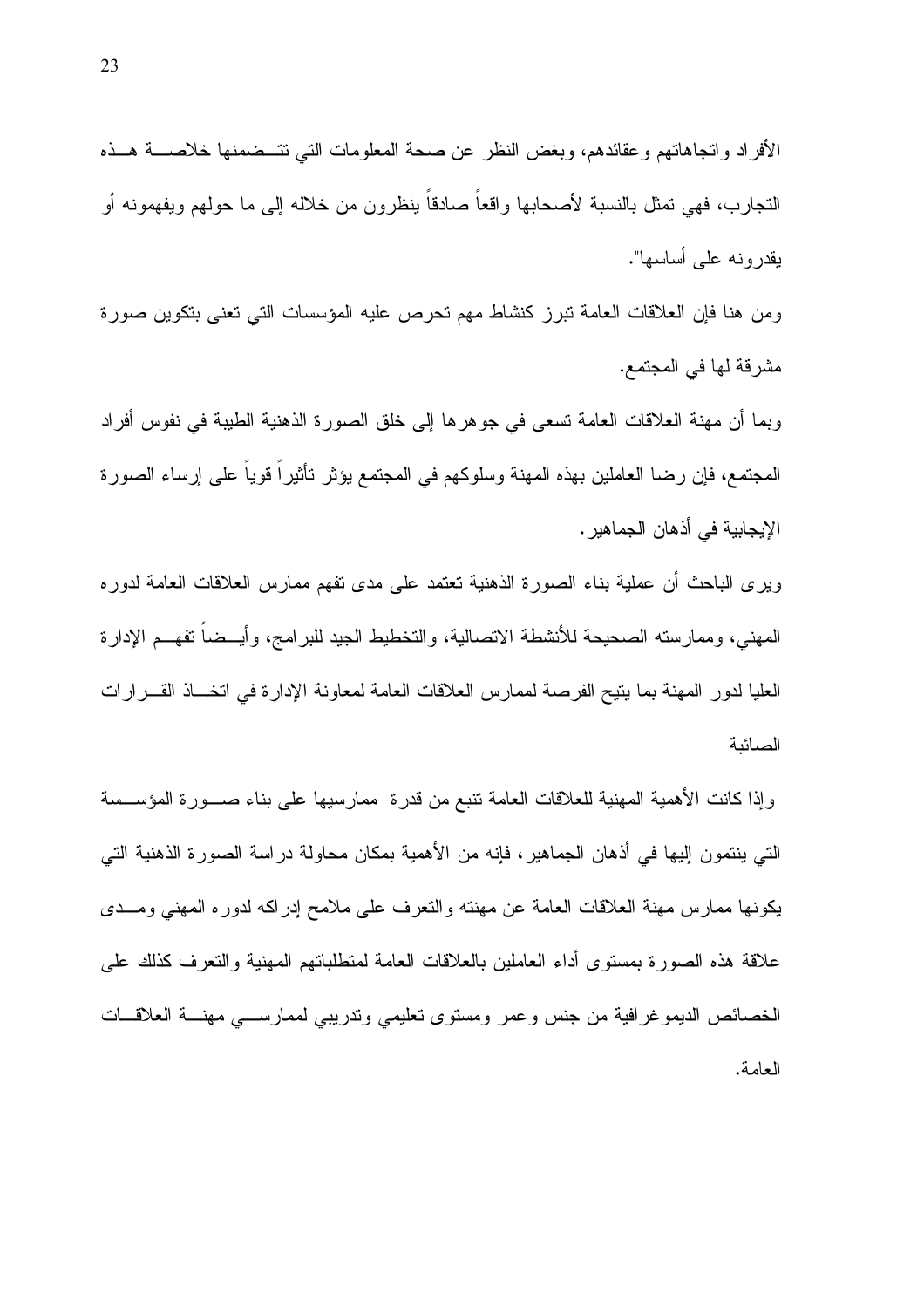### أهمية العنصر البشرى في العلاقات العامة:

إن الأعمال كافة في شتى المجالات لا بد لها من الاعتماد على العنصر البـــشرى أو لا وقبـــل أي شيء. وقد أثبت الواقع أن نجاح الجهاز التنظيمي في تحقيق أهداف المؤسسة يعتمد على المـــوارد البشرية المناسبة لشغل الوظائف المختلفة، وذلك باختيار العاملين الملائمين وتعيينهم في الوظـــائف النبي نناسب استعداداتهم وصفاتهم الشخصية والقيام بندريبهم لنحقيق نفهمهم للأعمال المسندة إلـــبهم ليشعر العامل بالرضا النفسي عن العمل الذي يقوم به والذي يـــنعكس علــــي كفاءتــــه الإنتاجيـــة. (الطماوى، 2003، 116)

ونعد القوى العاملة رأس المال البشرى من أهم الموارد التي بقاس بها نقــدم المجتمعـــات علــــي مختلف الأصعدة الاقتصادية والاجتماعية والثقافية. فهي نعــد الدعامـــة الرئيـــسية فـــي تحقيـــق استراتيجيات التتمية والتحديث سواء من حيث بنيتها أو تركيبها أو من حيث قـــدرتها ومؤهلاتهـــا و مـهـار انـهـا.

ويتوقف نجاح التنظيم في العلاقات العامة وفي أي عمل مؤسسي اخر على كفاءة العنصر البشري. ولا نوجد فائدة من إنشاء نتظيم على أسس وقواعد علمية دون نوافر الكادر البشرى المؤهل للقيـــام بالواجبات التي يحددها التتظيم.

كما نرتبط المهنة دائماً بأشخاص يؤدونها، وبذلك فإن نجاح المهنة ما هو إلا محصل لنجاح هؤلاء الأشخاص في أداء مهامهم الوظيفية، ذلك أن جهاز العلاقات العامة لا يعد مجرد تجمع بشري غير هادف ولكنه حشد لإمكانات بشرية ومادية وفنية من نوعيات خاصة ومنظمة بطريقة هادفة لتحقيق وظائف محددة . ويتطلب نطور ٍ مهنة العلاقات العامة وجود كوادر بشرية لديها الاستعداد ونملَّــك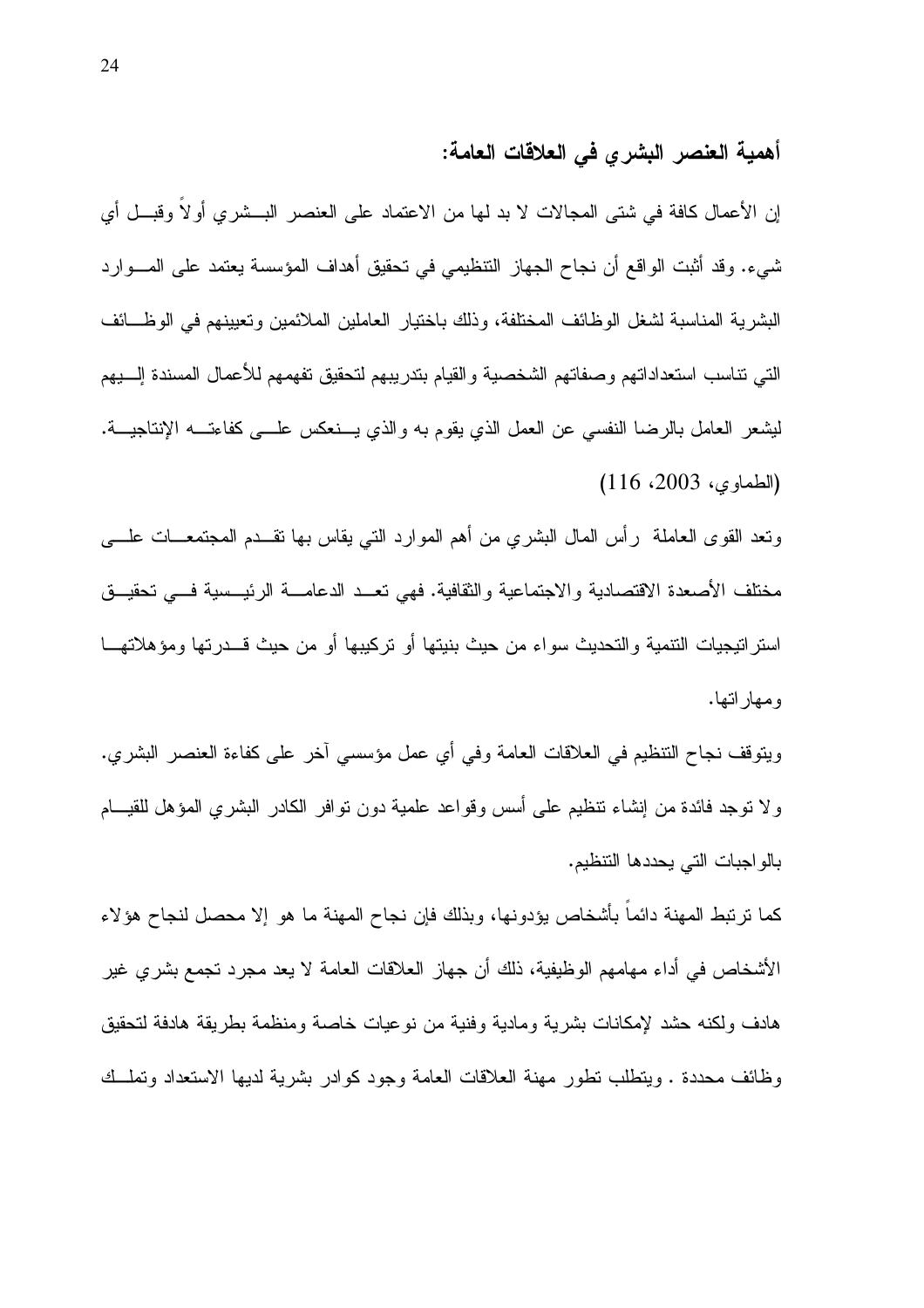وينضح مما سبق أهمية العناية بوظيفة العلاقات العامة وضرورة إعطائها الموقع المناســب فـــي الهيكل التنظيمي للمؤسسة وأهمية إسناد هذه الوظيفة لأشخاص مؤهلين ومتخصصين فسى تتفيــذ أنشطتها وذلك لرفع مستوى أدائها.

ولما كانت النتيجة النهائية للاختيار الدقيق للعاملين في مهنة العلاقات العامة هي تحسين مــستوى أداء العمل، وزيادة كفاءة الخدمات، ووضع الفرد المناسب في مكانه المناسب الــذي يـــتلاءم مــــع مؤهلاته وقدراته واستعداداته ومبوله، فينبغي للقائمين بالاختيار اتباع الأســـلوب العلمـــي لتحقيـــق النَّوافق بين قدرات الأفراد المنقدمين للعمل وبين مستلزمات مهنة العلاقات العامــــة، لا أن يجـــري توظيف الممارسين من أجل التخفيف من حدة البطالة في المجتمع أو من أجـــل إرضـــــاء بعـــض الجهات الاجتماعية في المجتمع أو الدولة مثلما يحدث في الكثير من الدول النامية.

ويتوقف النجاح في اختيار العاملين في أجهزة العلاقات العامة على الفهم الواضـــح لمـــا نتوقعـــه المؤسسة من هذه الأجهزة ومن العاملين فيها. ويمثل هذا النوقع الهدف الذي يجب أن يؤخذ بعـــين الاعتبار عند إعداد الخطط والبرامج الخاصة بإمداد أجهزة العلاقات العامة بالممارسين ذوي الكفاءة و المقدر ة.

وعلى ذلك فإن النطبيق السليم لمفاهيم العلاقات العامة برنكز على وجـــود جهـــاز ذي خـــصـائص ومواصفات معينة تمكنه من أداء دوره. ويتوقف نجاح هذا الدور على مدى اقتنـــاع الإدارة العليـــا بأهمية هذا الدور٬ وكذلك على إدراك المشتغلين بالعلاقات العامة لأهمية دورهم. (يوسف، 2003,  $(37)$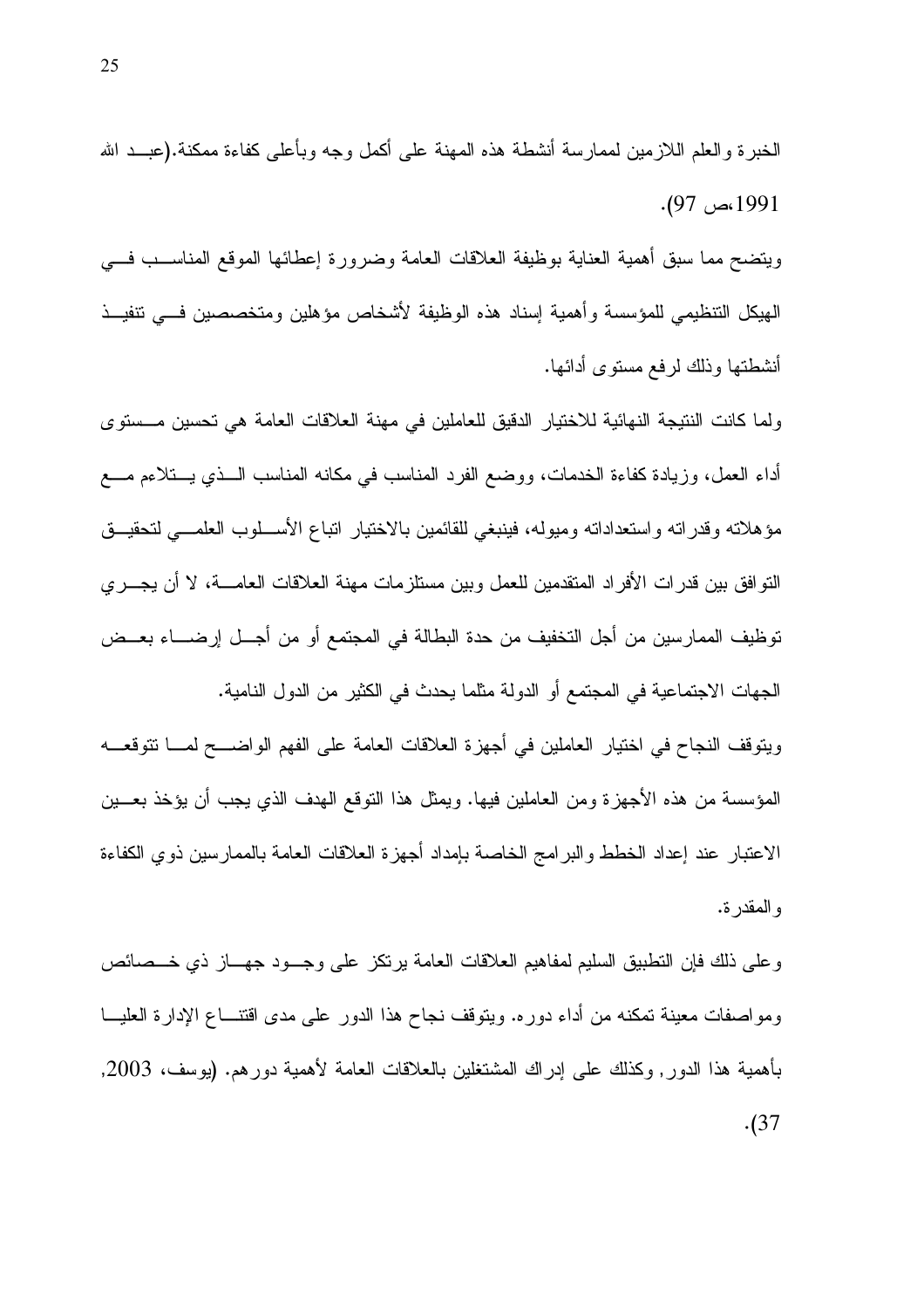واسنتاداً إلى أن المجتمع الحديث هو مجتمع المنظمات وأن أهم ميزة للنتظيم هي أن يقـــوم علــــي كفاءة العاملين به نطلعا إلى أكبر قدر من الإنجاز ونحقيق أعلى مـــستويات الأداء، فــــإن دراســــة العاملين في مجال العلاقات العامة في المؤسسات الكويتية بأنماط ملكيتها المختلفة يعد أمراً في غاية الأهمية ذلك أن طبيعة الأفراد ومميزاتهم واتجاهاتهم تحدد طبيعة أداء المؤسسة، ومن هنا تتــضح أهمية دراسة الجوانب الخاصة بأداء ممارسي العلاقات العامة وتصوراتهم عن المهنة التي يعملون بها لما لذلك من تأثير واضح على عمل المؤسسة ونجاحها.

### المسار الوظيفي في الإدارة والعلاقات العامة:

يأتي مفهوم المسار الوظيفي في الإدارة والعلاقات العامة من حقل علوم الإدارة، لكـــن يمكـــن ملاحظة أنه بِشكل نقطة لقاء مع مفاهيم العلاقات العامة لأنه بعالج موضوعاً أو مجالاً بعد من أهم مجالات عمل العلاقات العامة، ألا وهو مجال الجمهور الداخلي، كــذلك ســبلاحظ أن المهمـــات و المفاهيم في إطار هذا المفهوم نتصل بمهام العلاقات العامة التقليدية المعروفة، خصوصا البحث، التنسيق، التدريب، التنسيق بين الإدارات.

ويشير جمال الدين محمد المرسي إلى أنه يمكن النظر إلى مفهوم المسار الوظيفي من عدة زوايا، فقد ينظر إليه على أنه مجموعة الوظائف المتتالية التي يشغلها الفرد على امتداد عمره الـــوظيفي، والتبي نتأثر بانجاهانه وطموحانه وأماله ومشاعره، وقد بنظر إلى المسار المهنسي مـــن منظـــور الحركة داخل التنظيم، كما قد ينظر إلى المسار المهنى أو الوظيفي لكونه سمة مميزة للموظف، إذ يتكون مسار كل موظف من عدة وظائف ومراكز إدارية وخبرات منتوعة. (المرسى،2003، 76) هناك أسباب عديدة تشجع القيام بتخطيط وتتمية المسار الوظيفي، ومن أهم هذه الأسباب ما يلي:

1. تحقيق أهداف الأفراد والمنظمة: (العطار ، 2011)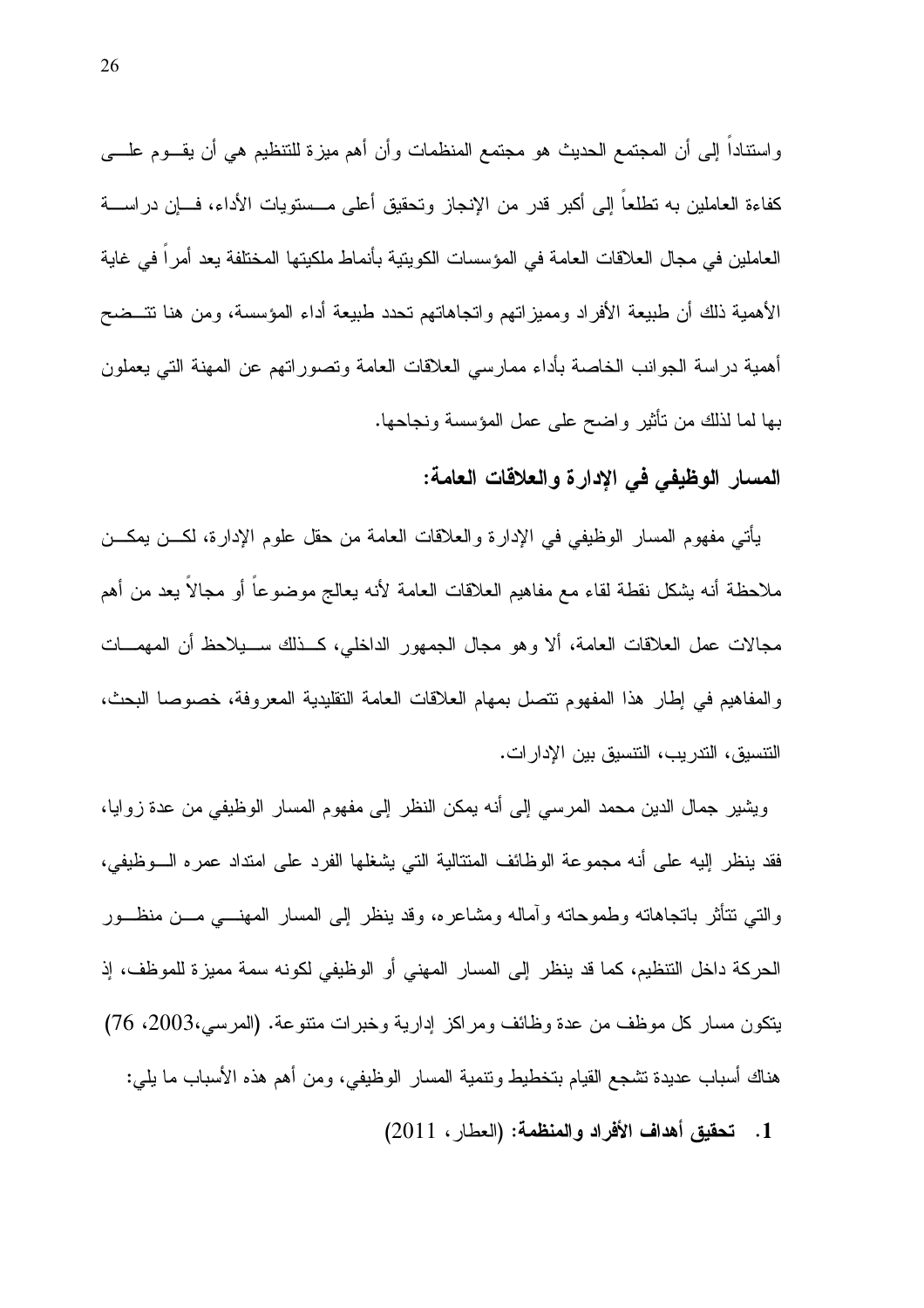فإذا كان الأفراد بهدفون إلى النمو في العمل والرضا عنه، فإن المنظمات تـــسعى إلــــي تحقيـــق الإنتاجية والربح، وتخطيط المسار الوظيفي بما يحققه من وضع الفرد المناسب في المكان المناسب، يساعد على تحقيق الهدفين معًا.

2. تخفيف القيود على حركة العمالة: (هاشم، 2010، 31)

فإن عدم وجود جهود لتخطيط ونتمية المسار الوظيفي، نعني فرض فيود علـــي حركــــة العمالــــة، ووضعها داخل سياج لا نتحرك منه، فعدم وجود حركات نرقية ونقل نضر من هو صـــالح لهـــا، وبالنالي فإن وجود أنشطة نخطيط ونتمية المسار الوظيفي يمكنها أن نطلـــق إمكانيــــات الأفــــراد، وتشجعهم على ذلك.

3. التقليل من تقادم العمالة: (هاشم، 2010، 33)

فإن عدم الاهتمام بندريب العاملين، ونقلهم، أو حتى الاستغناء عنهم، يعني بقاء بعض العـــاملين في أماكنهم، حتى نتقادم مهاراتهم، ونقلل دافعيتهم للعمل، ووجود أنشطة تخطيط ونتميـــة المـــسار الوظيفي (من خلال النقل والندريب والاستغناء)، يعني نتشيط مهارات العاملين، ونجديدها، والإبقاء علمي ما يمكن الاستفادة منها من مهارات وقدرات.

#### 4. تقلبل تكلفة العمالة:

فالمزايا السابقة، تجعل ما ينفق على أنشطة تخطيط وتنمية المسار الـــوظيفي ذا عائـــد يفـــوق النكلفة، ففي المنظمات الناجحة يمكن أن يكون ما يتم إنفاقه على تخطيط ونتمية المسار السوظيفي كبيرًا، لكن إنتاجية العمالة والأرباح تفوق بمراحل هذا الإنفاق، وفي المنظمات غيـــر الناجحـــة لا توجد ما ينفق على الأمر، بينما تفوق تكلفة العمالة (ممثلة في الأجور والحوافز) العائـــد والــــربح، وتحقق بذلك خسائر فادحة. (العطار، 2011)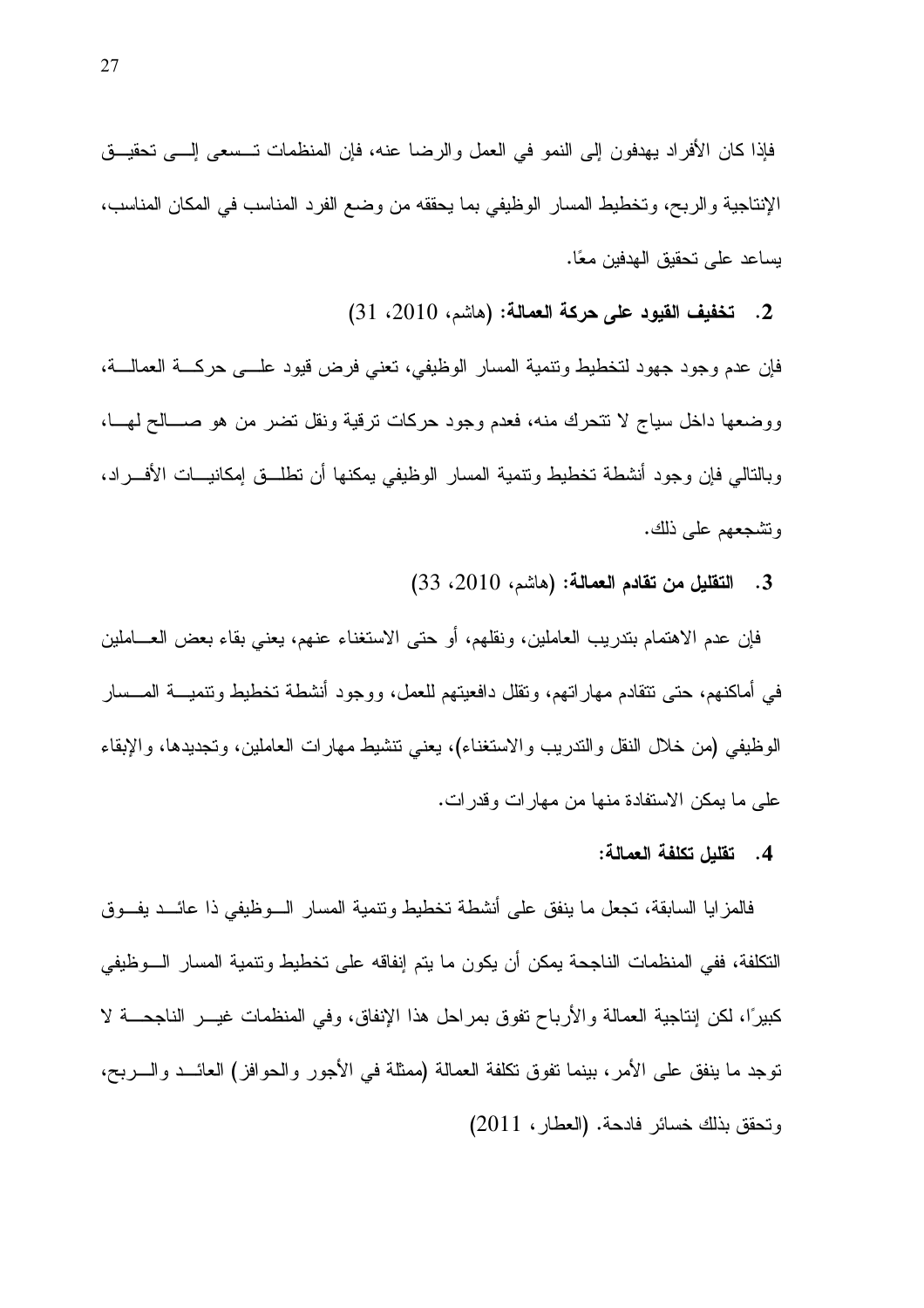ونرينا بعض المواقف أن هنالك نداخلاً بين أعمال إدارة العلاقات العامة وإدارة الأفراد كما يلـــي:  $(2010.46, 46)$ 

1- قد تمارس إدارة الأفراد المقابلات الخارجية (External interviews) أو ندير نظم وصناديق الاقتراح، وكذلك الإعلان لدعوة الأفراد للاختيار والتعيين، بينما نرى أن هنالك أحــداثاً تمارســـها العلاقات العامة لها علاقة وثيقة بأنشطة إدارة الأفراد مثل الإعلان عن المفاوضات الجماعية ونشر النقارير السنوية، ونشر أسماء المنميزين من العاملين.

2– هنالك ميادين مشتركة وقاسم مشترك ببنهما مثل استطلاع الرأى العام فيما بخـــص العــــاملين والاجتماعات ومواضيع المساومة الجماعية. ولعلاج هذا النداخل بين الجانبين يمكن أن ندار إدارة الأفراد وإدارة العلاقات العامة من قبل المدير العام للمؤسسة. أو أن يكون لكلا الإدارتـــين مـــدير واحد، أو قد نتدمج كلا الإدارنين بإدارة واحدة نتولمي أنشطتها.

ومما سبق يتبين ما يمكن للعلاقات المساهمة به في مجال نتمية المسار الـوظيفي، أو نتميــة مهارات العاملين في المؤسسة، ونتنوع الأساليب والإجراءات التي يمكن أن نقوم بهـــا العلاقـــات العامة في سبيل تحقيق ذلك، ومنها: التوجيه والإرشاد، إجراء البحوث والدراسات، توفير الدورات الندريبية في مختلف الاختصاصات التي يحتاجها العاملون، النتسيق مع الإدارة العليـــا مـــن أجـــل تحسين ظروف عمل العاملين، وغير ذلك من الأساليب والإجراءات.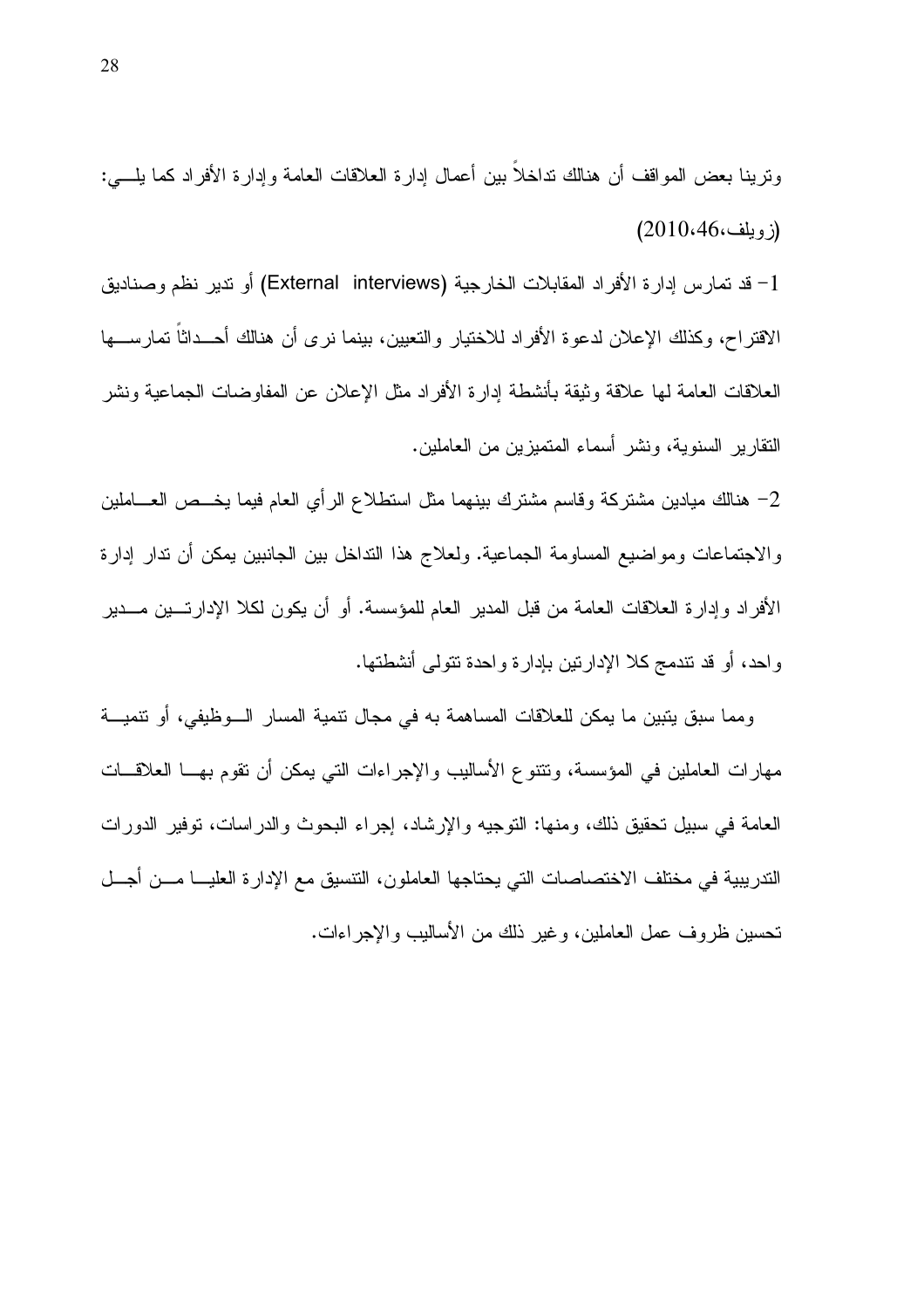الرضا الوظيفي في المؤسسات ودور العلاقات العامة:

مفهوم الرضا الوظيفي وأهمبته:

يُعدُّ الرِّضا الوظيفي موضوعاً إدارياً مهماً في المنظمات الخاصة والحكومية، وذلك لارتباطه بموضوع الأداء، والإنتاجية، والولاء التنظيمي. ورغم وضوح موضوع الرضا الوظيفي من الناحية النظرية، فإن ارتباطه بكثير من المتغيرات الداخلية والخارجية للمنظمة يجعله موضوعاً متغيراً لا يمكن التوصل لنتائج حوله من در اسات تطبيقية قليلة. لذا فعلى البـــاحثين أن يحــــاولوا، بـــصورة مستمرة، اكتشاف متغيرات جديدة نؤثر فيه، وترتبط به. ومما لاشك فيه أن نلك المتغيرات تـــرتبط بطبيعة المنظمة، ونوعية نشاطاتها وأهدافها، وطبيعة العاملين ونركيبتهم فيها.( العكش والحـــسين،  $(14.2008$ 

يعرف الرضا الوظيفي تعريفات متعددة لأنه مفهوم يتشارك به عدد من الاختصاصات العلمية مثل علم النفس والنرببية والإدارة والعلاقات العامة وغيرها،

ومن نعريفات الرضا الوظيفي المبسطة والشائعة هـــو النعريـــف الـــذي قدمــــه شــــيرمرهورن (Schermerhorn,Jr. John, R, 1996) الوارد في (العكش والحسين،2008) :

الرضا الوظيفي : الدرجة التي يحسُّ بها الفرد بشعور إيجابي أو سلبي نجاه النـــواحي المختلفـــة للوظيفة التي يقوم بها.

– العلاقات العامة في دولة الكويت:

ظهرت في الكويت الحاجة إلى القيام ببعض وظائف العلاقات العامة في القطـــاعين الحكـــومي والخاص منذ بداية الخمسينيات من القرن الماضي، ويبدو أن هذه الحاجة نشأت مع حركة النمـــو الاقتصادي (الطفرة) التي بدأت بسبب عوائد النفط، فقد كثرت المشاريع وجـــاء رجـــال الأعمــــال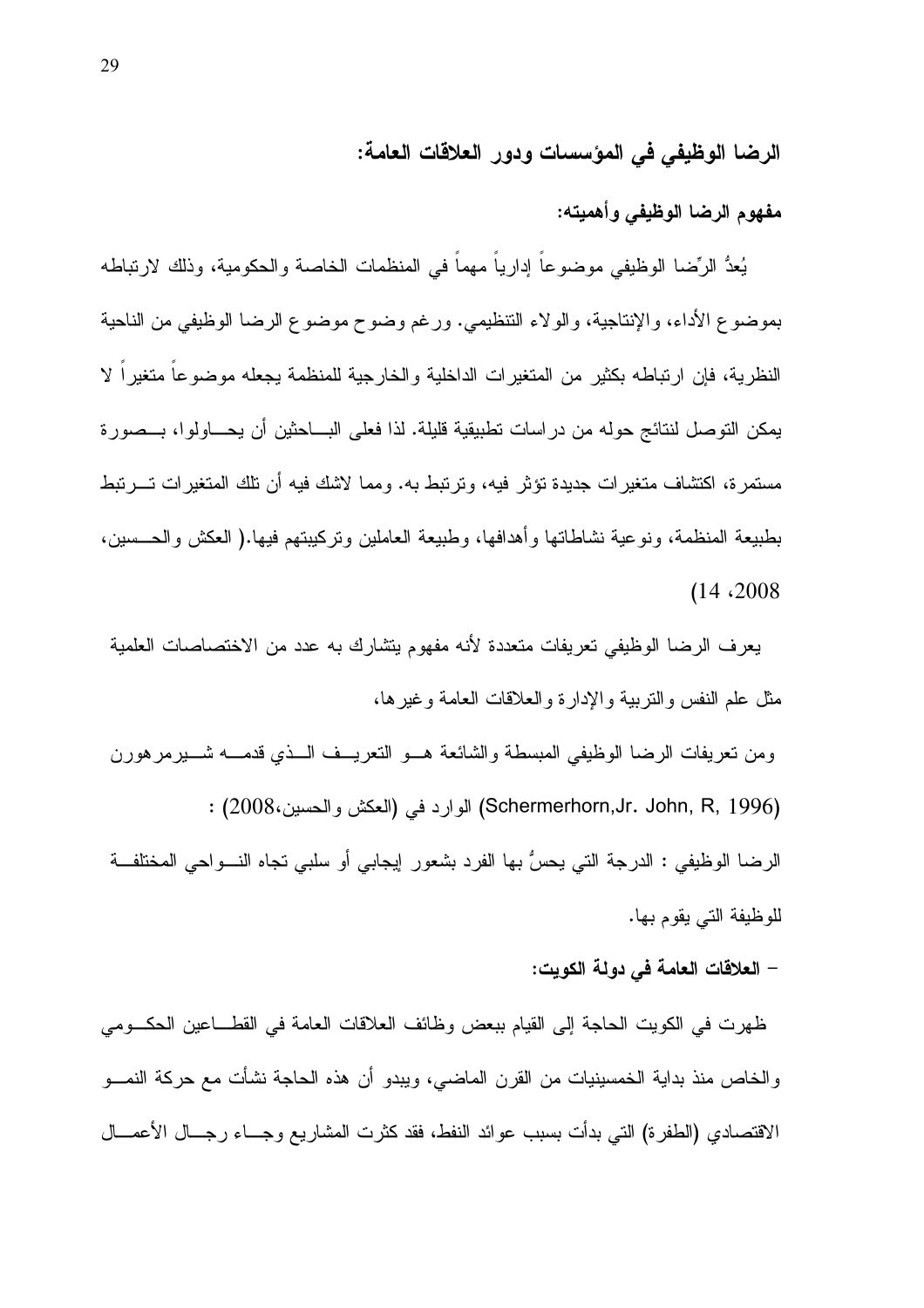والنجار والعمال من شتبي الأقطار، ومن هنا نشأت حاجات الإعلان عن المشاريع التسبي نرغـــب الدوائر الحكومية القيام بها، ولم يكن من وسائل اتصال متطورة انذاك، وكانت وسائل الإعلام أيضاً في بدايتها من تلفزيون وصحف وإذاعة، مما دعا بعض الموظفين للاستعانة بالوســـائل البـــسيطة للإعلان عن مشاريع الحكومة، ويشير (الشهابي وأخرون) إلى أن رجال الأعمال كانوا بنوجهـــون بأنفسهم إلى الدوائر الحكومية ليسألو ها عن احتياجاتها، وكانت بعض الدوائر والوز ار ات تعلن عن تلك الاحتياجات بواسطة إعلانات خطية يتم تعليقها على جدران الدوائر أو الــوزارات، إلـــي أن صدرت جريدة رسمية في سبتمبر من العام 1954 لنتولى نشر إعلانات دوائر الحكومة الكويتيــة فيما يخص حاجاتها من اللوازم والخدمات وبعض قراراتها، لكن إعلانات الحكومة لم نكن كافية، فما كان من أسرة التحرير ۖ إلا أن ملأت الصفحات المتبقية ببعض المقطوعات الأدبية، كما أدخلت الجريدة فيما بعد أبوابا أخرى في صفحاتها، منها (الكويت في صحف العالم) وغيرهـــا. وكانـــت الجريدة نوزع على نطاق محدود، خاصة لرجال الأعمال وشركات المقاولات، وهـــي أســـبوعية الصدور، وقد لاقت نطوراً وزيادة في أعداد الصفحات نمشياً مع زيادة المناقــصـات والقـــرارات الحكومية، وإدخال أبو اب جديدة كأسماء الوفيات وفقدان البطاقات الشخصية وجميسع مسا يتعلسق بالعلاقة بين أجهزة الدولة والمواطن. (الشهابي وأخرون، 1997، ص113) وبهذه الخطوة، يتبين أن بعض الكوينيين بدؤوا يتنبهون لأهمية وظائف العلاقات العامــــة بالنـــسبة لحاجـــات الــــدوائر الحكومية، لذلك، كان التفكير في إصدار الجريدة الرسمية لتكـون حلقـة وصـل مـع الجمهـور الخارجي، وخصوصا رجال الأعمال والنجار الذين يوفرون لنلك الدوائر الكثير من احتياجاتها، وقد أصبحت هذه المهمة كما هو معروف من أهم وظائف العلاقات العامة نحو الجمهور الخارجي. ظلت العلاقات العامة في الكويت حتى أواخر السبعينيات مـــن القــــرن العـــشرين الماضــــي، دون الاهتمام المطلوب لا في الإدارات الحكومية و لا في مستوى الدر اسات، بل قد تعتمد على مبادرات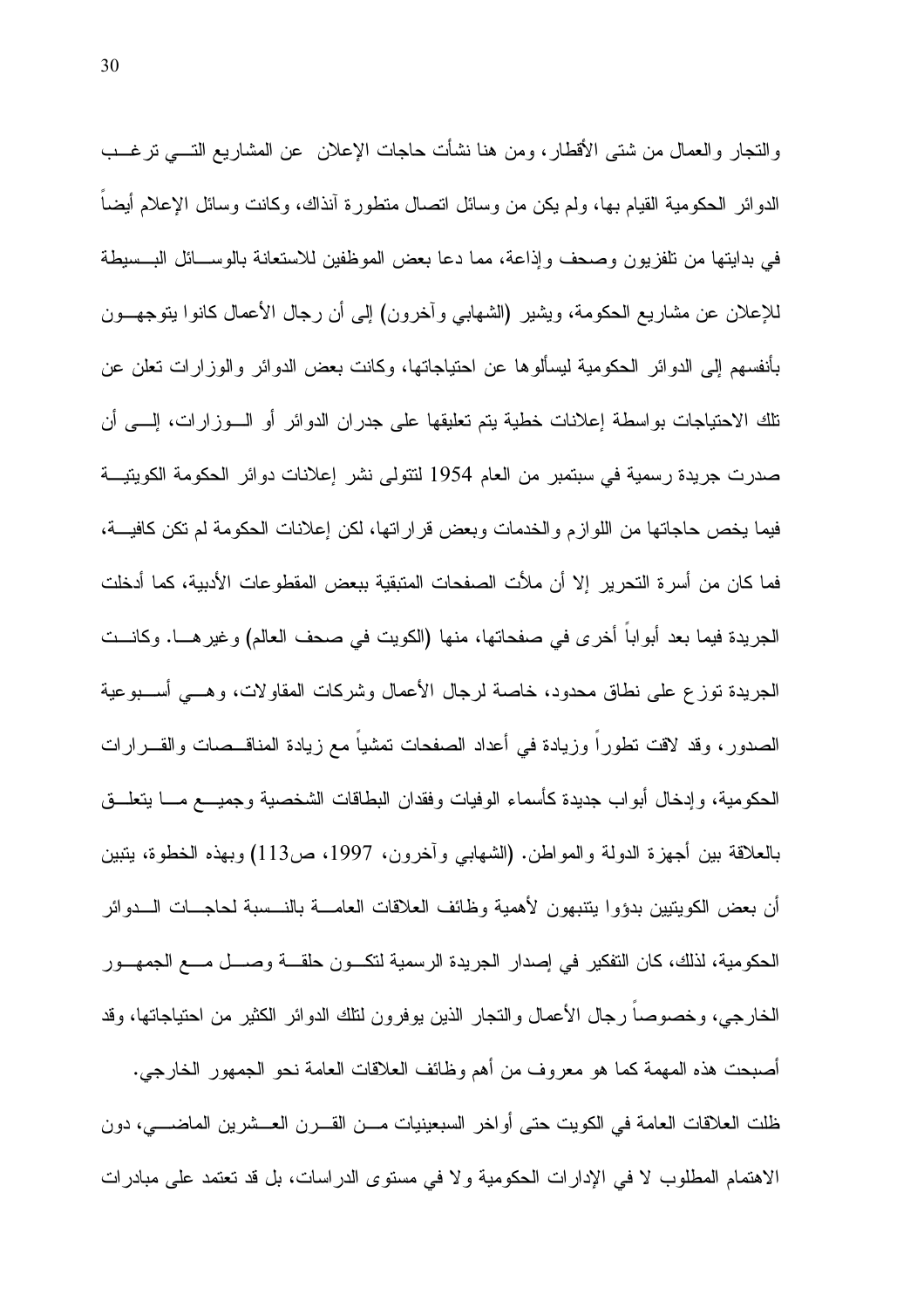بعض الموظفين أو بعض المثقفين والصحفيين، بدافع الحاجة المُلحة أكثر من دواعـــي التخطـــيط و التأهيل.

ومنذ أواخر الثمانينيات من القرن الماضي بدأت الحكومة الكويتية تدخل دوائر العلاقات العامة إلى وز إراتها و هيئاتها، لكنها تأخرت في الاعتر اف بجمعية ممارسي العلاقات العامة حتى العام 2006، و هذا الاعتر اف المتأخر يعني أن الحكومة بدأت نتفهم الأهمية الكبير ة لهذه المهنة (مو قــــع جمعيـــة العلاقات العامة الكويتية، 2010)، وقبل ذلك بدأت الحكومة الكويتية باستحداث دوائـــر للعلاقـــات العامة في أغلب وزاراتها ومؤسساتها.

وكان من مظاهر هذا الاهتمام أن نبوأ الشيخ خالد العبد الله الصباح الرئاســــة الفخريــــة لـجمعيــــة العلاقات العامة الكويتية، وقد أشاد بجهود الجمعية في إعادة الحياة لمهنة العلاقات العامة، عادًا أنها أُحيِت مينا وأنقذت مريضا من العناية المركزة ليصبح عنصرا فاعلا في المجتمع، وله دوره فسي الكويت وفي المنطقة كلها. (جريدة النهار الإلكترونية، 2012)

وقد عقدت جمعية العلاقات العامة الكويتية مؤتمرها الأول تحت شعار « دعم الكويــت كمركـــز مالي واقتصادي » في الفترة من 12 – 13 أبريل 2012، وأوضح رئيس جمعية العلاقات العامـــة الكويتية بدر عبد الله المديرس أن الجمعية قامت بهدف خدمة المجتمع وتوعية أفراده، وأنها سعت لإقامة هذا المؤتمر من منطلق مسؤوليتها الوطنية كجمعية نفع عام تحت مظلـــة وزارة الـــشؤون الاجتماعية والعمل، وينبغي أن يكون للجمعية دور رئيسي في المشاركة الفعالة لوضع التصورات والاحتياجات التي تقع في مجال تخصصها. وكان من بين توصـــيات المـــؤتمر ضــــرورة قيــــام المؤسسات والشركات الكوينية الكبرى بإصدار مدونات أخلاقية نكون مرشدا وموجهـــا لقـــرارات المديرين وسلوك العاملين في العلاقات العامة في مجالات عمل هذه الشركات؛ بما يضمن الكفاءة و الأخلاقيات ومصالح الأطراف المختلفة، هذا إلى جانب العمل المشترك مع جمعيـــات العلاقـــات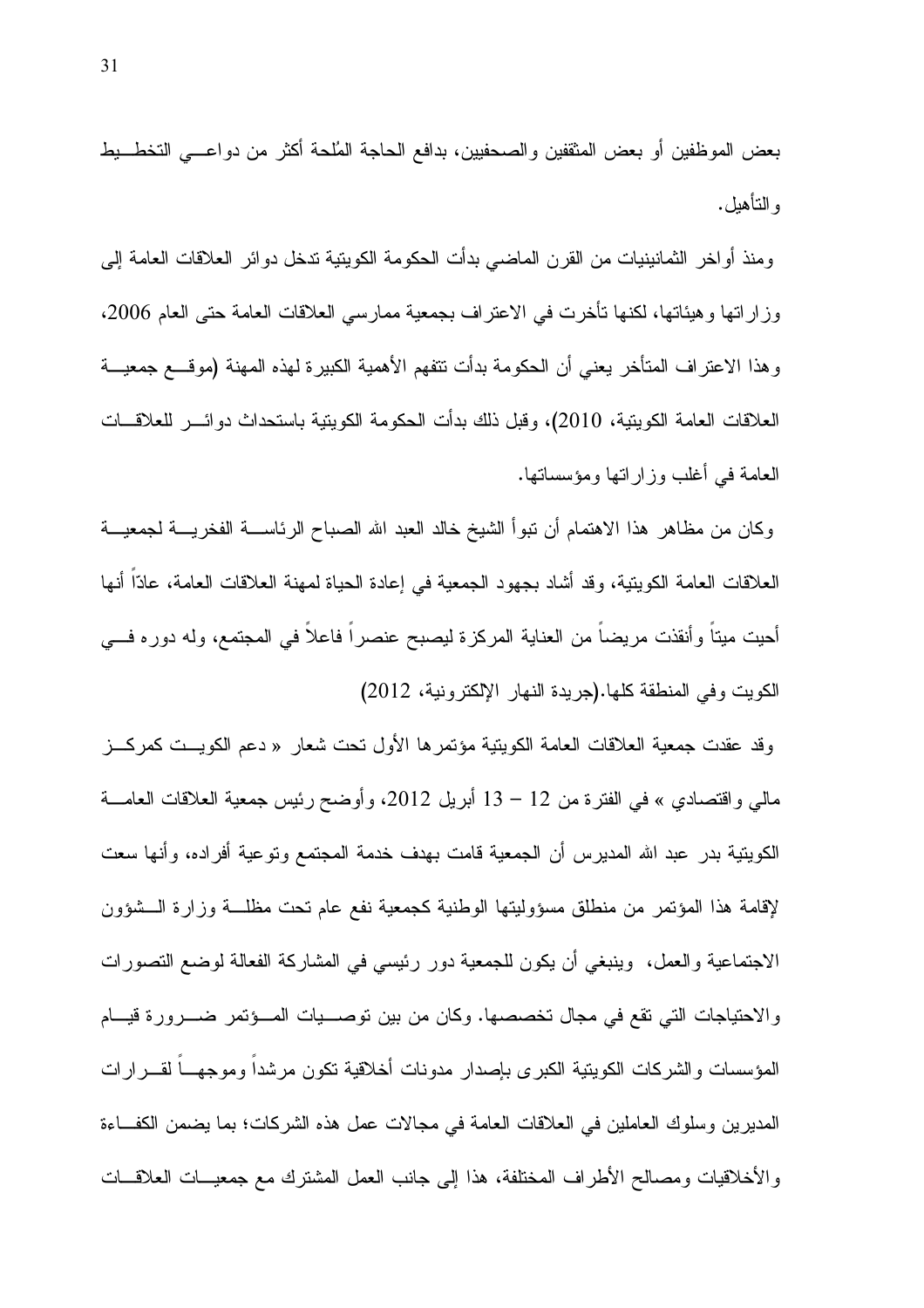العامة من أجل إصدار مدونات أخلاقية لأخلاقيات الإعلام والعلاقات العامة. (جمعيـــة العلاقـــات العامة الكويتية، 2012) كذلك، استضافت جمعية العلاقات العامة الكويتية الملتقى الخليجي السسادس لممارســـي العلاقـــات

العامة في الفتر ة 6/5 – 2012/6/9. وقدمت جمعية العلاقات العامة الكويتية في الملتقى اقتر احسا بإنشاء اتحاد خليجي لجمعيات العلاقات العامة يكون مقر ه الكويت، كذلك عُـــر ضَ فـــي المــــؤتمر إصدار ميثاق شرف للعاملين في مجال العلاقات العامة وأوراق بحثية وورش عمل تهبدف إليبي نطوير عمل أجهزة العلاقات العامة في دول مجلس النعاون الخليجي سواء في القطـــاع العــــام أم الخاص. (وكالة كونا، 2012)

يذكر أن ممارس العلاقات العامة في الكويت لا يشترط فيــــه أن يكـــون خريجــــا أكاديميـــاً بهـــذا التخصص أو تخصص الإعلام، بل إن ممارسي العلاقات العامة جاؤوا من مختلف التخصـــصات الأكاديمية وبعضهم لم يكمل تعليمه الجامعي في أي مجال در اسي. وقد بينت در اسة ميدانية قام بها (حسين، 1996) على عدد من الوزارات والمؤسسات والدوائر الحكومية والـــشركات وجمعيـــات تعاونية ومؤسسات صحفية ما يلي عن العلاقات العامة في دولة الكويت:( المديرس، 1997، 47)

- 1– إن 93.4% من الجهات التي أجريت عليها الدراسة توجد بها أجهزة متفرغـــة للعلاقـــات العامة على الر غم من اختلاف المسميات الوظيفية لهذه الأجهز ة، بينما 6.6% مـــن تلـــك الجهات لا توجد بها أجهزة متفرغة لممارسة العلاقات العامة.
- 2– تستخدم الوزارات والشركات والجمعيات وغيرها مسميات عديدة للعلاقات العامــــة هــــي: العلاقات العامة وبنسبة 53.3%، العلاقات العامة والإعلام بنسبة 31.2%، مكتب الإعلام 2.5%، أما مسميات العلاقات العامة والمنابعة، العلاقات العامة والأمن، النوجيه المعنوى و العلاقات العامة، فقد استخدمت بنسب دون 2% من المسميات الأخر ي.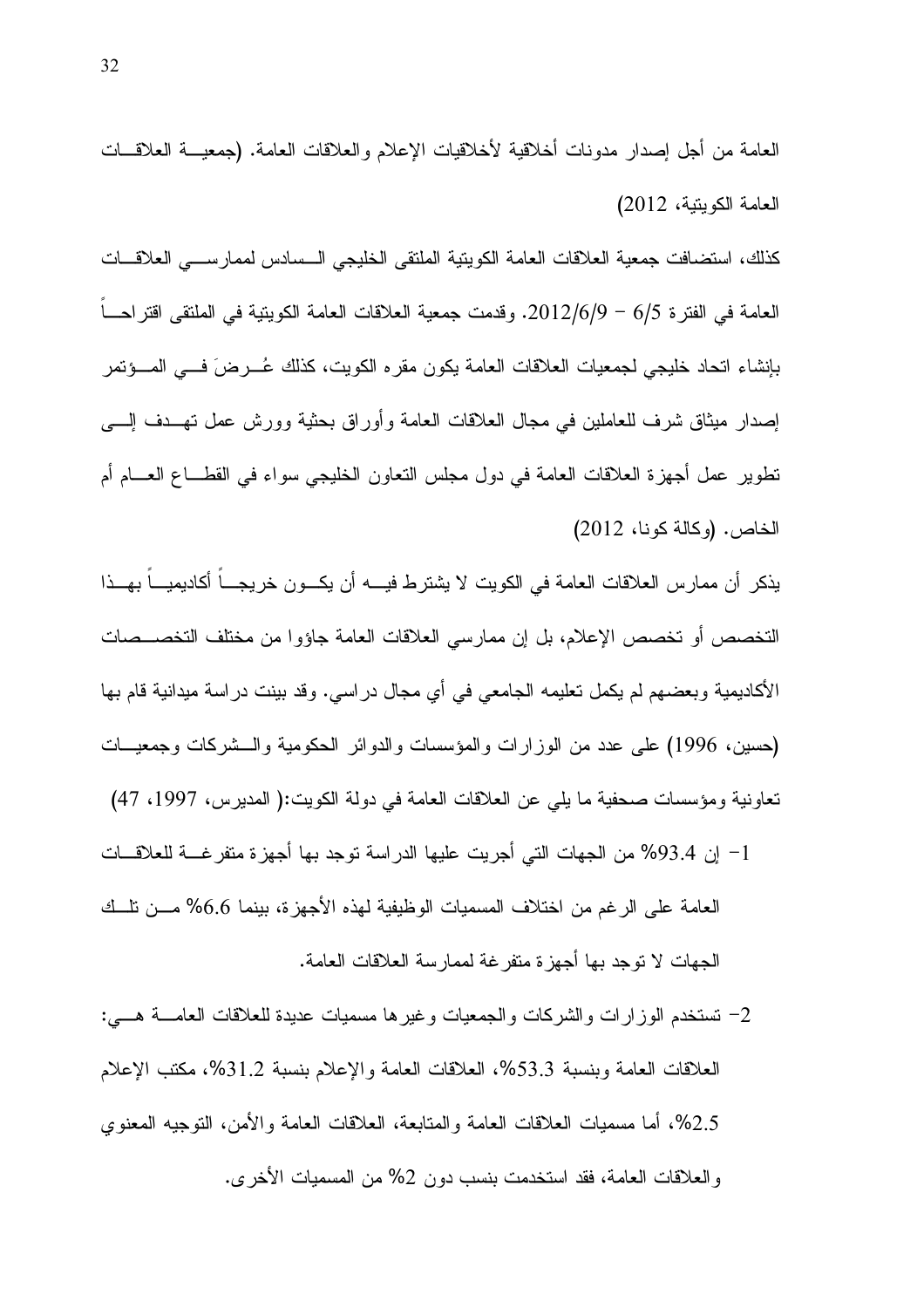3- بخصوص المستوى الإداري لجهاز العلاقات العامة، فقد تبين أن 59% من إدارة العلاقات العامة نرتبط بالإدارة العليا للمنشأت. مقابل حوالي 15% ذات ارتبــاط بمـــستوى إداري متوسط غير ذات صلة بالعلاقات العامة، ثم إدارة تنفيذية أو وســطى غيـــر ذات صــــلة بالعلاقات العامة بنسبة حوالي 15% أيضاً. في حين أن ما نسبته حوالي 5% كانت علـــي ار تباط بالإدار ة التنفيذية أو الوسطى ذات الصلة بنشاط العلاقات العامة.

مسميات العلاقات العامة في الوزارات الحكومية الكويتية:

تعددت مسميات دوائر وممارسي العلاقات العامة في الوزارات الحكومية، وقــد قــام (العلاطـــي، 2011) باستقصاء هذه المسميات وحصرها فكانت كما في الجدول (1) التالي:

| انعامہ نبی انور ارات اندویتیہ<br>و صبعہ العارفات |                         |  |  |
|--------------------------------------------------|-------------------------|--|--|
| مسمى العلاقات العامة فيها                        | اسم الوزارة             |  |  |
| إدارة الضبافة والمؤتمرات                         | وزارة المالية           |  |  |
| إدارة العلاقات العامة                            | وزارة الشؤون الاجتماعية |  |  |
| إدارة العلاقات العامة والإعلام                   | وزارة الصناعة والتجارة  |  |  |
| إدارة العلاقات العامة والإعلام                   | وزارة العدل             |  |  |
| إدارة العلاقات العامة والإعلام                   | وزارة النعليم العالي    |  |  |
| إدارة العلاقات العامة والإعلام                   | وزارة التربية           |  |  |
| إدارة الإعلام الدولمي والعلاقات                  | وزارة النفط             |  |  |
| العامة                                           |                         |  |  |
| إدارة العلاقات العامة                            | وزارة الأشغال           |  |  |
| إدارة العلاقات العامة والإعلام                   | وزارة الكهرباء والماء   |  |  |
| إدارة العلاقات العامة والنوجيه                   | وزارة الداخلية          |  |  |
| المعنوي                                          |                         |  |  |
| إدارة العلاقات العامة                            | وزارة المواصلات         |  |  |

الجدول (1) يبين المسميات المستخدمة لوصف طردفة المرحون المصارفية بالمرز ارادين الكمردزرة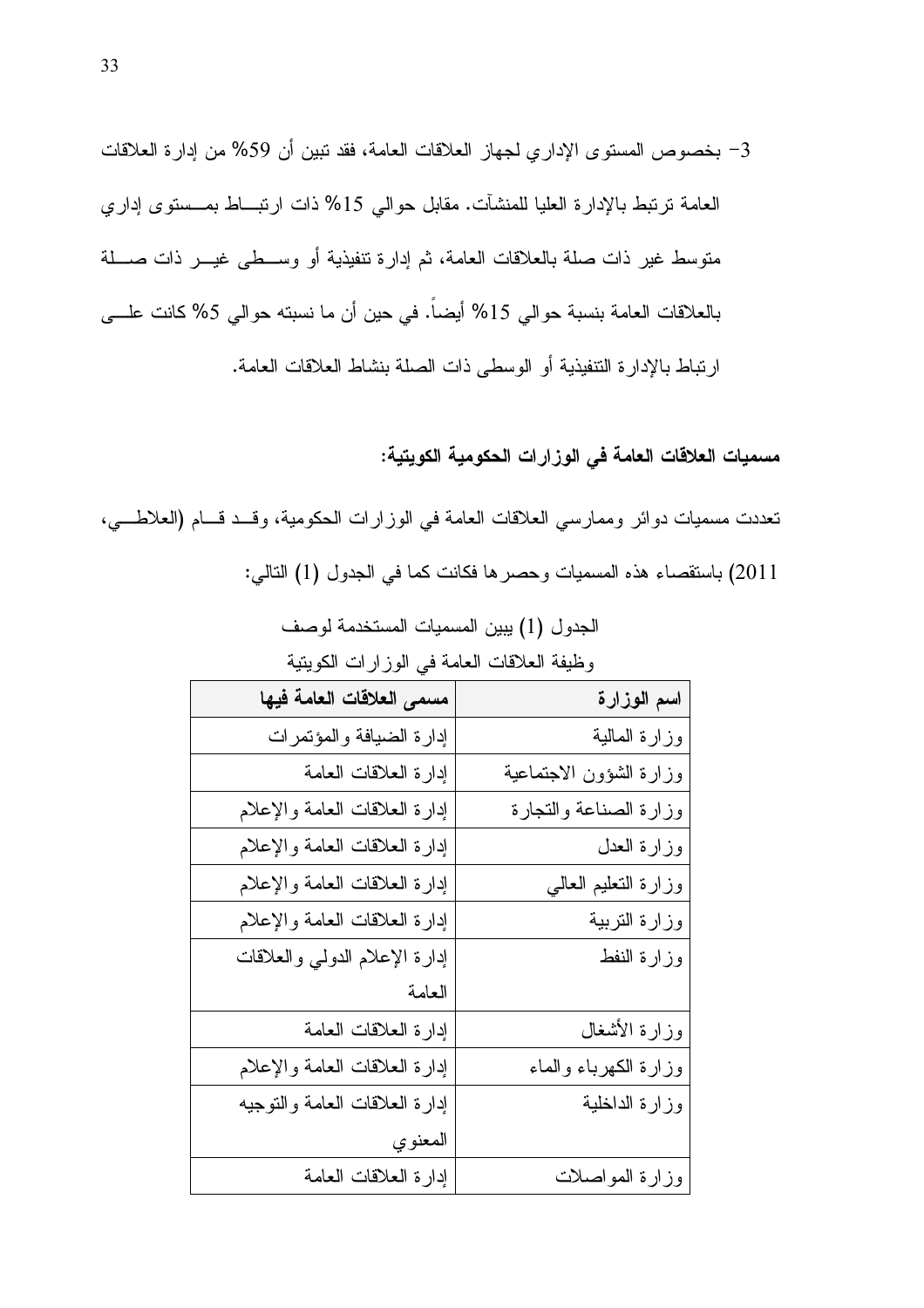| إدارة العلاقات العامة           | وزارة الأوقاف والشؤون |
|---------------------------------|-----------------------|
|                                 | الإسلامية             |
| إدارة العلاقات العامة           | وزارة البلدية         |
| فسم الخدمة العامة               | وزارة الخارجية        |
| إدارة العلاقات العامة           | وزارة الإعلام         |
| إدارة النوجيه المعنوي والعلاقات | وزارة الدفاع          |
| العامة                          |                       |
| إدارة العلاقات العامة والإعلام  | وزارة الصحة           |

يلاحظ من الجدول (1) أعلاه أن معظم الوزارات الكوينية تستخدم مسمى العلاقات العامة باستثناء قليل منها مثل وزارة المالية التي اعتمدت مسمى " إدارة الضبافة والمؤتمرات" ووزارة الخارجيــة النبي استخدمت "قسم الخدمة العامة"، فيما أضافت وزارنا الداخلية والدفاع فرعاً للتوجيه المعنـــوي لخصوصية المهمات الملقاة على عاتق هاتين الوزارنين. أما الشركات والمؤسسات الخاصة، فـــإن معظمها بفضل مسمى العلاقات العامة، أو العلاقات العامة والانصال، أو أحياناً يــستخدم مفهــوم "الاستقبال" حينما لا نكون دائرة للعلاقات العامة ولا نوجد لها حاجة، خصوصاً فـــي المؤســسات والشركات الصغيرة، إذ يستعاض عن ذلك، ببعض الموظفين، الذين يقومـــون بـــأدوار اســـنقبال المراجعين والزبائن والضيوف، ويقومون بإرشادهم ومرافقتهم أو نقديم بعض الخدمات لمهم.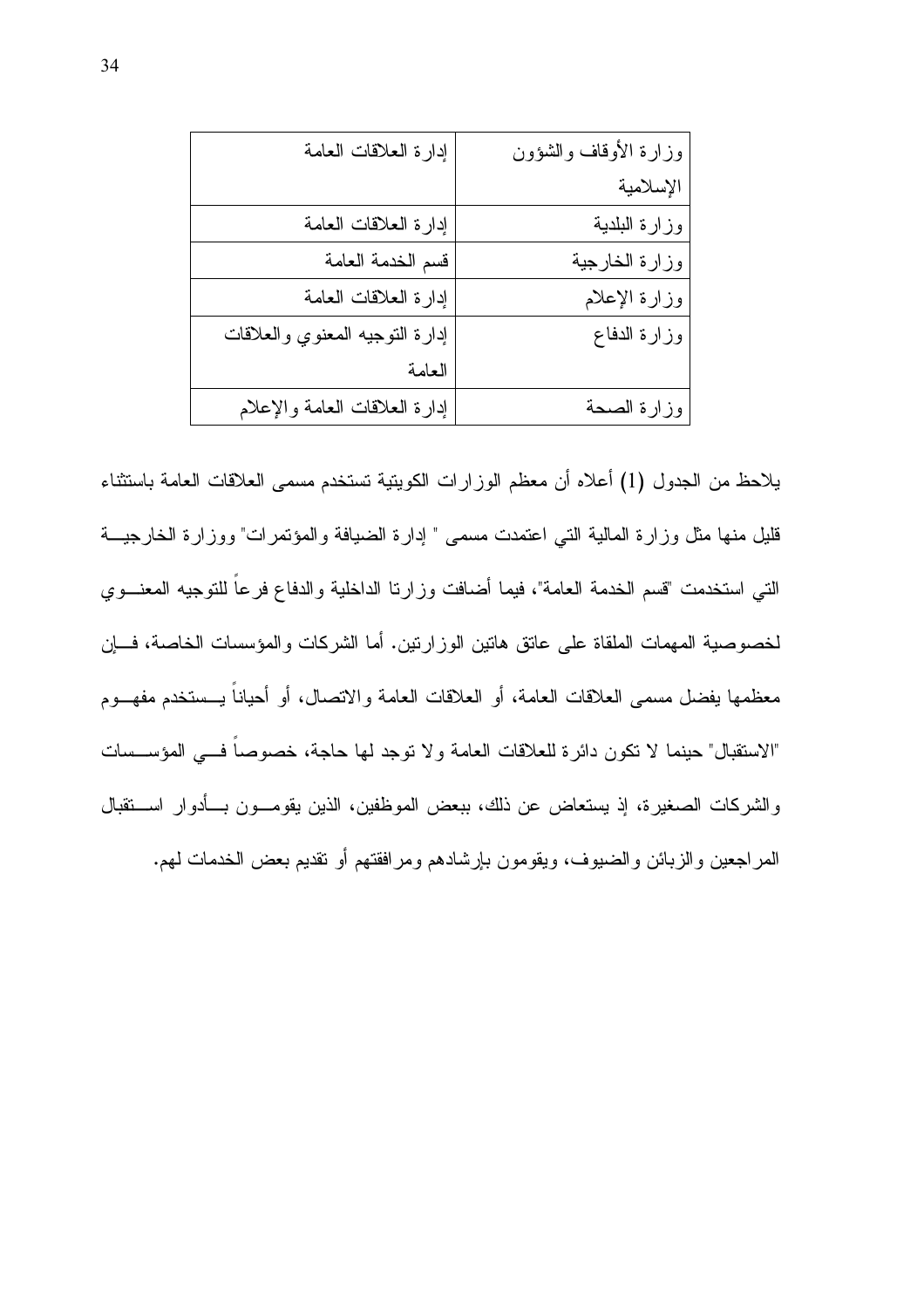ثانباً : الدر اسات السابقة: الدر اسات العربية: – دراسة جوهر (1978) "أهداف ووظائف العلاقات العامة في مؤسسات الحكومة والقطاع العام **بالعراق.** وهدفت الدراسة إلى معرفة أهداف ووظائف العلاقات العامة فـــى مؤســـسات الحكومـــة والقطاع العام بالعراق.

أجرى الباحث دراسة ميدانية إذ قام بإجراء مسح شامل لأجهزة العلاقات العامة في العراق شـــمل الجهاز الإداري بنقسيماته الأربعة وهي: 1. الهيئات الاستــشارية. 2. الــوزارات والأجهــزة الحكومية المركزية. 3. المؤسسات العامة. 4. المنشآت.

أهم نتائج الدراسة:

1. حددت أجهز ة العلاقات العامة الأهداف التي تسعى إلى تحقيقها بسبعة أهداف بحتل الإعلام عن المنظمة المرتبة الأولى من حيث الأهمية النسبية في الأجهزة الحكومية المركزية وفي المؤســسات العامة و على مستوى الدولة وفي المرتبة الثانية في المنشآت.

2. العلاقة بين العملية الإدارية ومستوى الارتباط الإداري ضعيفة في المنشآت أما على مـــستوى الدولة في الأجهز ة الحكومية فهي ضعيفة جداً.

3. العملية الإدارية لأجهزة العلاقات العامة في القطاعات الثلاثة (الأجهزة الحكومية المركزيـــة، المؤسسات العامة، المنشآت) مصابة بخلل كبير وهو خلل بؤدي إلى فشلها.

4. لا يعار البحث العلمي كنشاط أساسي من أنشطة العلاقات العامة إلا أهمية قليلة في حـــين أن الندريب والنقويم يعار لمهما أهمية أعلى منه نسبياً، أما التخطيط والنتسيق فتعـــار لمهمــــا الأهميـــة الأكىر .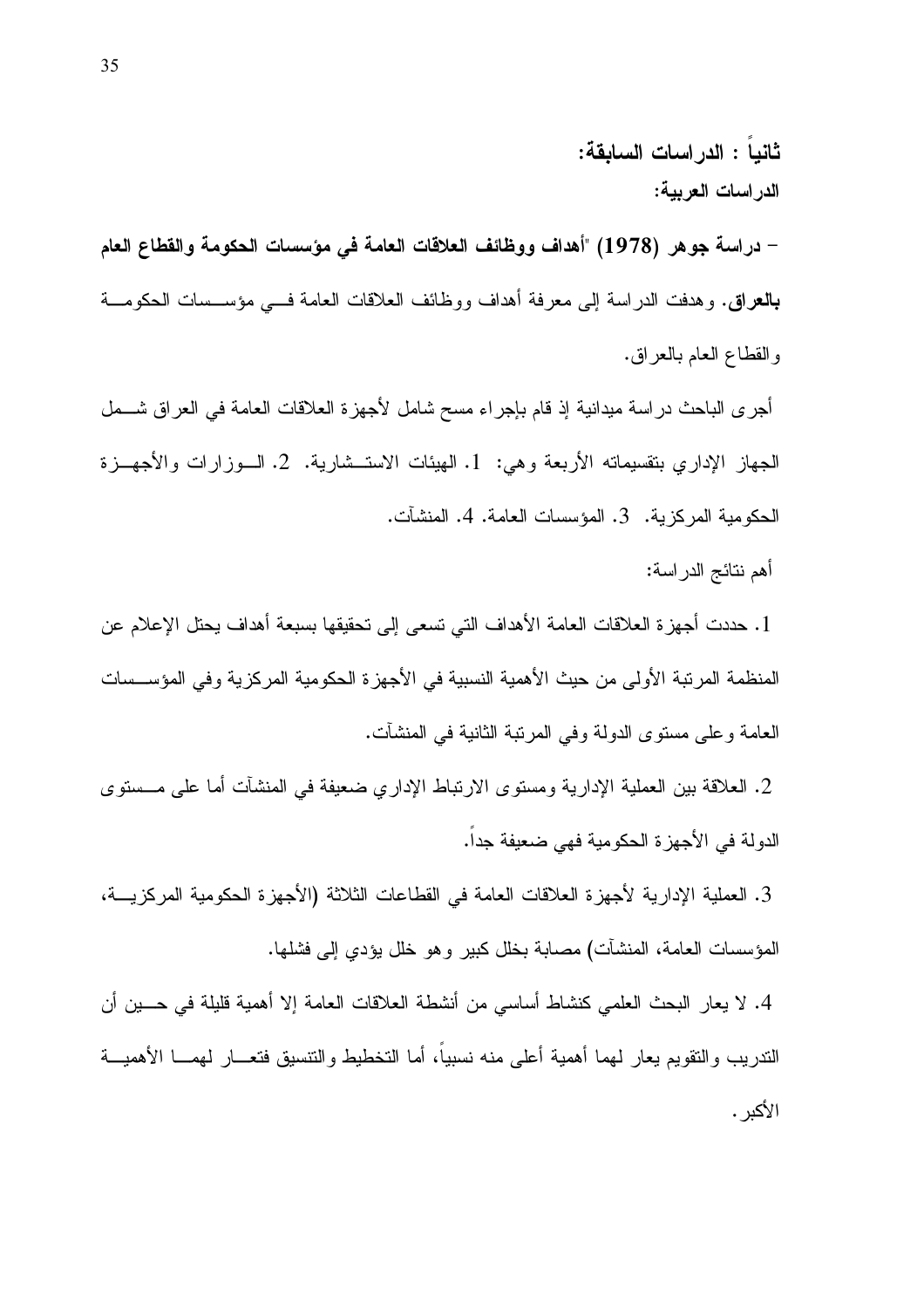5. نحتل الصحف والمجلات العراقية المرتبة الأولى بين وسائل الاتصال التي تستخدمها أجهـــزة العلاقات العامة وإذا أخذنا النسبة المنخفضة من نصيب الفرد الواحد من الصحف بوميــا لعرفنـــا طبيعة النأثير الذى يبلغ هذه الأجهزة والصحف معاً.

– دراسة بيلي، ممدوح (1991) "أهداف ووظائف العلاقات العامة في المؤسسات الصحفية في مصر" وهدفت إلى النعرف على أهداف العلاقات العامة ووظائفها فـــي المؤســـسات الـــصـحفية، والجوانب التنظيمية للعلاقات العامة في المؤسسات الصحفية، وأجرى الباحث دراسة مسحية علـــي عدد من المؤسسات الصحفية المصرية التي منها: مؤسسة الأهرام، أخبار اليوم، روز اليوسف، دار التحرير للنشر والطباعة كما قام بدراسة ميدانية على فئة متميزة من مفردات البحث هي مديريـــة العلاقات العامة.

أهم نتائج الدر اسة:

1. تعددت وتنوعت الأهداف التي تسعى أجهزة العلاقات العامة في المؤسسات إلى تحقيقها ولكنها خلت من النوازن المطلوب بين الأهداف الموجهة للجمهور الداخلي والخارجي.

2. نعد أعمال "النسهيلات "وأعمال الاستقبالات هي الغالبة في وظائف العلاقـــات العامــــة فــــي المؤسسات الصحفية كما حددها مديرو العلاقات العامة.

3. أكد مديرو أجهزة العلاقات العامة أن أدارة النحرير والإعلان نلعـــب دورا مهمـــا فـــي أداء مجموعة الوظائف الإعلامية والدعائية والإعلانية والترويجية للمؤسسة.

4. نتجه جميع المؤسسات الصحفية محل البحث فيما عدا وكالة أنباء الشرق الأوسط إلى وضــــع جهاز العلاقات العامة في مستوى إدارة وهو من المستويات الإدارية المتوسطة.

5. ينخفض بشدة مستوى التدريب بين العاملين في أجهزة العلاقات العامة بالمؤسسات الصحفية إذ لم تحصل نسبة 74.6% منهم على أي ندريب في مجال عمله.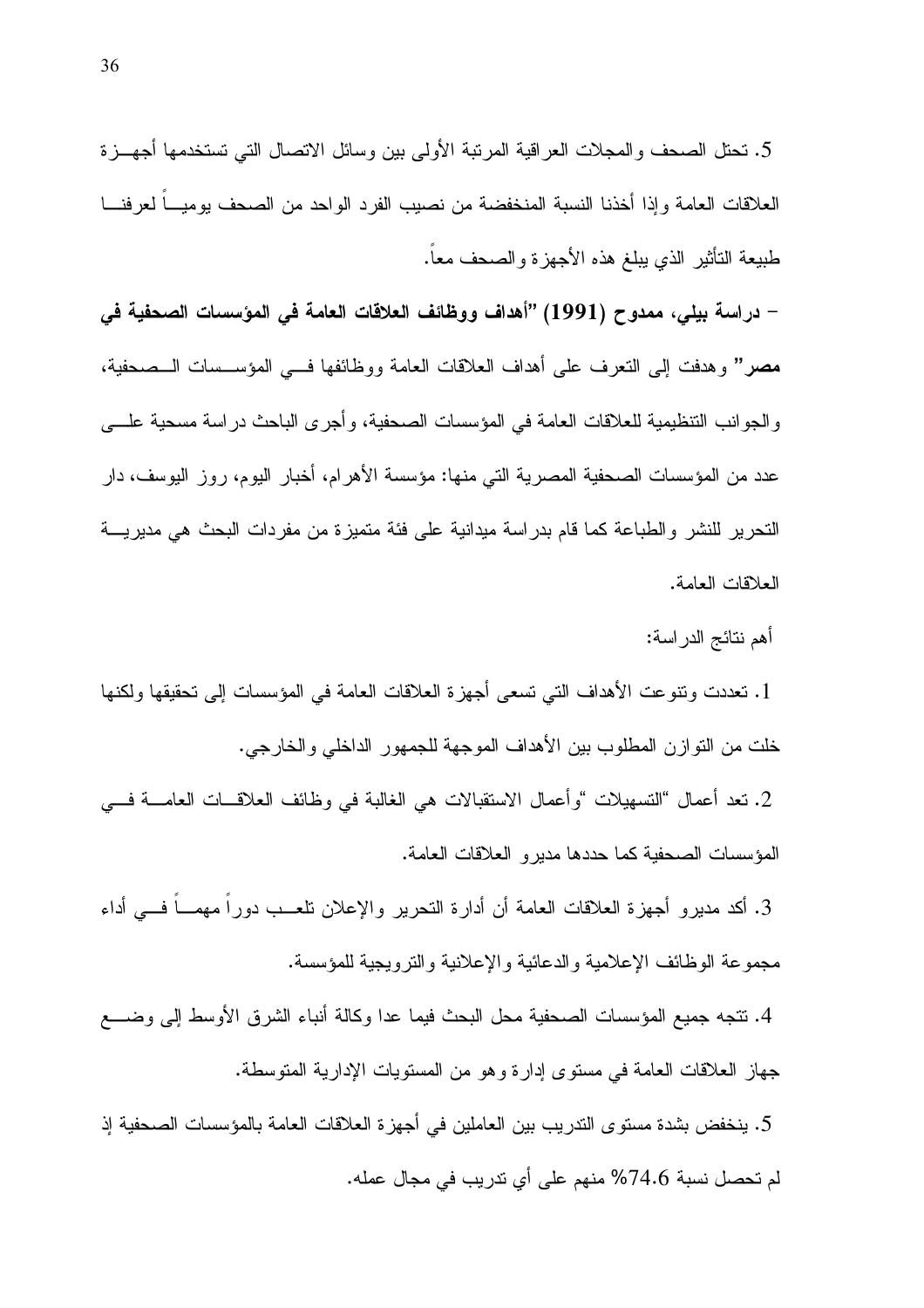6. تمارس جميع برامج وأنشطة العلاقات العامة في المؤسسات الصحفية دون تخطيط سواء كان ذلك دائما أم أحيانا وذلك بنسبة (100%) وهذا يدّل على أن ممارستها نعتمد علـــي الاجتهـــادات الشخصية وتفتقد الأسلوب العلمي.

– دراسة حسين، سمير (1996) "إدارة العلاقات العامة بدولة الكويت: دراسة ميدانية".

هدفت الدر اسة إلى النعر ف على الجو انب الإدار بة و الننظيمية و أساليب ممار سة العلاقات العامة في المنشآت المختلفة بدولة الكويت. وهدفت أيضاً إلى تقويم ممارسة العلاقات العامــــة فــــى نلـــك المؤسسات التي خضعت للدراسة من القطاعين العام والخاص ومنظمات المجتمع المدنى، وقد بلغ عددها (122) مفردة من مختلف القطاعات. واستخدمت الدراسة المنهج الوصفى وأداته الاستبيان. وتوصلت الدراسة إلى مجموعة من النتائج منها:

1– بلغ متوسط أعداد العاملين في العلاقات العامة (12) فرداً لكل جهة أو منشأة. 2- إن غالبية الوظائف في العلاقات العامة هي وظائف إدارية ومكتبية بنسبة (37.18%). 3– إن حملة شهادات الدراسات العليا (ماجستير ودكتوراه) في ممارسي العلاقات العامــــة تبلــــغ حوالي (4,5%) فيما (44.2%) نحمل مؤهلا جامعيا. 4– إن نسبة (41.8%) من التخطيط للعلاقات العامة هو من نوع التخطيط "متوسط الأجل".

– دراسة الزعبي، فاسم (1996 )"دور مركز الندريب الإذاعي والتلفزيوني في تنمية القوى **البشرية في مؤسسة الإذاعة والتلفزيون الاردنية**"، وهدفت إلى التعرف على الدور الذي يلعبه مركز التدريب في نتمية الكوادر البشرية في المؤسسة وركزت الدراسة على إسهام الدورات الندريبية في خلق الكوادر المدربة القادرة على التعاطي مع المتغيرات المحلية والإقليمية والدولية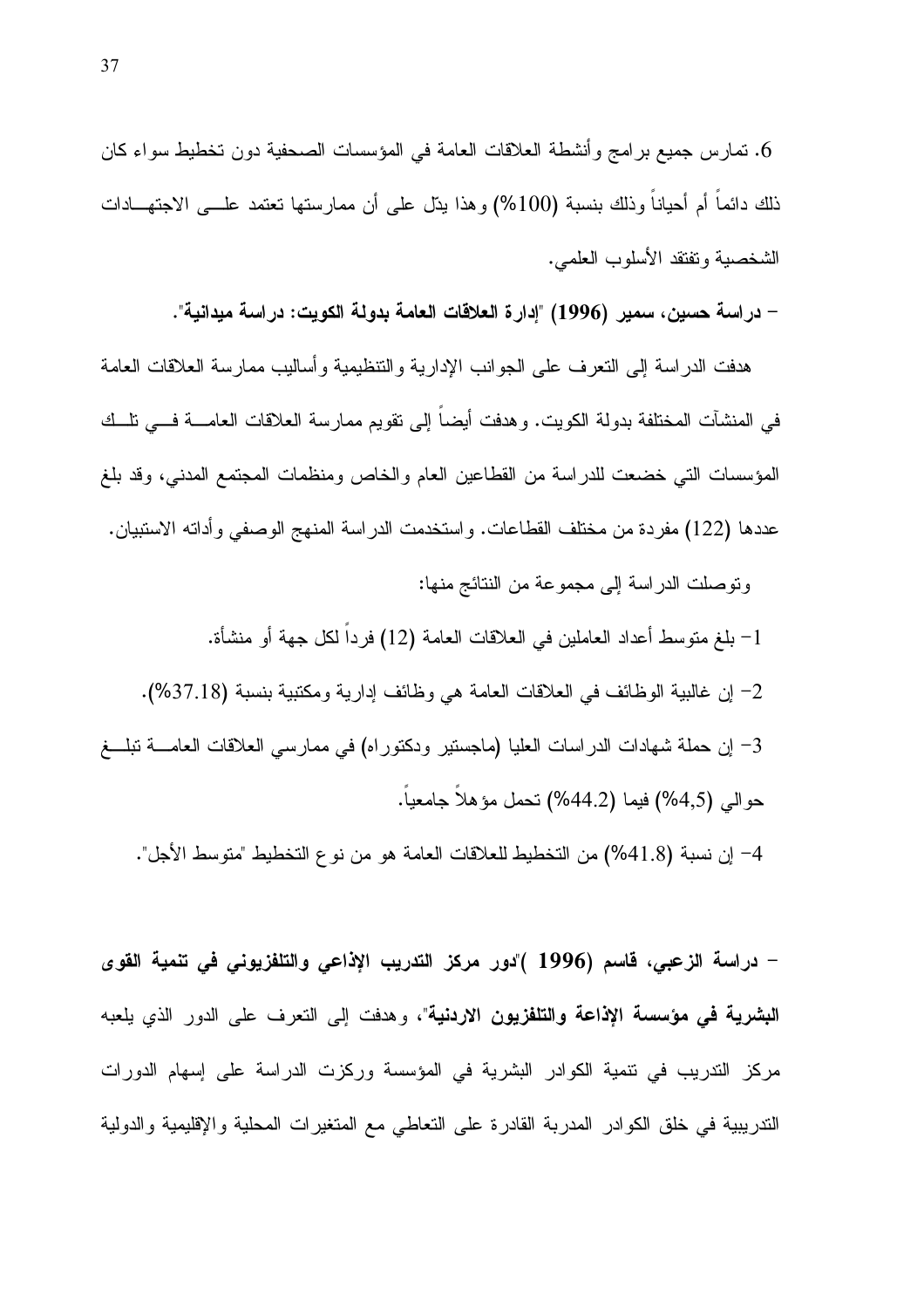ركزت الدراسة كذلك على المعوقات التي تعترض طريق مركز التدريب الإعلامي ذات طبيعة هيكلية وإدارية وفنية ومالية وإشرافية.

مستوى معارفهم العلمية.

وبينت الدراسة بأن إستراتيجية التدريب لمركز التسدريب الإعلامسي تسرتبط وثيسق الارتبساط بالإستر انبجية العامة لمؤسسة الإذاعة والتلفزيون الأردنية وتعتمد على ما تملكه أو تسعى لامتلاكه من نقنيات حديثة ومتطورة ومن كوادر بشرية متخصــصة فـــى مختلــف الحقــول الإعلاميـــة والتلفزيونية والفنية والهندسية والإدارية.

– دراسة العباسي، عبد الحميد (2002م)" الرضا الوظيفي لدى ضابط الأمن الكويتي " هدفت هذه الدراسة إلى النعرف على درجة الرضا الوظيفي للضباط العاملين بوزارة الداخليــة الكويتية وأثر الخصائص الشخصية والوظيفية على الرضا الوظيفي والولاء ، وذلك مـــن خـــلال النحقق من الفروض التالية: نزيد نسبة الرضا الوظيفي والولاء لرجل الأمن الكويتي على 80%، ونوجد فروق ذات دلالة إحصائية للرضا الوظيفي والولاء لرجل الأمن الكويتي طبقا للخــصائص الشخصية والوظيفية، وتوجد علاقة ارتباطية ذات دلالة بين الرضا والولاء الكلي والرغبة في ترك العمل ونظام. وقد أعد استقصاء طبق على عينة من ضباط الأمن بلغ عددها 415 ضابطا. وقد نوصلت الدراسة إلى أن نسبة الموافقة على الرضا الوظيفي الكلي نمثل 70%، والولاء الكلي 73%، والرغبة في نزك العمل 36%، وأن هناك علاقة طردية ومعنوية بين الرضـــا الـــوظيفي الكلَّى والولاء الكلِّي، ونظام الاتصال، في حين كانت العلاقة عكسية بينها جميعا وبين الرغبة فـــي ترك العمل، كما أظهرت الدراسة أن للخصائص الشخصية والوظيفية فروقاً معنوية على الرضــــا الوظيفي ما عدا الحالة الاجتماعية.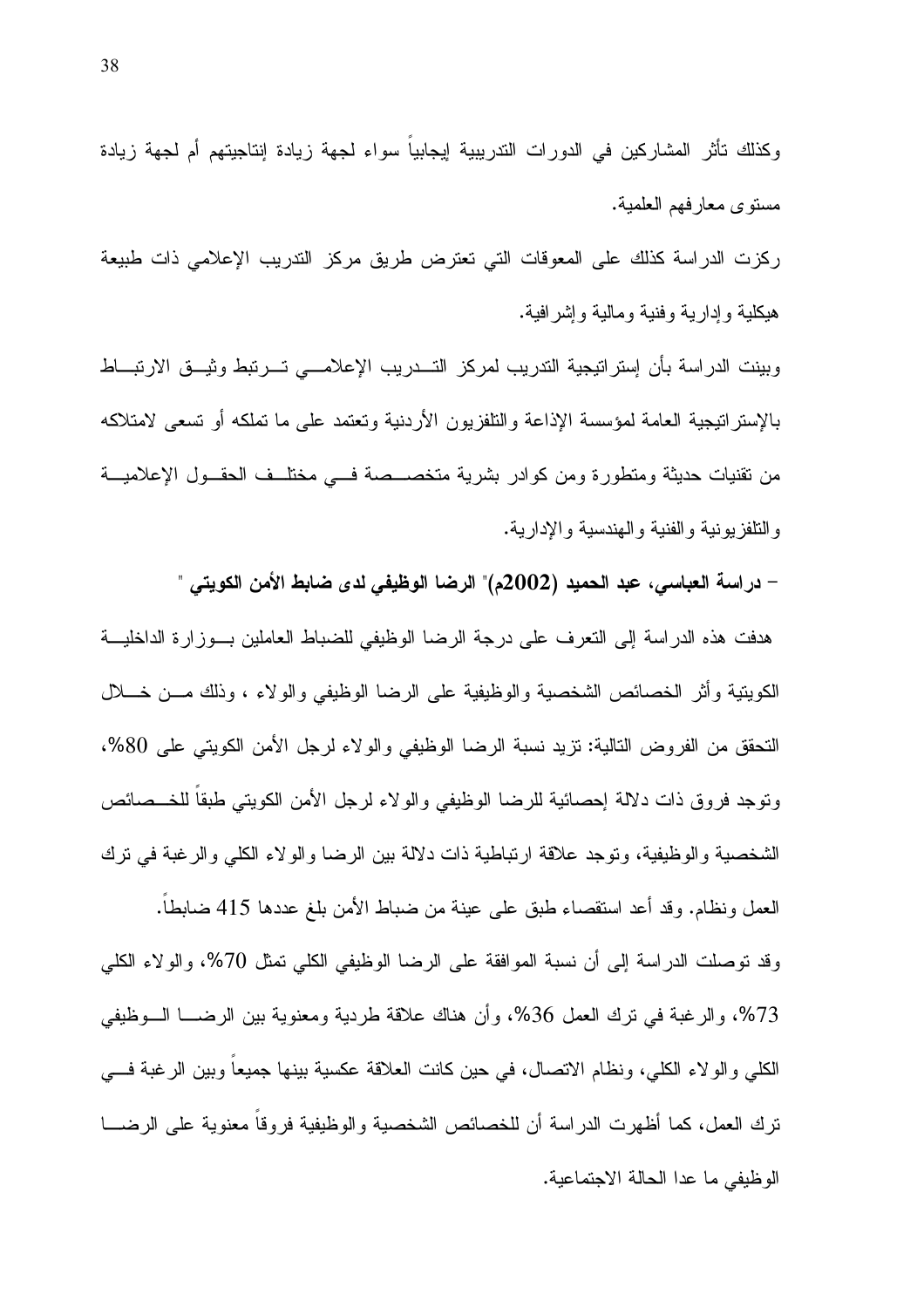– دراسة طه، ريم (2003) تأثير بيئة المنظمة على السلوك الاتصالي لجهاز العلاقات العامــــة **دراسة ميدانية تحليلية "** وهدفت للتعرف على تأثير ببئة المنظمة على السلوك الاتصالى لجهـــاز العلاقات العامة في عدد من الشركات المصرية، وأُجرت الباحثة در اسة ميدانية تحليلية على عينة عمدية قو امـها 90 شر كـة.

وكان من أهم النتائج:

1. إن أهم أسباب عدم استعانة أجهزة العلاقات العامة بالبحوث هو عدم توفر الإمكانيات الفنيـــة والمتخصصة لإجراء البحوث.

2. الانخفاض الشديد في نسبة أجهزة العلاقات العامة التي تقوم بإجراء البحـــوث بـــشكل دائـــم والارتفاع في نسبة الأجهزة التي لا تقوم بإجراء البحوث.

3. إن البحوث الخاصة بجمهور الشركة ورسائلها الاتصالية هي أهم البحوث التي تحظى باهتمام مدير ي العلاقات العامة بالشر كات.

4. إن أول وأهم أساليب تحديد أهداف العلاقات العامة هو الخطة العامة للشركة ككل وهـــو مـــا يعكس إدراك ممارسي العلاقات العامة لأهمية وجود ارتباط بين الأهداف الإستراتيجية للشركة ككل والأهداف الإستراتيجية للعلاقات العامة.

5. إن نسبة كبيرة من أجهزة العلاقات العامة لا تستخدم سياسة تجزئة الجمهور إنما تميل للتعامل مع الجمهور ككتلة واحدة.

6. إن المستهلكين والعملاء هم أهم وأول الفئات الجماهيرية التي يوجد لمها الكم الكبير من الأنشطة الانصالية وبفارق صغير عن فئة الموظفين والعمال والشركات المصرية التي نعمـــل فـــي نفـــس المجال .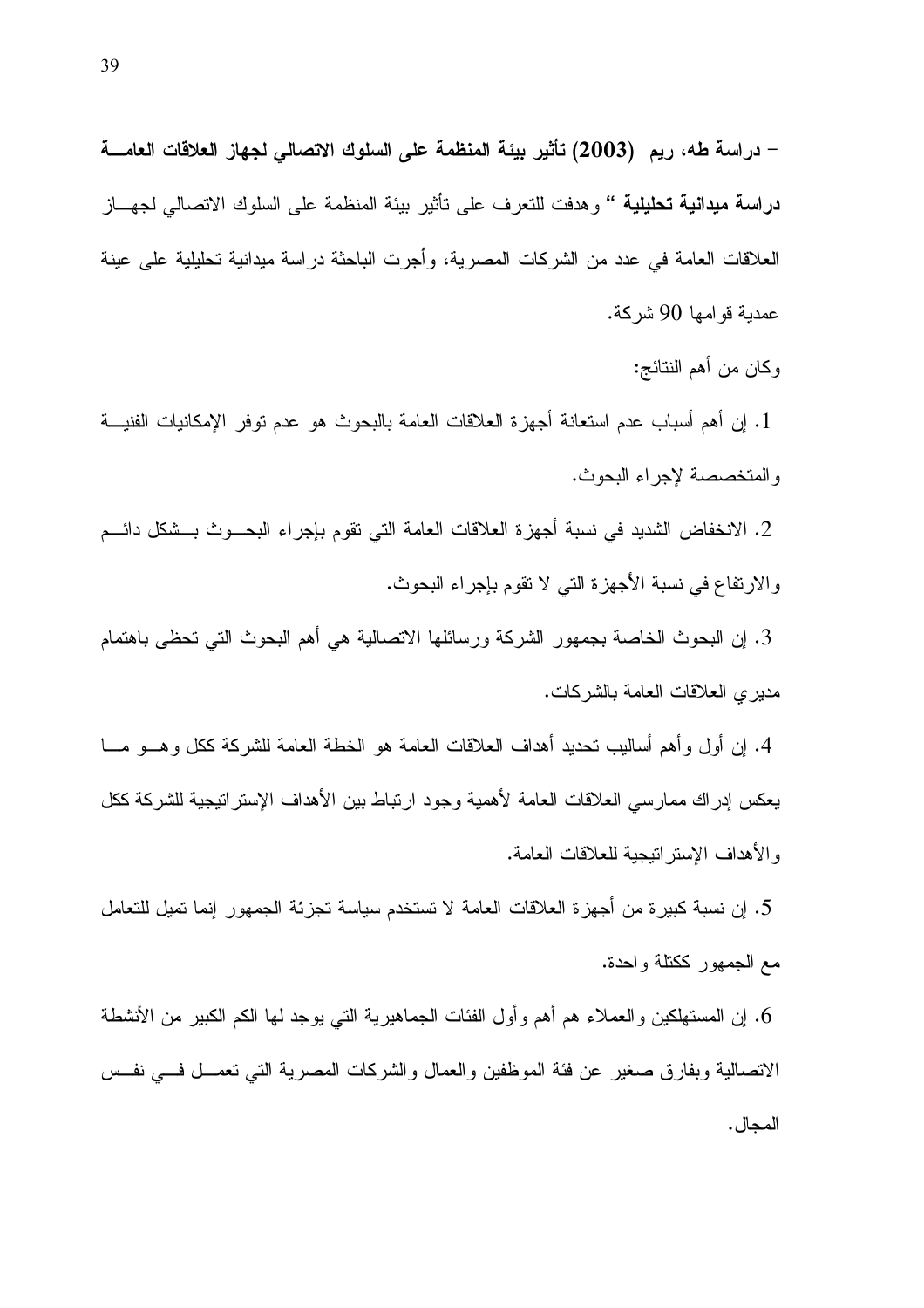– دراسة إبراهيم، نرمين (2004) دور العلاقات العامة في إدارة الأزمات دراسة تطبيقية علـــي **قطاع السياحة في مصر "** وهدفت الدراسة إلى النعرف على دور العلاقـــات العامــــة فـــي إدارة الأزمات در اسة تطبيقية على قطاع السياحة في مصر ، و أجرت الباحثة در اسة ميدانية تحليلية على عينة من المسؤولين المعنيين بالأزمة في وزارة السياحة والهيئات التابعة لها. وكان من أهم نتائج الدر اسة:–

1. قامت الأجهزة الرسمية للسياحة باتخاذ مجموعة من الإجراءات الرسمية للتخفيف مـــن آشــار أزمة السياحة الناجمة عن أحداث 11 سبتمبر على المؤسسات السياحية الخاصة.

2. فامت الأجهزة الرسمية للسياحة بتنفيذ مجموعة من الأنشطة الاتصالية بشكل مكثف وجميعهـــا أنشطة اتصال مواجهي شخصي وجمعي.

3. تم التنسيق مع وسائل الإعلام لنشر معلومات عن الإنجاز ات والمشروعات السياحية الجديـــدة وأن وسائل الإعلام استجابت لمواجهة الأزمة.

4. جاءت نغطية جريدة الأهرام للأزمة شاملة ومنتوعة وغطت الجريدة أبعاد الأزمة من حيــث تَأْثِيرِها وانعكاساتها على قطاع السياحة في مصر والاقتصاد القومي، بينما جاءت تغطيـــة جريـــدة الأخبار للأزمة منقوصة وغير كاملة بعكس الأهرام إذ إن الجريدة لم تتتاول أبعاد الأزمة وأسبابها و تأثير اتها السلبية.

5. تقدير دولي من منظمة جزاء نتظيم المؤتمرات والاجتماعات الدوليـــة الأمريكيـــة للـــسياحة المصرية ممثلة في شخص وزير السياحة.

6. نمو سريع للسياحة الوافدة لمصر من الصيف وبمعدلات ضخمة.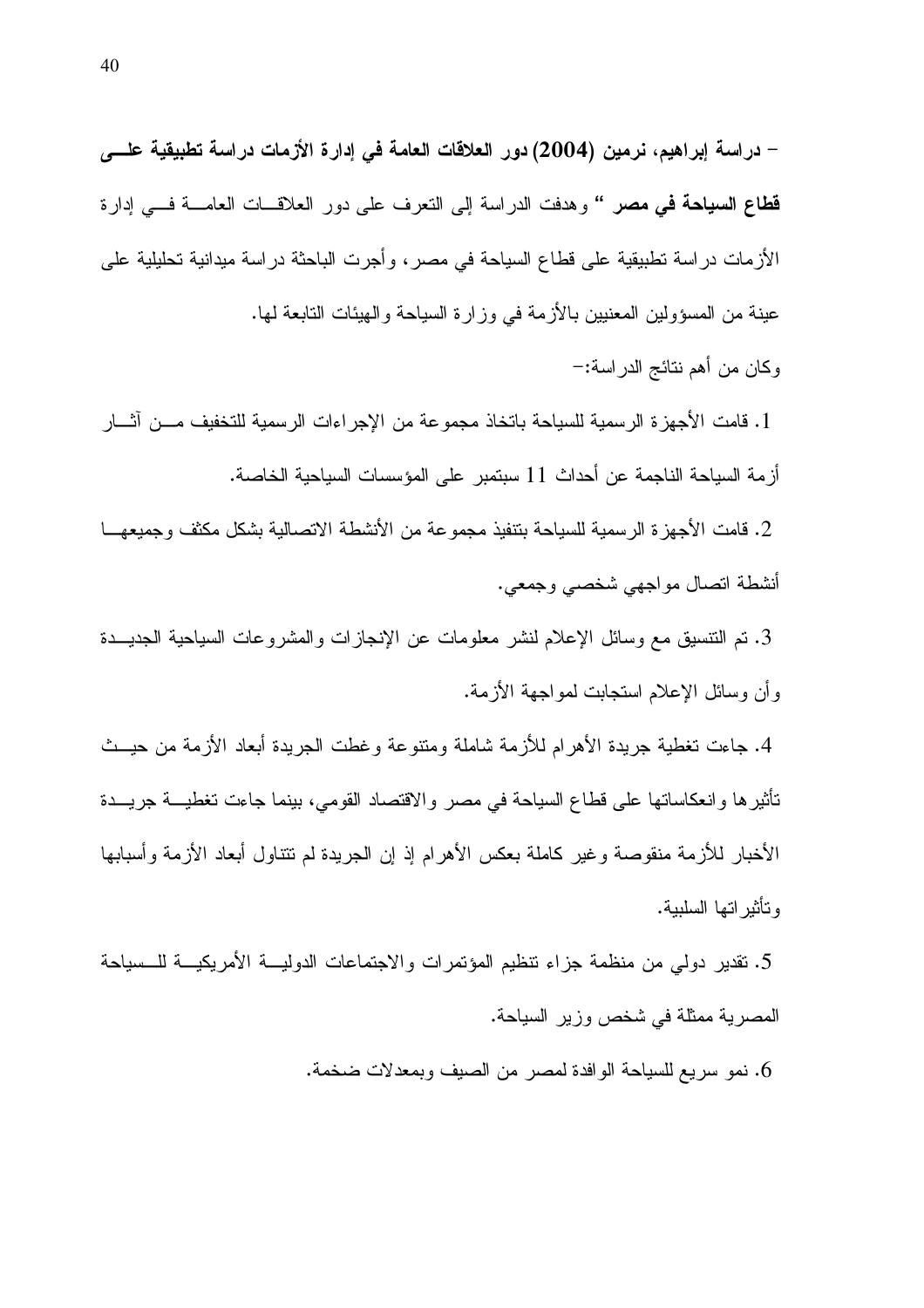– دراسة فلمبان، إيناس (1429 ه– 2008 م) الرضا الوظيفي وعلاقته بالالتزام التنظيمي لدى المشرفين التربويين والمشرفات التربويات بإدارة التربية والتعليم بمدينة مكة المكرمة. وهسدفت الدراسة إلى النعرف على مستوى الرضا الوظيفي ومستوى الالتزام التنظيمـــي لـــدى المـــشرفين التربويين والمشرفات التربويات في مدينة مكة المكرمة، وكذلك التعرف علمي العلاقة بينهما، والوقوف على علاقة كل من الرضا الوظيفي والالتزام التنظيمي بعبدد مسن المتغيــرات مثـــل التخصص والجنس، والمسنوى التعليمي والحالة الاجتماعية.

واستخدمت الدراسة منهج البحث الوصفي المسحي والاستبيان الذي طبق على عينة من (278) من المشرفين والمشرفات في النربية بمكة المكرمة.

وكان من أهم نتائج الدراسة أن كل المشرفين التربويين والمشرفات التربويات يتمتعون بمـــستوى عال من الرضا الوظيفي ومستوى عال من الالتزام التنظيمي. وبينت النتائج أيضا وجود علاقة بين الرضا الوظيفي بأبعاده والالتزام التنظيمي بأبعاده المختلفة.

– دراسة خوام، سميح (2010) الرضا الوظيفي لدى العاملين وآثــــاره علــــي الأداء الــــوظيفي، دراسة تطبيقية على (شبكة الجزيرة الفضائية).

طرحت مشكلة الدراسة العلاقة بين درجة الرضا الوظيفي وبين الأداء للموظفين في شبكة الجزيرة الفضائية ، وهدفت إلى النعرف على أسباب الفروقات في الأداء الوظيفي بين الموظفين وارتبــاط زيادة مستوى الرضا الوظيفي بزيادة نسبة الأداء الوظيفي لدى الموظفين. وطبقت الدراسة الميدانية على موظفى الجزيرة في المقر الرئيسي في دولة قطر البالغ عددهم (1000) موظف تم اختيــار عينة منهم من (100) موظف لتطبيق استمارة الدراسة.

وقد أظهرت الدراسة عدة نتائج منها: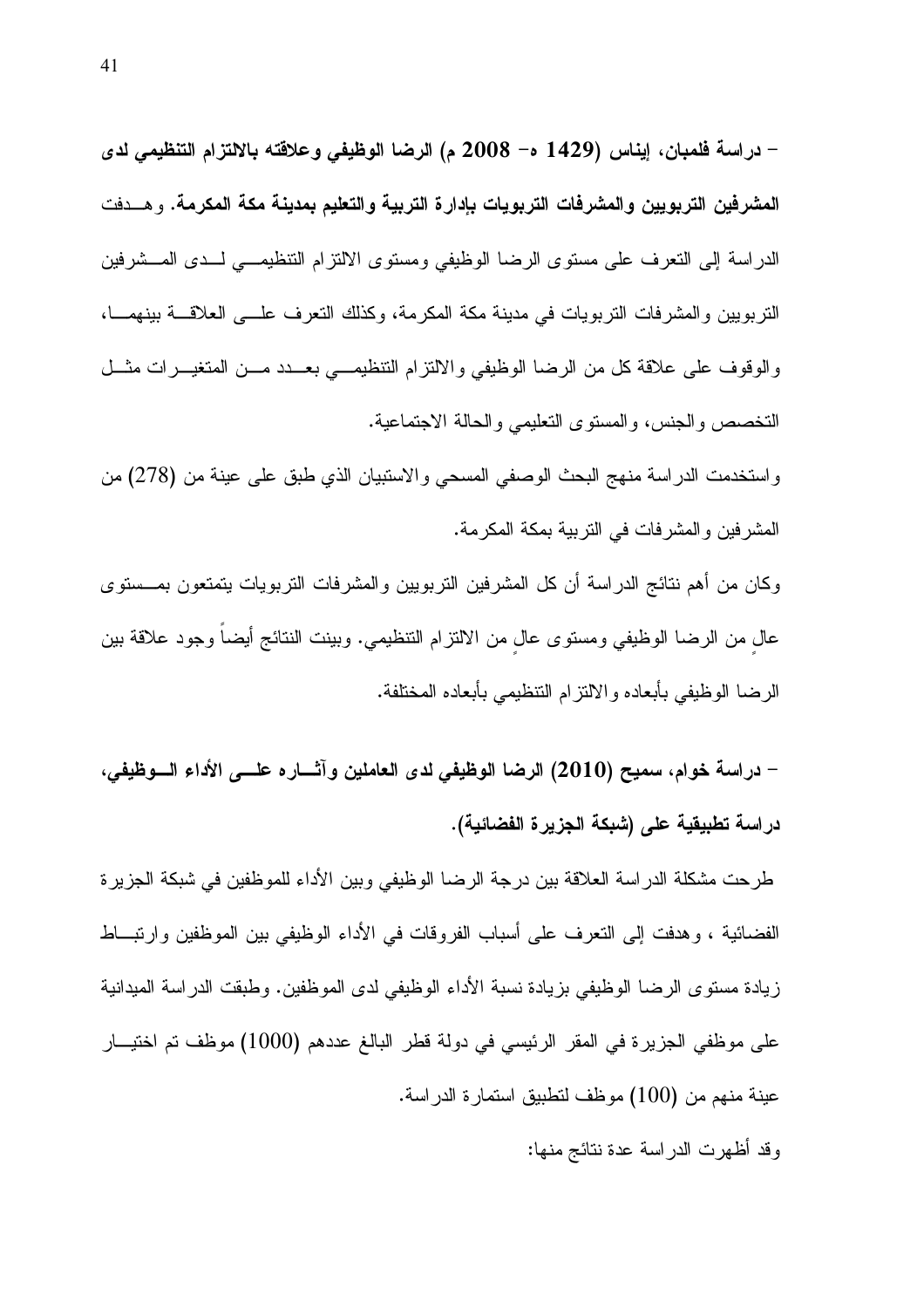– أن 80% عبروا عن رضاهم عن أدائهم الوظيفي بشكل جيد جداً وممتاز . وأن 68% من أفراد العينة بشعرون برضا عما يحصلون عليه مقابل ما يقدمونه من أعمال سواء بأجر أم بأوقات دوام. وأن (90%) منهم راضون عما يحصلون عليه من أجر شهري في الشبكة.

– بلغت نسبة الرضا عن العدالة في توزيع المهام على الموظفين 64%، مقابل 36% غير راضين عن ذلك بسبب سياسة المحسو بية و غير ها من الأسباب.

– إن 72% من أفراد العينة بشعرون بأن وظيفتهم نتناسب مع مؤهلهم العلمي، مقابل 28% غيـــر راضين. وأن 72% أيضـاً من أفراد العينة يشعرون بأن وظيفتهم نتتاسب مـع خبــــراتهم العمليـــة، مقابل 28% غير راضين.

– إن 84% من أفراد العينة مقتنعون بأن مكان العمل يؤثر على الأداء الوظيفي. – أن 68% من الموظفين بشعرون برضا عن التعامل بـــين الإدارة والمـــوظفين، و (32%) لا بشعرون بذلك.

– دراسة الجميعة، أحمد (2010) الممارسة المهنية الصحفية والعوامل المؤثرة فيها.

هدفت الدراسة إلى تحديد العوامل المؤثرة على واقع هذه الممارسة من منظور نكاملي يجمع بـــين العو امل المـهنيـة وغير المـهنيـة، ومدى نـأنثير كل عـامل من هذه الـعوامل علـى واقـع الممـارسة المـهنيـة، كذلك قدمت الدراسة رؤية قيادات العمل الصحفي لمستقبل الممارسة المهنية في الصحف السعودية. وكان من أهداف الدراسة التعرف على العوامل المؤثرة على الممارسة المهنيـــة للـــصـحفيين فــــي الصحف السعودية؛ باستخدام أداة الاستبانة، إذ بلغ عدد أفراد العينة (294) مفردة، موزعة علـــي (11) صحيفة.

وكان من أهم نتائج الدراسة ما يلي: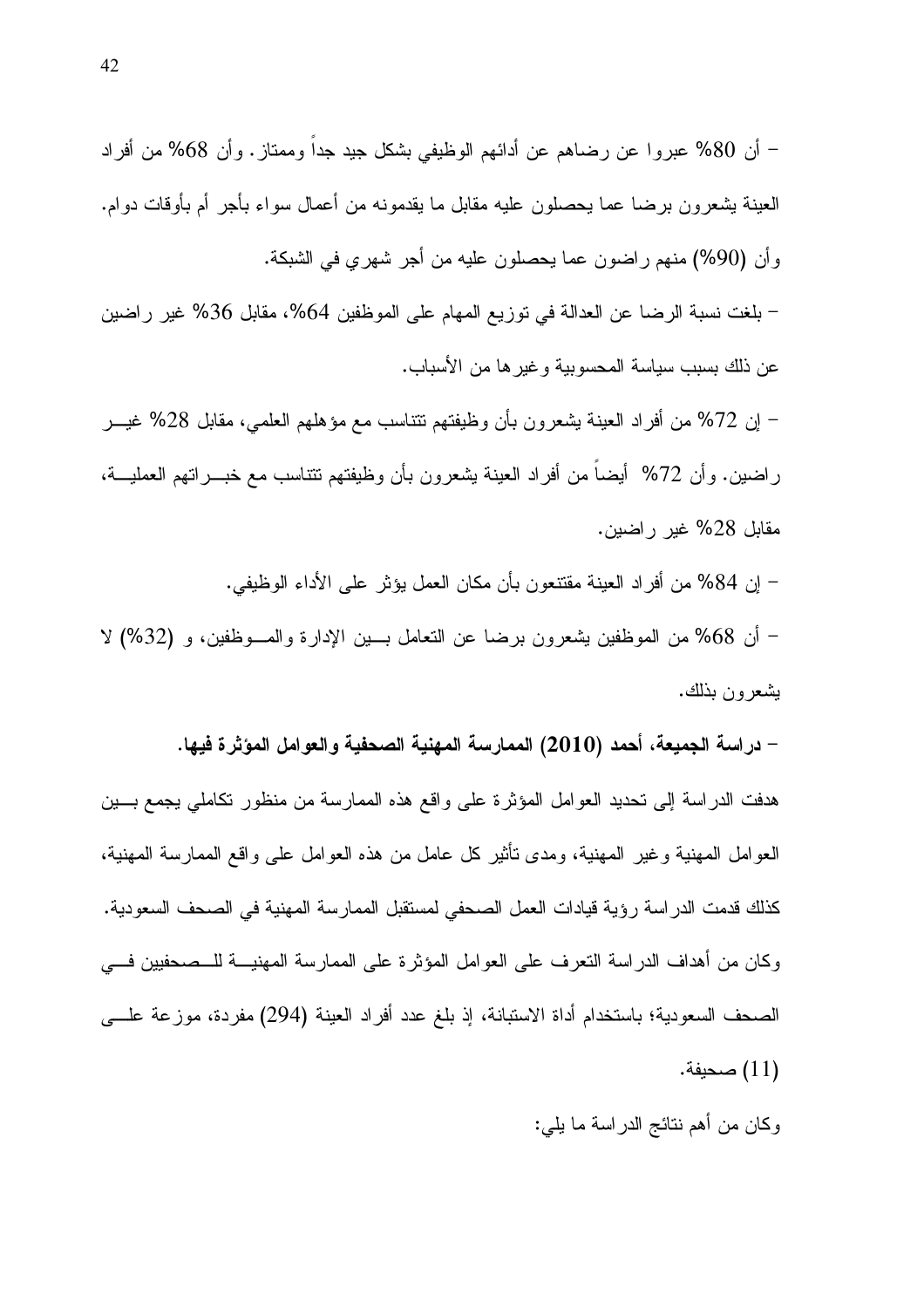4– جاء في مقدمة العوامل المهنية المؤثر ة على الممار سة المهنية "تقنية العمل الصحفي"، و"سياسة النحرير " في الترتيب الثاني، ثم "اقتصاديات الصحيفة" في الترتيب الثالــث، و احتلــت "مــصـادر المعلومات" النرنيب الرابع، وجاءت "الظروف الخاصة بالصناعة الصحفية" في النرنيب الخــامس، ونبوأت "شخصية رئيس التحرير" الترتيب السادس، وظهر "النظام الاتصالي" في آخر سلَّم العوامل المهنية المؤثرة في الممارسة الصحفية.

5– أظهرت نتائج الدراسة أن للعوامل غير المهنية مجتمعة تأثيراً "محدوداً" على الممارسة المهنية لأفراد عينة الدراسة؛ كما أظهرت أن النظام السياسي هو أكثر العوامل غير المهنية تــأثيراً علـــي الممارسة الصحفية من خارج الصحيفة، يليه قيم المجتمع وثقافته.

6– كشفت نتائج "لختبار بيرسون" أن الصحفيين يتأثرون في ممارساتهم بالعوامل التي تكون مـــن خار ج الصحيفة أكثر من نأثر هم بالعوامل التي نكون من داخل الصحيفة. 7– المهنية الصحفية لا نزال مرهونة بجهات أخرى خارج المنظمات الصحفية، مثـــل: (النظـــام السياسي، المجتمع، المؤسسات الحكومية، وزارة الثقافة والإعلام، مصادر المعلومات). – دراسة المطيرى، مشعل (2011) دور العلاقات العامة في شركات الاتصالات الكويتية: دراسة مقارنة بين شركتي زين والوطنية للاتصالات من منظور المسؤولية الاجتماعية. تمثَّلت مشكلة الدراسة في النعرف على نقييم زبائن شركات الاتصالات الكويتية لأنشطة وبــــرامج الشركات في المسؤولية الاجتماعية في مجالات: الزبائن، والمجتمع، والبيئة. بكون تلك المجـــالات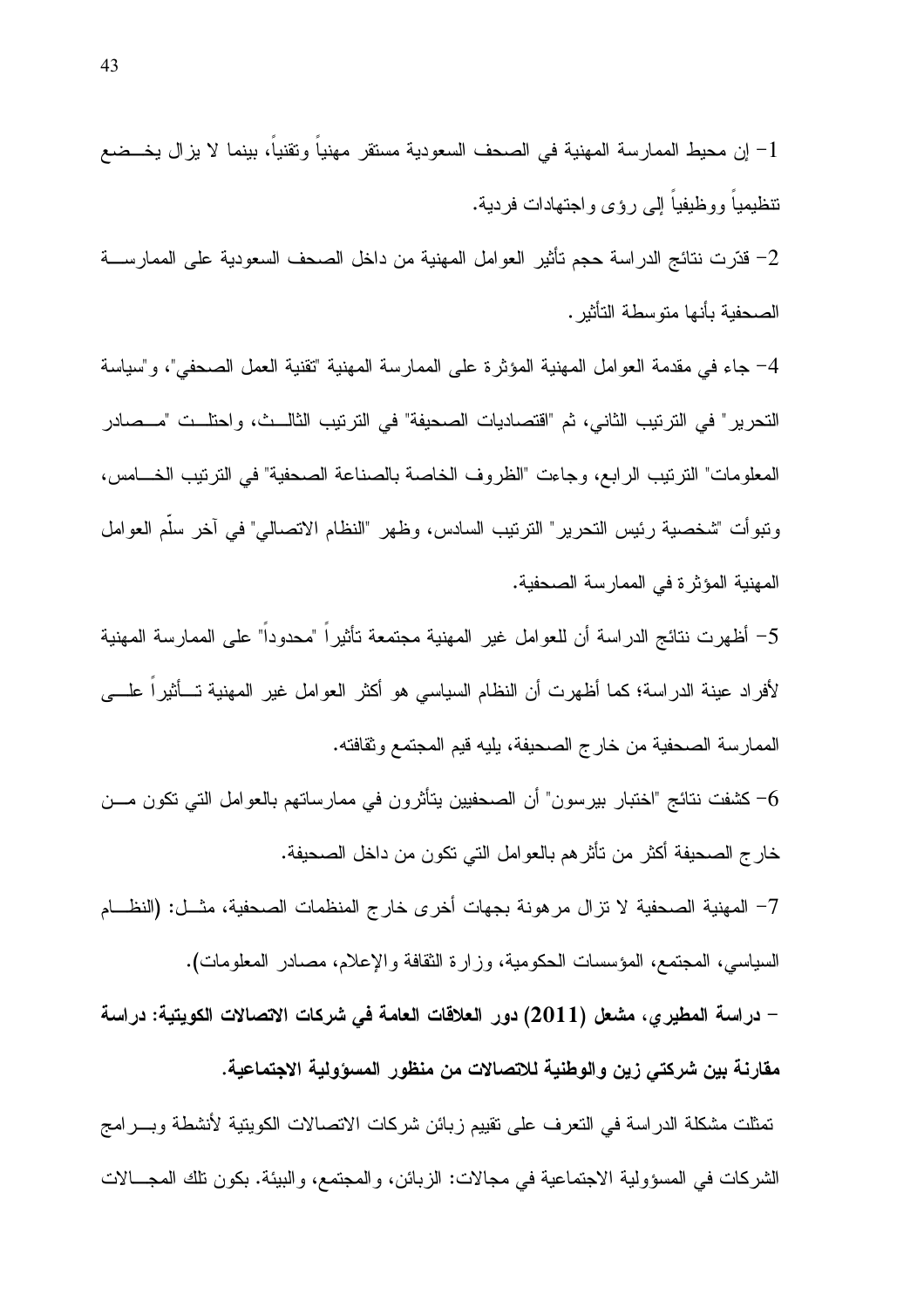من أهم مجالات المسؤولية الاجتماعية إضافة إلى مجالات أخرى لم نكن محط اهتمـــام الدراســـة. واستخدمت الدراسة المنهج الوصفي المقارن، إذ إنها قامت بوصف مجالات الأنـــشطة للمـــسؤولية الاجتماعية لشركتين(شركة زين للاتصالات، وشركة الوطنية للاتصالات) وقامت بإجراء مقارنسة ببنهما.

وقد جرى نطبيق الاستبيان على عينة من (339) مبحوثًا من زبائن الشركتين، وقد تم اختيار عينة الدراسة بالطريقة العشوائية من ضمن طلبة جامعة الكويت. من مختلف الكليات ومختلف السنوات ومن الجنسين (ذكوراً وإناثاً).

وتوصلت الدراسة إلى مجموعة من النتائج كان أهمها أن درجة رضا المبحـــوثين عـــن خـــدمات الشركتين في المجالات الثلاثة كانت متوسطة، وتبين وجود فروق ذات دلالة إحصائية في مستوى رضا المبحوثين بين الشركتين لصالح شركة زين للاتصالات.

– دراسة الفقهاء، جيهان (2012) دور دائرة العلاقات الدولية والعامة بمؤسسة الإذاعة والتلفزيون الأردنية في تدريب العاملين بإدارتي الأخبار والبرامج.

هدفت الدر اسة إلى الوقوف على الدور الذي يؤديه الندريب في تأهيل العـــاملين فـــي مؤســـسة الإذاعة والتلفزيون الأردنية ودور دائرة العلاقات الدولية في ذلك التأهيل. وكــذلك هــدفت إلـــي النعرف على المحاور أو الأهداف التي نسعى لها البرامج الندريبية للدائرة، وبيان مـــدى الرضــــا للعاملين عن تلك الأنشطة التدريبية. واستخدمت الدراسة لتحقيق أهدافها المنهج الوصفى المـــسحى وأداته الاستبيان الذي طبق على عينة من(263 موظفا وموظفة ) تعادل 52% من مجتمع الدراسة، وتوصلت الدراسة إلى مجموعة من النتائج منها أن مستويات الرضا عند المبحوثين عن الـــدورات كانت منخفضة من وجهة نظر أفراد العينة ، وهذا الانخفاض يعزى إلى مستوى إدراك أفراد العينة أهمية هذه الدورات و أن الدورات المعطاة غير مرضية للعينة. ولم تظهر النتائج أية فـــروق فــــي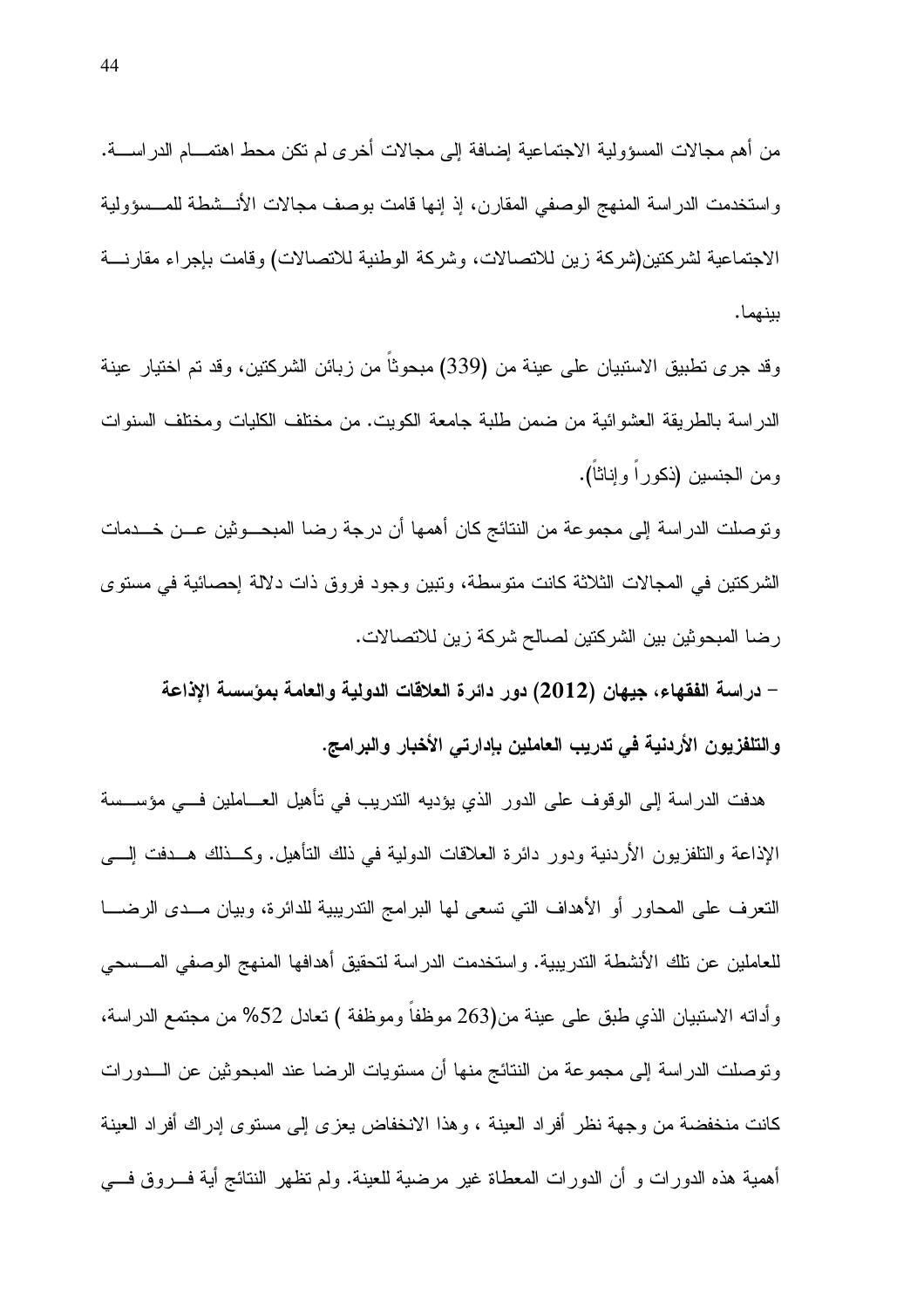مستويات الرضا نبعاً لمتغيرات (الجنس، السن، الوظيفة) للمبحوثين، وأن موظفي إدارة الأخبـــار كانوا أكثر رضا عن الدورات عن العاملين في إدارة البرامج.

– الفضلي، وليد (2012) الدور التوعوي والإرشادي"لإدارة العلاقات العامة والإعلام في الإدارة العامة للإطفاء": من وجهة نظر الجمهور الكويتي.

هدفت الدر اسة لمعرفة مدى قبام إدار ة العلاقات العامة و الإعلام في الإدار ة العامة للإطفاء الكوبنبة بدور نوعوي وإرشادي للمواطنين الكويتيين والمقيمين من وجهة نظر هؤلاء، ومعرفة الوســائل المستخدمة في ذلك. وقد استخدمت الدراسة المنهج الوصفي المسحى من خلال أداة الاستبانة التـــي طبقت على عينة طبقية عشوائية من المواطنين والمقيمين في دولة الكويت شملت (369) مبحوثـــا من مختلف الفئات الاجتماعية والمهنية في دولة الكويت.

ونوصلت الدر اسة إلى مجموعة من النتائج كان أهمها:

1– إن "وسيلة التحذيرات المباشرة عن طريق وسائل الإعلام الجماهيري" نُعد من أكثر الوســـائل فاعلية في الحد من الحوادث المدنية من وجهة نظر الجمهور الكويتي، ثم تـــأتي بعـــدها وســـبلة "الصور الإيضاحية" وهي نلك التي نعبر عن مواقف وقائية أو دفاعية أو علاجية نتعلق بالـــسلامة العامة للمو اطنين.

2– إن "أسلوب المشاهد النلفزيونية التمثيلية" ثم "أسلوب الأرقام والببيانات عن الأحداث والأضرار" تُعد من أكثر الأساليب فاعلية في معالجة الموضوعات النوعوية التي يمكن أن تستخدمها العلاقات العامة من وجهة نظر الجمهور الخارجي.

3– إن "الإعلانات والإرشادات عن طريق الإذاعات المحلية" و"الإعلانات والإرشادات عن طريق النلفزيون" يمكن أن تكون من أكثر الوسائل والوسائط الإعلامية فاعلية في المهمـــات الإرشــــادية للعلاقات العامة نحو الجمهور الخارجي.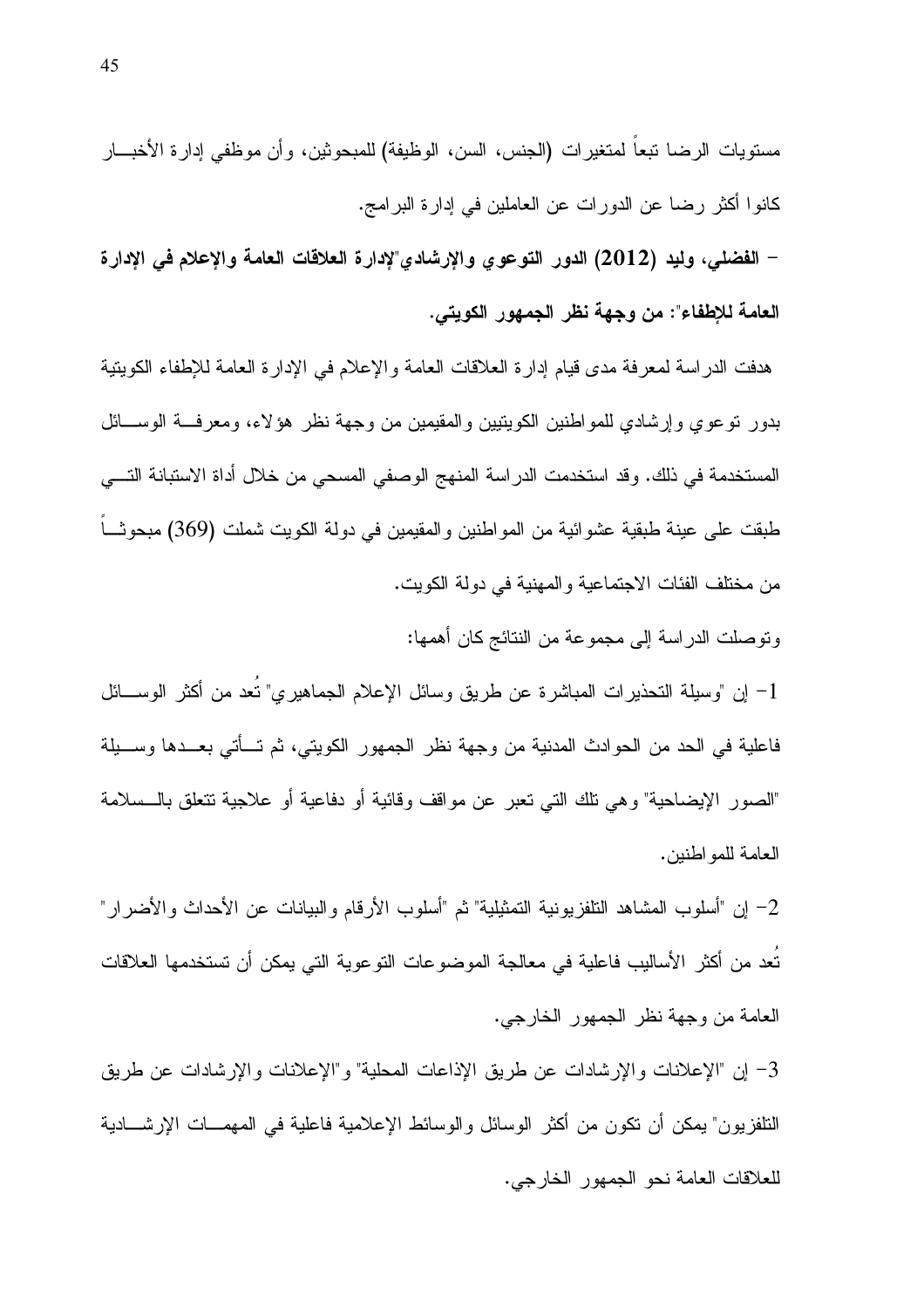ثانياً: الدر اسات الأحنيية:

### - دراسة سكامبيل وستيد ( Scamble & Stead : 2009 )

Study of type and Tenure as it pertains Job Satisfaction, Journal of Library Administration

### (Liacqu, & Schumacher: 2010) - دراسة لباكو وشوماخر

Total Quality Management Challenge to deal with job satisfaction for teacher in Urban School Education Leadership

هدفت الدراسة إلى التعرف على العوامل التي تؤدي إلى الشعور بالسعادة أو عدم الارتياح فسي العمل (الرضا الوظيفي)، واستخدم الباحث نقسيم هرزبــرج (Herzberg,1968) فـــي نظريـــة العاملين التي نركز على نحليل العوامل التي نؤثر على الرضا الوظيفي وعدم الرضـــا الـــوظيفي لأعضاء الهيئات الندريسية في الدر اسات العليا الجامعية، وتوصلت نتائج الدر اسة إلى أن العوامـــل المسببة للرضا عن العمل أو ما يسمى بالعوامل "الدافعة" تمثلت في الشعور بالإنجاز وفرص النمو، ونقدير الأخرين. وأشارت إلى أن إشباع هذه الحاجات وما نتطلبه من خـــدمات نقـــدمها المنظمـــة للعاملين فيها نؤدي إلى درجة عالية من الرضا عن العمل وتحسين الأداء. أما العوامل التي يؤدي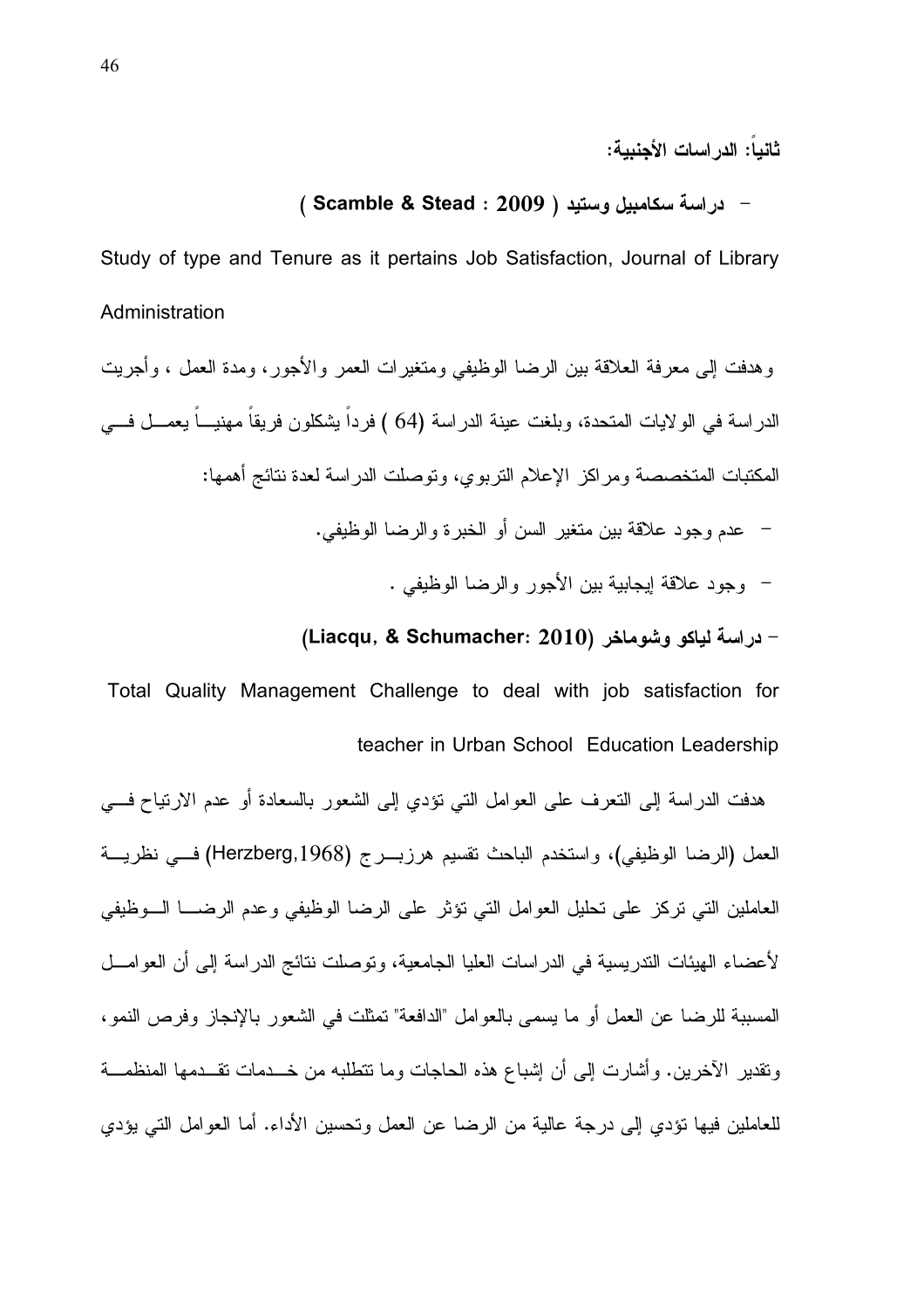."4Y:E"- eGC`TC\*" G)0')>- e4-AS0> 1>,4,F ( G'K?\*" JC"-(\*") 0c4\*" 2!# H\*\$ 0R!-A- 2!# . @#0C,AN" [O4C\*"- eh0)]4\*" qC G3D(\*"- eJC(\*" .-4`- eG'?l:\*" L03D(\*"- e@TB\*"

### – دراسة أبو سيرى (Abouserie,2010)

The Attitudes of teachers and head teachers towards Job satisfaction in Tanzanian Primary schools

وهدفت إلي التحري عن علاقات ضغوط العمل واسترانيجيات النعامل معها من جهة، ومستويات الرضا الوظيفي لأعضاء هيئة الندريس المدرسية من جهة أخرى ، أجريت الدراسة في المـــدارس الثانوية النتزانية، واستخدم الباحث المنهج الوصفي التحليلي من خلال تطبيق اســتبانتين، الأولـــي للكشف عن عوامل ضغوط العمل واستراتيجيات النعامل معها والثانية لمعرفة العلاقة بسين هسذه العوامل والرضا الوظيفي للعاملين، وقد توصلت الدر اسة لعدة نتائج تبين مدى تــدني الخـــدمات الجامعية المقدمة للعاملين، ووجود علاقات مهمة إحصائياً بين الجانبين إذ نؤثر ضـــغوط العمـــل و استر اتيجيات التعلم على مستوى الرضا الوظيفي للعاملين.

### - دراسة ترويل وآخرين (Truell, Price, & et.al. : 2010).

 "Implementers Teacher Job satisfaction in school management" هدفت إلى معرفة علاقة الدوافع مع مستويات الرضا الوظيفي لأعضاء الهيئة التدريسية الجامعية، وأجريت الدراسة في مدارس مدينة سانتياغو، واستخدم الباحث نمــوذج هرزبـــرج ( Hezberg) لتصنيف الدوافع لمعرفة علاقته بالرضا الوظيفي لأعضاء هيئة التدريس، وتوصلت الدراسة لعــدة نتائج أهمها: وجود علاقات مهمة إحصائياً بين الدوافع الذاتية ومستويات الرضا الوظيفي.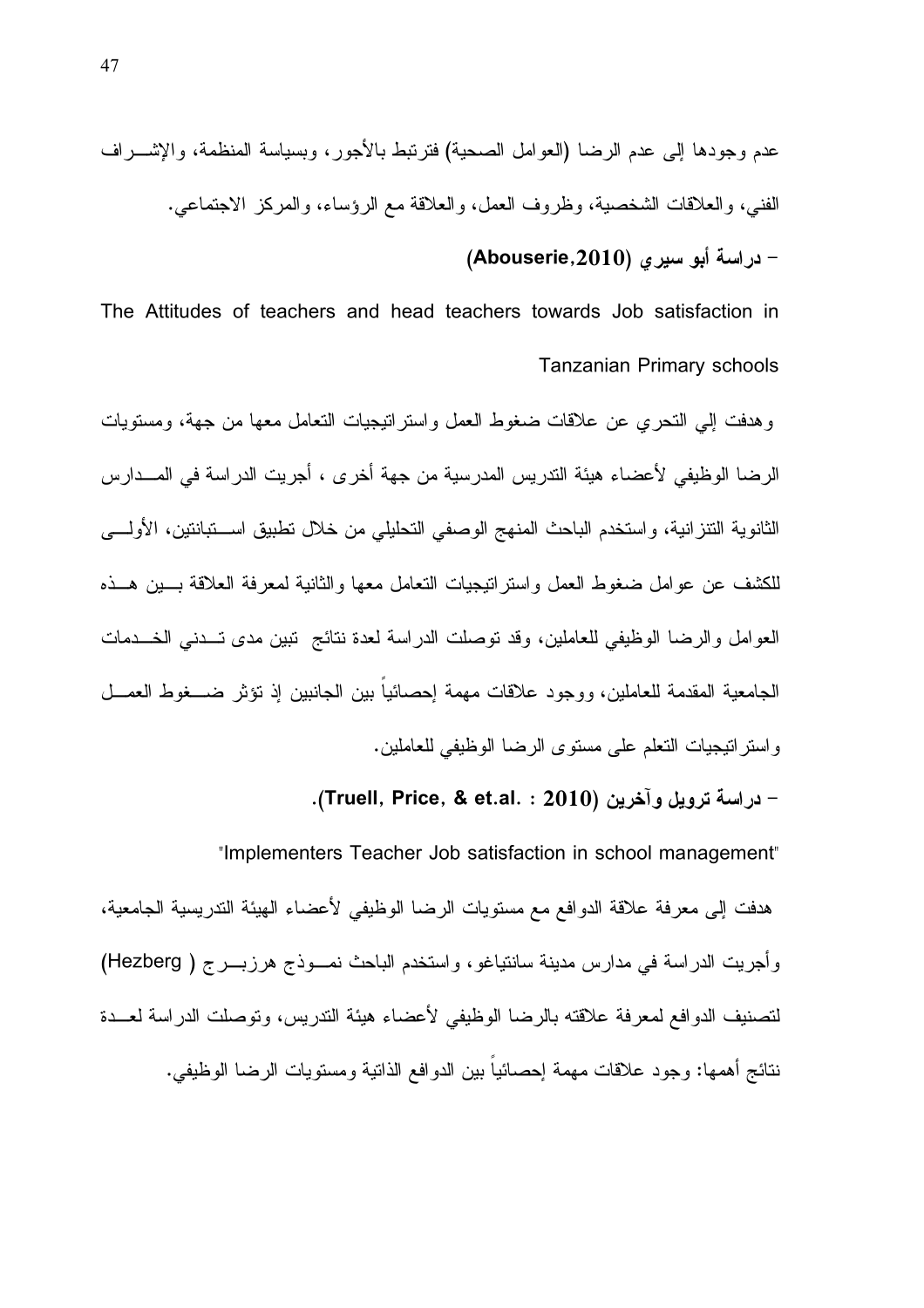ما يميز هذه الدر اسة عن الدر اسات السابقة:

ينضح من خلال عرض الدر اسات السابقة أن كل در اسة من الدر اسات السابقة ركزت على أحد الجوانب أو العوامل التي نؤثر على الرضا الوظيفي ، فمنها ما حاول إيجاد علاقة بين نمط القيادة لدى المديرين كالنمط الديمقراطي أو التسلطي وعلاقته بالرضا الوظيفي للمعلمين ، ومنها ما ركز على دور العلاقات الإنسانية وعلاقتها بالرضا الوظيفي، وغير ذلك من الجوانب الأخرى. وتكـــاد تجمع أغلب الدراسات على وجود علاقة قوية بين كل جانب من هذه الجوانب المادية والمعنوية في تحقيق الرضا الوظيفي للعاملين ومنهم المعلمون وتحسين أدائهم .

ونتميز الدراسة الحالية عن الدراسات السابقة في كونها تحاول دراسة دور العلاقات العامسة فسي تحقيق الرضا الوظيفي للعاملين في مؤسسات صحفية ليس بكونهم صحفيين في مؤسسات صحفية، بل بكونهم عاملين مثلهم مثل أي من العاملين الآخرين في مؤسسات القطاع الخاص الأخرى، وهذا البُعد غالباً ما أغفلته الدراسات الأخرى التي تجري على الصحفيين على حد علم الباحث. ونتميز كذلك، بأنها تجمع بين مؤسستين صحفيتين، واحدة تتشر باللغة العربية، وأغلب العاملين فيها من العرب، والثانية تتشر باللغة الإنجليزية، وأغلب العاملين فيها من الأجانب.

كذلك، نتميز هذه الدراسة عن الدراسات الأخرى في أنها اعتمدت على عينة شاملة لكافة العـــاملين في الصحيفتين، مع أن الاستجابة لم تكن كلية، إلا أنه يمكن تعميمها على كافة أفراد مجتمع الدراسة في الصحيفتين، كون العينة جرى استخدامها بطريقة عشوائية.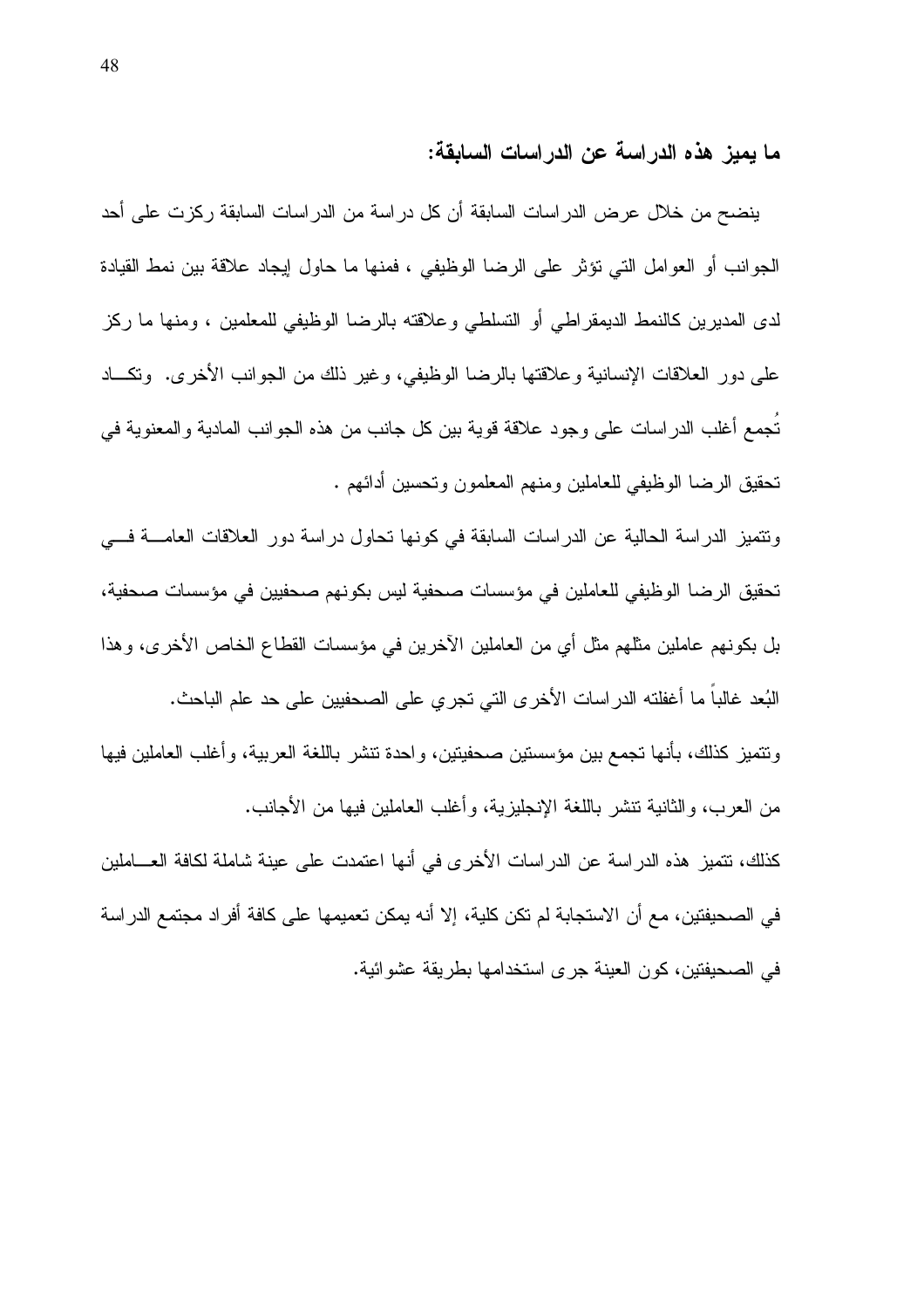### الفصل الثالث: الطريقة والاجراءات

## منهج الدراسة:

تستخدم الدراسة المنهج الوصفى المسحى بكونه منهجاً يحقق أهداف الدراسة المتمثلة في وصــف ظاهرة معينة، بهدف النعرف على سمات هذه الظاهرة وتحليلها. والمنهج الوصـــفي بهـــدف إلــــي اكتشاف الوقائع ووصف الظواهر وصفاً دقيقاً وتحديد خصائصها كمياً وكيفياً كما نقوم بالكشف عن الحالة السابقة للظواهر وكيف وصلت إلى صورتها الحالية وتحاول النتبؤ بما ستكون عليـــه فـــي المستقبل (إبر اهيم، 2005: 40).

والدراسة الحالية، نهدف أول ما نهدف إلى وصف الحال المتعلقة بمدى الرضــــا الــــوظيفي، ودور العلاقات العامة في تحسين هذا الرضا، ومن ثم النعرف على بعض العوامل الداخلية والخارجيــة التي قد تؤثِّر في مستويات الرضا للعاملين، فهي تحاول الوصف، ثم تهدف إلى تفسير وتحليــل الحالة التي عليها مستويات رضا العاملين.

### مجتمع الدراسة:

يتكون مجمع الدراسة من كافة العاملين في صحيفتي "الراي" و"الكويت تايمز"، إذ يبلغ عدد العاملين في جريدة "الراي" نحو (150– 170) عاملاً في كافة الأعمال والتخصـــصات. (مــصادر فـــي صحيفة الراي، 2012)، بينما يبلغ عدد العاملين في صحيفة "الكويت تايمز " نحو (150) عاملاً في كافة التخصصات. (مقابلة مع العلاقات العامة في صحيفة الكويت تايمز ، 2012).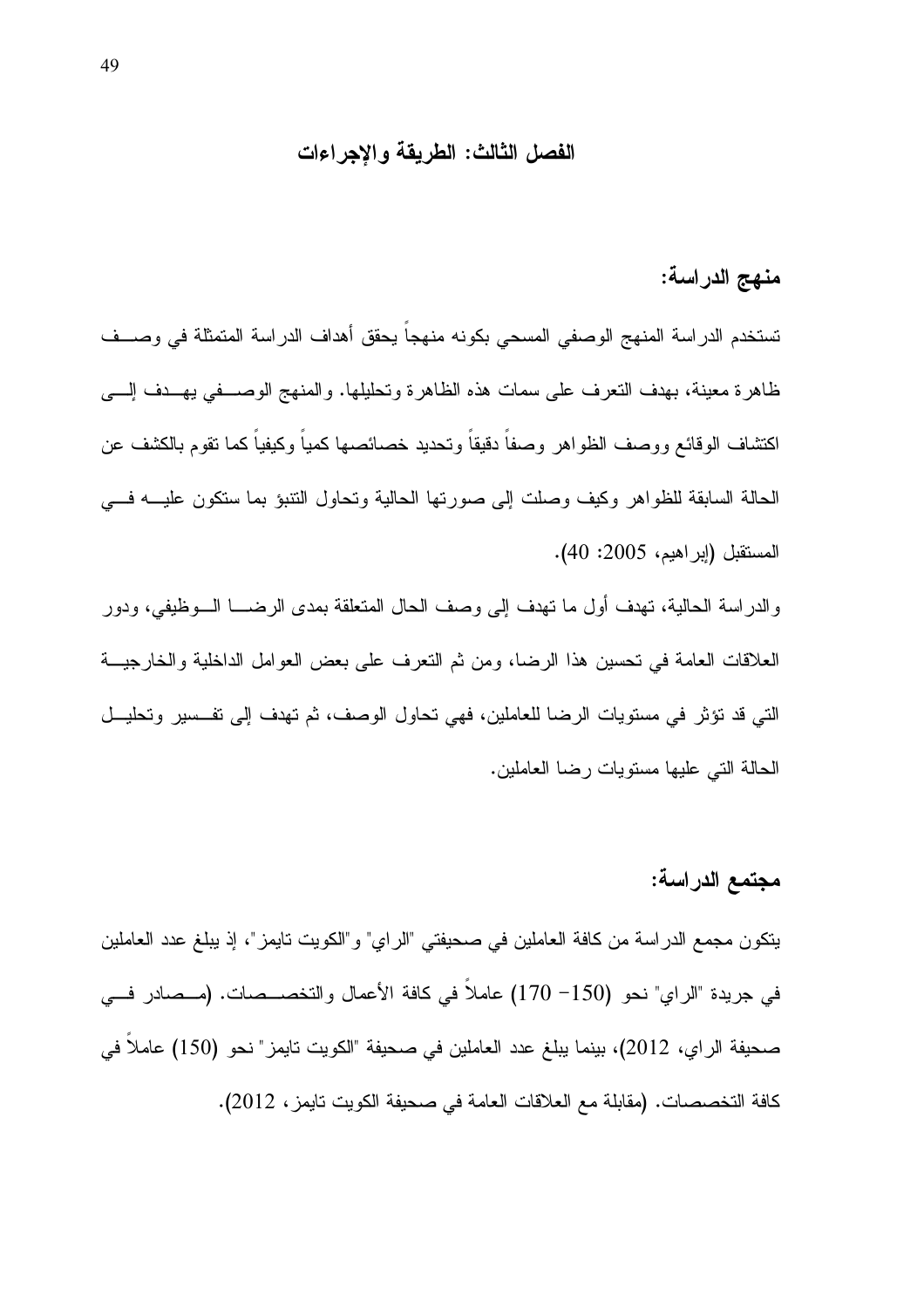ويأتي استخدام هاتين الصحيفتين لتميز هما بعدد من الميزات، أهمها أن كلا منهما يُعد مـــن أقـــدم الصحف الصادرة في الكويت، إذ صدر كل منهما في العام 1961، وصحيفة "الراي" تصدر باللغة العربية، وكافة موظفيها من الناطقين بالعربية، بينما نصدر "الكويت تـــايمز" باللغـــة الإنجليزيـــة، وتوظف عددا من الصحفيين الأجانب.

عينة الدر اسة:

اختار الباحث الاعتماد على عينة حصرية شاملة تضم كافة العاملين في صحيفتي "الراي" الناطقــة بالعربية، و"الكويت تابمز" الناطقة بالإنجليزية. وذلك لقلة عدد أفراد مجتمع الدراسة من مـــوظفي الصحيفتين، بحيث يمكن إجراء المسح الشامل على هذا المجتمع، خــصوصـا وأن أغلـــب أفـــراده يعملون داخل المؤسسنين، وعدد قليل منهم يعمل ميدانياً، أو في المكاتب الخارجية.

بعد حصر أعداد العاملين في الصحيفتين، قام الباحث بتوزيع استبانات الدراسة على كافة العاملين في الصحيفتين. وقد استجاب للاستبانة منهم في صحيفة "الراي" (127) عـــاملاً وموظفـــاً بنـــسبة (54.0%) من العينة المستجيبة، بينما استجاب (108) عاملاً وموظفاً في جريدة "الكويت تسايمز" وبما يعادل نسبة (46.0%) من العينة المستجيبة.

والجدول (1) النالي يوضح نسب المستجيبين والخصائص الشخصية والديمغر افية لعينة الدراسة: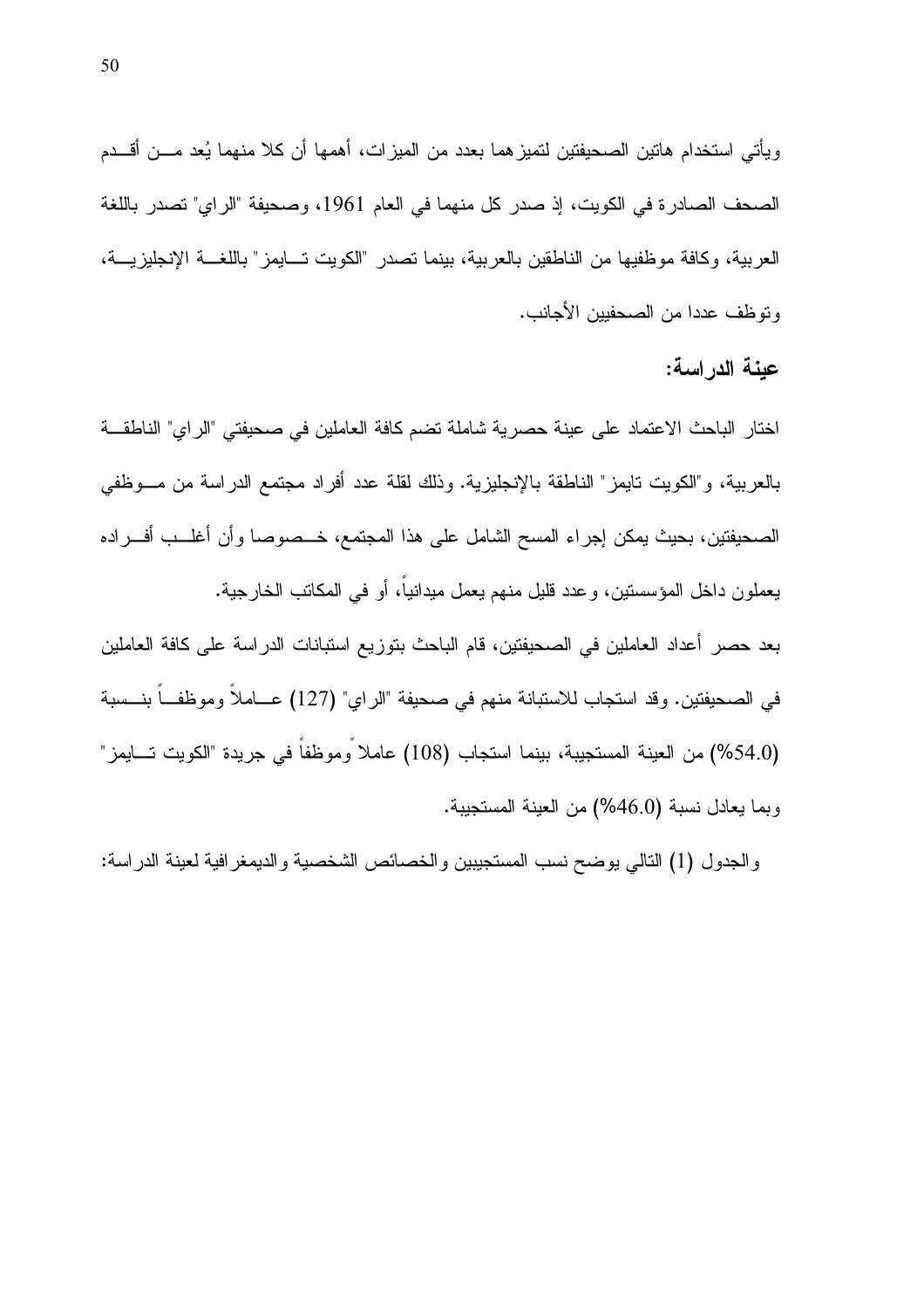# الجدول (1)

توزيع أفراد عينة الدراسة حسب متغيرات اسم الصحيفة، والعمر، والمؤهل العملي، وسنوات

| النسبة المئوية | التكرار | اسم الصحيفة التي تعمل بها                                                                  |
|----------------|---------|--------------------------------------------------------------------------------------------|
| 54.0           | 127     | صحيفة الراي                                                                                |
| 46.0           | 108     | صحيفة الكويت تايمز                                                                         |
| 100            | 235     |                                                                                            |
|                |         |                                                                                            |
| 28.1           | 66      |                                                                                            |
| 71.9           | 169     |                                                                                            |
|                |         |                                                                                            |
| 3.8            | 9       | يستس <u>وية سببة</u><br>ا <b>لمجموع</b><br>ال <b>جنس</b><br>أقل من 20 سنة<br>أقل من 20 سنة |
| 40.4           | 95      | من 20-30 سنة                                                                               |
| 41.7           | 98      | سنة $40-31$                                                                                |
| 14.0           | 33      | أكثر من 40 سنة                                                                             |
|                |         | المؤهل العلمي                                                                              |
| 13.2           | 31      | ثانوية علمة فأقل                                                                           |
| 24.3           | 57      | دبلوم متوسط                                                                                |
| 58.7           | 138     | بكالوريوس                                                                                  |
| 3.8            | 9       | در اسات علیا                                                                               |
|                |         | سنوات العمل والخبرة في                                                                     |
|                |         | المؤسسة                                                                                    |
| 13.6           | 32      | أقل من 3 أعوام                                                                             |
| 33.6           | 79      | من 3 – 6 أعوام                                                                             |
| 28.5           | 67      | من 7 – 10 أعوام                                                                            |
| 18.7           | 44      | من 11 -14 عام                                                                              |
| 5.5            | 13      | من 15- فأكثر                                                                               |
|                |         | الوظيفة في المؤسسة الحالية                                                                 |
| 18.3           | 43      | وظيفة إدارية                                                                               |
| 22.6           | 53      | آلتحرير                                                                                    |
| 12.8           | 30      |                                                                                            |
| 16.2           | 38      | مراسل ميداني<br>أعمال فنية<br>أعمال فنية<br>نسوي <u>ق</u><br>أخرى                          |
| 6.8            | 16      |                                                                                            |
| 10.2           | 24      |                                                                                            |
| 13.2           | 31      |                                                                                            |
| %100           | 235     |                                                                                            |

|  |  | الخبر ة في المؤسسة، والوظيفة الحالية في المؤسسة. |  |
|--|--|--------------------------------------------------|--|
|  |  |                                                  |  |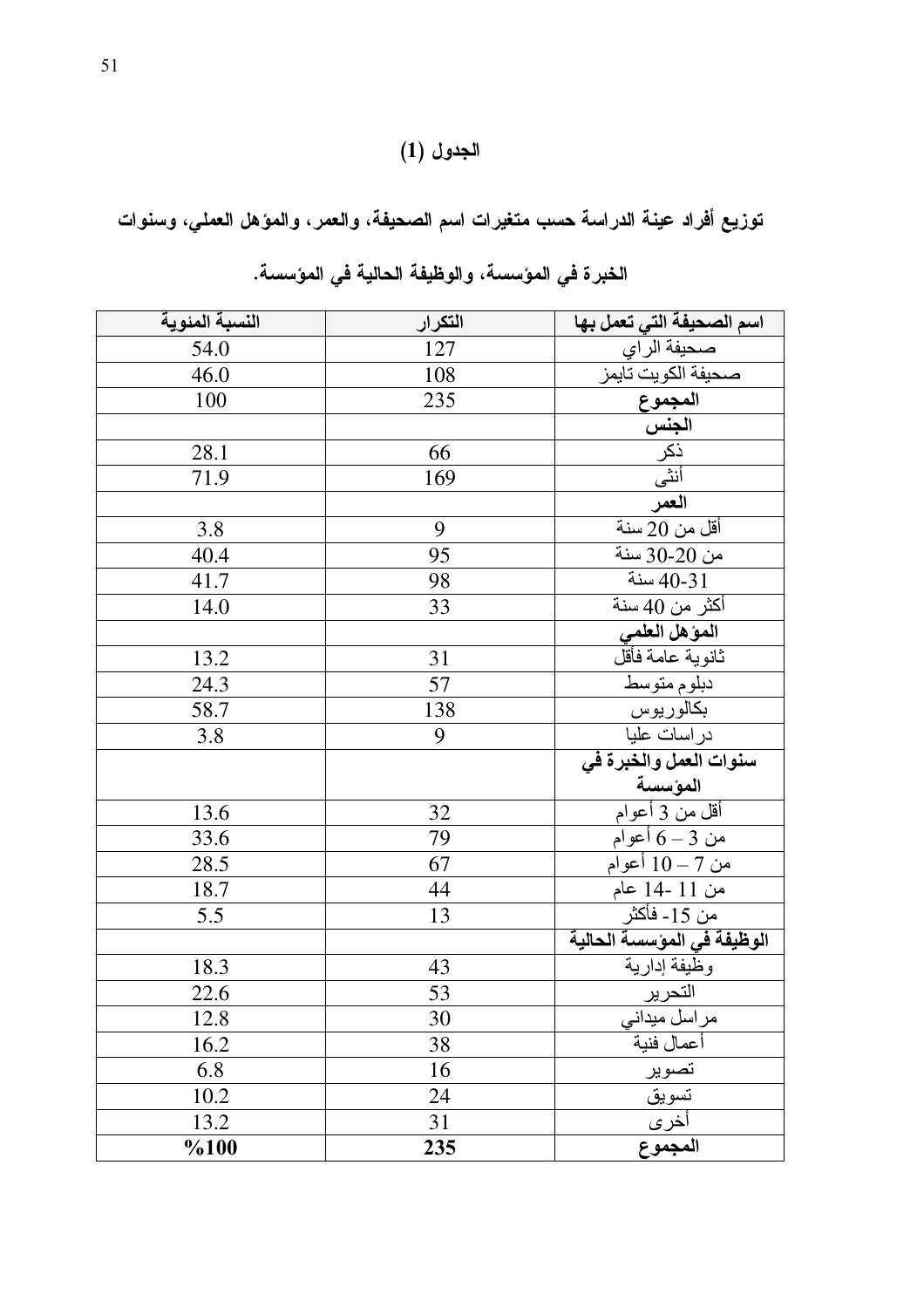أداة الدر اسة:

اعتمدت الدراسة على الاستبيان الذي طبق على عينة من العاملين في الصحيفتين المدروستين، بهدف جمع البيانات و المعلومات ذات الصلة بأهــداف الدر اســـة و أســـئلتها. و يُعـــد الاســـتبيان أو الاستقصاء أداة ملائمة للحصول على معلومات وبيانات وحقائق مرتبطة بواقـــع معـــين، ويقـــدم الاستبيان بشكل عدد من الأسئلة يُطلب الإجابة عنها من قبل عدد من الأفراد المعنيين بموضــــو ع الاستبيان. (عبيدات، 1988، 121)

وقد نكونت أداة الدر اسة من الأقسام التالية: (ملحق رقم 2)

القسم الأول: المعلومات الديمغرافية، والمكونة من : اسم الصحيفة، الجنس (الجندر)، العمر، النَّأهيل العلمي، سنوات العمل و الخبر ة في المؤسسة الحالية، الوظيفة في المؤسسة الحالية. القسم الثانبي : والذي يقيس أسئلة الدراسة، والذي يتمثَّل في المحاور النالية: – المحور الأول: دور العلاقات العامة في تحقيق الرضا الوظيفي. – المحور الثاني: العوامل الداخلية في نحقيق الرضا الوظيفي. – المحور الثالث: أهم العوامل الخارجية التي تؤثر في مستوى الرضا الوظيفي للعاملين في المؤسسة الصحفية التي يعمل بها الموظف.

### صدق الأداة:

للتأكد من الصدق الظاهري للاستبانة كأداة قام الباحث بتحكيمها من قبل أساتذة مختصين بسالإعلام والعلاقات العامة، و قام بالأخذ بالملاحظات والنوصيات التي اقترحها العدد الأكبر من المحكمين، إذ شملت هذه العملية: التخلي عن بعض الفقرات، إضافة فقرات جديدة، تعديل الــصياغة اللغويـــة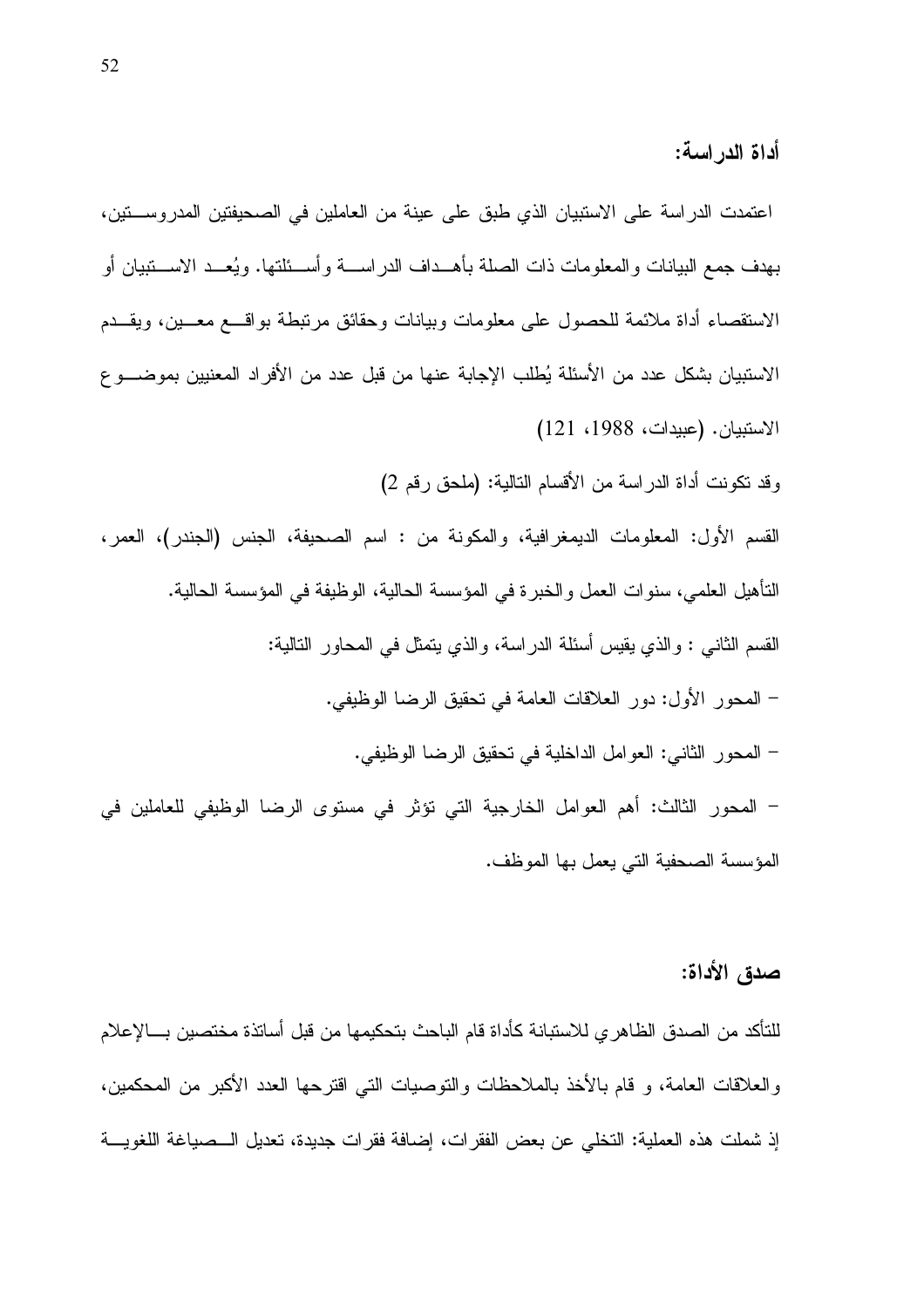للفقرات، وفي النهاية تم الانتهاء إلى الصيغة الأخيرة التي طبقت على عينة الدراسة، والملحق رقم (1) يتضمن أسماء محكمي الاستبانة. وتعد هذه الطريقة طريقة مناســبة للحكــم علـــي الـــصدق الظاهري للاستبيان، أي أن أسئلته يمكن أن نقـــيس مــــا وضـــــعت لقياســــه. (النعيمــــي والبيـــاتـي وخليفة،2009)

ثبات أداة الدر اسة:

ولحساب ثبات أداة الدراسة قام الباحث باستخدام طريقة معادلة الاتساق الداخلي باستخدام اختبار كرونباخ ألفا إذ بلغت قيم كرونباخ ألفا لجميع متغيرات الدراسة وللاستبانة بشكل عام (91.2%) وهي قيمة جيدة جداً لأنها أعلى من (60%) وهي النسبة المقبولة في البحوث والدراسات، والجدول (2) يوضح ذلك.

الجدول (2) قيم معاملات الاتساق الداخلي باستخدام اختبار كرونباخ ألفا

| قيمة معامل   | متغيرات الدراسة                                            |
|--------------|------------------------------------------------------------|
| الثبات       |                                                            |
| 90.5<br>89.4 | المحور الأول : دور العلاقات العامة في تحقيق الرضا الوظيفي. |
| 81.2         | المحور الثاني: العوامل الداخلية في نحقيق الرضا الوظيفي.    |
|              | المحور الثالث: العوامل الخارجية في تحقيق الرضا الوظيفي.    |
| 91.2         | الأداة ككل                                                 |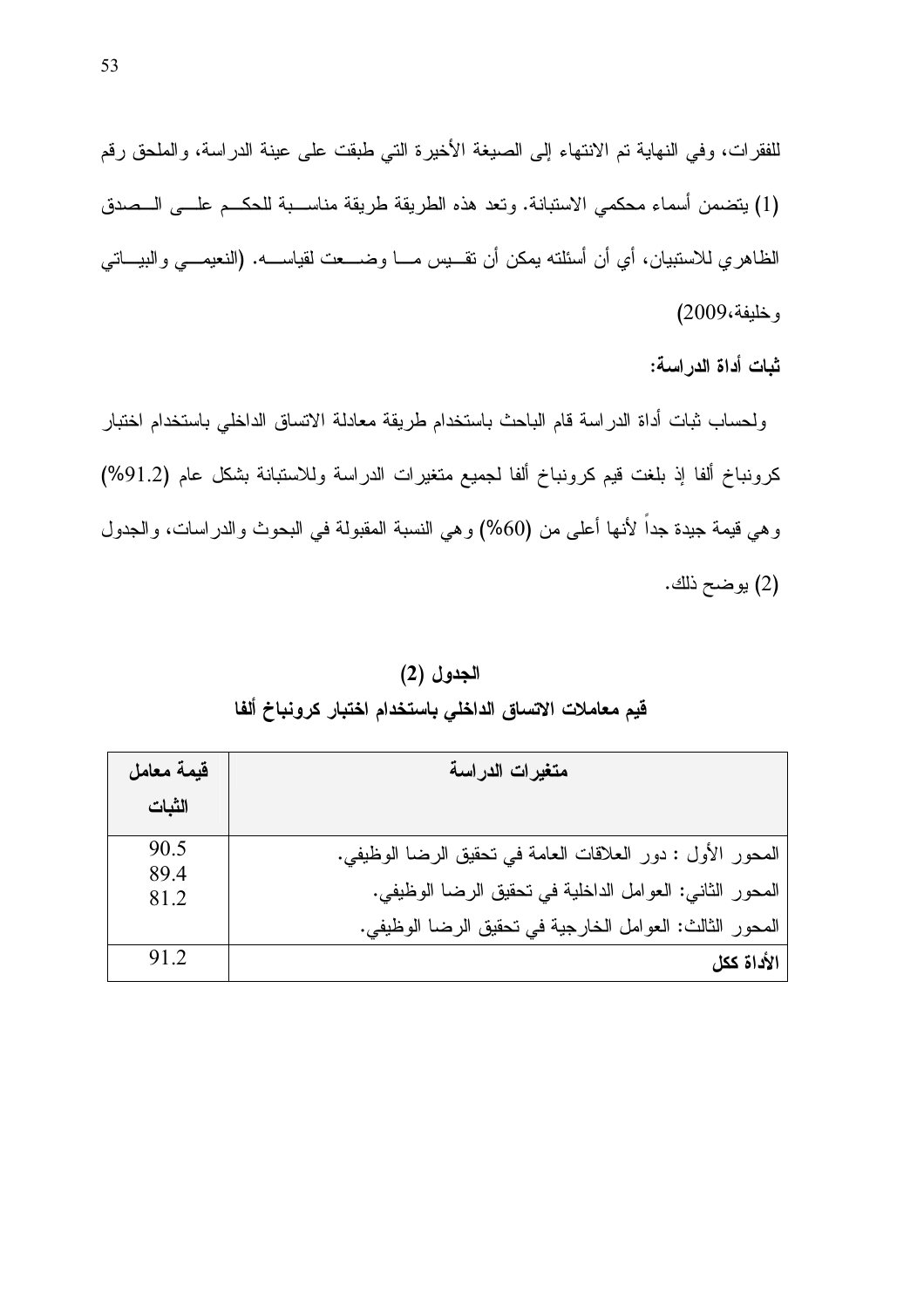متغيرات الدراسة:

أ– المتغيرات المستقلة:

### وتتمثل في:

1– العوامل المؤثرة في الرضا الوظيفي. ونقسم إلى عوامل داخلية، نتظيمية، خارجية. 2– المتغيرات الديموغرافية: الجنس والعمر والمستوى التعليمي. 3– المتغير ات التنظيمية مثل: عدد سنوات الخبرة في المجال الحالي، وطبيعة العمل (إداري، كتابي، صحفي، ميداني، فني). ب– المتغير ات التابعة:

وتتمثل في:

1– درجة الرضا الوظيفي لدى العاملين في صحيفتي "الراي" و"الكويت تسايمز" عــن الظــروف الداخلية في مؤسساتهم.

2– درجة الرضا لدى العاملين في صحيفتي "الراي" و"الكويت نايمز "عن دور العلاقات العامة فسي مؤسساتهم.

### المعالجة الإحصائية:

للإجابة عن أسئلة الدراسة تم استخدام أساليب الإحصاء الوصفي والتحليلي وذلك باستخدام الرزمة الإحصائية (SPSS)، ومن أجل الإجابة عن أسئلة الدراسة تم استخدام المتوسطات الحسابية والانحرافات المعيارية، وكذلك استخدم اختبار (كرونباخ ألفا) للتأكد من ثبات أداة الدراسة، واختبار (ت للعينة الواحدة) (One Sample T-test) للإجابة عن فرضية الدراسة.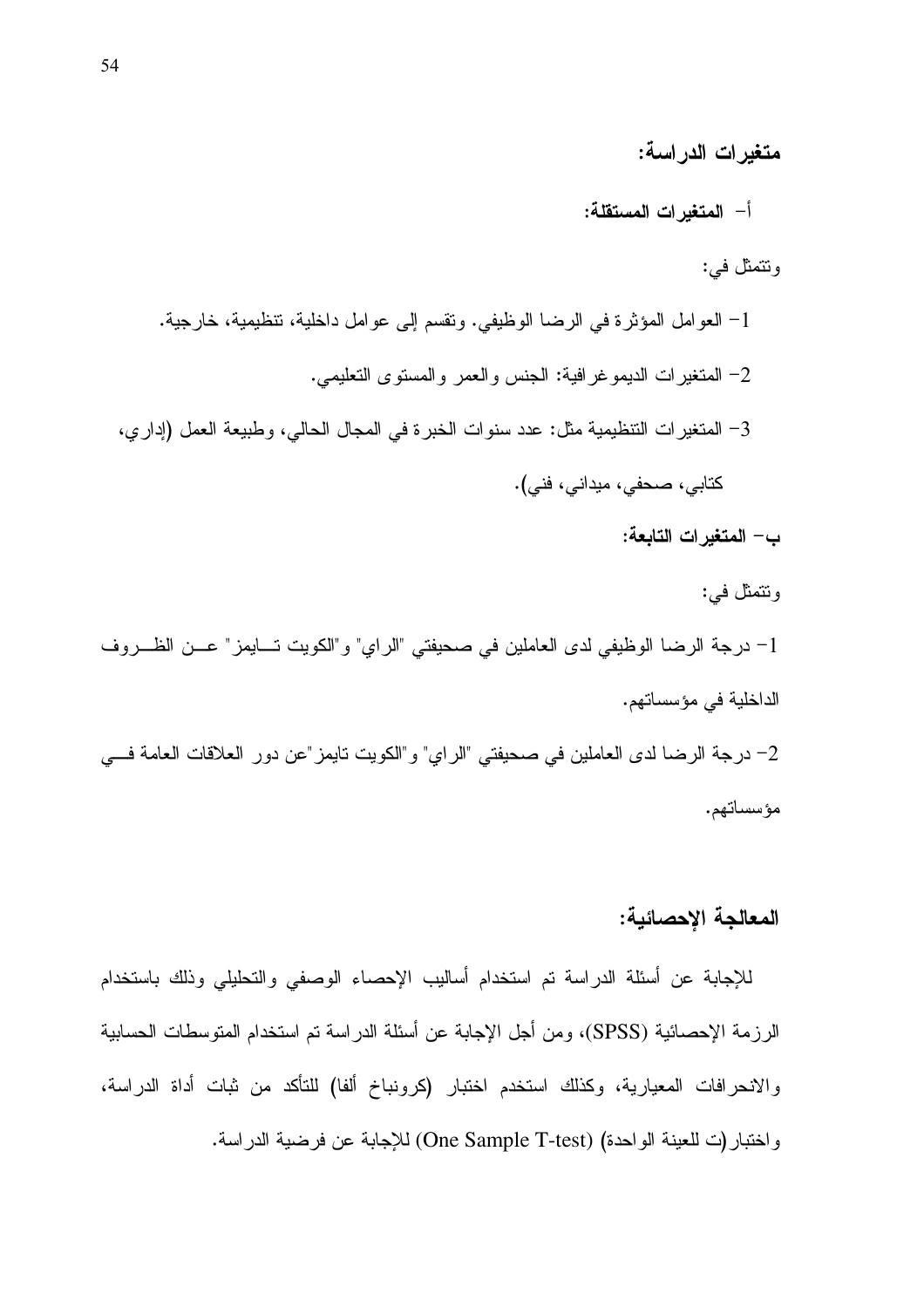وقد تم الاعتماد على نتائج التحليل الإحصائي الوصفي للبيانات والتي تشمل المتوسطات الحسابية والانحرافات المعيارية لجميع محاور الدراسة المستقلة والفقرات المكونة لكل محور، وقد تم مراعاة أن يتدرج مقياس ليكرت المستخدم في الدراسة كما يلي:

واعتماداً على ما نقدم فإن قيم المتوسطات الحسابية التي توصلت إليها الدراسة سيتم التعامل معها على النحو الآتي: (3.67 –فما فوق: مرتفع)، (2.34–3.66: متوسط)، (2.33 –فما دون: منخفض). وفقاً للمعادلة التالية:

 $\ddot{\cdot}$ 

القيمة العليا – القيمة الدنيا لبدائل الإجابة مقسومة على عدد المستويات، أي  
\n
$$
4 = \underline{1-5}
$$
  
\n
$$
3 = 3
$$
  
\n
$$
3 = 2.33 = 1.33 + 1
$$
  
\n
$$
9 = 3.66 = 1.33 + 2.34
$$
  
\n
$$
9 = 3.66 = 1.33 + 2.34
$$
  
\n
$$
9 = 3.67
$$
  
\n
$$
1 = 3.67
$$
  
\n
$$
1 = 3.67
$$
  
\n
$$
1 = 3.67
$$
  
\n
$$
1 = 3.67
$$

إجراءات الدراسة: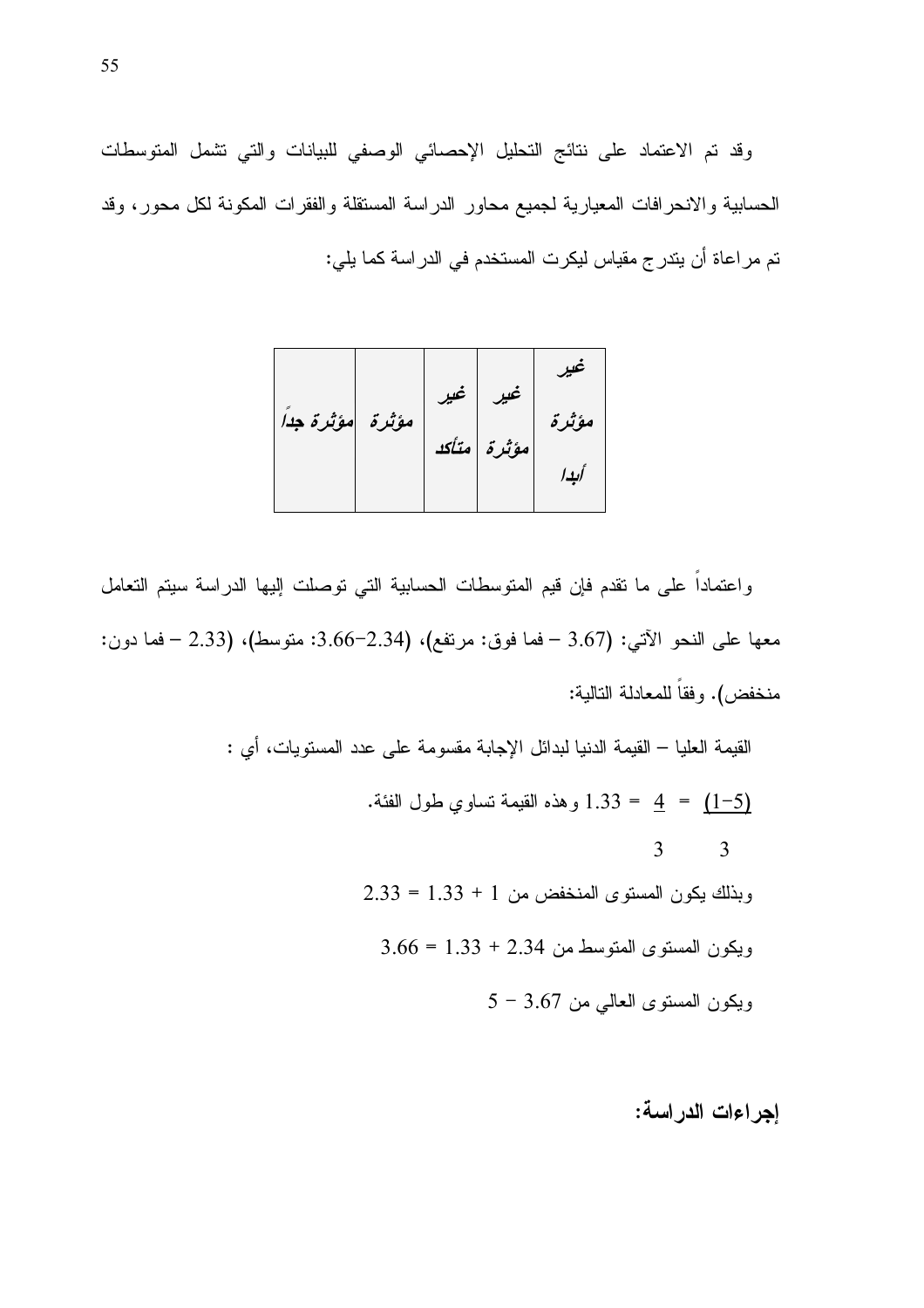قام الباحث في مرحلة لاحقة بالاتصال مع العلاقات العامة في الصحيفتين من أجل جمع معلومات أولية عن عينة الدراسة، وقام بالحصول على موافقتهم الأولية على إجراء الدراسة، وجرى تصميم استبانة الدراسة وتحكيمها حسب الأصول، ثم قام بتطبيق الاستبانة على عينة مــن العـــاملين فـــي المؤسسات التي تم اختيار ها كعينة، بعد ذلك قام الباحث بمر اجعة الاستبانات والتأكد من صحتها كل على حدة قبل أن تخضع للتحليل الإحصائي. ثم بعد ذلك قام الباحث بكتابة تقرير نتائج الدراسة في الفصل الرابع، ومناقشة النتائج وكتابة التوصيات في الفصل الخامس.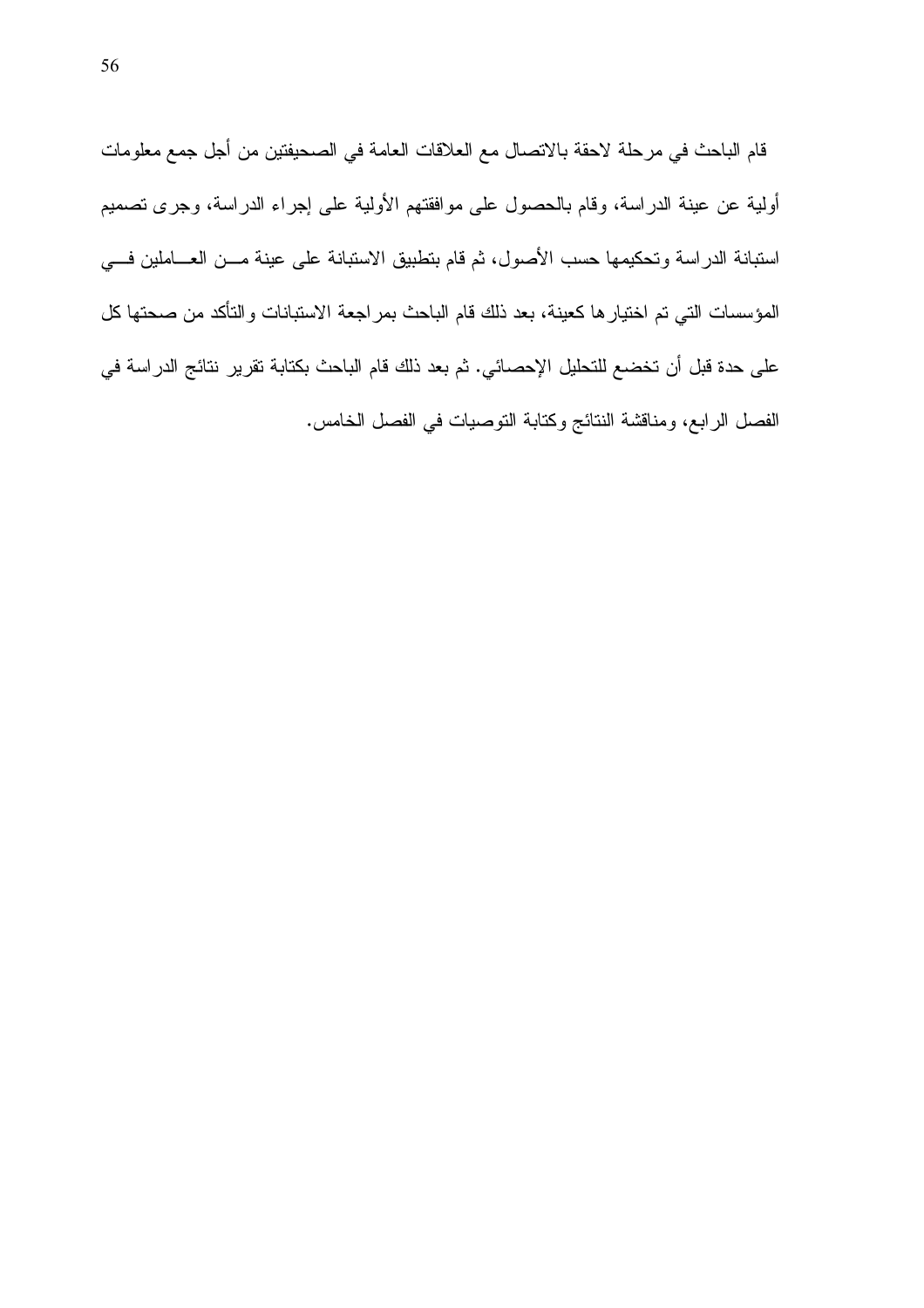# الفصل الرابع: عرض نتائج الدراسة

يتضمن هذا الفصل عرضاً لنتائج أسئلة الدراسة وفرضياتها وكما يأتي:

1– نتائج السوّال الأول: ما طبيعة دور العلاقات العامة في تحقيق الرضا الوظيفي للعاملين فـــي صحبفة الراي؟

للإجابة عن السؤال الأول، تم استخراج المتوسطات الحسابية والانحرافات المعيارية للتعرف على استجابات أفراد عينة الدراسة عن "دور العلاقات العامة في تحقيق الرضا الوظيفي للعــاملين فـــي صحيفة الراي" الكويتية، والجدول (3) النالي يعرض نتائج هذا السؤال:

### الجدول (3)

المتوسطات الحسابية والانحرافات المعيارية لمحور (دور العلاقات العامة في تحقيق الرضا الوظيفي للعاملين في صحيفة الراي الكويتية) مرتبة ترتيباً تتازلياً..

| التقدير | الترتيب        | الانحراف  | المتوسط | الفقرة                                                                | الرقم     |
|---------|----------------|-----------|---------|-----------------------------------------------------------------------|-----------|
|         |                | المعيار ي | الحسابى |                                                                       |           |
| مرتفع   | 1              | 0.86      | 4.07    | الألفة<br>رفع مستوى<br>الموظفين<br>بين<br>والمحافظة عليها.            | 7         |
| مرتفع   | $\overline{2}$ | 0.88      | 3.99    | تحسين مستوى الاتصال الوظيفى الهابط<br>والصاعد بين الموظفين والإدارات. | 8         |
| مرتفع   | 3              | 0.84      | 3.98    | تحسين مستوى التواصل الوظيفي بين<br>الموظفين والإدارات.                | 9         |
| مرتفع   | 4              | 0.90      | 3.94    | إقامة الأنشطة الاحتفالية المشتركة.                                    | <b>10</b> |
| مرتفع   | 5              | 0.96      | 3.91    | السعى لإقامة المشاريع التعاونية المشتركة.                             | <b>12</b> |
| مرتفع   | 6              | 0.91      | 3.87    | البيئة<br>الاتصال<br>مستوى<br>تحسين<br>مع<br>الخار جية.               | <b>11</b> |
| مرتفع   |                | 0.89      | 3.96    | المتوسط العام الحسابي                                                 |           |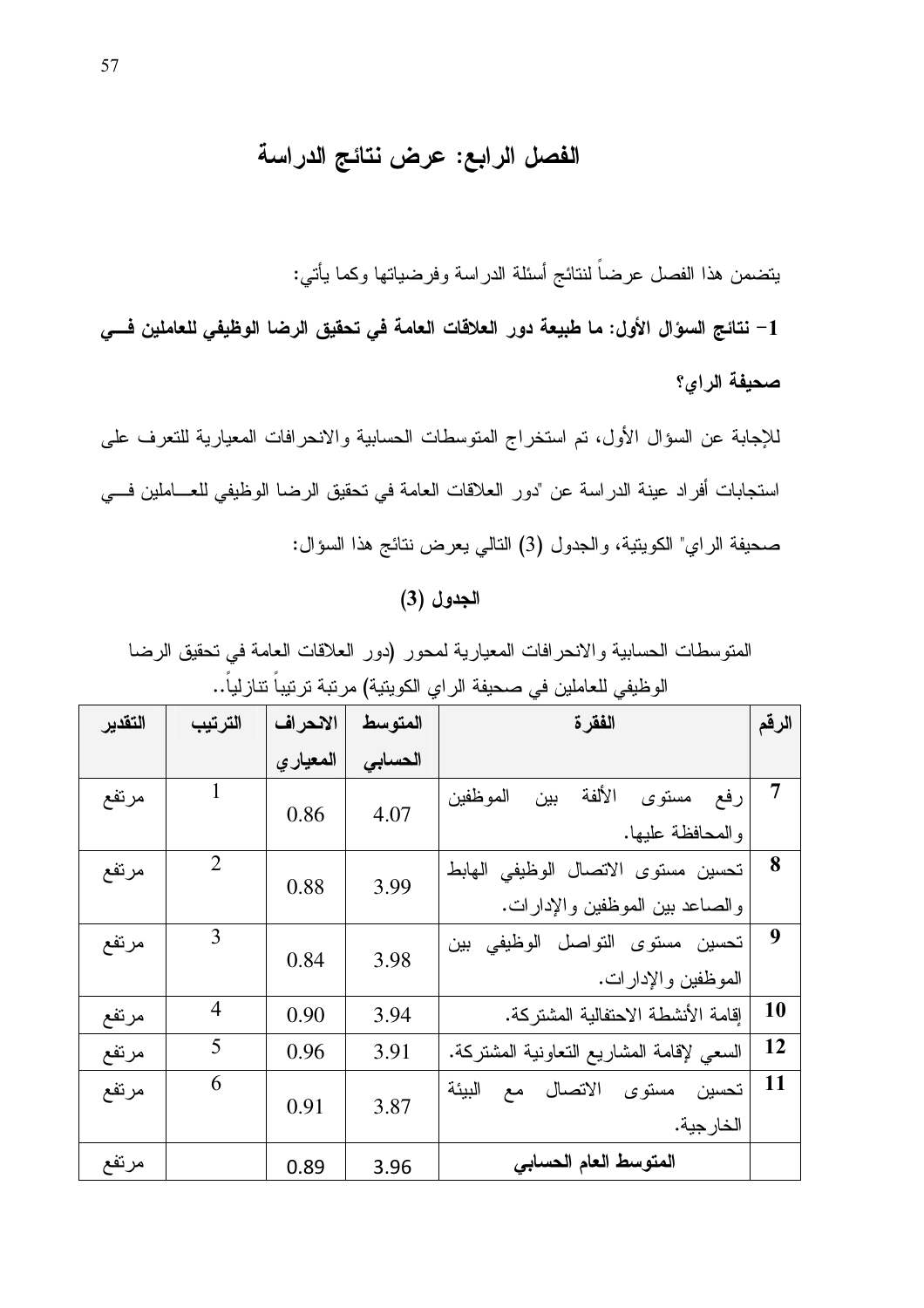يتضح من الجدول رقم (3) أن المتوسطات الحسابية لــــ (دور العلاقات العامة في تحقيق الرضا ا**لوظيفي للعاملين في صحيفة الراي الكويتية)**، تراوحت ما بين (4.07 و 3.87) ، إذ حاز المحور على منوسط حسابي إجمالي (3.96)، وهو من المستوى المرتفع، وقد حازت الفقرة رقم (7) على أعلى متوسط حسابي إذ بلغ (4.07)، وبانحراف معياري (0.86)، وقد نصت الفقرة على (رفع مستوى الألفة بين الموظفين)، وفي المرتبة الثانية جاءت الفقرة رقم (8) بمتوسط حسابي (3.99) وانحراف معياري (0.88) وهو من المستوى المرتفع، إذ نصت الفقرة على (تحسين مستوى الاتصال الوظيفي الهابط والصاعد بين الموظفين والإدارات).

وجاءت الفقرة رقم (11) في المرتبة الأخيرة بمتوسط حسابي (3.87) وبانحراف معياري (0.91)، و هو من المستو ي المر تفع إذ نصت الفقر ة على أن (تحسين مستو ي الاتصال مع البيئة الخار جية). وهذا يفسر على أن دور العلاقات العامة في تحقيق الرضا الوظيفي للعاملين في صحيفة الراي الكويتية كان مرتفع المستوى.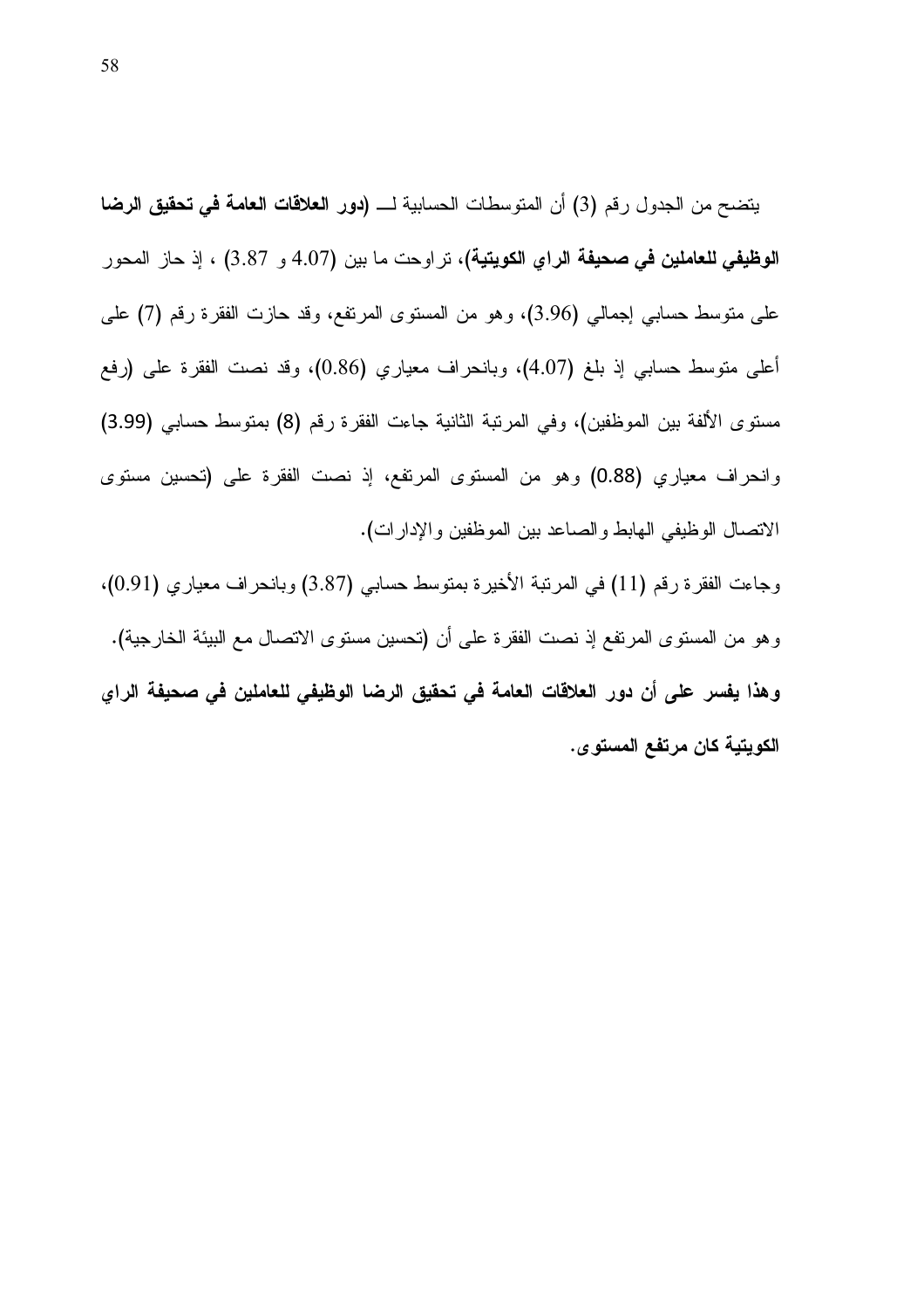2– نتائج السؤال الثاني: ما دور العلاقات العامة في تحقيق الرضا الوظيفي للعاملين في صحيفة الكويت تايمز؟

للإجابة عن السؤال الثاني، تم استخراج المتوسطات الحسابية والانحرافات المعيارية للتعرف على استجابات أفراد عينة الدراسة عن "دور العلاقات العامة في تحقيق الرضا الوظيفي للعـــاملين فـــي صحيفة الكويت تايمز" الكويتية، والجدول (4) التالي يعرض نتائج هذا السؤال:

### الجدول (4)

المتوسطات الحسابية والانحرافات المعيارية لمحور (دور العلاقات العامة في تحقيق الرضا الوظيفي للعاملين في صحيفة الكويت تايمز الكويتية) مرتبة ترتيباً تنازلياً..

| التقدير | الترتيب        | الانحراف | المتوسط | الفقرة                                    | الرقم     |
|---------|----------------|----------|---------|-------------------------------------------|-----------|
|         |                | المعياري | الحسابى |                                           |           |
| مرتفع   | 1              | 0.37     | 4.83    | تحسين مستوى الاتصال الوظيفى الهابط        | 8         |
|         |                |          |         | والصاعد بين الموظفين والإدارات.           |           |
| مرتفع   | $\overline{2}$ | 0.42     | 4.78    | تحسين<br>مستوى<br>الاتصال<br>البيئة<br>مع | <b>11</b> |
|         |                |          |         | الخارجية.                                 |           |
| مرتفع   | 3              | 0.49     | 4.77    | الألفة<br>رفع مستوى<br>المو ظفين<br>بين   | 7         |
|         |                |          |         | والمحافظة عليها.                          |           |
| مرتفع   | $\overline{4}$ | 0.45     | 4.73    | النواصل<br>الوظيفي بين<br>تحسين مستوى     | 9         |
|         |                |          |         | الموظفين والإدارات.                       |           |
| مرتفع   | 5              | 0.45     | 4.73    | إقامة الأنشطة الاحتفالية المشتركة.        | <b>10</b> |
| مرتفع   | 6              | 0.45     | 4.71    | السعى لإقامة المشاريع النعاونية المشتركة. | <b>12</b> |
| مرتفع   |                | 0.44     | 4.76    | المتوسط العام الحسابي                     |           |

يتضح من الجدول رقم (4) أن المتوسطات الحسابية لــــ (دور العلاقات العامة في تحقيق الرضا الوظيفي للعاملين في صحيفة الكويت تايمز الكويتية)، تراوحت ما بين (4.83 و 4.71) ، إذ حاز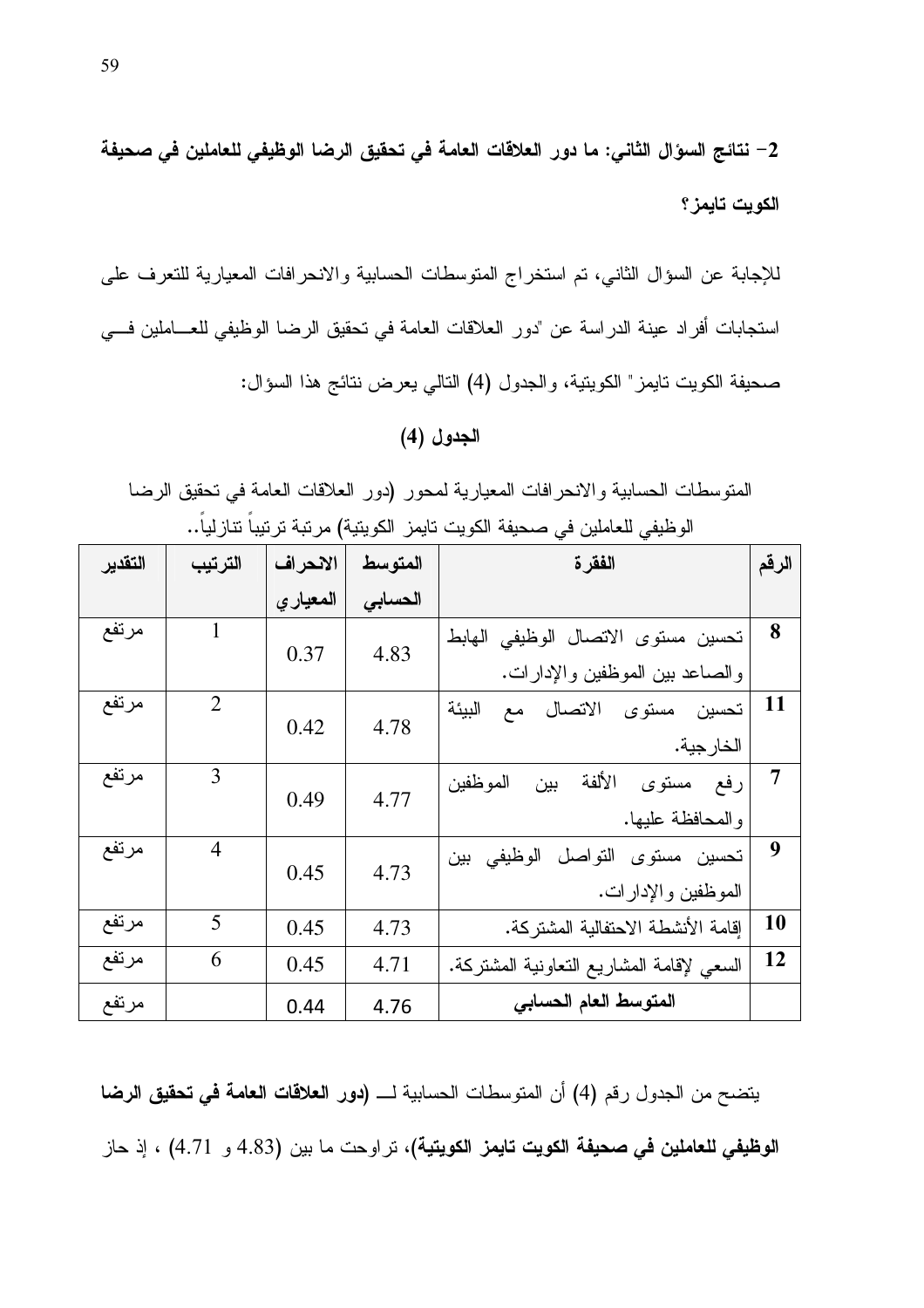المحور على متوسط حسابي إجمالي (4.76)، وهو من المستوى المرتفع، وقد حازت الفقرة رقم 8) على أعلى متوسط حسابـي إذ بلغ (4.83)، وبانـحراف معياري (0.37)، وقد نصت الفقرة علـي (تحسين مستوى الاتصال الوظيفي الهابط والصاعد بين الموظفين والإدارات)، وفي المرتبة الثانية جاءت الفقرة رقم (11) بمنوسط حسابي (4.78) وانحراف معياري (0.42) وهو من المسنوي المرتفع، إذ نصت الفقرة على (تحسين مستوى الاتصال مع البيئة الخارجية). وجاءت الفقرة رقم (12) في المرتبة الأخيرة بمتوسط حسابي (4.71) وبانحراف معياري (0.45)، وهو من المستوى المرتفع إذ نصت الفقرة على أن (السعى لإقامة المشاريع التعاونية المشتركة). وهذا يفسر على أن دور العلاقات العامة في تحقيق الرضا الوظيفي للعاملين في صحيفة الكويت تايمز الكويتية كان مرتفع المستو ى.

3– نتائج السؤال الثالث: ما العوامل الداخلية التي تؤثر في مستوى الرضا الوظيفي للعاملين في صحيفة الراي؟

للإجابة عن السؤال الثالث، تم استخراج المتوسطات الحسابية والانحرافات المعيارية للتعـــرف على استجابات أفر اد عينة الدر اسة عن "أهم العو امل الداخلية التي تؤثر في مستو ي الر ضا الوظيفي للعاملين في صحيفة الراي" الكويتية، والجدول (5) التالي يعرض نتائج هذا السؤال: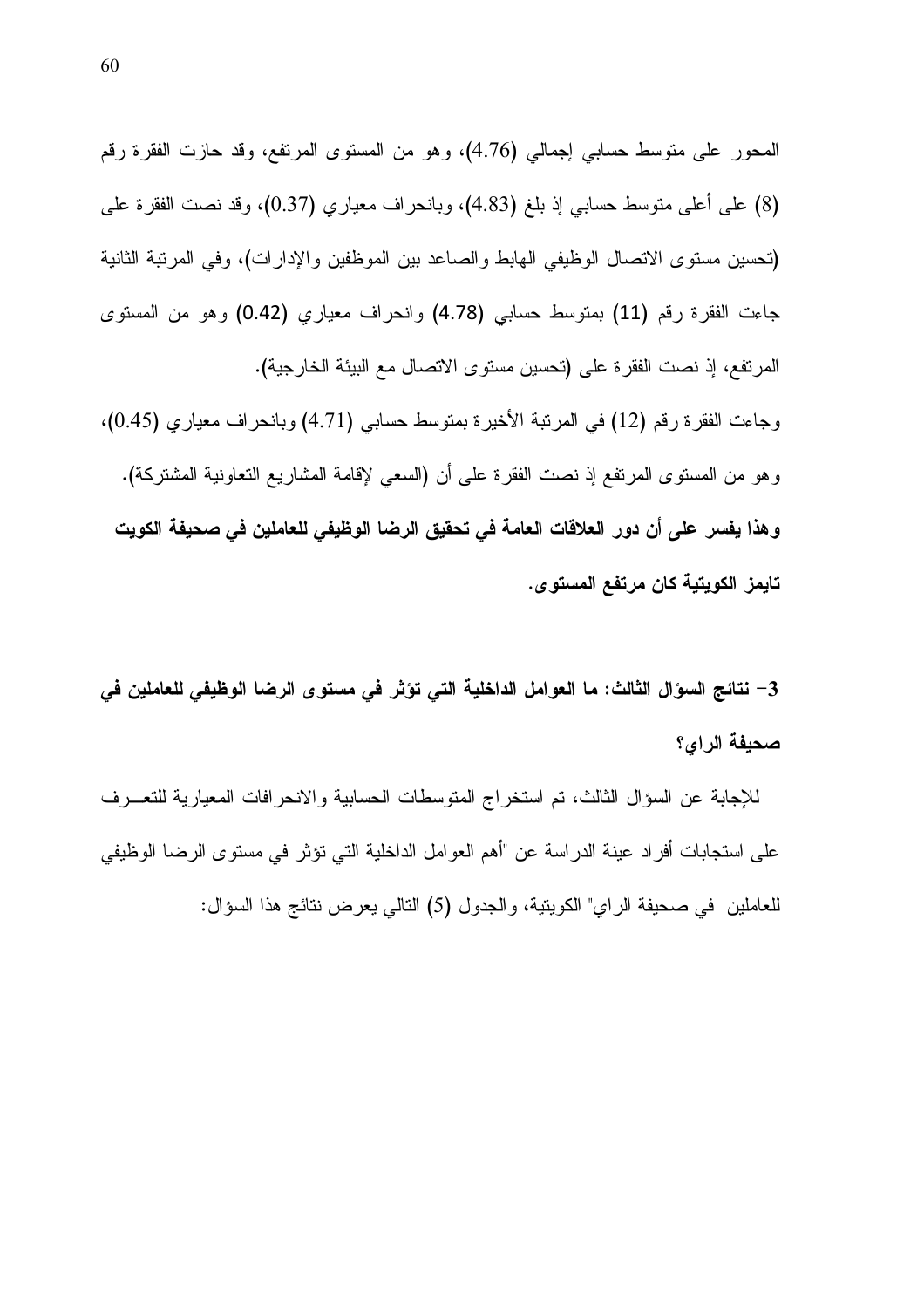### الجدول (5)

المنوسطات الحسابية والانحرافات المعيارية لمحور (العوامل الداخلية التي نؤثر في مستوى الرضا الوظيفي للعاملين في صحيفة الراي الكويتية) مرتبة ترتيباً تتازلياً..

| الرقم | الفقرة                                | المتوسط | الانحراف | الترتيب        | التقدير |
|-------|---------------------------------------|---------|----------|----------------|---------|
|       |                                       | الحسابى | المعياري |                |         |
| 16    | العدالة في الروانب والأجور.           | 4.64    | 0.72     | $\mathbf{1}$   | مرتفع   |
| 15    | العدالة في نوزيع المهام والواجبات.    | 4.57    | 0.73     | $\overline{2}$ | مرتفع   |
| 17    | عدد ساعات العمل المطلوبة من الموظفين. | 4.54    | 0.77     | 3              | مرتفع   |
| 14    | طبيعة العلاقات بين الموظفين أنفسهم.   | 4.49    | 0.68     | 4              | مرتفع   |
| 21    | مكافآت نهاية الخدمة للموظفين.         | 4.46    | 0.70     | 5              | مرتفع   |
| 22    | نتظيم الدورات الندريبية للموظفين.     | 4.41    | 0.76     | 6              | مرتفع   |
| 18    | وضوح النعليمات الإدارية بشأن الواجبات | 4.39    | 0.78     | 7              | مرتفع   |
|       | والحقوق للموظف.                       |         |          |                |         |
| 23    | احترام حق الموظف في<br>الإجازات       | 4.39    | 0.71     | 8              | مرتفع   |
|       | المرضية والترفيهية.                   |         |          |                |         |
| 20    | مكافآت العمل الإضافي للموظفين.        | 4.38    | 0.72     | 9              | مرتفع   |
| 13    | طبيعة العلاقة بين الإدارات والموظفين. | 4.32    | 0.77     | 10             | مرتفع   |
| 19    | الضمان الصحى للموظفين.                | 4.32    | 0.90     | 11             | مرتفع   |
|       | المتوسط العام الحسابي                 | 4.45    | 0.75     |                | مرتفع   |

يتضح من الجدول رقم (5) أن المتوسطات الحسابية لـــ (العوامل الداخلية التي تؤثر في مستوى الرضا الوظيفي للعاملين في صحيفة الراي الكويتية)، تراوحت ما بين (4.64 و 4.32) ، إذ حاز المحور على متوسط حسابي إجمالي (4.45)، وهو من المستوى المرتفع، وقد حازت الفقرة رقع (16) على أعلى متوسط حسابي إذ بلغ (4.64)، وبانحراف معياري (0.72)، وقد نصت الفقرة على (العدالة في الرواتب والأجور)، وفي المرتبة الثانية جاءت الفقرة رقم (15) بمتوسط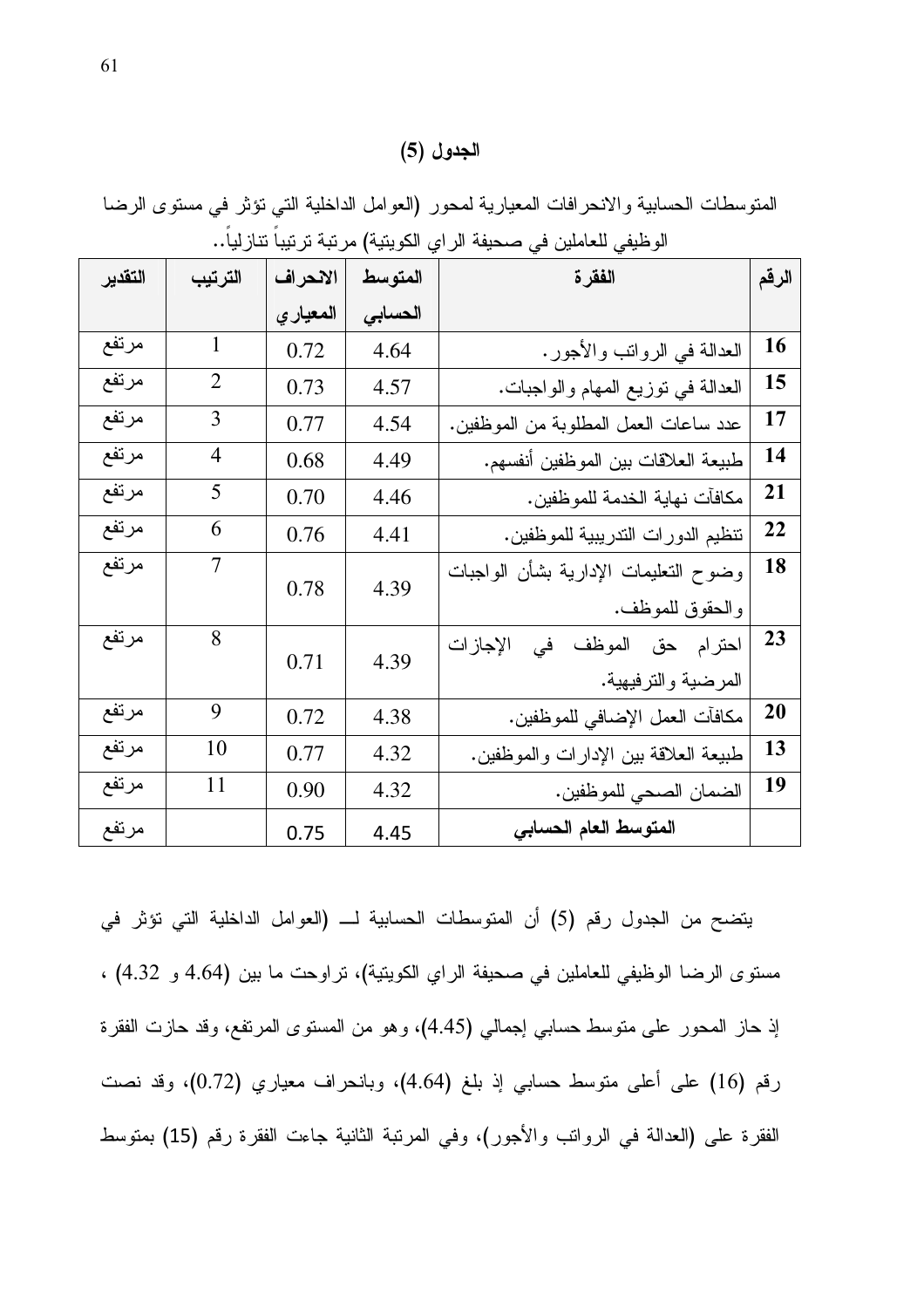حسابي (4.57) وانحراف معياري (0.73) وهو من المستوى المرتفع، إذ نصت الفقرة على (العدالة في نوزيع المهام والواجبات). وجاءت الفقرة رقم (19) في المرتبة الأخيرة بمتوسط حسابي (4.32) وبانحراف معياري (0.90). وهو من المستوى المرتفع إذ نصت الفقرة على أن (الضمان الصحى للموظفين). وهذا يفسر على أن العوامل الداخلية تؤثر في مستوى الرضا الوظيفي للعاملين في صحيفة الراي الكويتية بمستوى مرتفع. 4– نتائج السؤال الرابع: ما العوامل الداخلية التي تؤثر في مستوى الرضا الوظيفي للعاملين في صحيفة الكويت تايمز ؟

للإجابة عن السؤال الرابع، تم استخراج المتوسطات الحسابية والانحرافات المعيارية للتعـــرف على استجابات أفراد عينة الدراسة عن "أهم العوامل الداخلية التي تؤثر في مستوى الرضا الوظيفي للعاملين في صحيفة الكويت تايمز الكويتية، و الجدول (6) التالي يعرض نتائج هذا السؤال: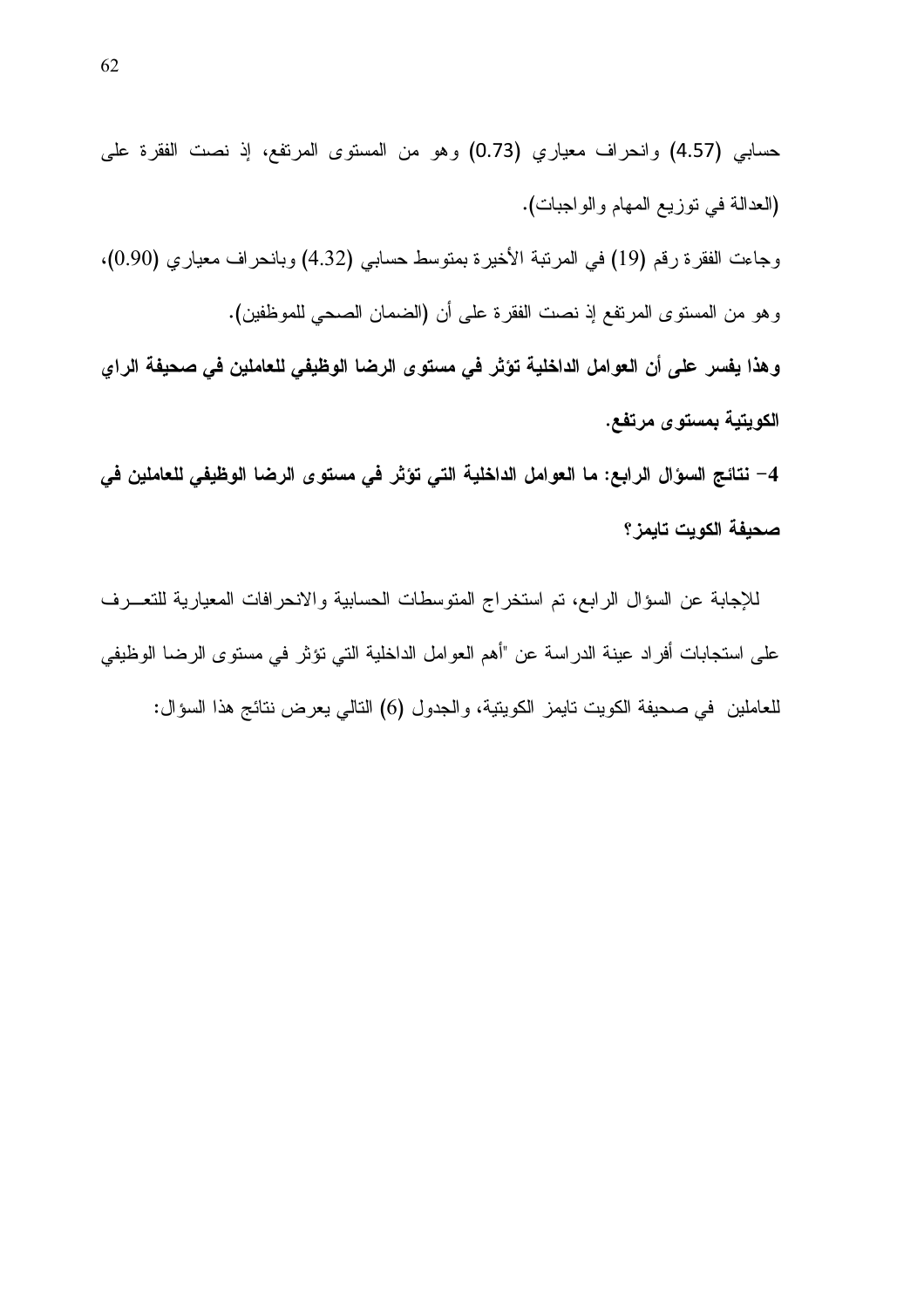### الجدول (6)

المتوسطات الحسابية والانحر افات المعيارية لمحور (العوامل الداخلية التي نؤثر في مستوى الرضا الوظيفي للعاملين في صحيفة الكويت تايمز الكويتية) مربّبة تربّيباً تتازلياً..

| التقدير | الترتيب        | الانحراف | المتوسط | الفقرة                                  | الرقم |
|---------|----------------|----------|---------|-----------------------------------------|-------|
|         |                | المعياري | الحسابى |                                         |       |
| مرتفع   | 1              | 0.38     | 4.82    | الضمان الصحى للموظفين.                  | 19    |
| مرتفع   | $\overline{2}$ | 0.40     | 4.81    | العدالة في نوزيع المهام والواجبات.      | 15    |
| مرتفع   | 3              | 0.40     | 4.81    | مكافآت العمل الإضافي للموظفين.          | 20    |
| مرتفع   | 4              | 0.41     | 4.79    | طبيعة العلاقة بين الإدارات والموظفين.   | 13    |
| مرتفع   | 5              | 0.41     | 4.79    | مكافآت نهاية الخدمة للموظفين.           | 21    |
| مرتفع   | 6              | 0.44     | 4.75    | طبيعة العلاقات بين الموظفين أنفسهم.     | 14    |
| مرتفع   | 7              | 0.45     | 4.72    | تنظيم الدورات الندريبية للموظفين.       | 22    |
| مرتفع   | 8              | 0.45     | 4.72    | احترام حق الموظف ف <i>ي</i><br>الإجازات | 23    |
|         |                |          |         | المرضية والترفيهية.                     |       |
| مرتفع   | 9              | 0.46     | 4.70    | عدد ساعات العمل المطلوبة من الموظفين.   | 17    |
| مرتفع   | 10             | 0.46     | 4.70    | وضوح النعليمات الإدارية بشأن الواجبات   | 18    |
|         |                |          |         | والحقوق للموظف.                         |       |
| مرتفع   | 11             | 0.47     | 4.67    | العدالة في الرواتب والأجور.             | 16    |
| مرتفع   |                | 0.43     | 4.75    | المتوسط العام الحسابى                   |       |

يتضح من الجدول رقم (6) أن المتوسطات الحسابية لــــ (العوامل الداخلية التـــي تـــؤثر فـــي مستوى الرضا الوظيفي للعاملين في صحيفة الكويت تايمز الكويتية)، تراوحت ما بسين (4.82 و 4.67) ، إذ حاز المحور على متوسط حسابي إجمالي (4.75)، وهو من المستوى المرتفع، وقــد حازت الفقرة رقم (19) على أعلى متوسط حسابي إذ بلغ (4.82)، وبانحراف معيـــاري (0.38)، وقد نصت الفقرة على (الضمان الصحي للموظفين)، وفي المرتبة الثانية جاءت الفقرة رقــم (15)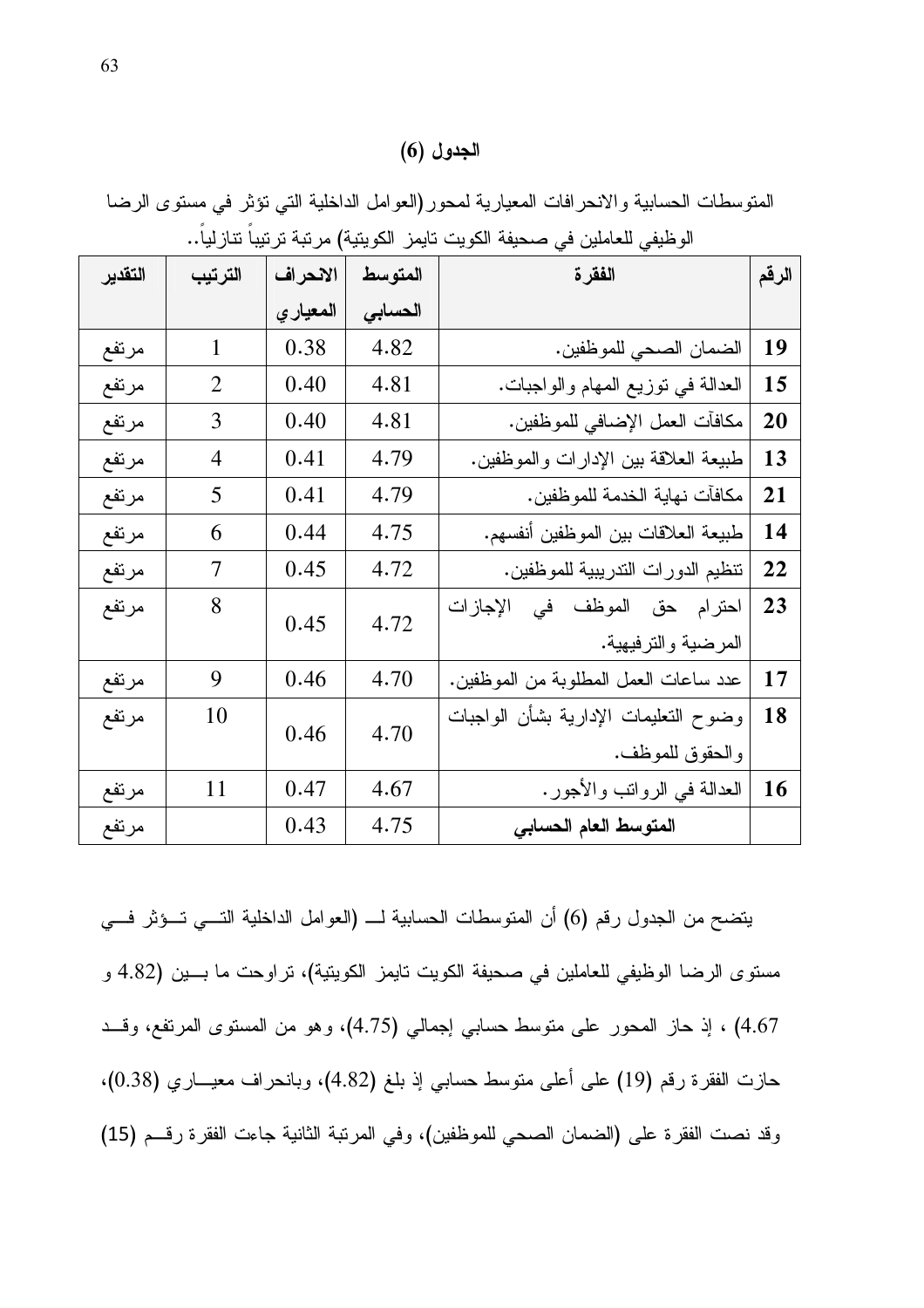i4YdB\*" L?T Q\$ eqB,4C\*" -,)C\*" <C -R- (0.40) &40'(C ."4KT"- (4.81) @>0)K 1)-,C> .(L0>A"-\*"- 20\_C\*" q'[-, @F G\*"!(\*") HI# e(0.47) &40'(C ."4KT0>- (4.67) @>0)K 1)-,C> i4'lS" G>,4C\*" @F (16) 234 i4dB\*" Lh0A- .(4-AS"- /,"-4\*" @F G\*"!(\*") <X HI# i4dB\*" L?T Q\$ qB,4C\*" -,)C\*" <C -R-

وهذا يفسر على أن العوامل الداخلية تؤثر في مستوى الرضا الوظيفي للعاملين في صــحيفة الكويت تايمز الكويتية بمستوى مرتفع.

5 – نتائج السوّال الخامس: ما العوامل الخارجية التي تؤثر في مستوى الرضا الوظيفي للعاملين فى صحيفة الراي؟

للإجابة عن السؤال الخامس، تم استخراج المتوسطات الحسابية والانحرافات المعياريـــة للتعـــرف على استجابات أفراد عينة الدراسة عن "أهم العوامل الخارجية التي تؤثر فــي مــستوى الرضــــا الوظيفي للعاملين ً في صحيفة الراي" الكويتية، والجدول (7) التالي يعرض نتائج هذا السؤال: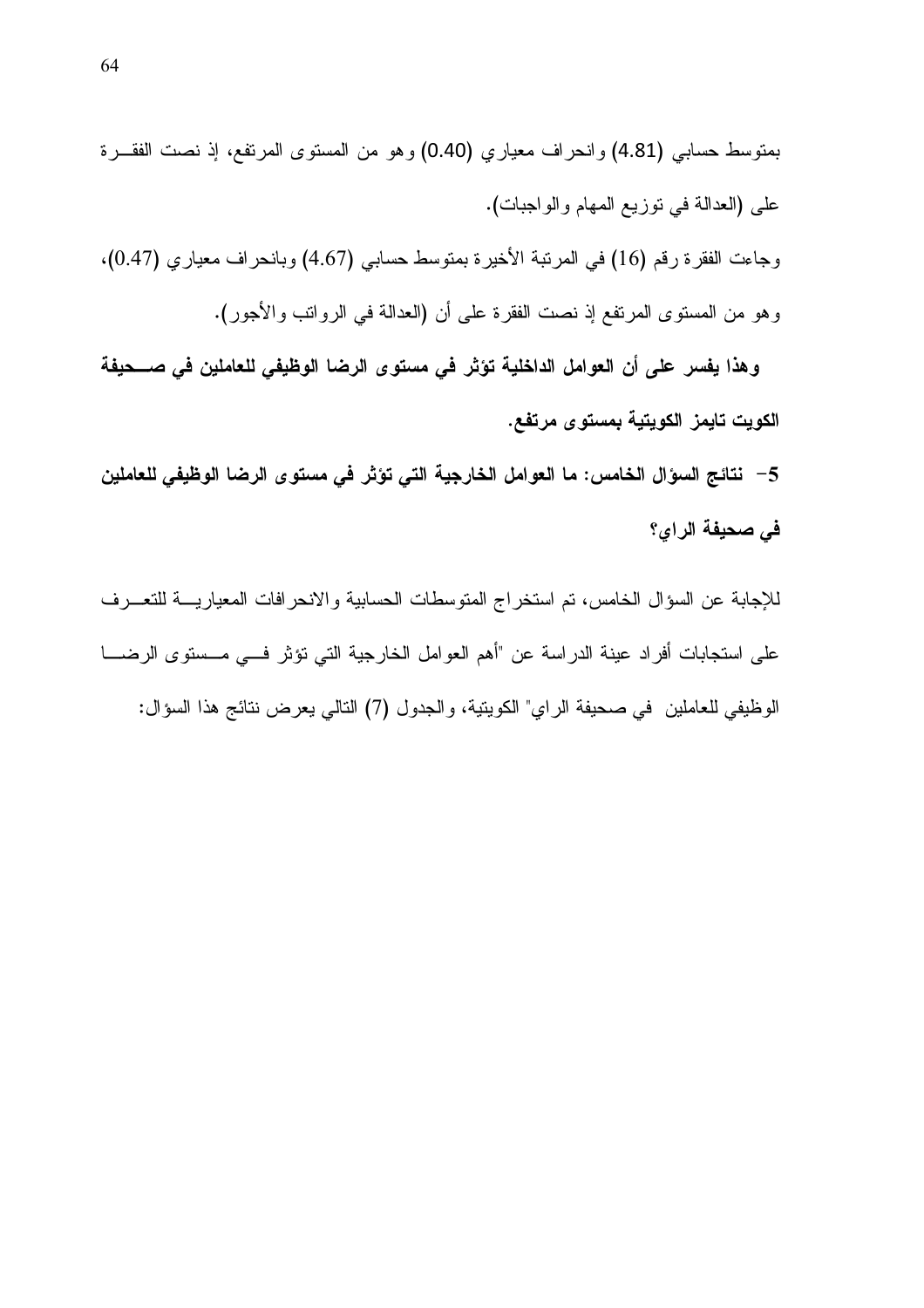#### الجدول (7*)*

المتوسطات الحسابية والانحرافات المعيارية لمحور (العوامل الخارجية التي تؤثر في

| التقدير | الترتيب | الانحراف | المتوسط | الفقرة                                | الرقم     |
|---------|---------|----------|---------|---------------------------------------|-----------|
|         |         | المعياري | الحسابى |                                       |           |
| مرتفع   | 1       | 0.60     | 4.56    | القوانين الخاصة بالعمل والعاملين      | 24        |
| مرتفع   | 2       | 0.76     | 4.43    | السياسات الحكومية تجاه حرية<br>الر أي | 27        |
|         |         |          |         | والنعبير ونوفير المعلومات.            |           |
| مرتفع   | 3       | 0.70     | 4.34    | التشريعات الخاصة بحريات<br>التعبير    | 25        |
|         |         |          |         | والراي والحصول على المعلومات.         |           |
| مرتفع   | 4       | 0.79     | 4.29    | موقف الرأي العام المحلي وانجاهانه.    | <b>26</b> |
| مرتفع   |         | 0.71     | 4.40    | المتوسط العام الحسابي                 |           |

مستوى الرضا الوظيفي للعاملين في صحيفة الراي الكويتية) مرتبة ترتيباً تتازلياً..

يتضح من الجدول رقم (7) أن المتوسطات الحسابية لــــ (العوامل الخارجية التي تؤثر في مستوى الرضا الوظيفي للعاملين في صحيفة الراي الكوينية)، تراوحت ما بين (4.56 و 4.29) ، إذ حاز المحور على متوسط حسابي إجمالي (4.40)، وهو من المستوى المرتفع، وقد حازت الفقرة رقم (24) على أعلى متوسط حسابي إذ بلغ (4.56)، وبانحراف معياري (0.60)، وهو من المستوى المرتفع وقد نصت الفقرة على (القوانين الخاصة بالعمل والعاملين)، وفي المرتبة الثانية جاءت الفقرة رقم (27) بمنوسط حسابي (4.43) وانحراف معياري (0.76) وهو من المسنوى المرتفع، إذ نصت الفقرة على (التشريعات الخاصة بحريات التعبير والراي والحصول على المعلومات).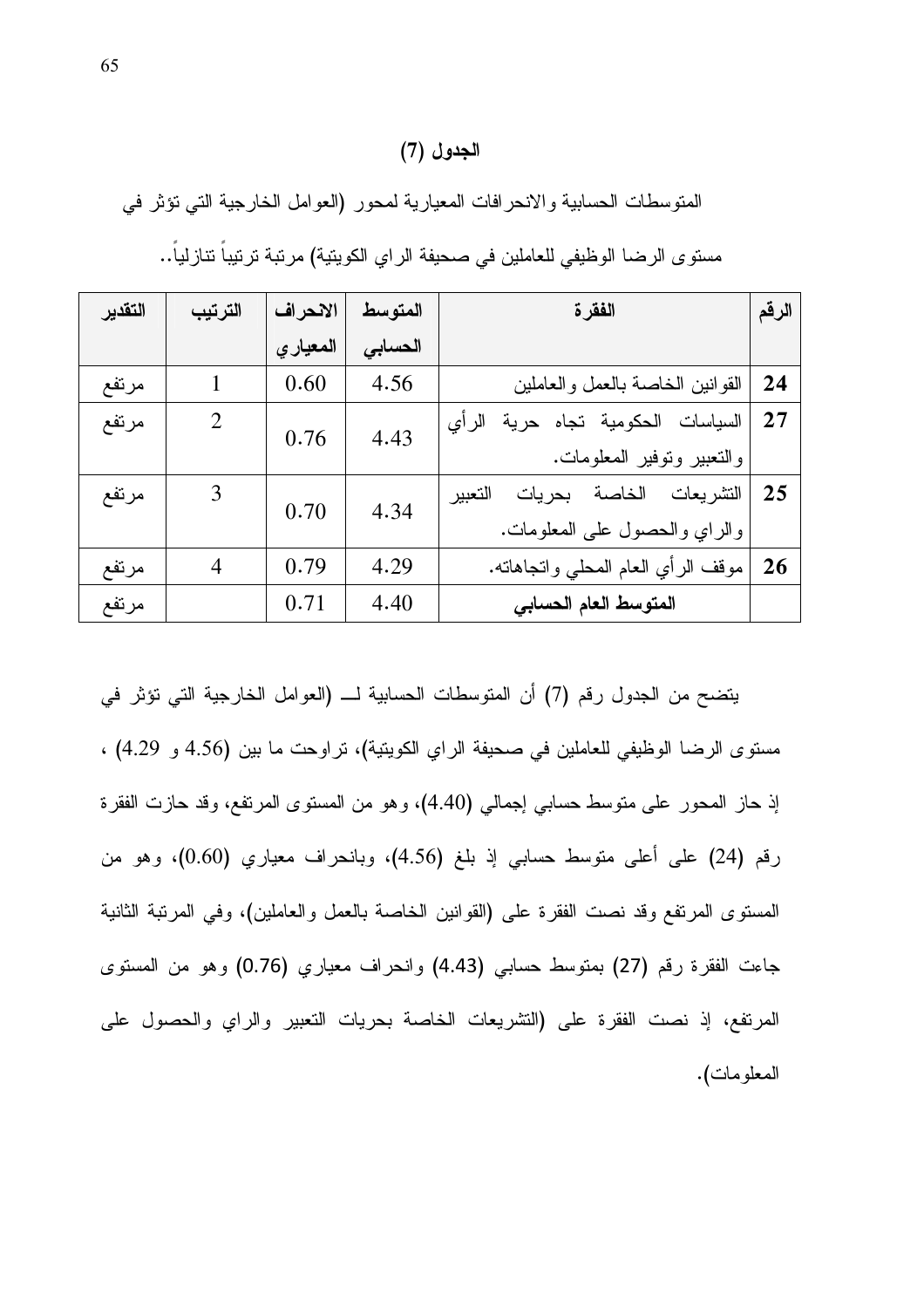وجاءت الفقرة رقم (26) في المرنبة الأخيرة بمنوسط حسابي (4.29) وبانحراف معياري (0.79)، وهو من المستوى المرتفع إذ نصت الفقرة على أن (موقف الرأي العام المحلي واتجاهاته).

وهذا يفسر على أن العوامل الخارجية تؤثر في مستوى الرضا الوظيفي للعاملين في صحيفة الراي الكويتية بمستوى مرتفع.

6– نتائج السؤال السادس: ما العوامل الخارجية التي تؤثر في مستوى الرضا الوظيفي للعاملين في صحيفة الكويت تابمز؟

للإجابة عن السؤال السادس، تم استخراج المتوسطات الحسابية والانحرافات المعيارية للتعـــرف على استجابات أفراد عينة الدراسة عن "أهم العوامل الخارجية التي تؤثر فــي مــستوى الرضـــا الوظيفي للعاملين في صحيفة الكويت تايمز الكويتية، والجدول (8) التالي يعـــرض نتـــائج هـــذا السؤال:

#### الجدول (8)

المتوسطات الحسابية والانحرافات المعيارية لمحور (العوامل الخارجية التي نؤثر في مستوى الرضا الوظيفي للعاملين في صحيفة الكويت تايمز الكويتية) مرتبة ترتيباً تنازلياً..

| التقدير | الترتيب        | الانحراف | المتوسط | الفقرة                                | الرقم |
|---------|----------------|----------|---------|---------------------------------------|-------|
|         |                | المعياري | الحسابى |                                       |       |
| مرتفع   |                | 0.43     | 4.76    | الخاصة بحريات<br>التشريعات<br>التعبير | 25    |
|         |                |          |         | والراي والحصول على المعلومات.         |       |
| مرتفع   | $\overline{2}$ | 0.45     | 4.72    | القوانين الخاصة بالعمل والعاملين      | 24    |
| مرتفع   | 3              | 0.45     | 4.71    | موقف الرأي العام المحلي وانجاهانه.    | 26    |
| مرتفع   | 4              | 0.46     | 4.70    | السياسات الحكومية تجاه حرية<br>الر أي | 27    |
|         |                |          |         | والنعبير ونوفير المعلومات.            |       |
| مرتفع   |                | 0.45     | 4.72    | المتوسط العام الحسابي                 |       |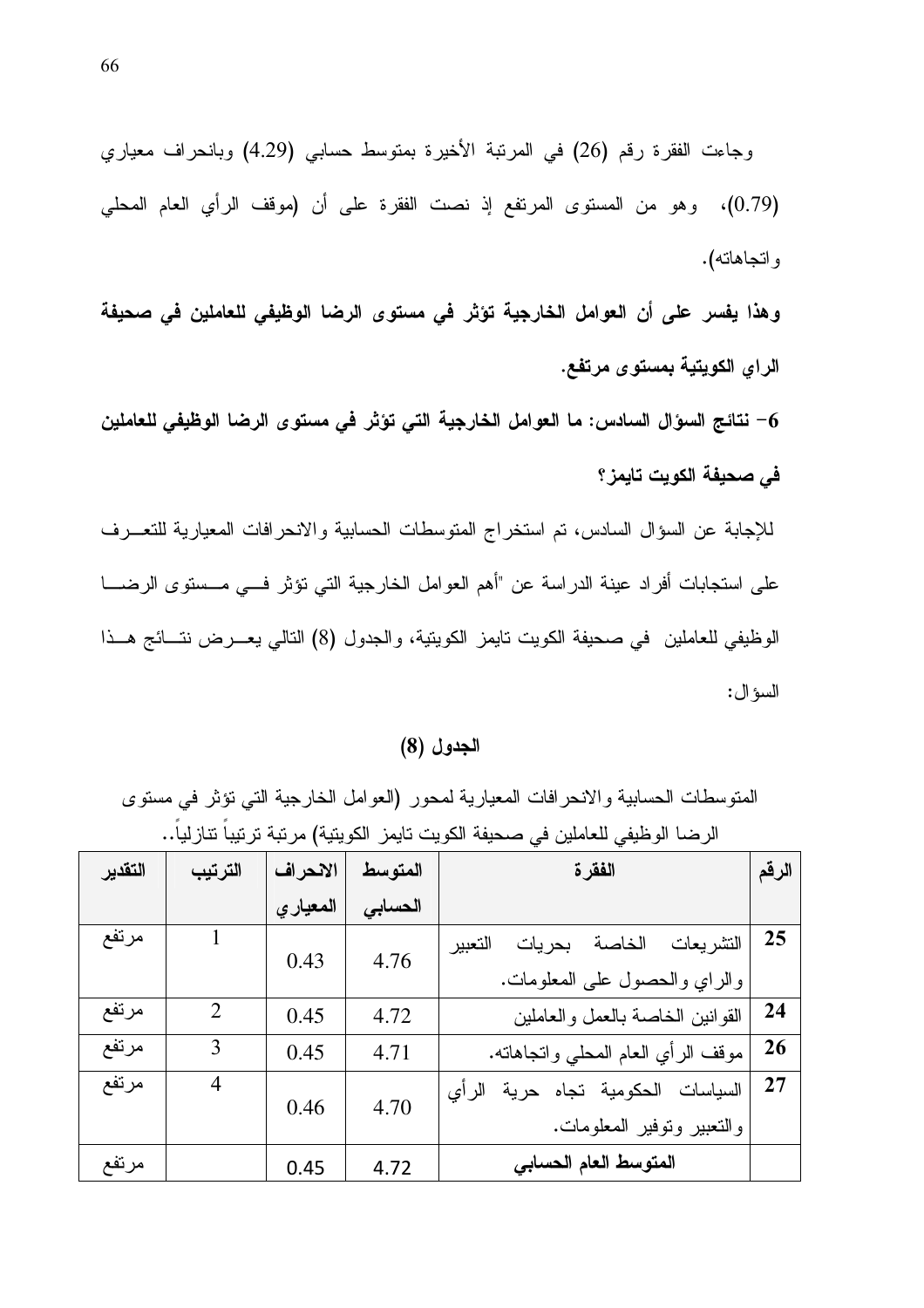يتضح من الجدول رقم (8) أن المتوسطات الحسابية لـــ (العوامل الخارجية التي تؤثر في مستوى الرضا الوظيفي للعاملين في صحيفة الكويت تايمز الكويتية)، تراوحت ما بين (4.76 و 4.70)، إذ حاز المحور على متوسط حسابي إجمالي (4.70)، وهو من المستوى المرتفع، وقد حازت الفقرة رقم (25) على أعلى متوسط حسابي إذ بلغ (4.76)، وبانحراف معياري (0.43). وقد نصت الفقرة على (التشريعات الخاصة بحريات التعبير والراي والحصول على المعلومات)، وفي المرتبة الثانية جاءت الفقرة رقم (24) بمتوسط حسابي (4.72) وانحراف معياري (0.45) وهو من المسنوى المرتفع، إذ نصت الفقرة على (القوانين الخاصة بالعمل والعاملين). وجاءت الفقرة رقم (27) في المرتبة الأخيرة بمتوسط حسابي (4.70) وبانحراف معياري (0.46)، وهو من المستوى المرتفع إذ نصت الفقرة على أن (السياسات الحكومية تجاه حرية الرأى والتعبير ونوفير المعلومات).

وهذا يفسر على أن العوامل الخارجية تؤثر في مستوى الرضا الوظيفي للعاملين في صحيفة الكويت تايمز الكويتية بمستوى مرتفع.

فرضيات الدراسة :

نتائج الفرضية الأولى: هل توجد فروق ذات دلالة إحصائية عند مستوى الدلالة (0.05) في  $-1$ مستويات الرضا بين العاملين عن دور العلاقات العامة في الصحيفتين المدروستين تعــزى إلـــي (الصحيفة التي يعملون بها)؟

لاختبار الفرضية الأولى، تم استخدام اختبار العينة المستقلة Independent Sample T- test للتعرف على الفروقات في مستويات الرضا بين العاملين في الصحيفتين المدروستين (الراي والكويت تايمز الكويتيتين)، والجدول (9) يوضح ذلك: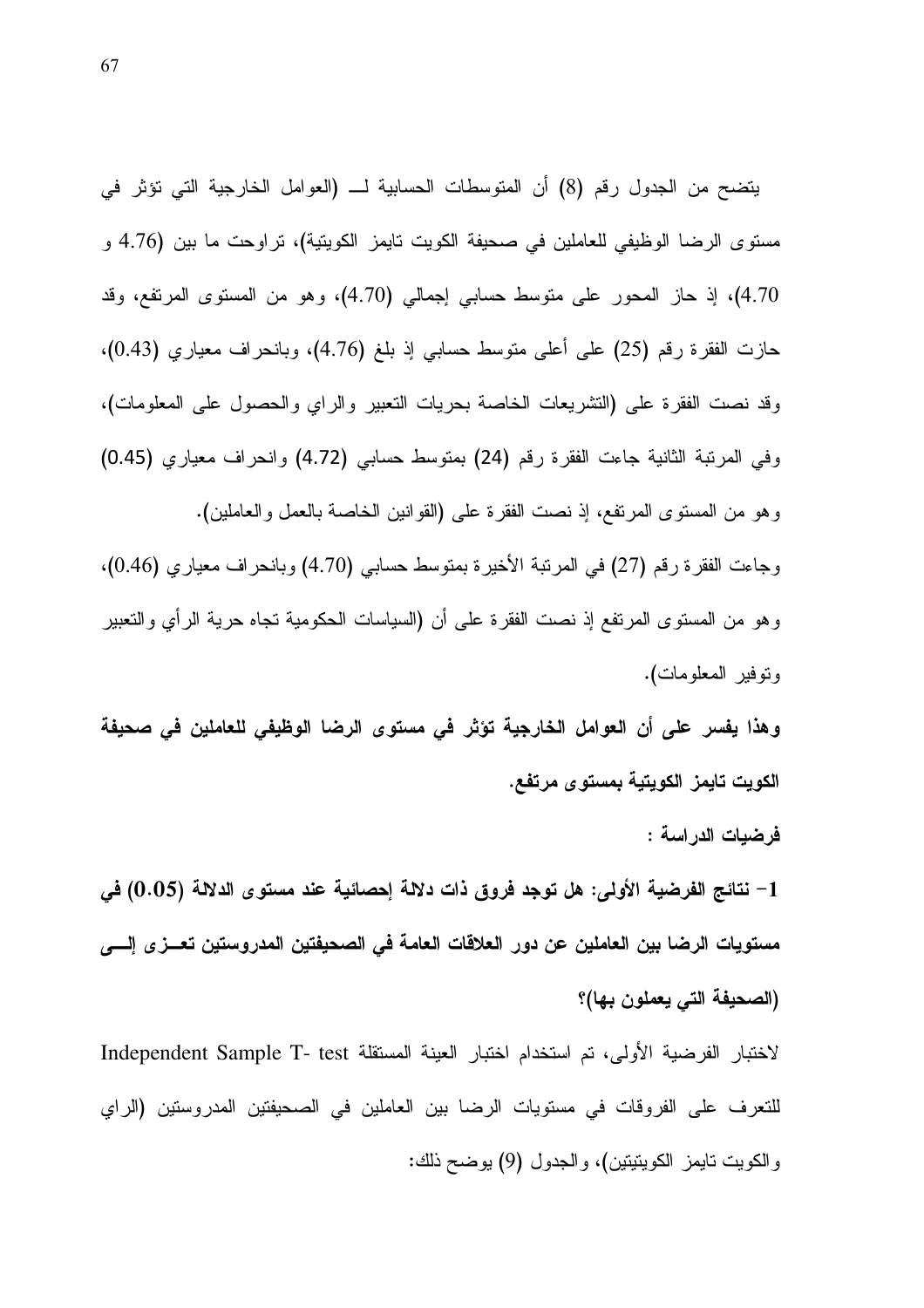### الجدول (9)

|          | ليسين المتار والمثين<br>"سەھىيں سى<br>پر سے بیں<br>سسريت<br>سترڪ جي سرون ۾ بين |         |           |        |        |                 |           |  |
|----------|--------------------------------------------------------------------------------|---------|-----------|--------|--------|-----------------|-----------|--|
|          | الصحيفة                                                                        | المتوسط | الانحراف  | العينة | درجات  | فيمة (T)        | الدلالة   |  |
| المصدر   |                                                                                | الحسابى | المعيار ي |        | الحرية |                 | الإحصائية |  |
| العلاقات | الراي                                                                          | 3.96    | 0.73      | 127    | 233    | $10.711-$       | $*0.00$   |  |
| العامة   | الكويت تايمز                                                                   | 4.76    | 0.28      | 108    |        |                 |           |  |
| العوامل  | الراي                                                                          | 4.45    | 0.53      | 127    | 233    |                 | $*0.00$   |  |
| الداخلية | الكويت تايمز                                                                   | 4.75    | 0.25      | 108    |        | $5.522 -$       |           |  |
| العوامل  | الراي                                                                          | 4.40    | 0.58      | 127    |        |                 |           |  |
| الخارجية | الكويت تايمز                                                                   | 4.72    | 0.33      | 108    | 233    | $5.110-$        | $*0.00$   |  |
| الرضا    | الراي                                                                          | 4.30    | 0.44      | 127    |        |                 |           |  |
| ككل      | الكويت تايمز                                                                   | 4.75    | 0.23      | 108    |        | 233<br>$9.577-$ | $*0.00$   |  |

Independent Sample T - test اختبار العينة المستقلة Independent Sample T للتعرف على الفروق ما بين مستويات الرضيا بين العاملين في الصحيفتين المدروستين

\*دالـة إحصائياً عند مستوى (0.05)

يتضح من الجدول (9) وجود فروقات ذات دلالة إحصائية بين مستويات الرضا بين العاملين **باختلاف متغير الصحيفة**، إذ كانت الفروقات لصـالح الموظفين العاملين في صـحيفة الكويت تايمز فقد بلغ المنوسط الحسابي للعلاقات العامة في صحيفة الكويت نايمز (4.76) بينما بلغ المنوسط الحسابي للعاملين في صحيفة الراي (3.96) وبدلالة إحصائية أقل من مستوى (0.05).

وكانت الفروقات لصالح الموظفين العاملين في صحيفة الكويت نايمز بالنسبة للعوامل الداخلية، إذ بلغ المنوسط الحسابي للموظفين العاملين في الكويت نايمز (4.75) بينما حصل المنوسط الحسابي للموظفين العاملين في الراي (4.45) وبدلالة إحصائية أقل من (0.05).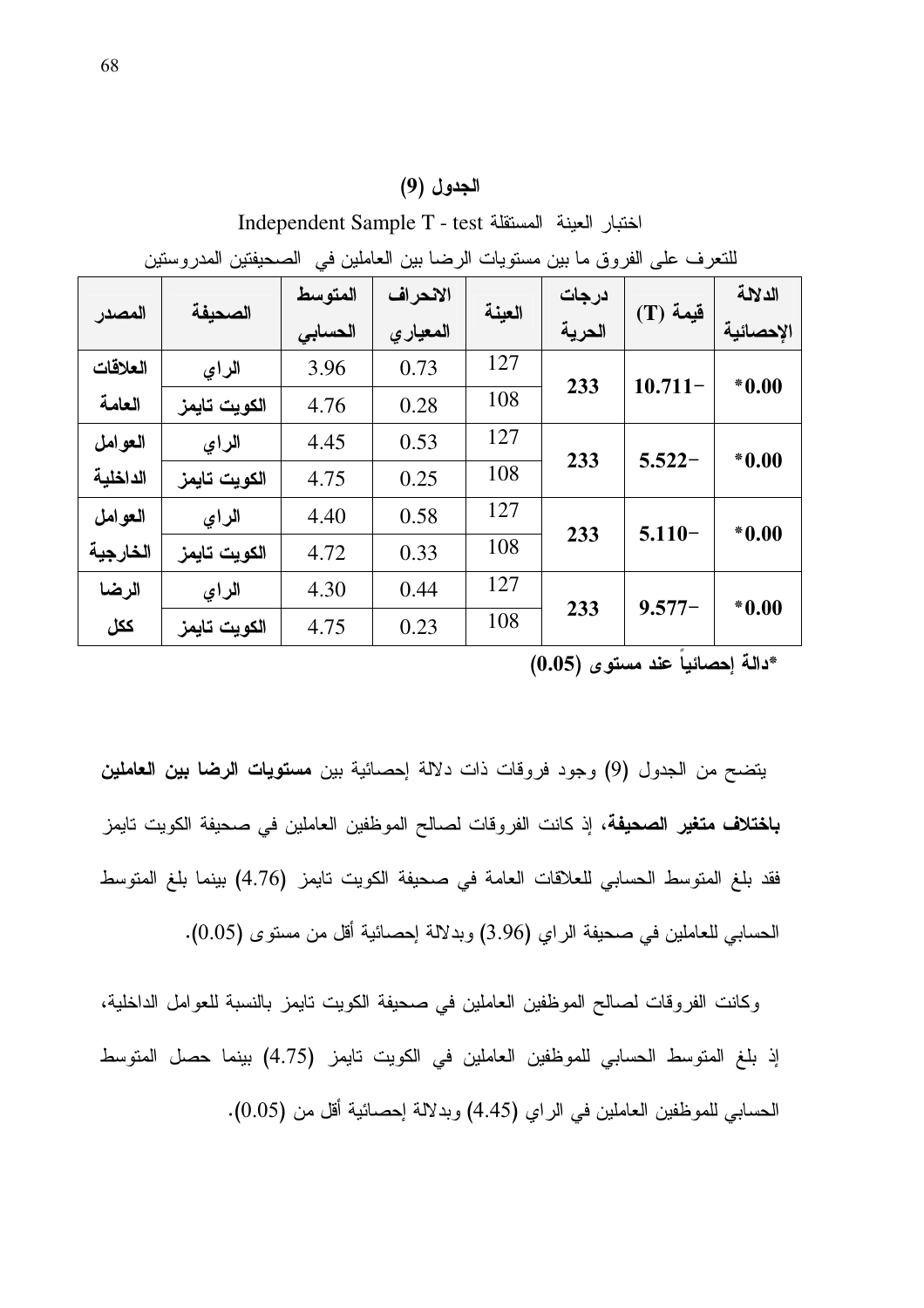ونبيين أن الفروقات في العوامل الخارجية جاءت أيضاً لصالح الموظفين العاملين في صحيفة الكويت نايمز ، إذ بلغ المنوسط الحسابي لمم (4.72)، وبلغ المنوسط الحسابي للموظفين العاملين في صحيفة الراي (4.40)، وبدلالة إحصائية أقل من مستوى (0.05).

و أما عن الرضا ككل فكان لصالح الموظفين العاملين في صحيفة الكويت نايمز ، إذ بلغ منوسط استجاباتهم (4.75)، أما موظفو صحيفة الراي فبلغ متوسط استجاباتهم (4.30) وبدلالة إحصائية أقل من (0.05).

2– نتائج الفرضية الثانية: هل توجد فروق ذات دلالة إحصائية عند مستوى الدلالة (0.05) في مستويات الرضا بين العاملين عن دور العلاقات العامة في الصحيفتين المدروستين تعــزى إلـــي سنوات الخبرة للعاملين؟

للإجابة عن الفرضية الثانية تم استخدام اختبار التباين الأحادي للتعرف على الفروق في مستويات الرضا بين العاملين يعزى لمتغير الخبرة في:

صحيفة الراي الكويتية، والجدول (10) النالي يعرض نتائج هذه الفرضية:  $-1$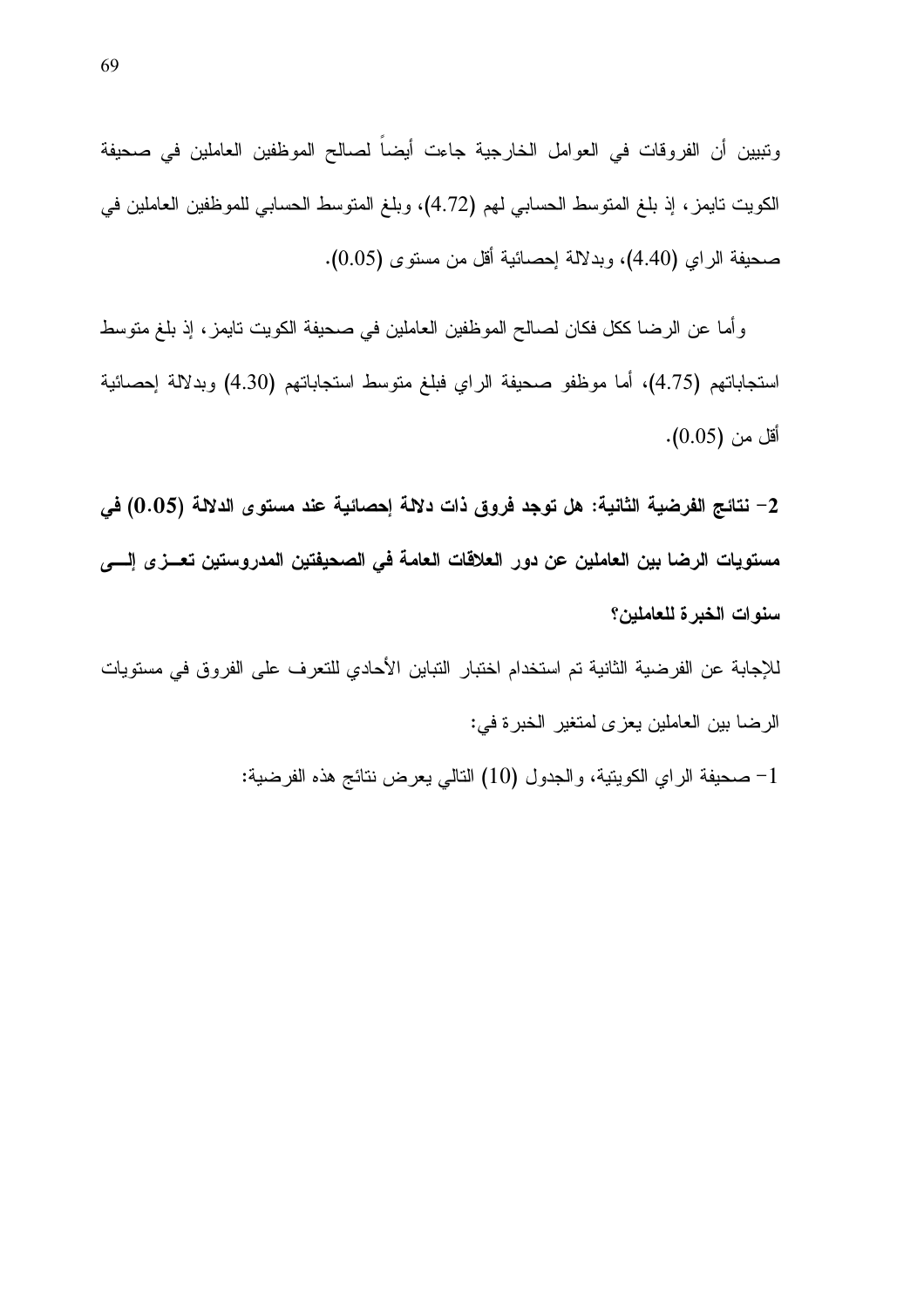## الجدول (10)

# اختبار النباين الأحادي للنعرف على الفروق في مستويات الرضا بين العاملين في صحيفة الراي الكويتية يعزى لمتغير الخبرة

|          |                      |                     |                 | متوسط   درجات   مجموع         | قيمة F | الدلالة   |
|----------|----------------------|---------------------|-----------------|-------------------------------|--------|-----------|
|          |                      |                     |                 | المربعات  df لحرية   المربعات |        | الإحصائية |
|          |                      |                     |                 |                               |        | Sig.      |
| العلاقات | ٻين                  | 8.666               | $\overline{4}$  | 2.166                         | 4.522  | $.002*$   |
| العامة   | المجموعا             |                     |                 |                               |        |           |
|          | ت<br>داخل            |                     |                 |                               |        |           |
|          |                      | 58.456              | 122             | .479                          |        |           |
|          | المجموعا             |                     |                 |                               |        |           |
|          | $\ddot{\phantom{a}}$ |                     |                 |                               |        |           |
|          |                      | _67.122 المجموع     | 126             |                               |        |           |
| العوامل  | بين                  | .831                | 4               | .208                          | .741   | .566      |
| الداخلية | المجموعا             |                     |                 |                               |        |           |
|          | ت<br>داخل            |                     |                 |                               |        |           |
|          |                      | 34.185              | 122             | .280                          |        |           |
|          | المجموعا             |                     |                 |                               |        |           |
|          |                      | ت<br>35.015 المجموع |                 |                               |        |           |
|          |                      |                     | 126             |                               |        |           |
| العوامل  | بين                  | .958                | 4               | .240                          | .714   | .584      |
| الخارجية | المجموعا             |                     |                 |                               |        |           |
|          | ت<br>داخل            |                     |                 |                               |        |           |
|          |                      | 40.923              | 122             | .335                          |        |           |
|          | المجموعا             |                     |                 |                               |        |           |
|          |                      | ت<br>11.881 المجموع |                 |                               |        |           |
|          |                      |                     | $\frac{126}{4}$ |                               |        |           |
| الرضا    | ٻين                  | .828                |                 | .207                          | 1.073  | .373      |
| ككل      | المجموعا             |                     |                 |                               |        |           |
|          | ت<br>داخل            |                     |                 |                               |        |           |
|          |                      | 23.522              | 122             | .193                          |        |           |
|          | المجموعا             |                     |                 |                               |        |           |
|          | $\tilde{\mathbf{C}}$ |                     |                 |                               |        |           |
|          |                      | 24.350   المجموع    | 126             |                               |        |           |

\*دالة إحصائياً عند مستوى (0.05)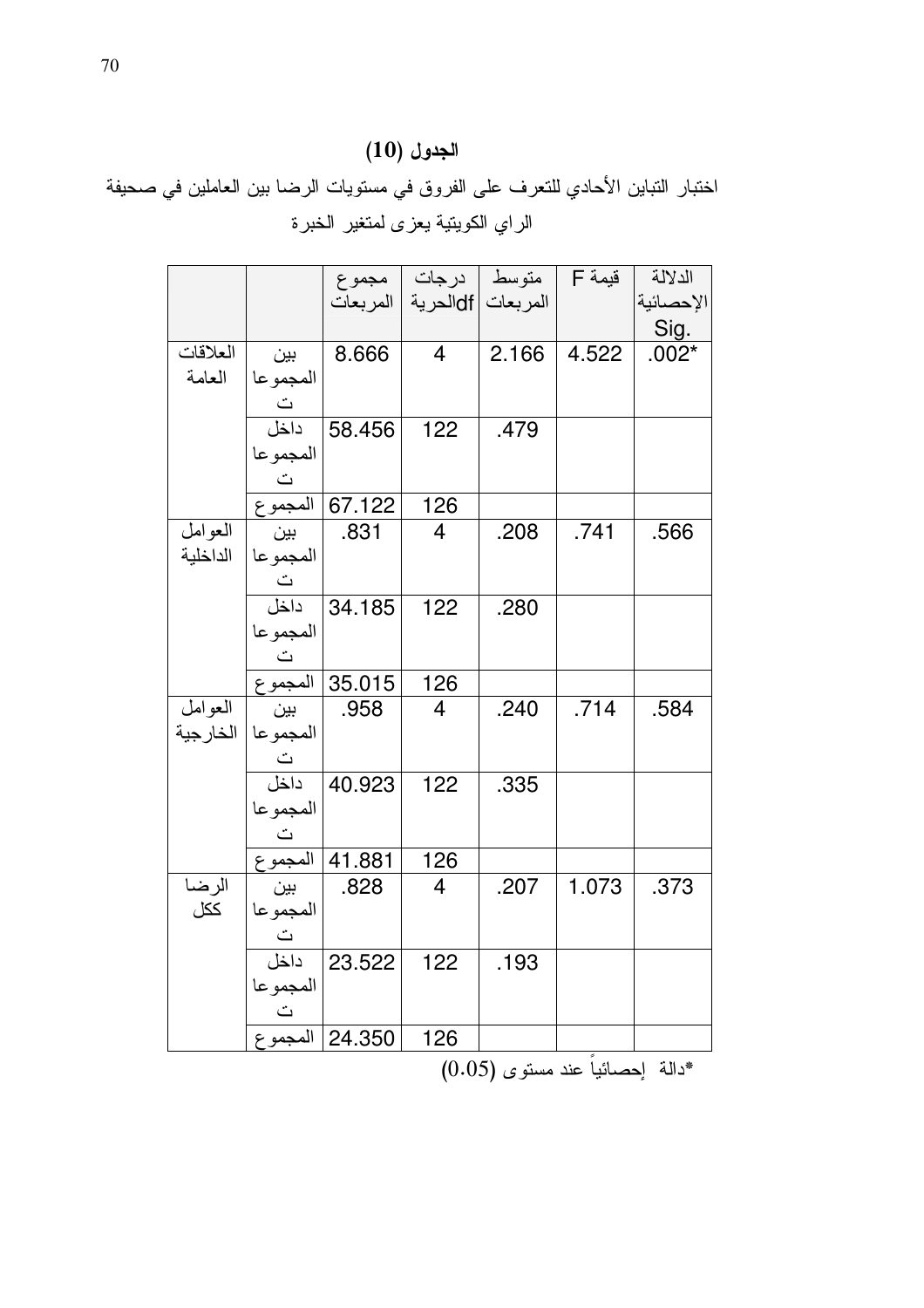يتضح من الجدول (10) وجود فروقات دالة إحصائياً عند مستوى دلالة (0.05) **بين مــــستويات** الرضا عن دور العلاقات العامة في صحيفة الراي يعزى لمتغير الخبرة، وفي بـــاقي المتغيـــرات المتمثَّلة في العوامل الداخلية، والعوامل الخارجية يعزى لمتغير سنوات الخبرة.

ولمعرفة لصالح أي فئة من فئات سنوات الخبرة كانت الفروقات في محور العلاقات العامــــة، تـــم استخدام اختبار شيفيه للمقارنات البعدية، والجدول (11) يوضح ذلك: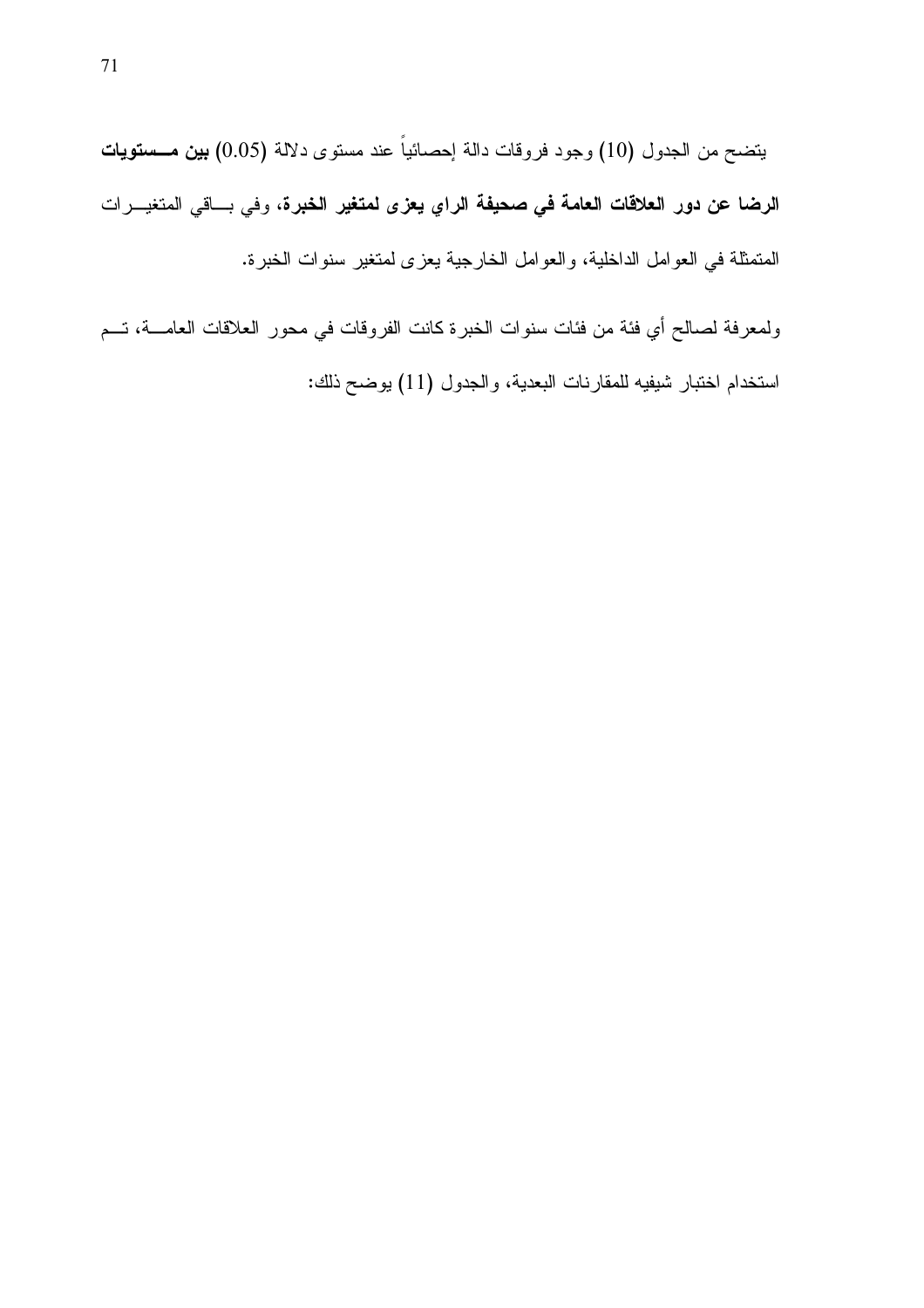# الجدول (11)

|                    |                         | الفرق بين  | الدلالة   |
|--------------------|-------------------------|------------|-----------|
|                    |                         | المتو سطات | الإحصائية |
| (I)                | (J)                     |            |           |
| <b>EXPERIE</b>     | <b>EXPERIE</b>          |            |           |
| N                  | $\overline{\mathsf{N}}$ |            |           |
| أقل من 3           | 6-3 أعوام               | 0.019      | 1.000     |
| أعوام              |                         |            |           |
|                    | 10-7 أعوام              | .3543      | .518      |
|                    | 11-14 سنة               | $0.043 -$  | 1.000     |
|                    |                         | 1.0276     | $*028$    |
| 3-6 أعوام          | أقل من 3                | $0.019 -$  | 1.000     |
|                    | أعوام                   |            |           |
|                    | 10-7 أعوام              | .3353      | .291      |
|                    | 11-14 سنة               | $0.062 -$  | .999      |
|                    | 15 – فأكثر              | 1.0085     | $*014$    |
| 10-7 أعوام         | أقل من 3                | $-0.3543$  | .518      |
|                    | أعوام                   |            |           |
|                    | 3-6 أعوام               | $-0.3353$  | .291      |
|                    | 10-7 أعوام              | $-0.3981$  | .564      |
|                    |                         | .6733      | $-243$    |
| 11 -14 عام         | أقل من 3                | 0.043      | 1.000     |
|                    | أعوام                   |            |           |
|                    | 3-6 أعوام               | 0.062      | .999      |
|                    | 7-10 أعوام              | .3981      | .564      |
|                    | 15- فأكثر               | 1.0714     | $*037$    |
| <u> 15 – فأكثر</u> | أقل من 3                | $-1.0276$  | $*028$    |
|                    | أعوام                   |            |           |
|                    | 3- 6 أعوام              | $-1.0085$  | $*014$    |
|                    | 10-7 أعوام              | $-6733$    | .243      |
|                    | 11-14 عاماً             | $-1.0714$  | $*037$    |

اختبار شيفيه للمقارنات البعدية للتعرف على الفروقات ما بين فئات سنوات الخبرة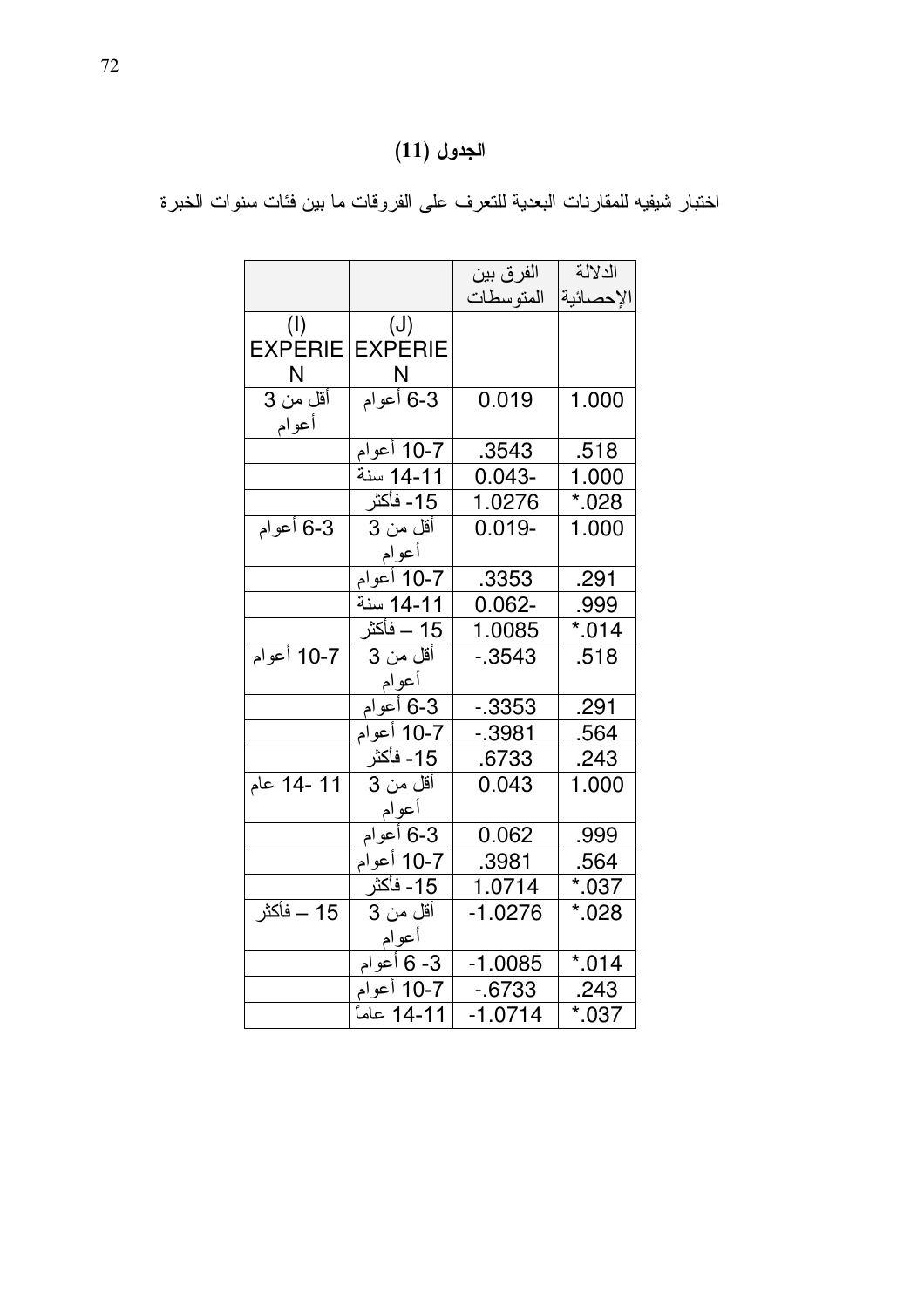يتضح من الجدول (11) فيما يتعلق بالرضا عن دور العلاقات العامة في تحقيق الرضا الوظيفي في صحيفة الراي الكويتية أن الفروقات جاءت لصـالـح الفئة الـعمريـة (أقل من ثـلاثة أعوام) ، ومن ثم لصـالـح الفئـة الـعمريـة (3–6 أعولم)، ومن ثم لصـالـح الفئـة الـعمريـة (11–14 عامـاً.

## الجدول (12)

اختبار النباين الأحادي للتعرف على الفروق في مستويات الرضا بين العاملين في صحيفة الكويت تايمز الكويتية تبعاً لمتغير الخبرة

|            |                          |        | متوسط   درجات   مجموع         |        | $F$ قيمة | الدلالة   |
|------------|--------------------------|--------|-------------------------------|--------|----------|-----------|
|            |                          |        | المربعات  df لحرية   المربعات |        |          | الإحصائية |
|            |                          |        |                               |        |          | Sig.      |
| العلاقات   | بين                      | .372   | $\overline{4}$                | 0.0929 | 1.155    | .335      |
| العامة     | المجموعا                 |        |                               |        |          |           |
|            |                          |        |                               |        |          |           |
|            | ت<br>داخل                | 8.281  | 103                           | 0.0804 |          |           |
|            |                          |        |                               |        |          |           |
|            |                          |        |                               |        |          |           |
|            | المجموعا<br>ت<br>المجموع | 8.653  | 107                           |        |          |           |
| العوامل    | بين آ                    | .166   | $\overline{4}$                | 0.0416 | .636     | .638      |
| الداخلية   | المجموعا                 |        |                               |        |          |           |
|            |                          |        |                               |        |          |           |
|            | ت<br>داخل                | 6.740  | 103                           | 0.0654 |          |           |
|            | المجموعا                 |        |                               |        |          |           |
|            |                          |        |                               |        |          |           |
|            | ت<br>المجموع             | 6.906  | 107                           |        |          |           |
| العوامل    | بين                      | .585   | $\overline{4}$                | .146   | 1.366    | .251      |
|            | المجموعا   الخارجية      |        |                               |        |          |           |
|            |                          |        |                               |        |          |           |
|            | ت<br>داخل                | 11.032 | 103                           | .107   |          |           |
|            | المجموعا                 |        |                               |        |          |           |
|            | $\vec{c}$                |        |                               |        |          |           |
|            | المجموع                  | 11.617 | 107                           |        |          |           |
| الر ضا ككل |                          | .169   | $\overline{4}$                | 0.0423 | .801     | .527      |
|            | المجموعا                 |        |                               |        |          |           |
|            | $\tilde{\omega}$         |        |                               |        |          |           |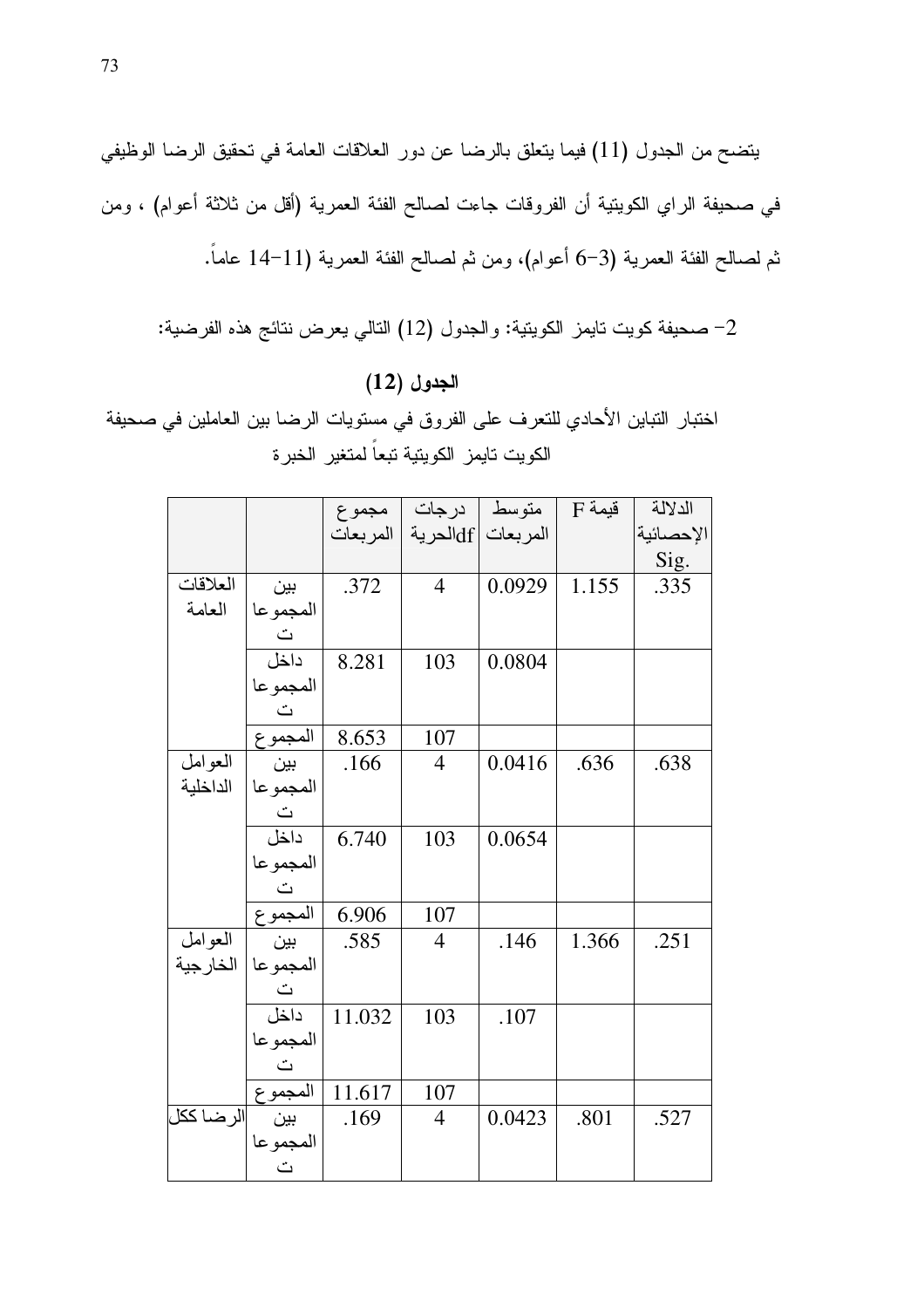|                  | 5.443 | 103 | 0.0528 |                                   |  |
|------------------|-------|-----|--------|-----------------------------------|--|
| داخل<br>المجموعا |       |     |        |                                   |  |
|                  |       |     |        |                                   |  |
| . المجموع        | 5.613 | 107 |        |                                   |  |
|                  |       |     |        | $(0.05)$ دالة احصائيا عند مستوى ( |  |

يتضح من الجدول (12) عدم وجود فروقات دالة إحصائياً عند مـــستوى دلالــــة (0.05) بــــين مستويات الرضا والمتمثلة عن دور العلاقات العامة في العوامل الداخلية، والعوامـــل الخارجيـــة، يعز ي لمنغير سنوات الخبرة، في صحيفة الكويت نايمز الكويتية، أي أنه يوجد اتفاق في وجهـــات النظر عن مستوى الرضا ككل.

3– نتائج الفرضية الثالثة: هل توجد فروق ذات دلالة إحصائية عند مستوى الدلالة (0.05) فـــى مستويات الرضا بين العاملين عن دور العلاقات العامة في الصحيفتين المدروستين تعــز ي إلـــي جنس العاملين؟

للإجابة عن الفرضية الثالثة تم استخدام العينة المستقلة Independent Sample T-test للتعرف على الفر و ق في مستويات الر ضيا بين العاملين نبعاً لمتغير جنس العاملين في :

1– صحيفة الراي الكويتية، والجدول (13) النالي يعرض نتائج هذه الفرضية: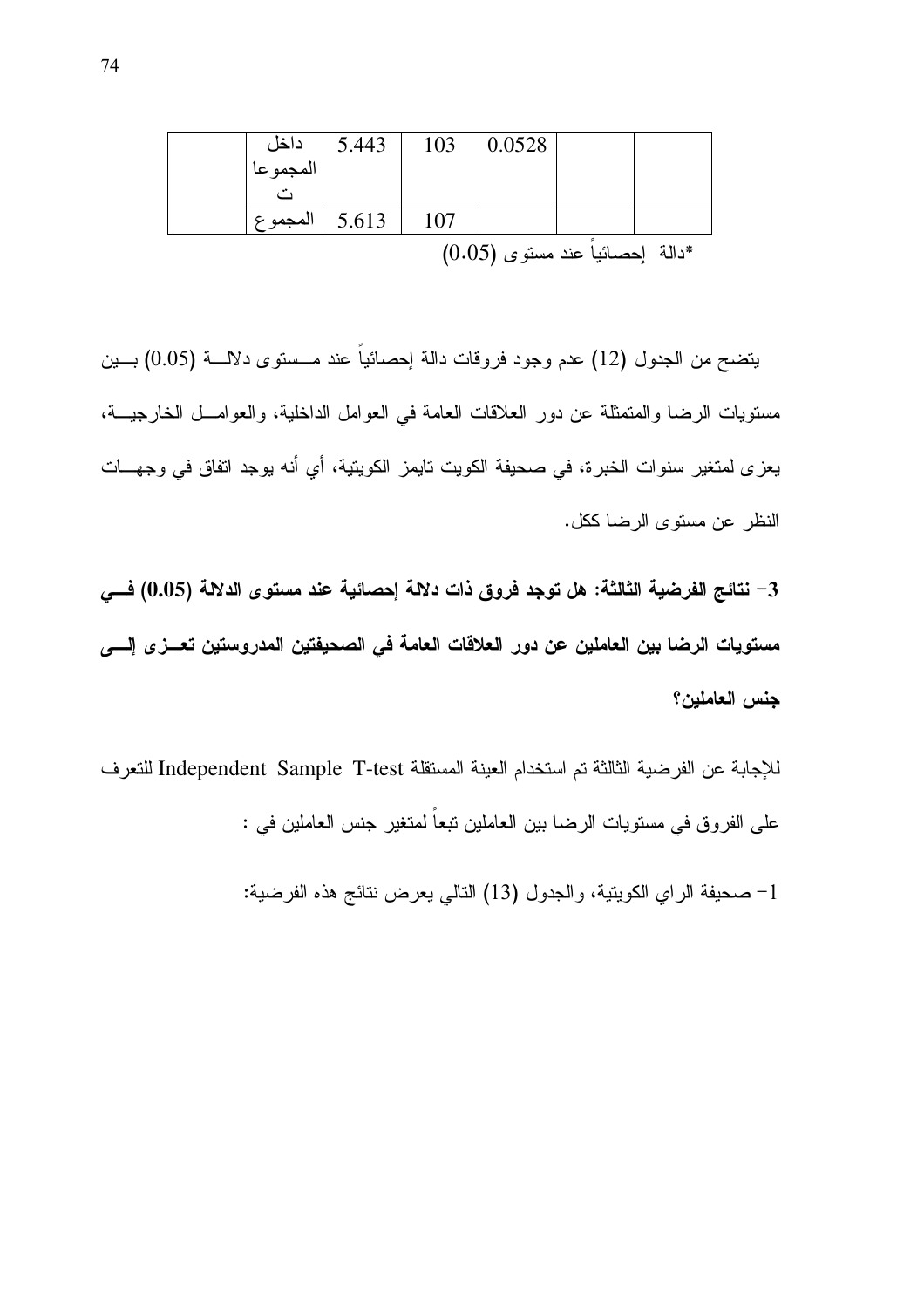| الجدول (13) |
|-------------|
|             |

اختبار العينة المستقلة للتعرف على الفروق في مستويات الرضا بين العاملين في صحيفة الراى الكويتية تبعاً لمتغير الجنس

|           |       | المتوسط | الانحراف  |        | درجات  |             | الدلالة   |
|-----------|-------|---------|-----------|--------|--------|-------------|-----------|
| المصدر    | الجنس | الحسابي | المعيار ي | العينة | الحرية | $(T)$ فَيمة | الإحصائية |
| العلاقات  | ذكر   | 4.07    | 0.77      | 31     |        | 0.947       | 0.346     |
| العامة    | أنشى  | 3.93    | 0.72      | 96     | 125    |             |           |
| العوامل   | ذكر   | 4.57    | 0.32      | 31     |        |             |           |
| الداخلية  | أنشى  | 4.41    | 0.57      | 96     | 125    | 1.465       | 0.146     |
| العوامل   | ذكر   | 4.48    | 0.51      | 31     | 125    | 0.802       | 0.424     |
| الخارجية  | أنشى  | 4.38    | 0.60      | 96     |        |             |           |
|           | ذكر   | 4.41    | 0.39      | 31     |        |             |           |
| الرضا ككل | أنشى  | 4.26    | 0.45      | 96     | 125    | 1.575       | 0.118     |

\*دالـة إحصائياً عند مستوى (0.05)

يتضح من الجدول (13) عدم وجود فروقات ذات دلالة إحصائية بين مسمتويات الرضــا بـــين العاملين عن دور العلاقات العامة باختلاف متغير الجنس في صحيفة الراي الكويتيـــة، إذ كانـــت الفروقات بين المتوسطات الحسابية لاستجابات أفراد عينة الدراسة عن الرضا ككل قريبة جداً من بعضها البعض، وهذا يفسر في اتفاق وجهات النظر ما بين الذكور والإناث في مستويات الرضا.

صحيفة كويت تايمز الكويتية:  $-2$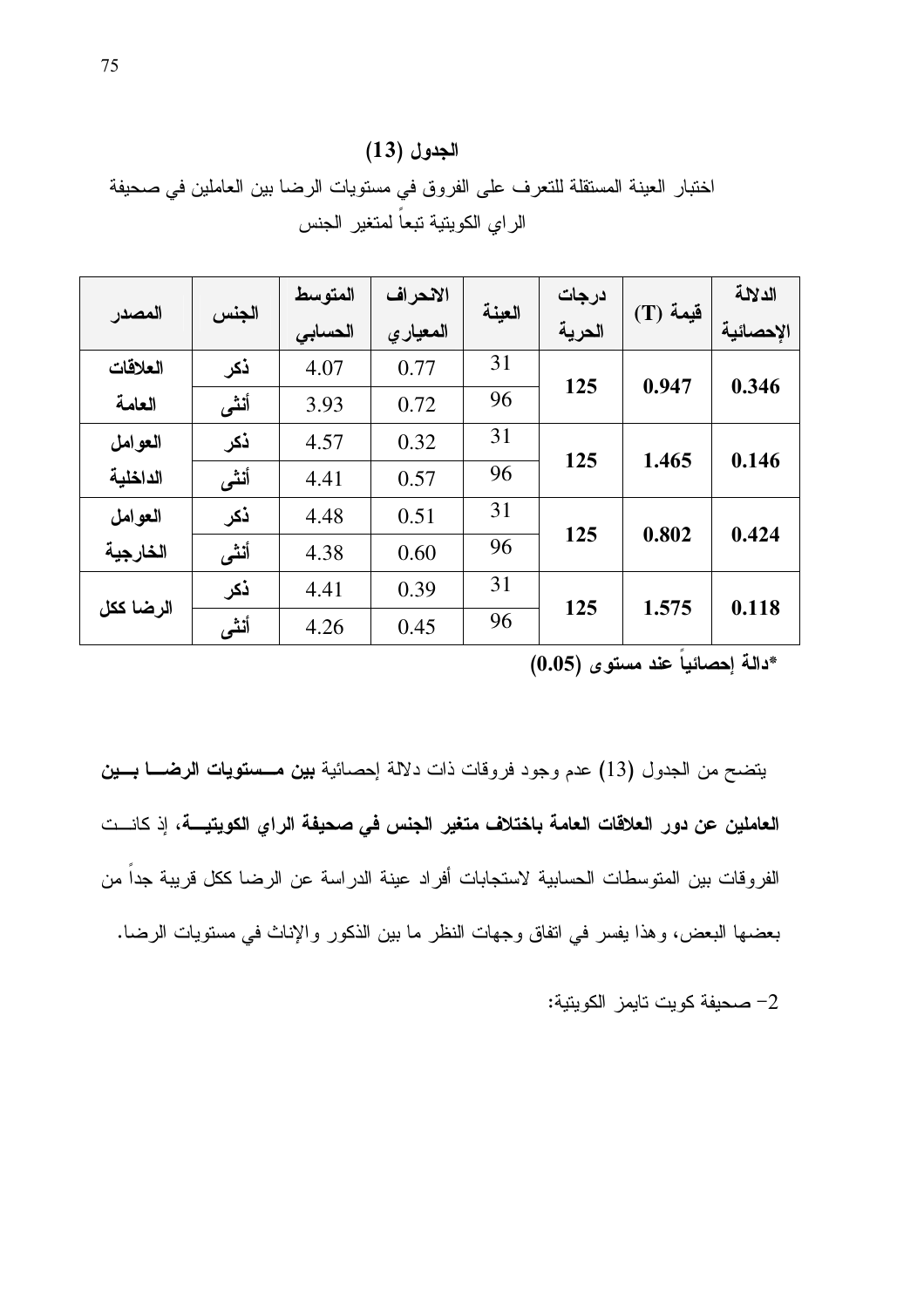|  | الجدول (14) |
|--|-------------|
|--|-------------|

اختبار العينة المستقلة للتعرف على الفروق في مستويات الرضا بين العاملين في صحيفة كويت نايمز الكويتية تبعا لمتغير الجنس

| المصدر           | الجنس | المتوسط | الانحراف | العينة | درجات  |            | الدلالة   |
|------------------|-------|---------|----------|--------|--------|------------|-----------|
|                  |       | الحسابي | المعياري |        | الحرية | $(T)$ قيمة | الإحصائية |
| العلاقات العامة  | ذكر   | 4.79    | 0.27     | 35     | 106    | 0.506      | 0.614     |
|                  | أنشى  | 4.76    | 0.29     | 73     |        |            |           |
| العوامل الداخلية | ذكر   | 4.76    | 0.22     | 35     | 106    | 0.313      | 0.755     |
|                  | أنشى  | 4.75    | 0.27     | 73     |        |            |           |
| العوامل          | ذكر   | 4.76    | 0.35     | 35     |        | 0.710      | 0.479     |
| الخارجية         | أنشى  | 4.71    | 0.32     | 73     | 106    |            |           |
| الرضا ككل        | ذكر   | 4.76    | 0.21     | 35     |        | 0.443      | 0.659     |
|                  | أنشى  | 4.74    | 0.24     | 73     | 106    |            |           |

\*دالة إحصائياً عند مستوى (0.05)

يتضح من الجدول (14) عدم وجود فروقات ذات دلالة إحصائية بين مسمعتويات الرضــا بـــين العاملين عن دور العلاقات العامة باختلاف متغير الجنس في صحيفة كويت تسايمز الكويتيـــة، إذ كانت الفروقات بين المتوسطات الحسابية لاستجابات أفراد عينة الدراسة عن الرضا ككل فريبة جداً من بعضها البعض، وهذا يفسر في اتفاق وجهات النظر ما بين الذكور والإنساث فسي مـــستويات الرضا.

4– نتائج الفرضية الرابعة: هل توجد فروق ذات دلالة إحصائية عند مستوى الدلالة (0.05) في مستويات الرضا بين العاملين عن دور العلاقات العامة في الصحيفتين المدروستين تعــز ي إلـــي مستويات عُمر العاملين؟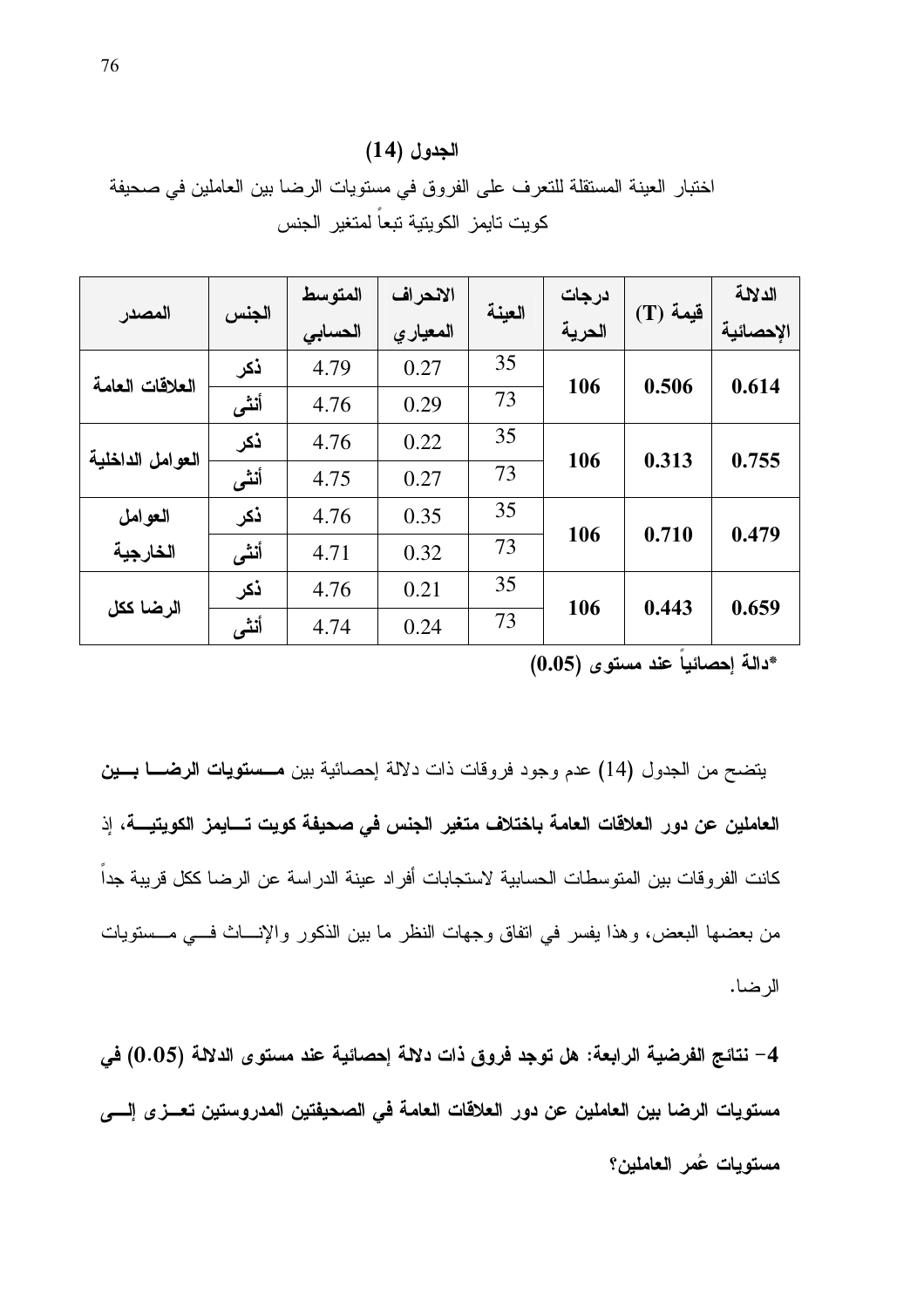1– متغير العمر في صحيفة الراي الكويتية:

### الجدول (15)

اختبار التباين الأحادي للتعرف على مستويات الرضا حسب متغير العمر في صحيفة الراي الكويتية

|           |           | درجات  مجموع المربعات |          | متوسط     | $\overline{\mathsf{F}}$ فَيمة | الدلالة   |
|-----------|-----------|-----------------------|----------|-----------|-------------------------------|-----------|
|           |           |                       | dfالحرية | المر بعات |                               | الإحصائية |
|           |           |                       |          |           |                               | Sig.      |
| العلاقات  | بين       | 0.0915                | 3        | 0.0305    | .466                          | .707      |
| العامة    | المجموعات |                       |          |           |                               |           |
|           | داخل      | 6.815                 | 123      | 0.0655    |                               |           |
|           | المجموعات |                       |          |           |                               |           |
|           | المجموع   | 6.906                 | 126      |           |                               |           |
| العوامل   | بين       | 1.741                 | 3        | .580      | 2.146                         | .098      |
| الداخلية  | المجموعات |                       |          |           |                               |           |
|           | داخل      | 33.274                | 123      | .271      |                               |           |
|           | المجموعات |                       |          |           |                               |           |
|           | المجموع   | 35.015                | 126      |           |                               |           |
| العوامل   | بين       | .217                  | 3        | $7.231E-$ | .213                          | .887      |
| الخار جية | المجموعات |                       |          | 02        |                               |           |
|           | داخل      | 41.664                | 123      | .339      |                               |           |
|           | المجموعات |                       |          |           |                               |           |
|           | المجموع   | 41.881                | 126      |           |                               |           |
| الرضا ككل | بين       | .831                  | 3        | .208      | .741                          | .566      |
|           | المجموعات |                       |          |           |                               |           |
|           | داخل      | 34.185                | 123      | .280      |                               |           |
|           | المجموعات |                       |          |           |                               |           |
|           | المجموع   | 35.015                | 126      |           |                               |           |

يتضح من الجدول (15) عدم وجود فروقات ذات دلالة إحصائية بين مستويات الرضا بين العاملين عن دور العلاقات العامة باختلاف متغير العمر في صحيفة الراي الكويتية، وهذا يفسر في اتفاق وجهات النظر ما بين الأعمار في مستويات الرضا.

2- متغير العمر في صحيفة كويت تايمز: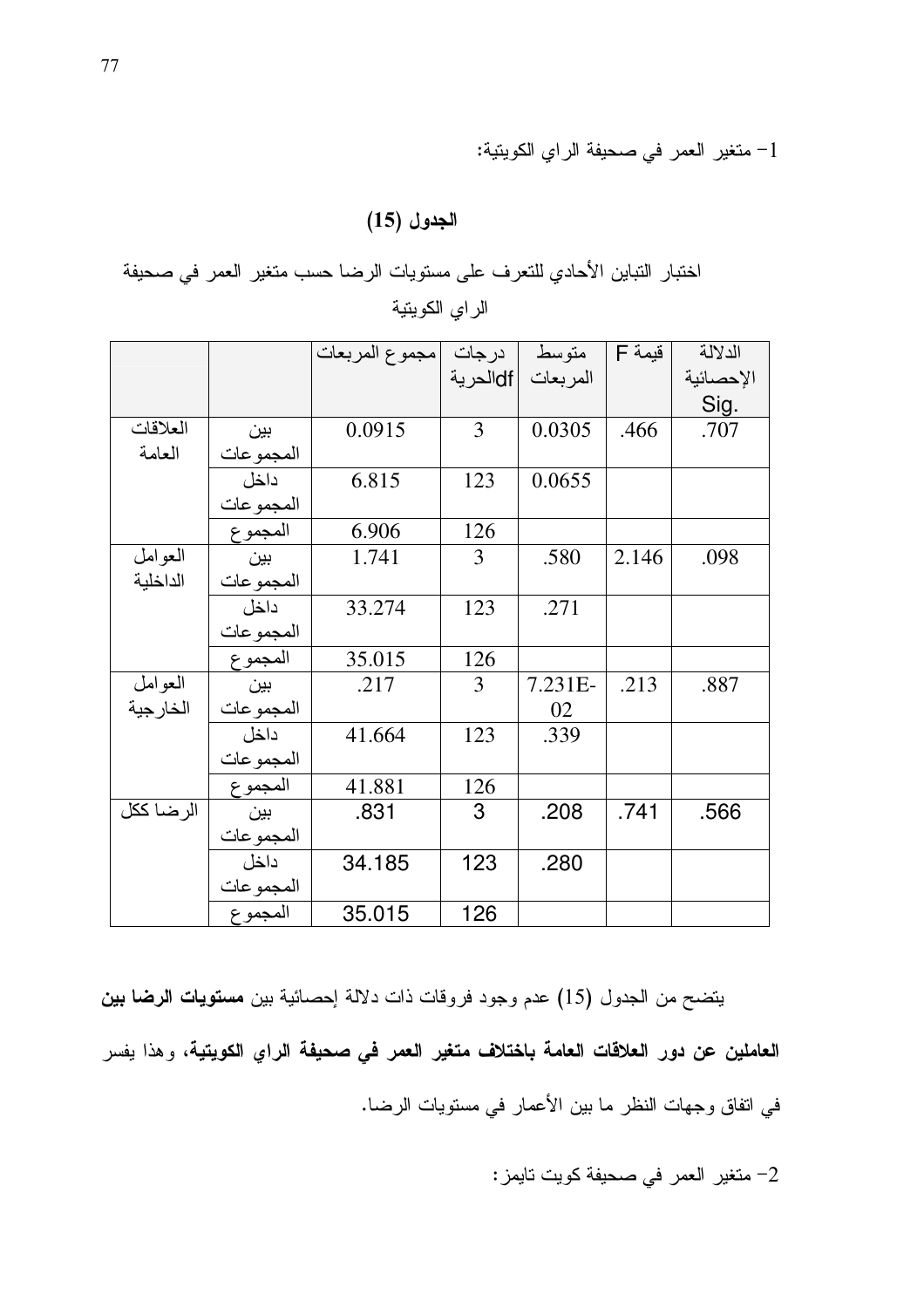## الجدول (16)

اختبار التباين الأحادي للتعرف على مستويات الرضا حسب متغير العمر في صحيفة كويت تايمز الكويتية

|          |                                        | متوسط   درجات  مجموع المربعات |     |                    | قيمة F | الدلالة           |
|----------|----------------------------------------|-------------------------------|-----|--------------------|--------|-------------------|
|          |                                        |                               |     | المربعات  dfالحرية |        | الإحصائية         |
|          |                                        |                               |     |                    |        | <u>Sig.</u>       |
| العلاقات | بين                                    | .261                          | 3   | 0.0871             | 1.080  | $\overline{.361}$ |
| العامة   | المجموعا                               |                               |     |                    |        |                   |
|          | ت<br>داخل                              |                               |     |                    |        |                   |
|          |                                        | 8.392                         | 104 | 0.0806             |        |                   |
|          | المجموعا                               |                               |     |                    |        |                   |
|          |                                        |                               |     |                    |        |                   |
|          | ت<br>المجموع                           | 8.653                         | 107 |                    |        |                   |
| العوامل  | سا<br>المجموعا<br>نا<br>داخل           | 0.0915                        | 3   | 0.0305             | .466   | .707              |
| الداخلية |                                        |                               |     |                    |        |                   |
|          |                                        |                               |     |                    |        |                   |
|          |                                        | 6.815                         | 104 | 0.0655             |        |                   |
|          |                                        |                               |     |                    |        |                   |
|          |                                        |                               |     |                    |        |                   |
|          |                                        | 6.906                         | 107 |                    |        |                   |
| العوامل  | المجموعا<br>الت<br>المجموع<br>بين      | .116                          | 3   | 0.0387             | .350   | .789              |
| الخارجية |                                        |                               |     |                    |        |                   |
|          | المجموعا<br>المجموعا<br>داخل           |                               |     |                    |        |                   |
|          |                                        | 11.501                        | 104 | .111               |        |                   |
|          |                                        |                               |     |                    |        |                   |
|          |                                        |                               |     |                    |        |                   |
|          | المجموعا<br>المجموعا<br>المجموع<br>بين | 11.617                        | 107 |                    |        |                   |
| الرضا    |                                        | 0.0794                        | 3   | 0.0264             | .498   | .685              |
| ككل      | المجموعا                               |                               |     |                    |        |                   |
|          | ت<br>داخل                              |                               |     |                    |        |                   |
|          |                                        | 5.533                         | 104 | 0.0532             |        |                   |
|          |                                        |                               |     |                    |        |                   |
|          | المجموعا<br>ت                          |                               |     |                    |        |                   |
|          | المجموع                                | 5.613                         | 107 |                    |        |                   |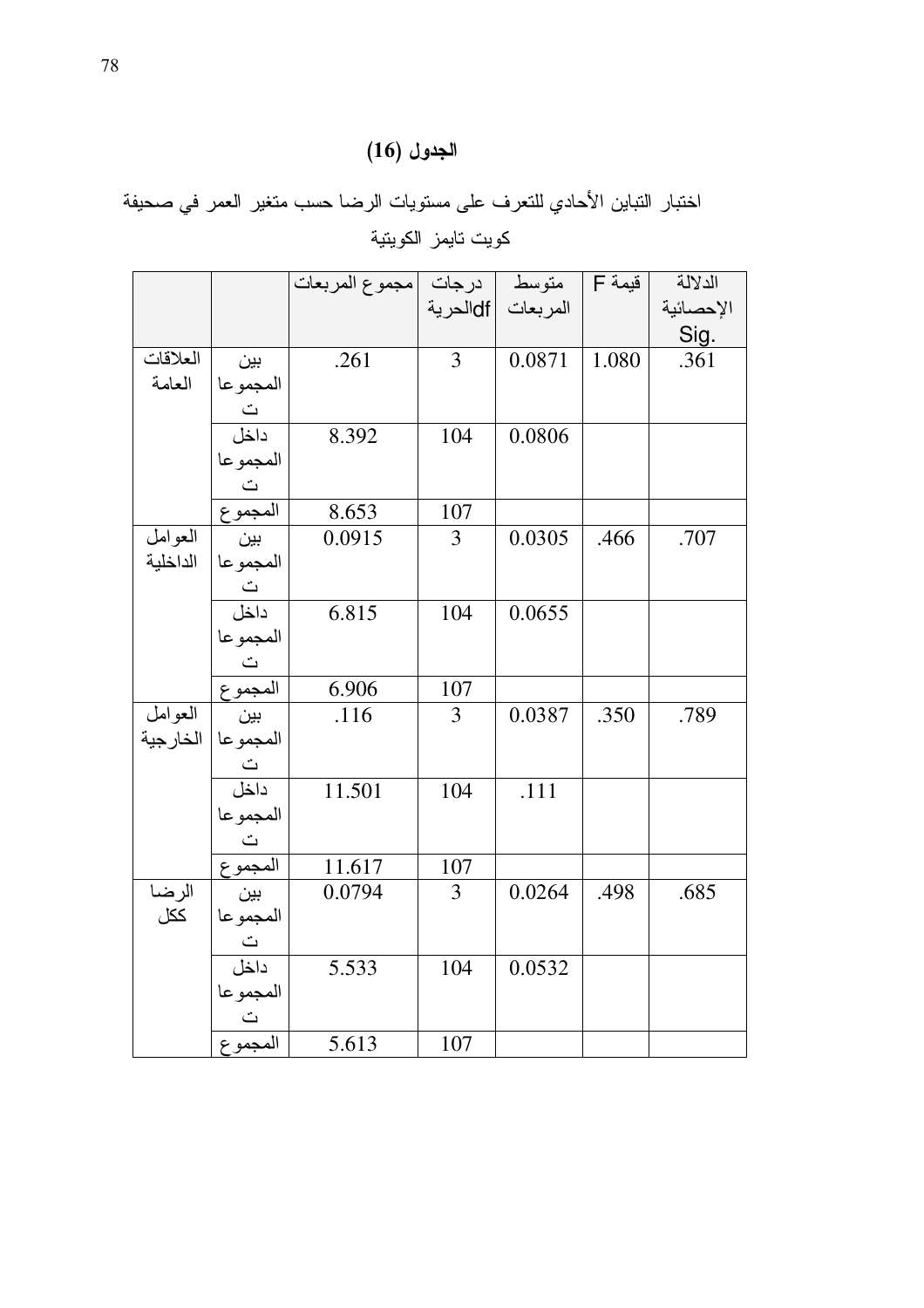يتضح من الجدول (16) عدم وجود فروقات ذات دلالة إحصائية بين مستويات الرضا بين العاملين عن دور العلاقات العامة باختلاف متغير العمر في صحيفة كويت تايمز الكويتية، وهذا يفسر في اتفاق وجهات النظر ما بين الأعمار في مستويات الرضا.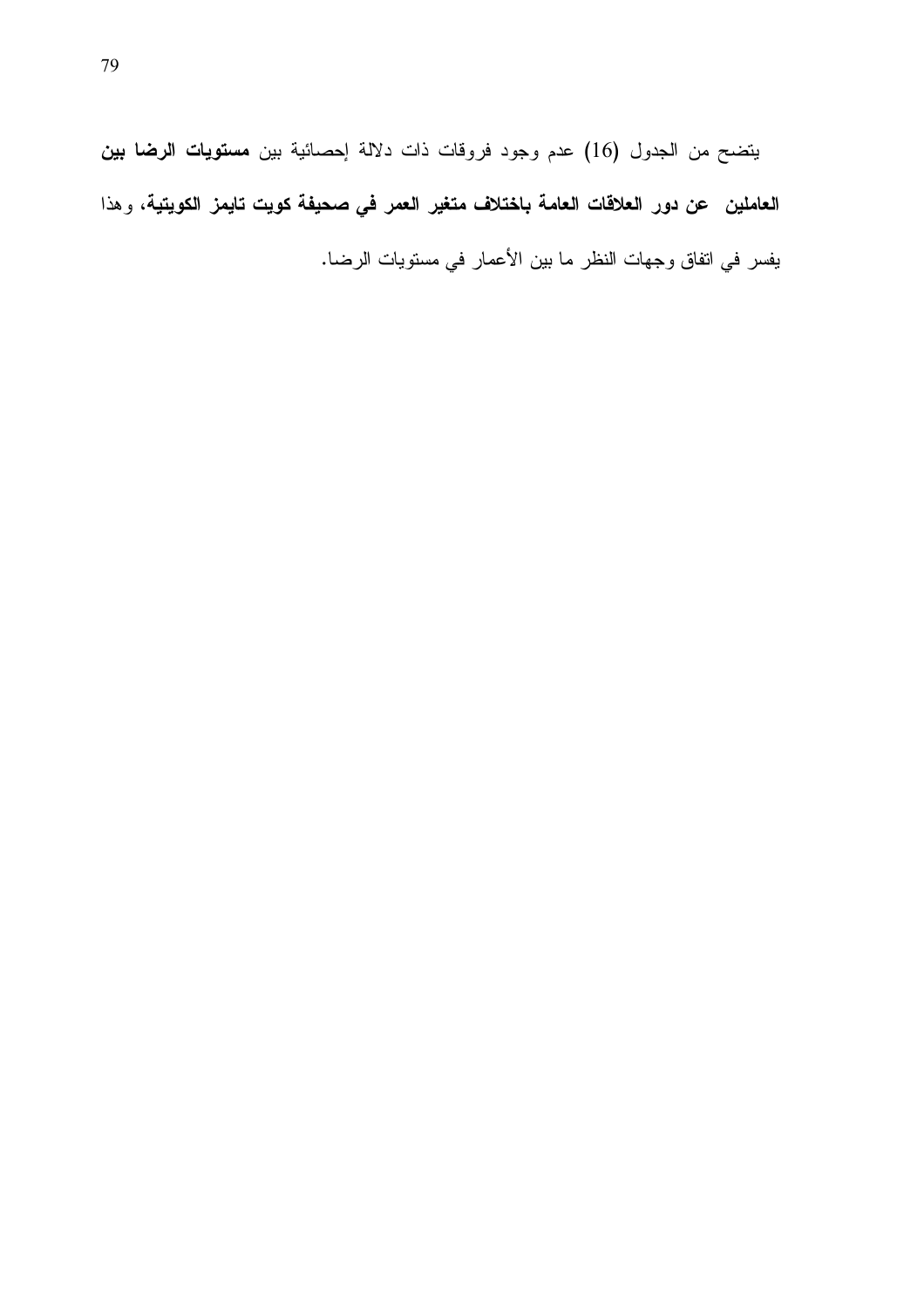### الفصل الخامس

### مناقشة نتائج الدراسة

يتضمن هذا الفصل مناقشة وتعليقاً على نتائج الدراسة، وكما بلبي:

1– مناقشة نتائج السؤال الأول: ما طبيعة دور العلاقات العامة فسي تحقيسق الرضـــا السوظيفي للعاملين في صحيفة الراي ؟

اتضح من نتائج هذا السؤال أن المتوسطات الحسابية لــــ **(دور الـعلاقات الـعامـة فــــى تـحقيـــق الرضا الوظيفي للعاملين في صحيفة الراي الكويتية)،** حازت على متوسط حسابي إجمالي مرتفـــع بلغ (3.96)، وحازت الفقرة رقم (7) على أعلى متوسط حسابـي إذ بلغ (4.07)، وهي التـي تـــشير إلى دور العلاقات العامة في (رفع مستوى الألفة بين الموظفين)، وفي المرتبة الثانية جاءت الفقرة التي تشير إلى دور العلاقات العامة في (نحسين مستوى الاتصال الوظيفي الهابط والــصاعد بـــين الموظفين و الإدار ات).

ومع أن الفقرة التي تشير إلى دور العلاقات العامة في (تحسين مستوى الاتصال مع البيئة الخارجية) جاءت في الرنبة الأخيرة، إلا أنها جاءت بمتوسط حسابي مرتفع أيضاً مما يدلل على موافقة مرتفعة على دور العلاقات العامة في تحسين مستوى الاتصال مع البيئة الخارجية (المجتمع).

وهذا يفسر على أن دور العلاقات العامة في تحقيق الرضا الوظيفي للعاملين في صحيفة الراي الكويتية كان مهماً من وجهة نظر العاملين في مؤسسة الراي الصحفية. وأن ذلك الدور الذي تضطلع به العلاقات العامة يُعد مهماً في الاتصال أيضاً بمختلف اتجاهاته.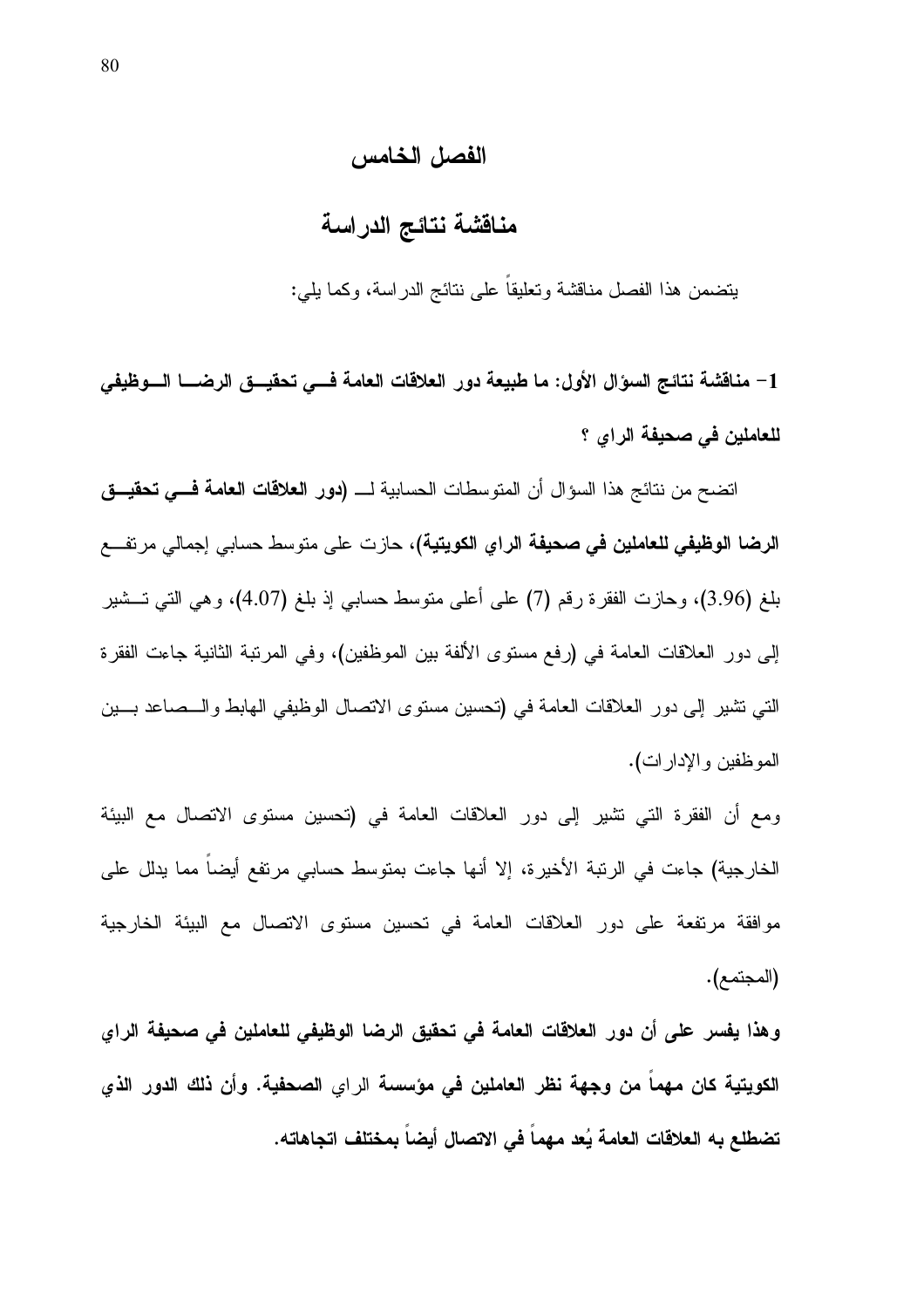ونتناقض هذه النتائج مع نتائج دراسة القاضبي (1989) التي تعزو ندنبي الرضا عن دور العلاقات العامة نتيجة ضعف عملية الاتصال بين المستخدمين وجهاز العلاقات العامة.

2– مناقشة نتائج السؤال الثانى: ما طبيعة دور العلاقات العامة في تحقيق الرضا الوظيفي للعاملين ف*ى* صحيفة الكويت تايمز؟

اتضح من نتائج هذا السؤال أن المتوسطات الحسابية لــــ **(دور العلاقات العامة في تحقيق الرضا الوظيفي للعاملين في صحيفة الكويت تايمز الكويتية)،** حازت على متوسطات حسابية مرتفعة تراوحت ما بين (4.83 و 4.71) ، وقد حازت الفقرة التي نشير إلى دور العلاقات العامة في (تحسين مستوى الاتصال الوظيفي الهابط والصاعد بين الموظفين والإدارات)، وفي المرتبة الثانية جاءت الفقرة التي تشير إلى دور العلاقات العامة في (تحسين مستوى الاتصال مع البيئة الخار جية).

وجاءت الفقرة رقم (12) في المرتبة الأخيرة بمتوسط حسابي (4.71)، وهو من المستوى المرتفع اذِ نصت الفقرة على أن (السعى لإقامة المشاريع النعاونية المشتركة).

وهذا يفسر على أن دور العلاقات العامة في تحقيق الرضا الوظيفي للعاملين في صحيفة الكويت تايمز الكويتية كان مهما من وجهة نظر العاملين في هذه المؤسسة مثلهم مثل العاملين في صحيفة الراي. وكان الفارق بين المؤسستين ينحصر في ترتيب الأولويات من حيت أهميتها.

3 – مناقشة نتائج السؤال الثالث: ما العوامل الداخلية التي تؤثر في مستوى الرضـــا الـــوظيفي للعاملين فى صحيفة الراي ؟

اتضح من نتائج هذا السؤال أن المتوسطات الحسابية لــــ (العوامل الداخلية التي تؤثر في مستوى الرضا الوظيفي للعاملين في صحيفة الراي الكويتية)، تراوحت ما بين (4.64 و 4.32) ، وقد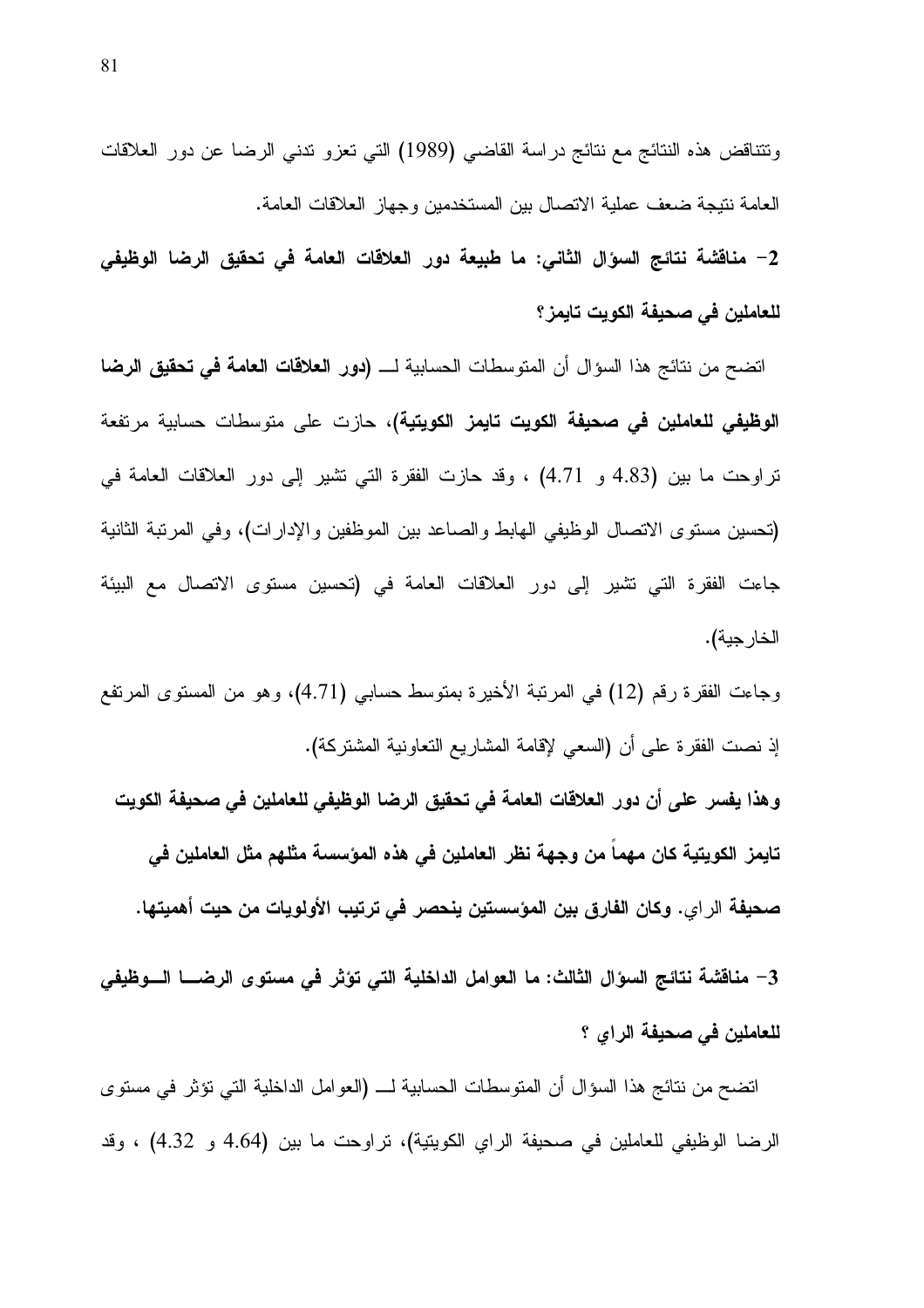حازت الفقرة التي نصت على (العدالة في الرواتب والأجور)، وفي المرتبة الثانية جاءت الفقرة التي نصت على (العدالة في توزيع المهام والواجبات)، وفي المرتبة الأخيرة جاءت الفقرة التي نصت على (الضمان الصحى للموظفين).

وهذا يفسر على أن العوامل الداخلية تؤثر في مستوى الرضا الوظيفي للعاملين في صحيفة الراي الكويتية من وجهة نظرهم ويمستوى موافقة مرتفع، مما يدلل على أهمية العلاقات العامة في هذا الصعد.

ونتقارب هذه النتائج مع نتائج در اسة سكامبيل وستيد ( Scamble & Stead 2009) التبي أشارت إلى وجود علاقة إيجابية بين الأجور والرضا الوظيفي. كذلك أشارت دراسة لياكو وشوماخر (Liacqu, & Schumacher: 2010) إلى نتائج مقاربة من هذه النتائج، فيما لم تتعرض الدر اسات العربية إلى مثل هذه الفقر ات.

4– مناقشة نتائج السؤال الرابع: ما العوامل الداخلية التي تؤثر في مستوى الرضـــا الـــوظيفي للعاملين في صحيفة الكويت تايمز ؟

اتضح من نتائج هذا السؤال أن المتوسطات الحسابية لــــ (العوامل الداخلية التي تؤثِّر في مستوى الرضا الوظيفي للعاملين في صحيفة الكويت نايمز الكويتية)، نراوحت ما بين (4.82 و 4.67) وقد حازت الفقر ة التي نصت على (الضمان الصحى للموظفين)، وفي المربِّبة الثانية جاءت الفقر ة التي نصت على (العدالة في نوزيع المهام والواجبات). وجاءت في المرتبة الأخيرة الفقرة التي نـــصت على (العدالة في الروانب والأجور).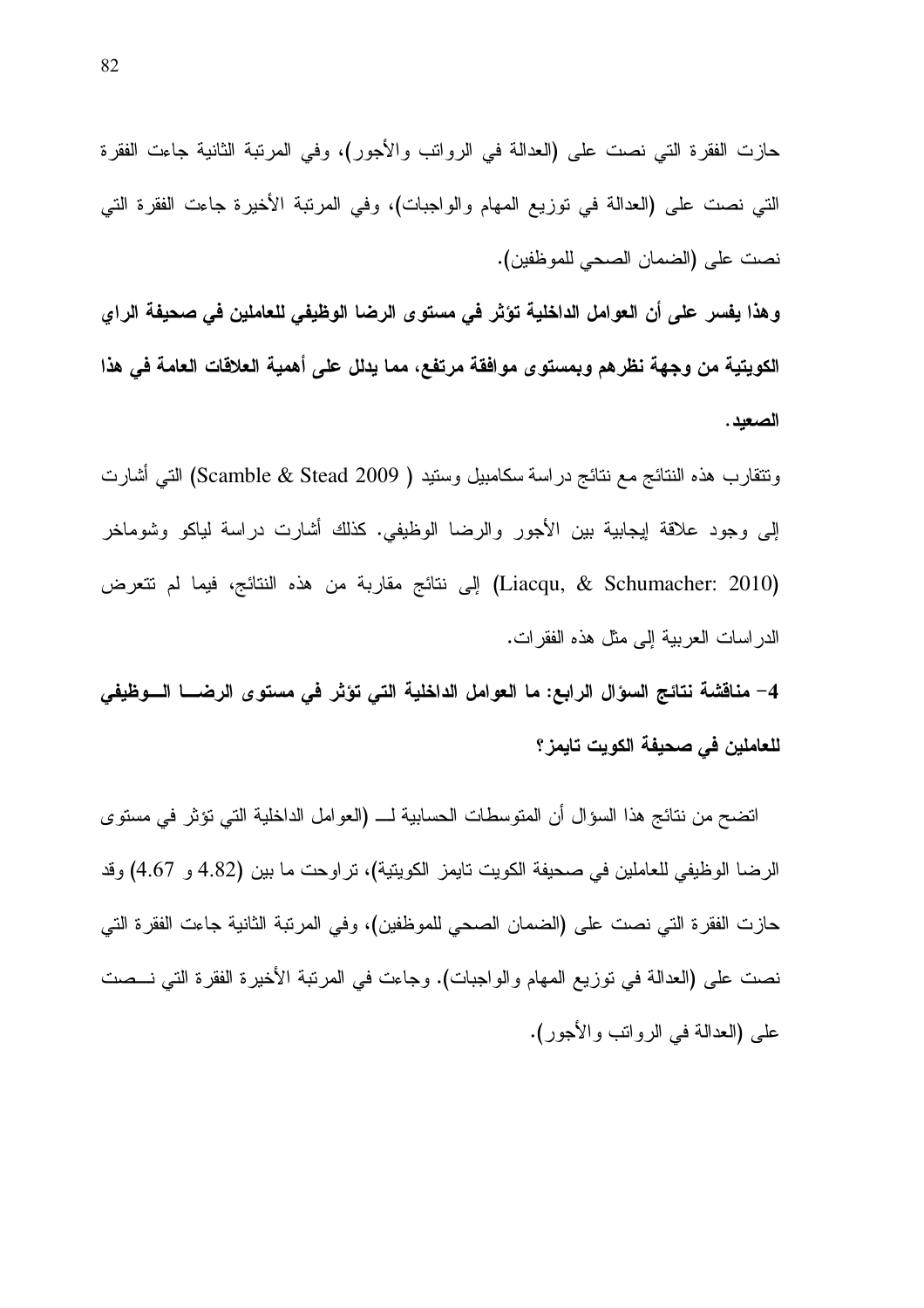وهذا يفسر على أن العوامل الداخلية تؤثر في مستوى الرضا الوظيفي للعاملين في صحيفة الكويت تايمز من وجهة نظرهم وبمستوى موافقة مرتفع، مما يدلل على أهمية العلاقات العامة في هذا الصعيد.

5– مناقشة نتائج السؤال الخامس: ما العوامل الخارجية التي تؤثر في مستوى الرضا الـــوظيفي للعاملين فى صحيفة الراي ؟

اتضح من نتائج هذا السؤال أن المتوسطات الحسابية لـــ (العوامل الخارجية التي تؤثر في مستوى الرضا الوظيفي للعاملين في صحيفة الراي الكويتية)، تراوحت ما بين (4.56 و 4.29) وقد حازت الفقرة التبي نصت على (القوانين الخاصة بالعمل والعاملين)، وفي المرتبة الثانية جاءت الفقرة التي نصت على (التشريعات الخاصة بحريات النعبير والراي والحصول على المعلومات).

وجاءت الفقرة رقم (26) في المرتبة الأخيرة بمتوسط حسابي (4.29) وهو من المستوى المرتفع إذ نصت الفقرة على (موقف الرأي العام المحلي واتجاهاته).

وهذا يفسر على أن الدور المهم للعلاقات العامة في التعامل مع العوامل الخارجية تؤثر في مستو ى الرضا الوظيفى للعاملين فى صحيفة الراي الكويتية وبمتوسط حسابى مرتفع.

6 – مناقشة نتائج السؤال السادس: ما العوامل الخارجية التي تؤثر في مستوى الرضا الـــوظيفي للعاملين ف*ى* صحيفة الكويت تايمز ؟

اتضح من نتائج هذا السؤال أن المتوسطات الحسابية لـــ (العوامل الخارجية التي تؤثر في مستوى الرضا الوظيفي للعاملين في صحيفة الكويت نايمز الكويتية)، نراوحت ما بين (4.76 و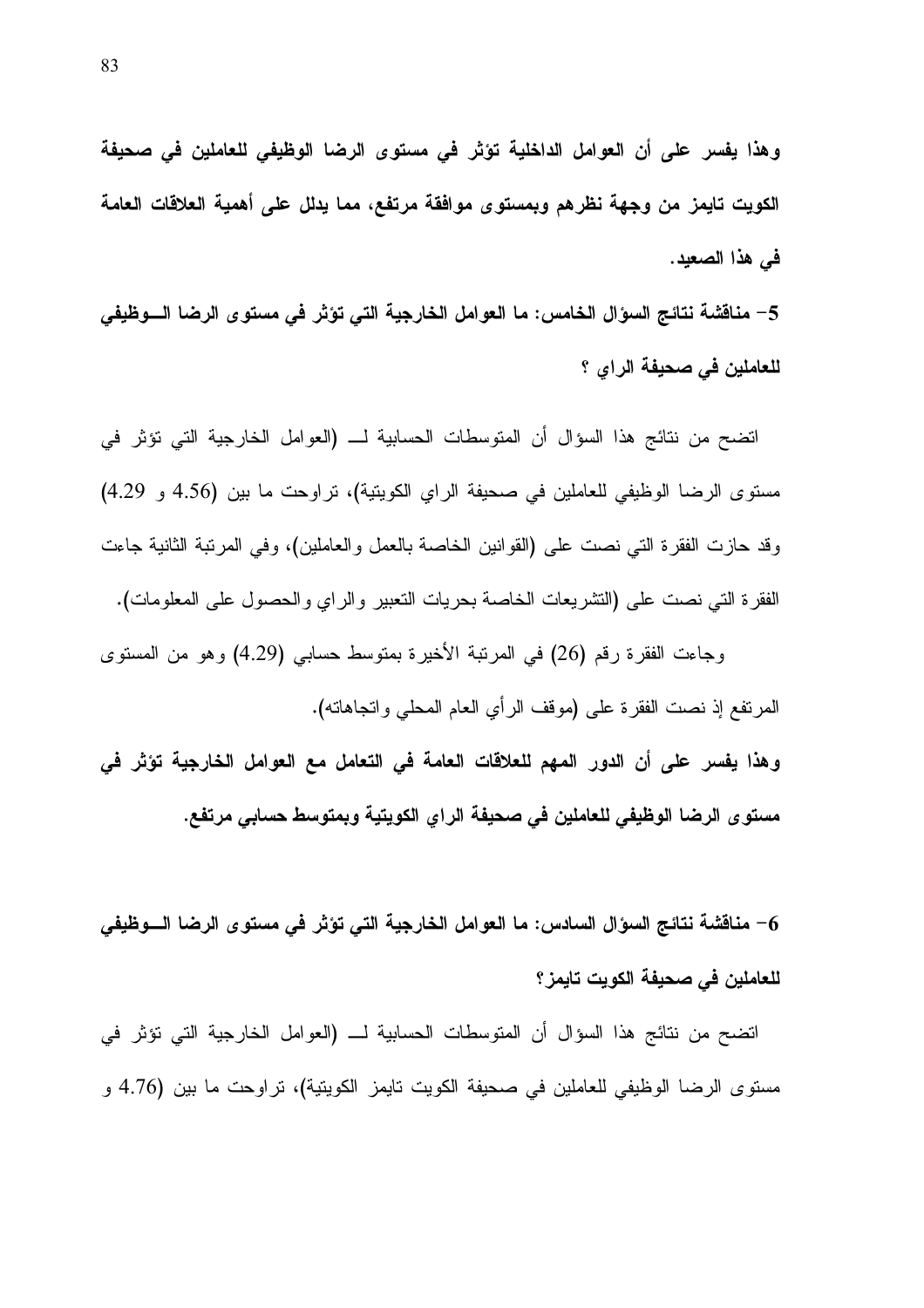4.70)، وقد حازت الفقرة التي نصت على (التشريعات الخاصة بحريات التعبير والراي والحصول على المعلومات)، وفي المرتبة الثانية جاءت التي نصت على (القوانين الخاصة بالعمل والعاملين). وجاءت في المرتبة الأخيرة الفقرة التي نصت على (السياسات الحكومية تجاه حرية التعبير والرأي ونوفير المعلومات).

وهذا يفسر على أن الدور المهم للعلاقات العامة في التعامل مع العوامل الخارجية تؤثر في مستوى الرضا الوظيفى للعاملين فى صحيفة الراي الكويتية وبمتوسط حسابى مرتفع. وتبين أهمية وجود التشريعات الخاصة بحريات التعبير والرأي والحصول على المعلومات فى توفير المناخ الخارجي الملائم للعاملين في المؤسسات العامة أو الخاصة، خصوصاً المؤسسات الصحفية، فالتشريعات الضامنة لحرية التعبير والرأى والحصول على المعلومات هي أساس العمل الصحفي على وجه الخصوص مع أنها حق لكل مواطن.

مناقشة نتائج فرضيات الدراسة:

1– مناقشة نتائج الفرضية الأولى: هل توجد فروق ذات دلالة إحصائية عنـــد مـــمىتوى الدلالــــة (0.05) في مستويات الرضا بين العاملين في الصحيفتين المدروستين تعزى إلى (الصحيفة التي يعملون بها)؟

انضح من خلال نحليل نتائج هذه الفرضية وجود فروقات ذات دلالة إحصائية بين م**ستويات الرضا بين العاملين باختلاف متغير الصحيفة،** إذ كانت الفروقات لصـالح الموظفين العاملين في صحيفة الكويت تايمز . إذ كان الرضا ككل لصالح الموظفين العاملين في صحيفة الكويت تايمز .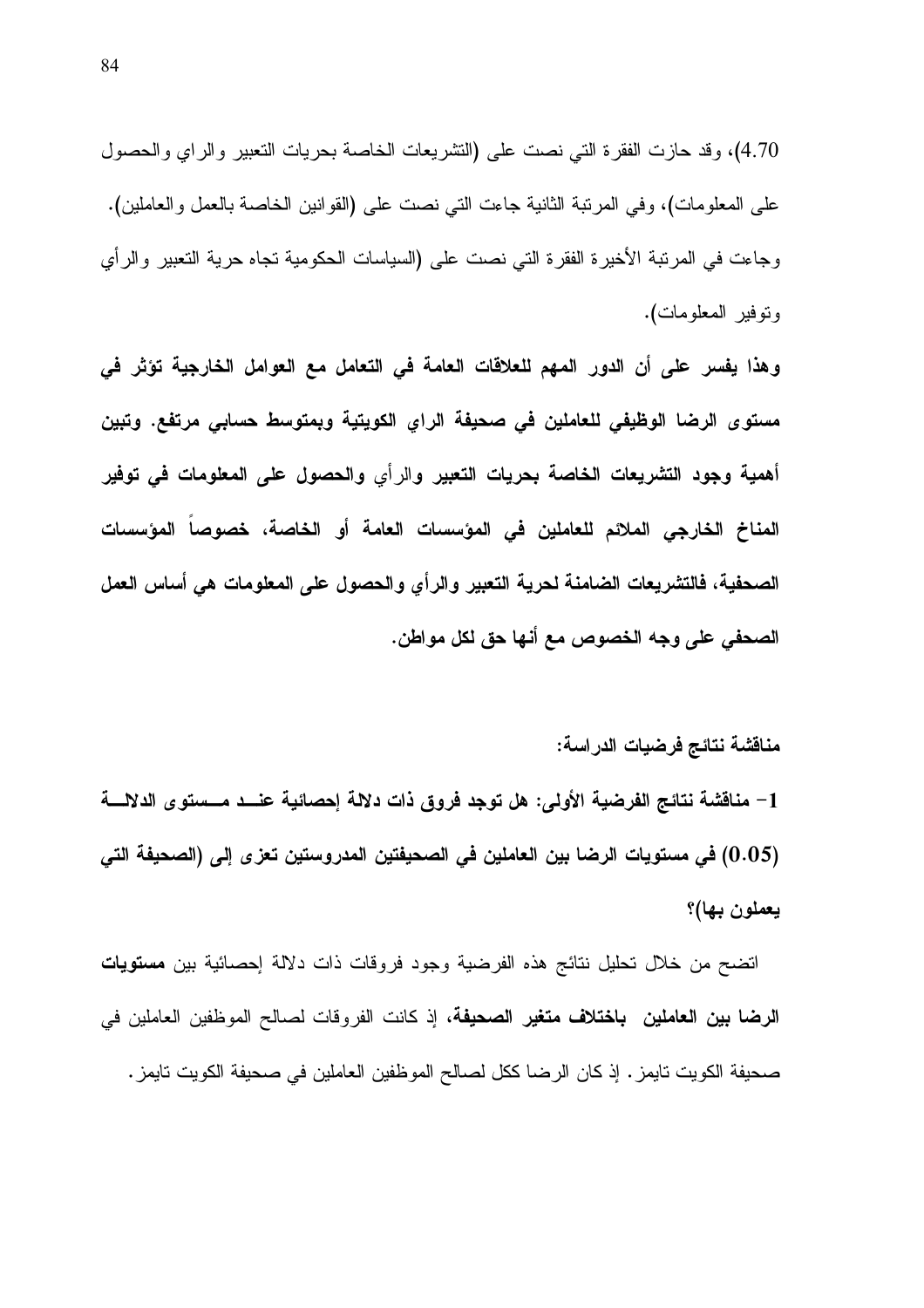كذلك كانت الفروقات لصالح الموظفين العاملين في صحيفة الكويت تايمز بالنسبة للعوامل الداخلية والعوامل الخارجية أيضا.

ونفسر هذه النتائج بأن موظفى صحيفة الكويت نايمز كانوا أكثر موافقة على الفقرات المتعلقة بأهمية دور العلاقات العامة في تحقيق الرضا الوظيفي، أي أنهم قد يكونون أكثر إدراكاً أو أكثر حماسا أو أكثر حاجة إلى ذلك الدور من نظرائهم في صحيفة الراي الكويتية. وقد يعزى هذا الفرق لصالح العاملين في الكويت تايمز بسبب بعض العقبات المالية التي واجهت الصحيفة في الفترة الأخيرة وانعكست على رضا العاملين في صحيفة الراي الكوينية.

2– الفرضية الثانية: هل توجد فروق ذات دلالة إحصائية عند مــــمىتوى الدلالــــة (0.05) فـــى مستويات الرضا بين العاملين في الصحيفتين المدروستين تعزى إلى سنوات الخبرة للعاملين؟ 1– أو لاً بالنسبة لصحيفة الراي الكويتية:

انضح من خلال نحليل نتائج هذه الفرضية وجود فروقات دالة إحصائيا عند مـــستوى دلالــــة (0.05) بين مستويات الرضا عن العلاقات العامة في صحيفة الراي يعزى لمتغير الخبرة، واتضح أنه كانت الفروقات لصالح الفئة العمرية (أقل من ثلاثة أعوام) ، ومن شـم لــصالح الفئـــة (3–6 أعوام)، ومن ثم لصالح الفئة (11–14).

أنياً بالنسبة لصحيفة كويت تايمز الكويتية:  $-2$ 

انضح من خلال نحليل نتائج هذه الفرضية عدم وجود فروقات دالة إحصائيا عند مستوى دلالــــة (0.05) بين مستويات الرضا والمتمثلة في العلاقــات العامـــة، والعوامـــل الداخليـــة، والعوامـــل الخار جية، يعز ي لمتغير ٍ سنو ات الخبر ة، في صحيفة الكويت تايمز ِ الكويتية، أي أنه يوجد اتفاق في وجهات النظر عن مستوى الرضا ككل.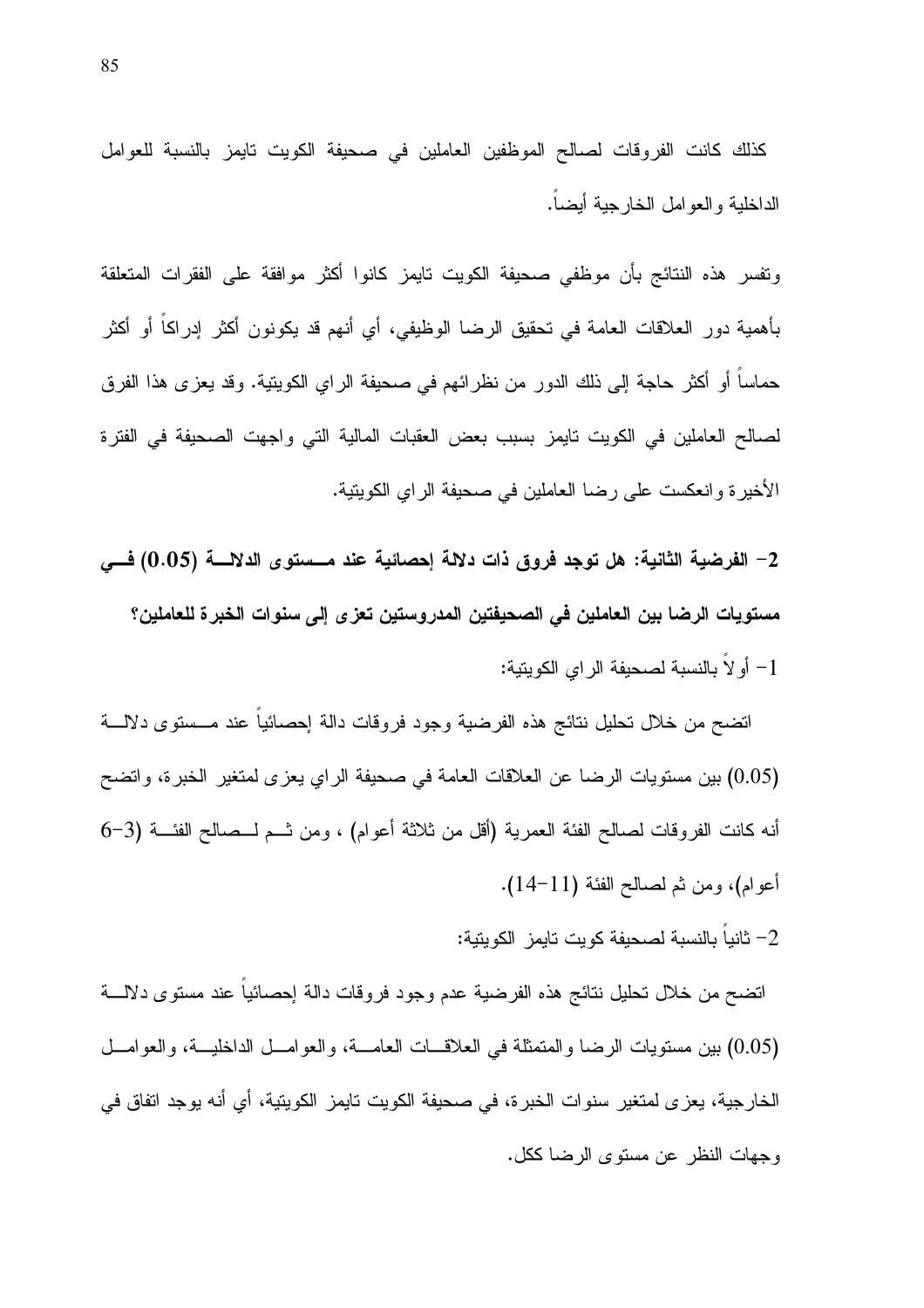1– أولاً بالنسبة لصحيفة الراى الكويتية:

اتضح من خلال تحليل نتائج هذه الفرضية عدم وجود فروقـــات ذات دلالــــة إحـــصائية بــــين مستويات الرضا بين العاملين باختلاف متغير الجنس في صـــحيفة الـــراي الكويتيـــة، إذ كانـــت الفر و قات بين المتوسطات الحسابية لاستجابات أفر اد عينة الدر اسة عن الر ضا ككل قريبة جدا من بعضها البعض، وهذا يفسر على أنه اتفاق في وجهات النظر ما بين الذكور والإناث في مستويات الرضا. وتتفق هذه النتيجة مع ما توصلت إلى دراسة (الفقهاء، 2012) التي لم تظهر نتائجها أيـــة فروق في مستويات الرضا نبعا لمتغيرات (الجنس، السن، الوظيفة) للمبحوثين. ويبدو أن هذا الأمر عائد إلى أن مستويات العاملين التعليمية هي مستويات متقاربة، وهذا هو الأساس، إذ إن (13.2%) فقط من عينة الدراسة لا يتمتعون إلا بمستوى تعليمي من (ثانوية عامة أو أقل)، لكن النسبة الباقية (76.8%) بِتَمْتَعُونَ بَدْرَ اسَاتِ جَامَعِيَةٌ مِنْ مَسْتَوَى الدِّبْلُومِ فَمَا فَوْقٍ.

#### 2– ثانياً صحيفة كوبت تابمز الكوبتية:

انضح من خلال تحليل نتائج هذه الفرضية عدم وجود فروقـــات ذات دلالــــة إحـــصائية بــــين مستويات الرضا بين العاملين باختلاف متغير الجنس في صحيفة كويت تايمز الكويتية، إذ كانت الفر و قات بين المتوسطات الحسابية لاستجابات أفراد عينة الدر اسة عن الرضا ككل قريبة جدا من بعضها البعض، وهذا يفسر على أنه اتفاق في وجهات النظر ما بين الذكور والإناث في مستويات الرضا.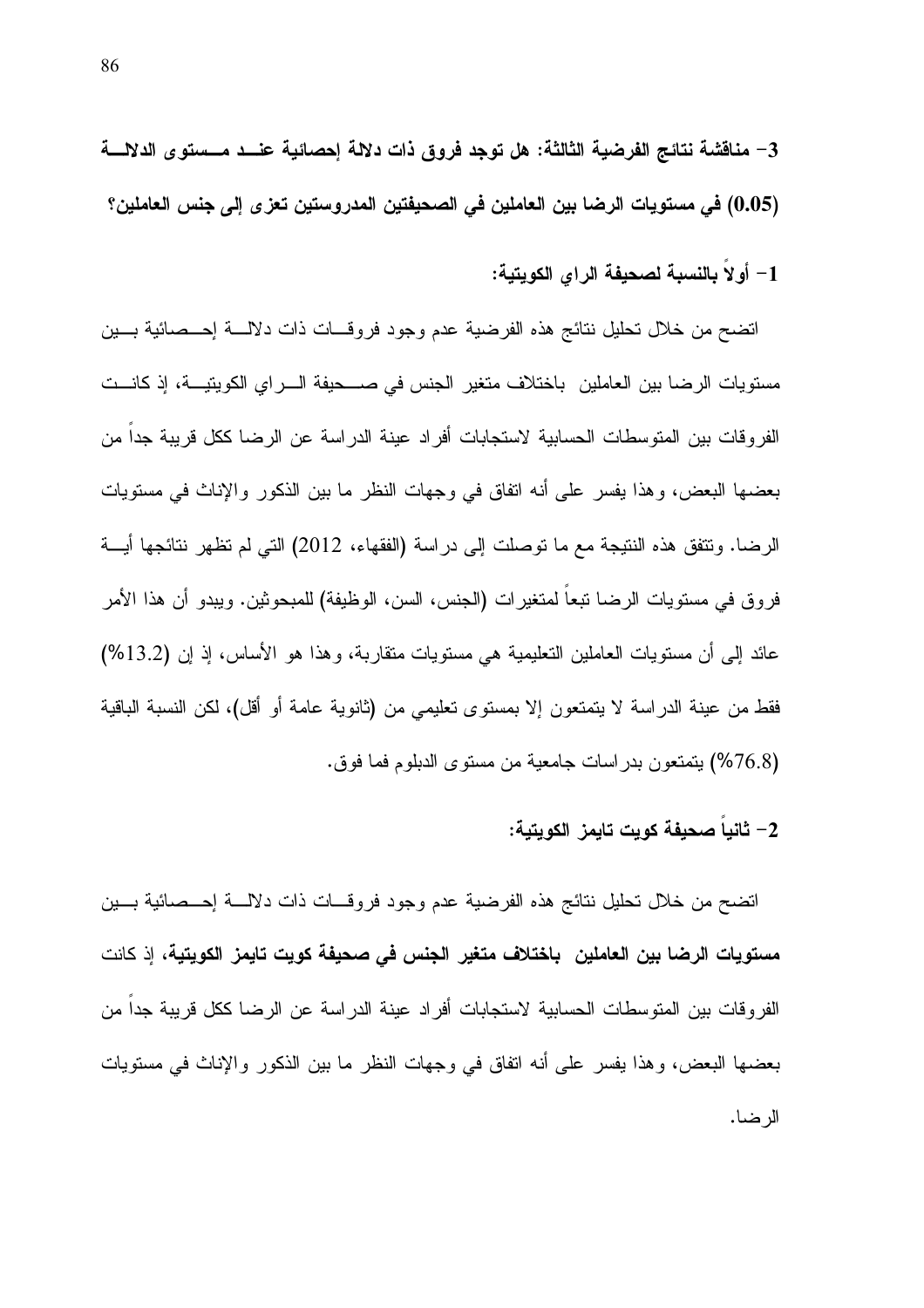4– مناقشة نتائج الفرضية الرابعة: هل توجد فروق ذات دلالة إحصائية عند مــــمىتوى الدلالــــة (0.05) في مستويات الرضا بين العاملين في الصحيفتين المدروستين تعزى إلى مستويات عُمر العاملين؟

1– أو لا متغير العمر في صحيفة الراي الكويتية:

اتضح من خلال تحليل نتائج هذه الفرضية عدم وجود فروقات ذات دلالة إحصائية بين مستويات الرضا بين العاملين باختلاف متغير العمر في صحيفة الراي الكويتية، وهذا يفسر في اتفاق في وجهات النظر ما بين الأعمار في مستويات الرضا. وهذا يقارب ما توصلت إليه دراسة سكامبيل وستيد ( Scamble & Stead 2009) في عدم وجود علاقة بين متغير السن أو الخبرة والرضا الوظيفي. وكذلك نتائج دراسة (الفقهاء، 2012) التي أشرنا إليها سابقا. وهذا بخلاف ما أشارت إليه دراسة العباسي(2002م) التي أظهرت أن للخصائص الشخصية والوظيفية فروقا معنوية على الرضا الوظيفي ما عدا الحالة الاجتماعية.

2– ثانياً متغير العمر في صحيفة كويت تايمز :

اتضح من خلال تحليل نتائج هذه الفرضية عدم وجود فروقات ذات دلالة إحصائية بين مستويات الرضا بين العاملين باختلاف متغير العمر في صحيفة كويت تايمز الكويتية، و هذا يفسر في اتفاق في وجهات النظر ما بين الأعمار في مستويات الرضا.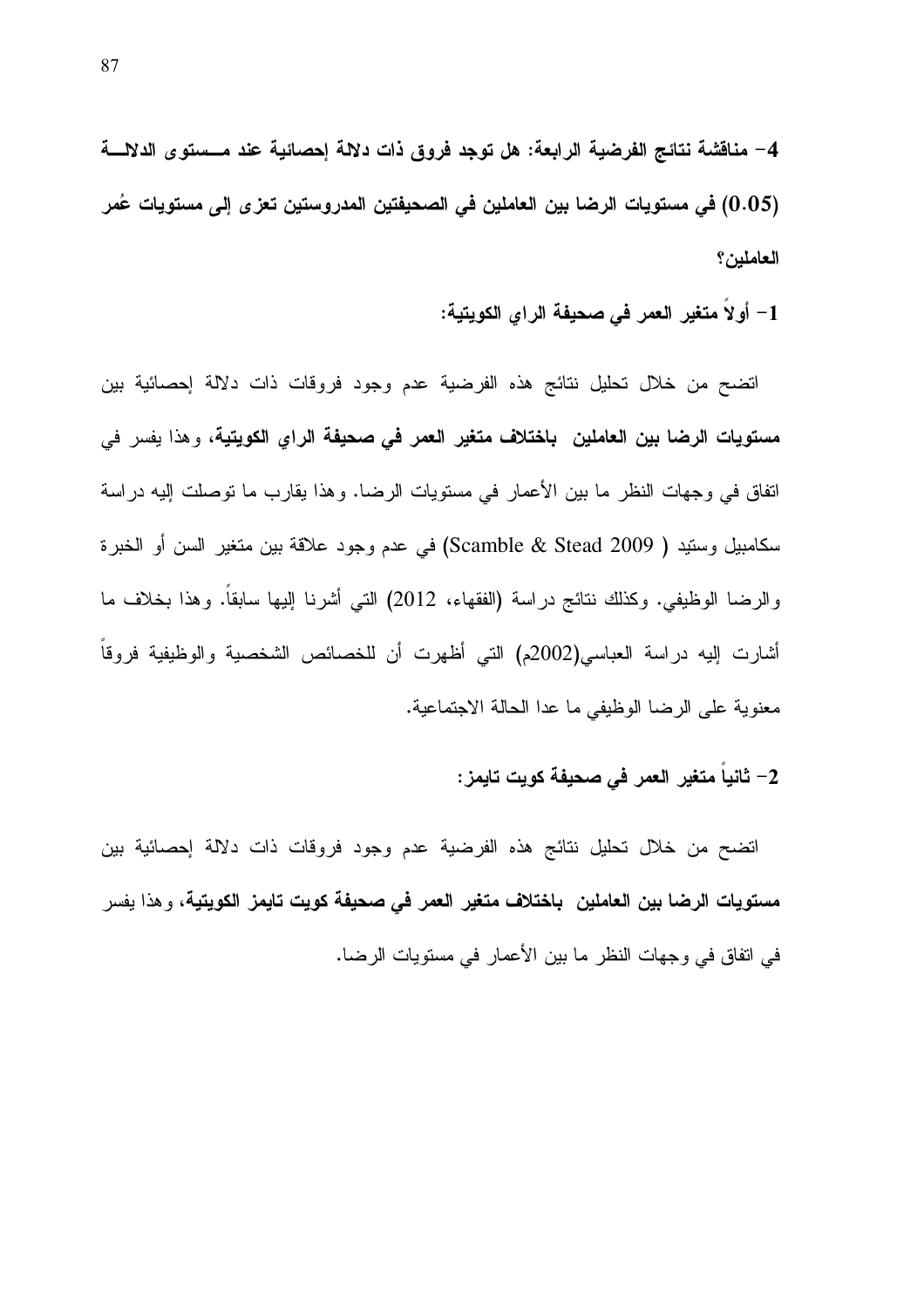توصيات الدراسة:

بناء على النتائج التي انتهت إليها الدراسة، يوصي الباحث ما يلي:

1– أهمية اعتماد العلاقات العامة على البحوث المتجددة لتحديد الأولويات بالنسبة للجمهورين الداخلي والخارجي الذي نتعامل معه.

2– أهمية دراسة هذه الأولويات الخاصة بكل مؤسسة من قبل الإدارات ومن قبل العلاقات العامة على وجه الخصوص للعمل على هذا الأجندة حسب نتائج الدراسة وليس بتقليد المؤسسات الأخرى.

3– أهمية اعتماد القوانين الخاصة بالعمل والعاملين، كذلك، نبين مدى أهمية السياسات الحكومية تجاه حرية التعبير والرأى وتوفير المعلومات في التأثير على العاملين في المؤسسات الصحفية على وجه الخصوص، مما يرتب على الإدارات عموماً وإدارة العلاقات العامة خصوصاً العمل على تحسين نلك الشروط في سبيل تحقيق أفضل مستويات الرضا للعاملين، وأفضل مستوى جودة للمنتج الذي تختص به المؤسسة، سواء كان سلعاً مادية أم مواد إعلامية وثقافية.

4– أهمية در اسة النباين و الفر و ق بين المؤسسات المختلفة لمعر فة أو لو يات العاملين و اتجاهاتهم نحو العوامل المختلفة الداخلية والخارجية التي نؤثر على رضاهم الوظيفي، مما يدفع الباحث لتوصية العلاقات العامة بتحديد نلك العوامل وأهميتها بناء على دراسات ميدانية خاصة بكل مؤسسة.

5– ضرورة إيلاء المزيد من الاهتمام بإدارات العلاقات العامة، وتوسيع صلاحياتها، لتستطيع ممارسة دورها المنوط بها، وتعزيز قدرات ممارسي العلاقات العامة من خلال التعليم والتأهيل و الندر بب المستمر .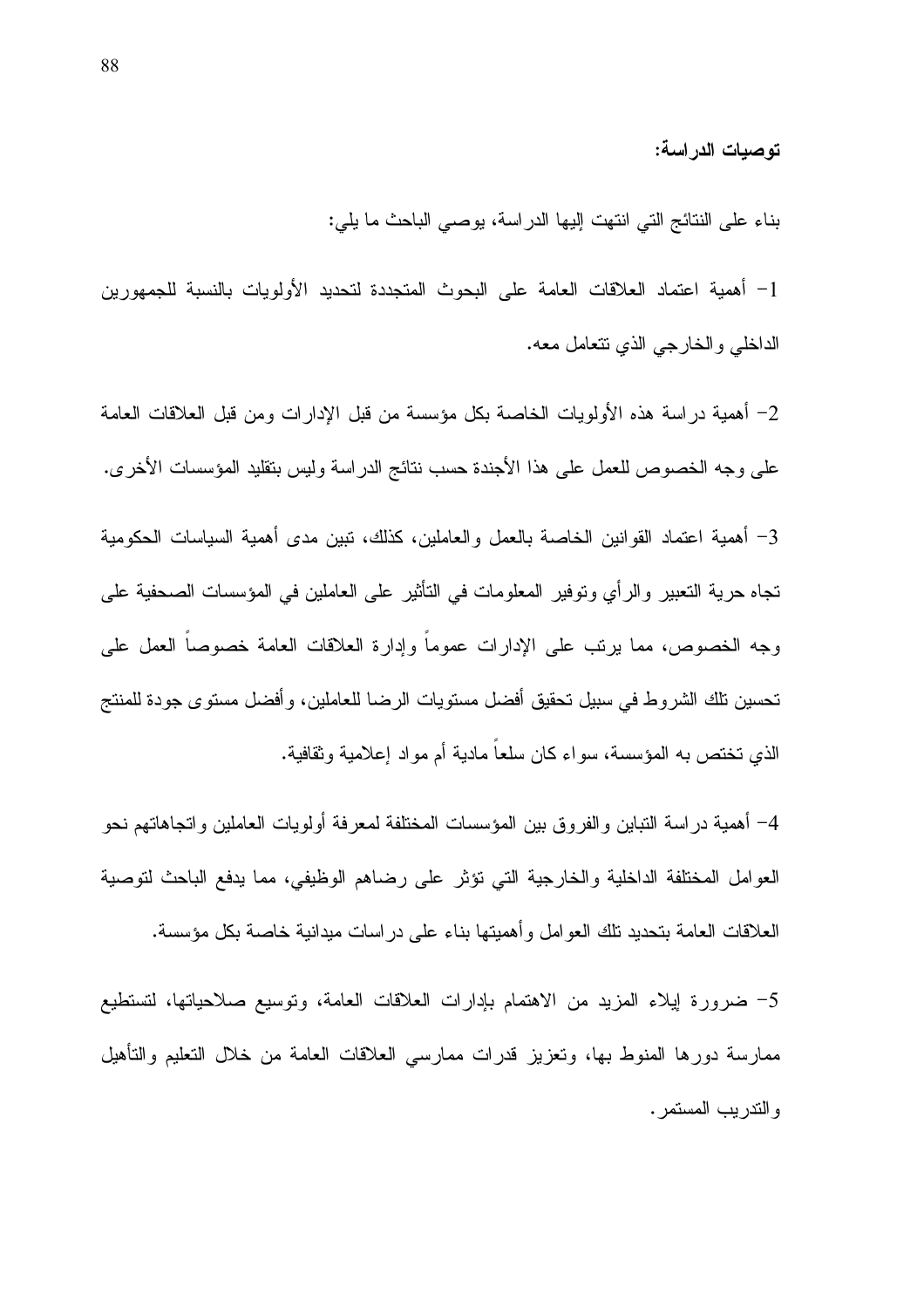6– يوصىي الباحث الباحثين الآخرين بدراسة أثر الرضا الوظيفي للعاملين في المؤسسات والمنشآت العامة والخاصة في رفع مستوى الإنتاجية ورفع مستوى جودة المنتج أو الخدمة في تلك المؤسسات والمنشأت.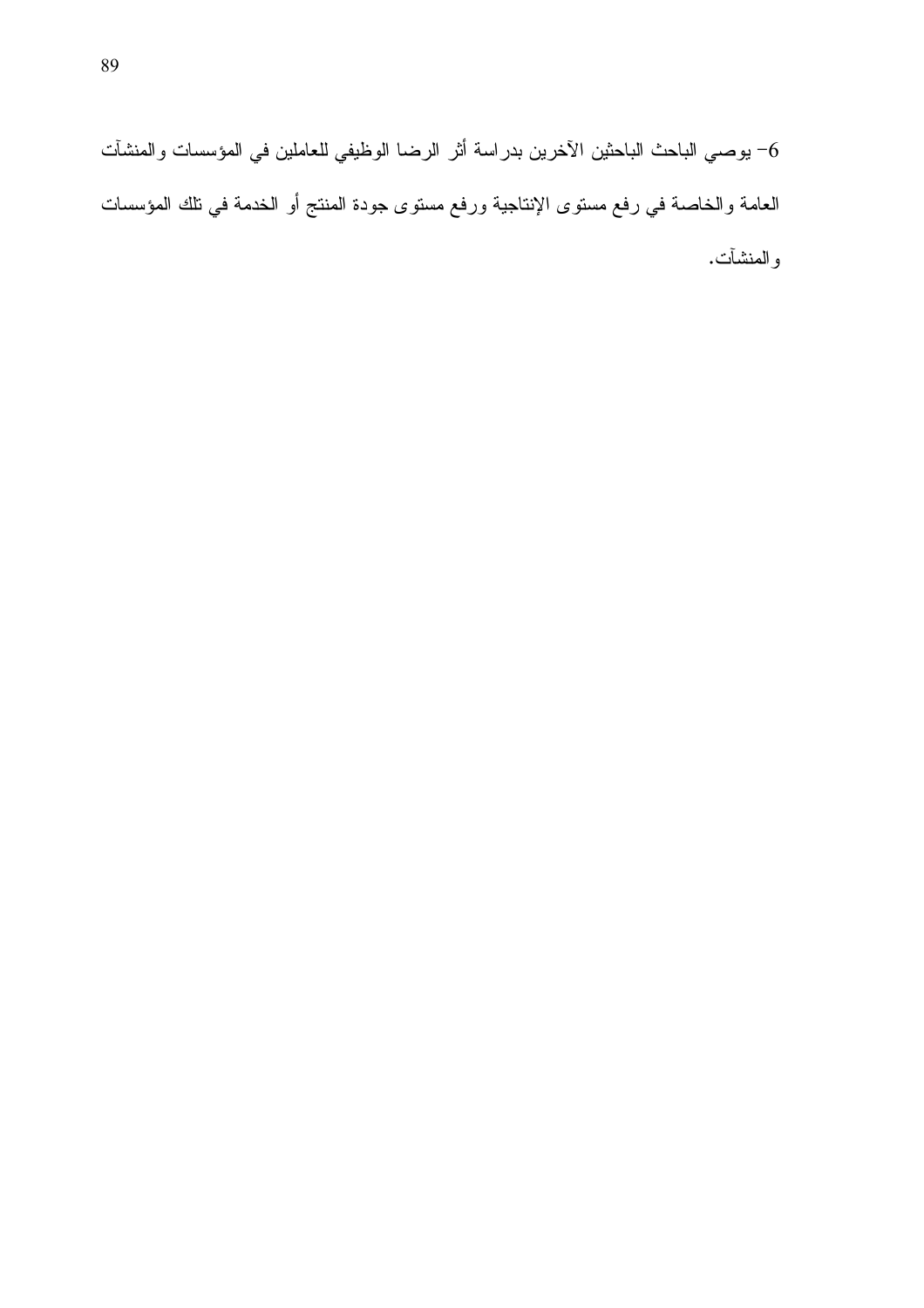المراجع: الكتب العربية: – إبراهيم، مروان عبد المجيد (2005) أ**سس البحث العلمي لإعداد الرسائل الجامعية**، عمان: دار الوراق للنشر والتوزيع. – الأمانة العامة لمجلس النعاون الخليجي (2004) دليل المؤسسات الإعلامية والصحفية بـدول مجلـس

التعاون الخليجي، الرياض، دار طارق للنشر.

– النهامي، مختار، والداقوقي إبراهيم (1980) **مبادئ العلاقات العامة في البلدان النامية**، العراق، وزارة التعليم العالمي و البحث العلمي.

– الجمال، راسم محمد وعياد، خيرت معوض(2005) إدارة العلاقات العامسة المسدخل الإسستراتيجي ،

القاهرة:الدار المصرية اللبنانية.

– جمعية العلاقات العامة (2012) المؤتمر الأول لجمعية العلاقات العامة الكويتيـــة، الكويــت، جمعيـــة العلاقات العامة.

– جمعية العلاقات العامة (2012) أعمال مؤتمر دور العلاقات العامة والإعلام في دعم الكويــت كمركـــز مالي واقتصادي، الكويت، جمعية العلاقات العامة.

– حنفي، عبد الغفار (2002) السلوك التنظيمي وإدارة الموارد البشرية، الإسكندرية، دار الجامعة الجديدة للنشر .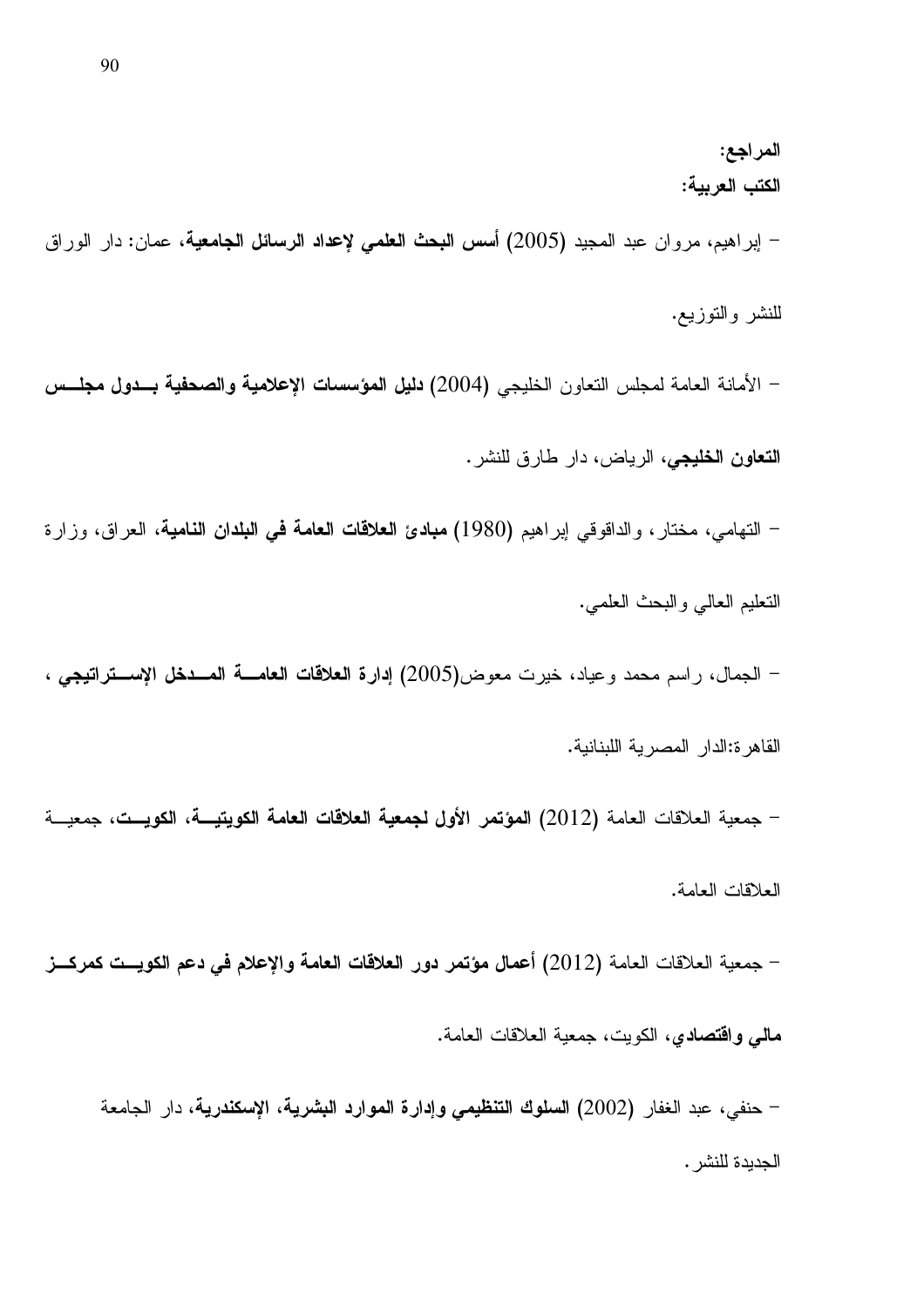– سالم، فؤاد ورمضان، زياد والدهان، أميمة ومخــــامرة، محــــسن(1995)،المعفـــاهيم الإداريــــة ا**لحديثة**،ط 5 ، مركز الكتب الأردني.

– السلمي، على(2002) إدارة التميز (نماذج وتقنيات الإدارة في عصر المعلومات)– دار غريب للطباعة والنشر والنوزيع<sup>\_</sup> القاهرة.

– سميسم، حميدة (2005) **نظريات الر**أى **العام**، القاهرة، الدار الثقافية للنشر . – الشاويش، مصطفى (2004)، إ**دارة الموارد البشرية**" إ**دارة الأفراد**" ، ط 3 ،عمان، دار الشروق. – الشهابي وأخرون (1997**) صحافة الكويت قبل الاســتقلال، الكويــت**، وزارة الإعـــلام، إدارة البحوث والنر جمة.

> – شوقي ، طريف (1993) ال**سلوك القيادي وفاعلية الإدارة** ، مكتبة غريب ، القاهرة. – الشيخلي، عبد الرز اق ابر اهيم وأخرون (1986) **العلاقات الـعامـة**، بـغداد.

– الصليبي، محمود عيد المسلم (2008) ا**لجودة الشاملة وأنماط القيادة التربويــــة**، عمــــان: دار الحامد للنشر والنوزيع.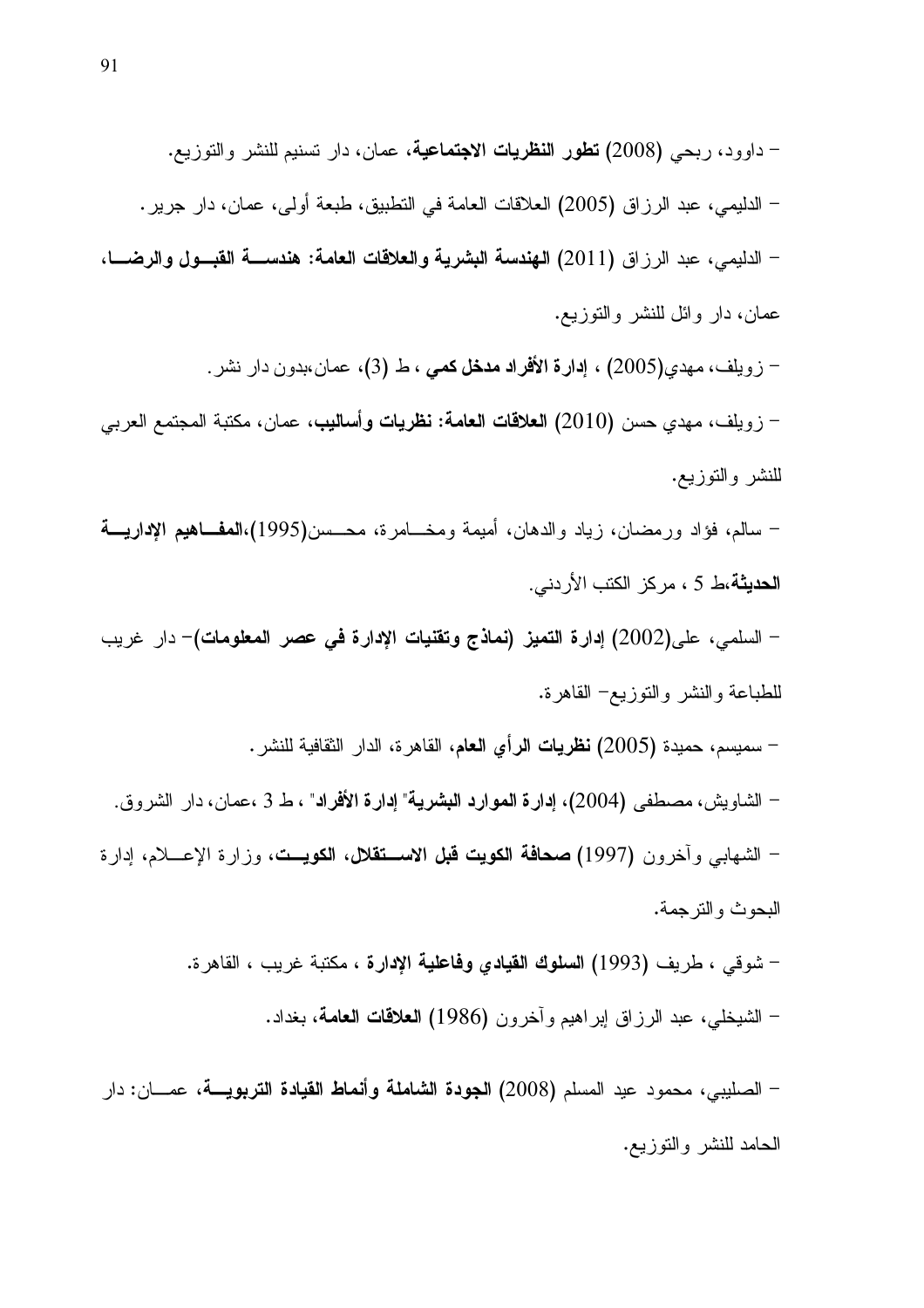– الطماوى، جابر (2003) ا**لعلاقات العامة وتطبيقاتها العلمية**، لامكان،لا دار نشر . – العالم ، صفوت محمد (2002) **فنون الـعلاقات الـعامـة**، القاهرة، دار الـهانـي للطباعة والنشر . – عبد الله، محمد حسن (1991)، ا**لكويت والتنمية الثقافية العربية**، المجلـــس الـــوطني للثقافـــة و الفنو ن و الآداب، عالم المعر فة، الكويت.

– عبيدات، ذوقان، وعدس، عبد الرحمن، وعبد الحق، كايد (1988) البحث العلمـــي: مفهومــــه، **أدواته، أساليبه،** بدون طبعة، عمان: دار الفكر للنشر والتوزيع.

– عجوة، على (2000) الأسس العلمية للعلاقات العامة، طبعة رابعة، القاهرة، عالم الكتب.

– عجوة، على(2002) العلاقات العامة والصورة الذهنية، القاهرة، عالم الكتب.

– العميان، محمود (2005) ا**لسلوك التنظيمي في منظمات الأعمال،** ط3، عمان، دار وائل للنـــشر والتوزيع.

– غريب، عبد السميع غريب(2004) الاتصال والعلاقات العامة في المجتمع المعاصر، مؤســسة شباب الجامعة، مصر .

– الفريخ، سهام (1999) **هنا الكويت**، الكويت، دار قرطاس للنشر .

– القبلان، يوسف محمد،(1981)أثار التدريب الوظيفي على الرضا الوظيفي في المملكة العربيـــة **السعودية**، معهد الإدارة العامة، الرياض .

– المديرس، فلاح (1994) ا**لتجمعات السياسية الكويتية: مرحلة ما بعد التحرير**، الكويـــت، دار قرطاس للنشر والنوزيع.

– المرسى، جمال الدين محمد(2003) الإدارة الإستراتيجية للموارد البشرية (المسدخل لتحقيــق ميزة تنافسية لمنظمة القرن الحادي والعشرين)– الدار الجامعية الإبراهيمية.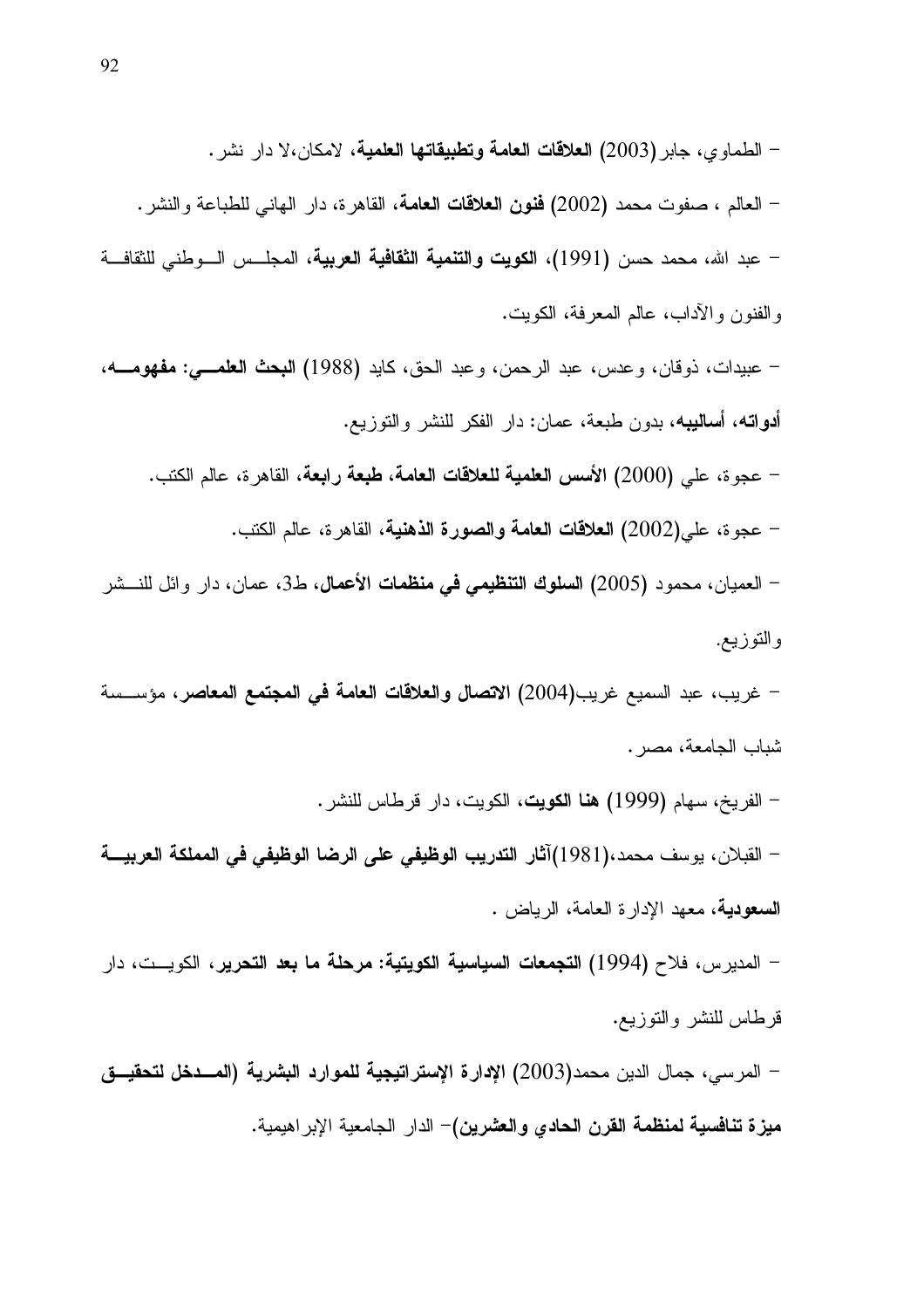الإعلام جامعة القاهرة، 2004)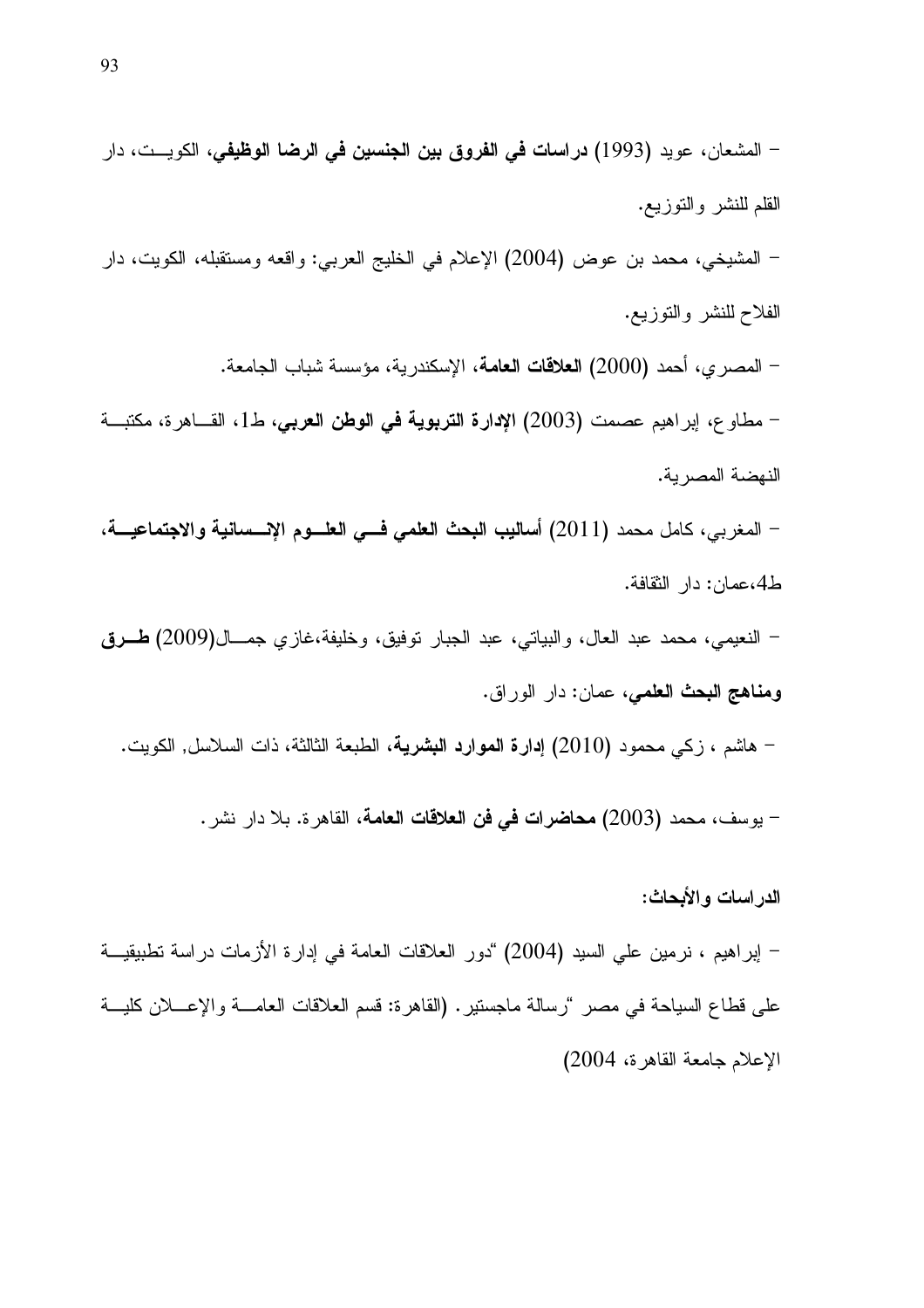– بيلي، ممدوح بسيوني (1991)."أهداف ووظائف العلاقات العامة في المؤسسات الصحفية فسي مصر "رسالة ماجستير . (القاهرة: قسم العلاقات العامة والإعلان كلية الإعسلام جامعـــة القــــاهرة، 1991) 444 صفحة.

– أسعد، محسن أسعد، ورسلان، نبيل إسماعيل، (1984)، الرضا الوظيفي للقوى البشرية العاملة في المملكة العربية السعودية، مركز البحوث والنتمية، كلية الاقتصاد، جامعة الملك عبد العزيــز ، حدة.

– الأغبري، عبد الصمد(2002)، الرضا الوظيفي لدى عينة من مديري مـــدارس النعلـــيم العــــام بالمنطقة الشرقية ( دراسة ميدانية )، مجلة دراسات الخليج والجزيرة العربيـــة ،ع 109، مجلــس النشر العلمي، جامعة الكويت.

– الجميعة، أحمد محمد (2010) الممارسة المهنية الصحفية والعوامل المؤثرة فيها، (دكتوراه، قسم الإعلام بجامعة الإمام محمد بن سعود الإسلامية)

– جوهر ، محمد ناجي (1978) "دراسة ميدانية لأهداف ووظائف العلاقات العامة في مؤســـسات الحكومة والقطاع العام بالعراق"رسالة ماجستير. (القاهرة: فسم العلاقات العامة والإعـــلان كليـــة الإعلام جامعة القاهر ة، 1978).

– حسين، سمير محمد (1996) إدار ة العلاقات العامة بدولة الكويت: در اسة ميدانية. في المدير س، بدر عبد الله (إعداد) (1997) المؤتمر الثاني للعلاقات العامة والإعلام، الكويت، جامعة الكويت. – الحنيطي، إيمان محمد علي، (2000 )، دراسة تحليلية للرضا الوظيفي لــدى أعــضاء هيئـــة الندريس في كلية النربية الرياضية في الجامعات الأردنية، رسالة ماجستير غير منــشورة، كليـــة الدر اسات العليا، الجامعة الأر دنية.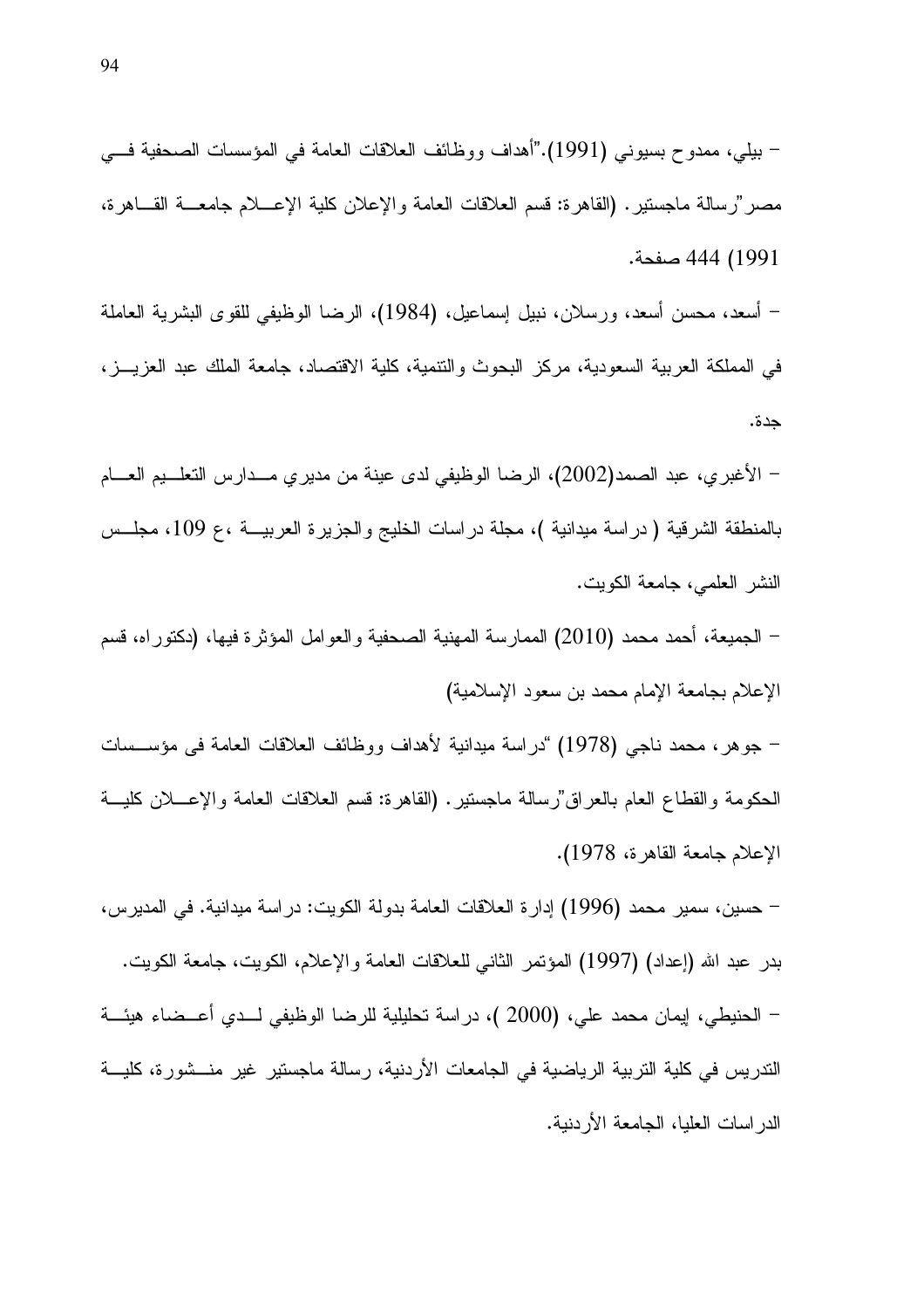– خضر ، سيد الشحات (1988) تكاليف المسؤولية الاجتماعية في المؤسسات الصحفية في مصر ، المفهوم والمشاكل والقياس – مجلة الإدارة ، مجلد 21 ، العدد الأول 1988 ص 7. – خوام، حبيب سميح (2010) الرضا الوظيفي لدى العاملين وآثاره على الأداء الوظيفي، دراســــة تطبيقية على (شبكة الجزير ة الفضائية). (أطروحة تحضيرية في إدار ة الأعمال، الأكاديمية العربية البر بطانية للتعليم العالي، المملكة المتحدة)

– الرويلي، نواف (2002)، الرضا الوظيفي لدى مديري ومديرات مدارس النعليم العام الحكومي بمنطقة الحدود الشمالية دراسة ميدانية، رسالة ماجستير غيـــر منـــشورة، قــسم الإدارة التربويـــة والتخطيط،كلية النربية،جامعة الملك سعود.

– الزعبي، قاسم (1996). " دور مركز الندريب الإذاعي والنلفزيوني في نتمية القوى البشرية في مؤسسة الإذاعة والتلفزيون", در اسة توثيقية عن الندريب، أرشيف مؤســسة الإذاعـــة والتلفزيـــون الأر دنية.

– سلامة، رتيبة(2003) الممارسات الإدارية لمديري المدارس الثانوية العامة في الأردن وعلاقتها بالرضا الوظيفي والولاء التنظيمي للمعلمين. (رسالة دكتوراه غير منشور ة، جامعة عمان العربية للدر اسات العليا،الأر دن).

– سلامة،عادل (1999) "الالنزام النتظيمي والرضا الوظيفي لأعضاء هيئة الندريس بكلية النربية بجامعة عين شمس"، مجلة كلية التربية ،ع23.

– طه، ريم أحمد عادل (2003) "تأثير بيئة المنظمة على السلوك الاتصالي لجهاز العلاقات العامة دراسة ميدانية تحليلية "(رسالة ماجستير، قسم العلاقات العامة والإعلان كليسة الإعسلام جامعسة القاهر ة، 2003).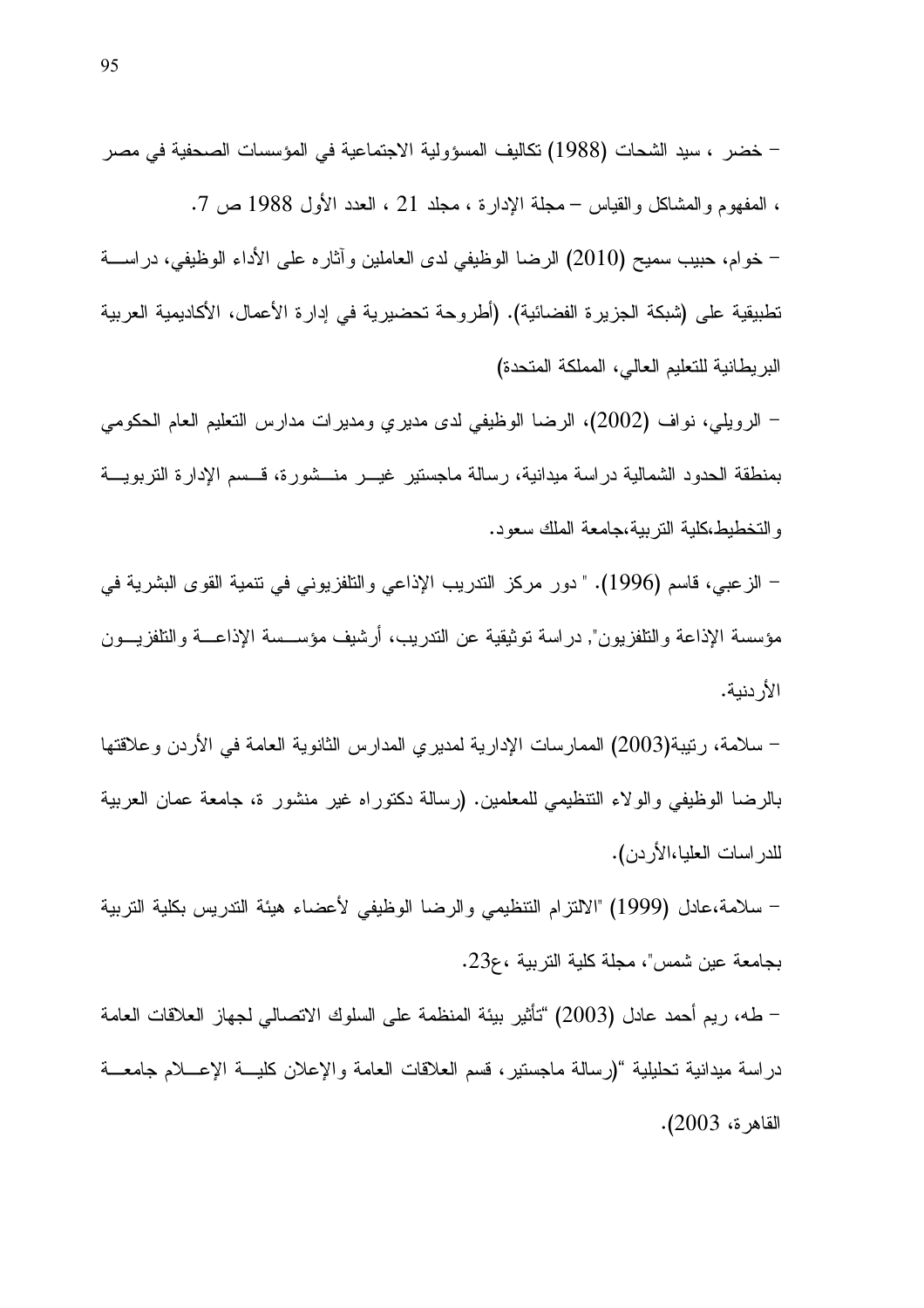– المطيري، مشعل (2011) دور العلاقات العامة في شركات الاتصالات الكويتية: دراسة مقارنة بين شركتي زين والوطنية للاتصالات من منظور المسؤولية الاجتماعية. (رسالة ماجستير غيـــر منشورة) كلية الإعلام، جامعة الشرق الأوسط، عمان – الأردن.

– العباسي، عبد الحميد محمد، (2002). الرضا الوظيفي لدى ضابط الأمـــن الكـــويتي. (رســــالـة ماجستير غير منشورة، جامعة الكويت).

– العتيبي، آدم(1992) علاقة بعض المتغير ات الشخصية بالرضا الوظيفي، در اسة ميدانية مقارنة بين العمالة الوطنية والعمالة الوافدة في القطاع الحكومي بدولة الكويت، مجلة الإدارة العامة، معهد الإدار ة العامة، الرباض.

– العديلي، ناصر (1981). الرضا الوظيفي دراسة ميدانية لاتجاهات ومواقف مـــوظفي الأجهـــزة الحكومية في مدينة الرياض بالمملكة العربية السعودية ، معهد الإدارة العامة ( رســـالة ماجـــستير منشورة في علم النفس الإداري من جامعة ولاية كاليفورنيا).

– العكش، فوزي عبد الله والـحسين، أحمد مصطفى (2008) الرِّضا الوظيفي لدى أعـــضـاء هيئــــة الندريس في الجامعات الخاصة والحكومية في الأردن: دراسة مقارنة لأعضاء هيئة الندريس فـــي كليات العلوم الإدارية. مجلة المنارة، المجلد 14، العدد (1)، 2008، جامعة آل البيــت، عمـــان، الأردن. 11-43.

– الفالح، نايف بن سليمان، (2001)، الثقافة النتظيمية وعلاقتها بالرضا الوظيفي فـــي الأجهـــزة الأمنية، (رسالة ماجستير غير منشورة، جامعة الملك عبد العزيز، الريــــاض، المملكـــة العربيـــة السعو دية).

– الفضلبي، وليد مرزوق (2012) الدور النوعوي والإرشادي"لإدارة العلاقات العامة والإعلام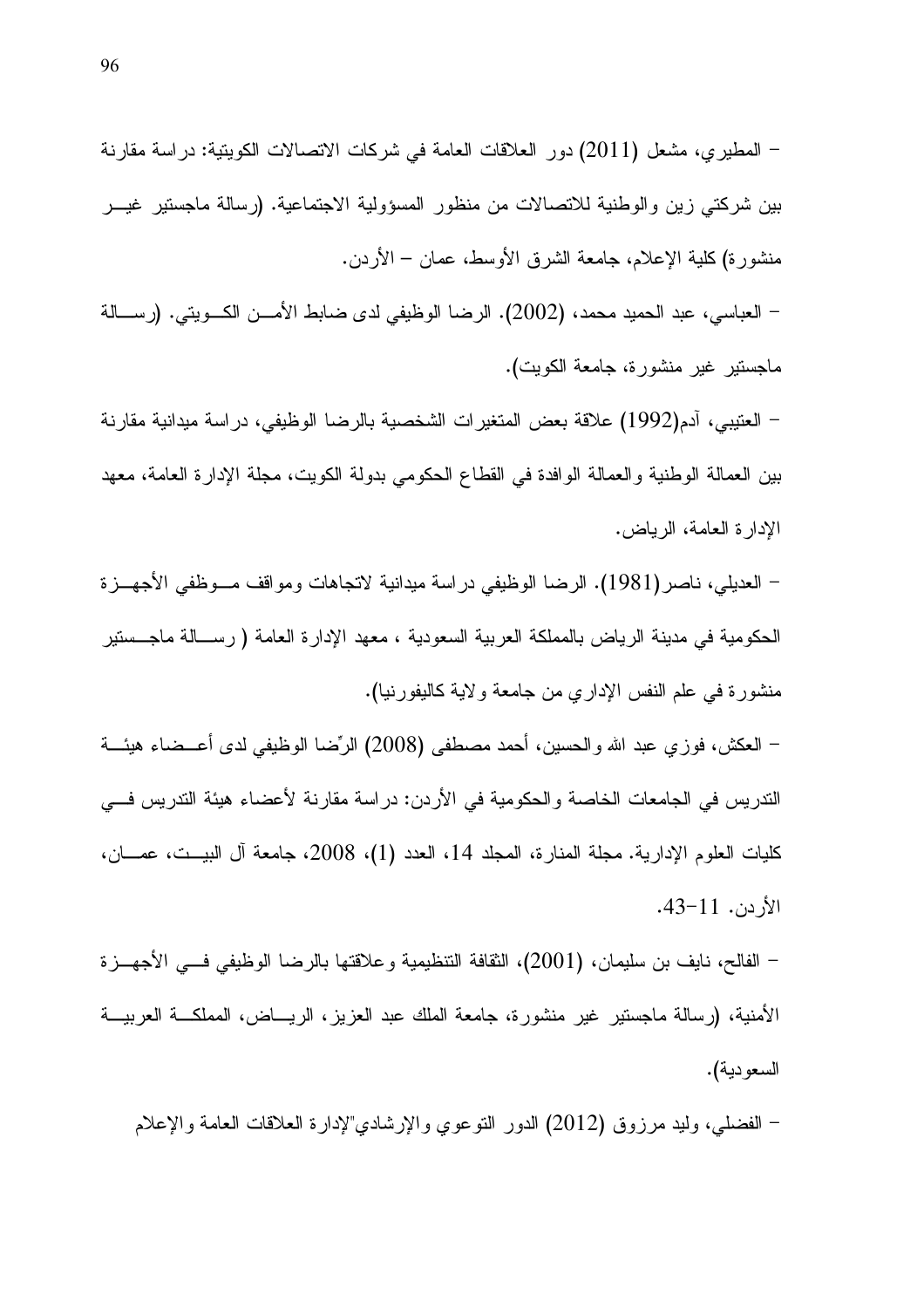النمر، سعود (1993)، الرضا الوظيفي للموظف السعودي في القطاعين العام والخاص، مجلَّـــة جامعة الملك سعود، مجلد (5)،الرياض.

# المراجع الأجنبية:

- Abouserie (1991) ,R ,The Attitudes of teachers and head teachers towards Job satisfaction in Tanzanian Primary schools ". The Ohio State University, Dissertation Abstracts.

- Compell, J.P and V. Scarapelle( 1983 ) Job Satisfaction, Journal of personal Pyscholegy, V.101, No:4, P.36.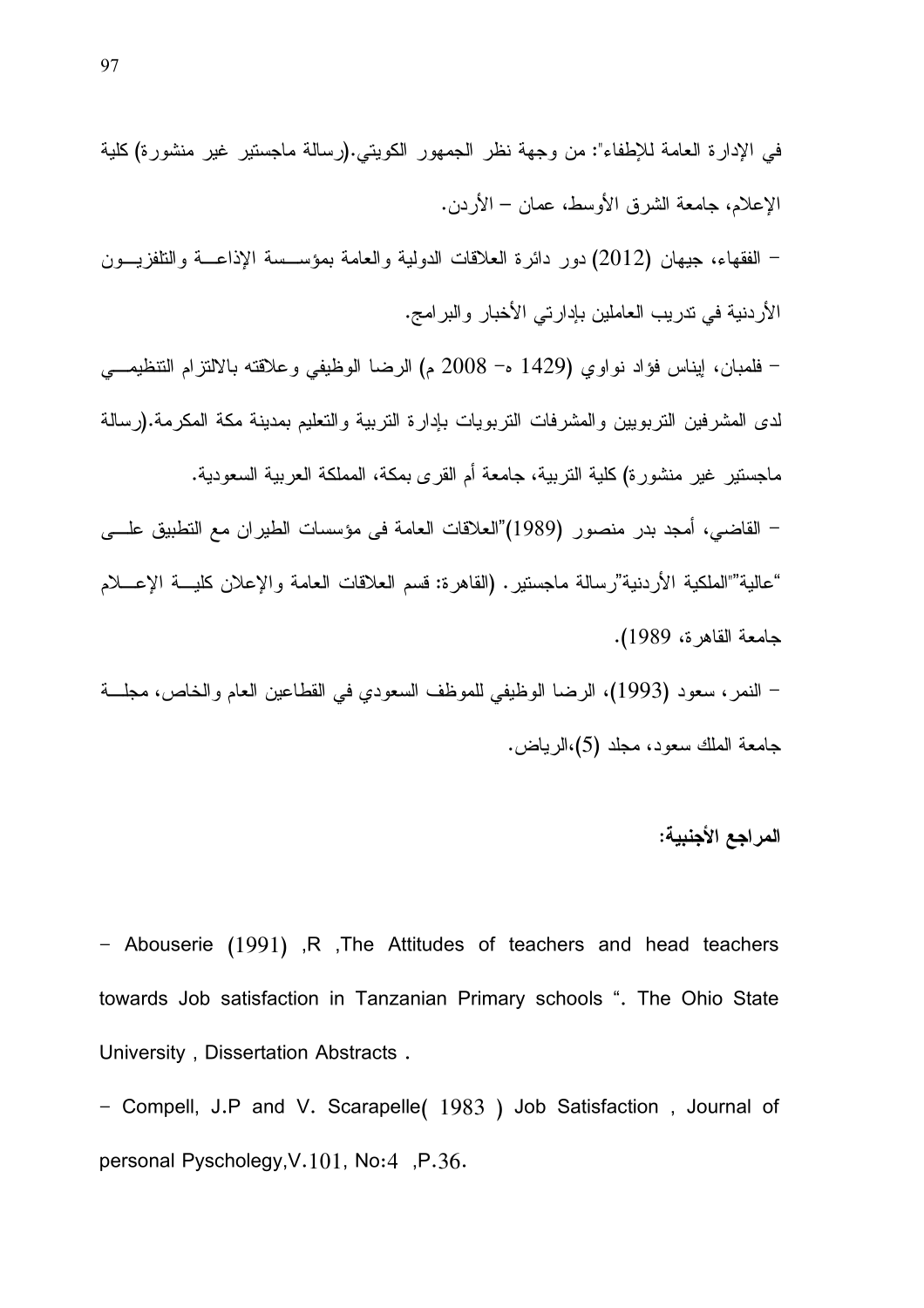- Harrison, Shirley (2000) Public Relation: An introduction, 2nd ed., (London: Business Press, Thomson Learning).

- Hazard,(1991 B. seaton M :Teacher Job satisfaction, Educational Audiology,Hand book ,London ,Inc , p.1994 .

- Hon, L,C., (1997) "What Have You Done for Me Lately: Exploring Effectiveness in Public Relations" Journal of Public Relations Research, Vol.9,No.1.

- Scamel, R.W. and Stead , B.N.A, Study of type and Tenure as it pertains Job

Satisfaction, Journal of Library Administration, Vo.  $1., pp.3-18.$ 

- Liaqu&Schumacher,(1992)) ." Total Quality Management Challenge to deal with job satisfaction for teacher in Urban School Education Leadership,  $50(3)$  P.  $11-51$ .

- Truell, Price & etal . Implementers Teacher Job satisfaction in school management, Santiago, Preiffer, U.S A, 1991, pp1-11.

مراجع الإنترنت:

– جمعية العلاقات العامة الكويتية، 2013)

http://www.kpra.org/links.php?page=20".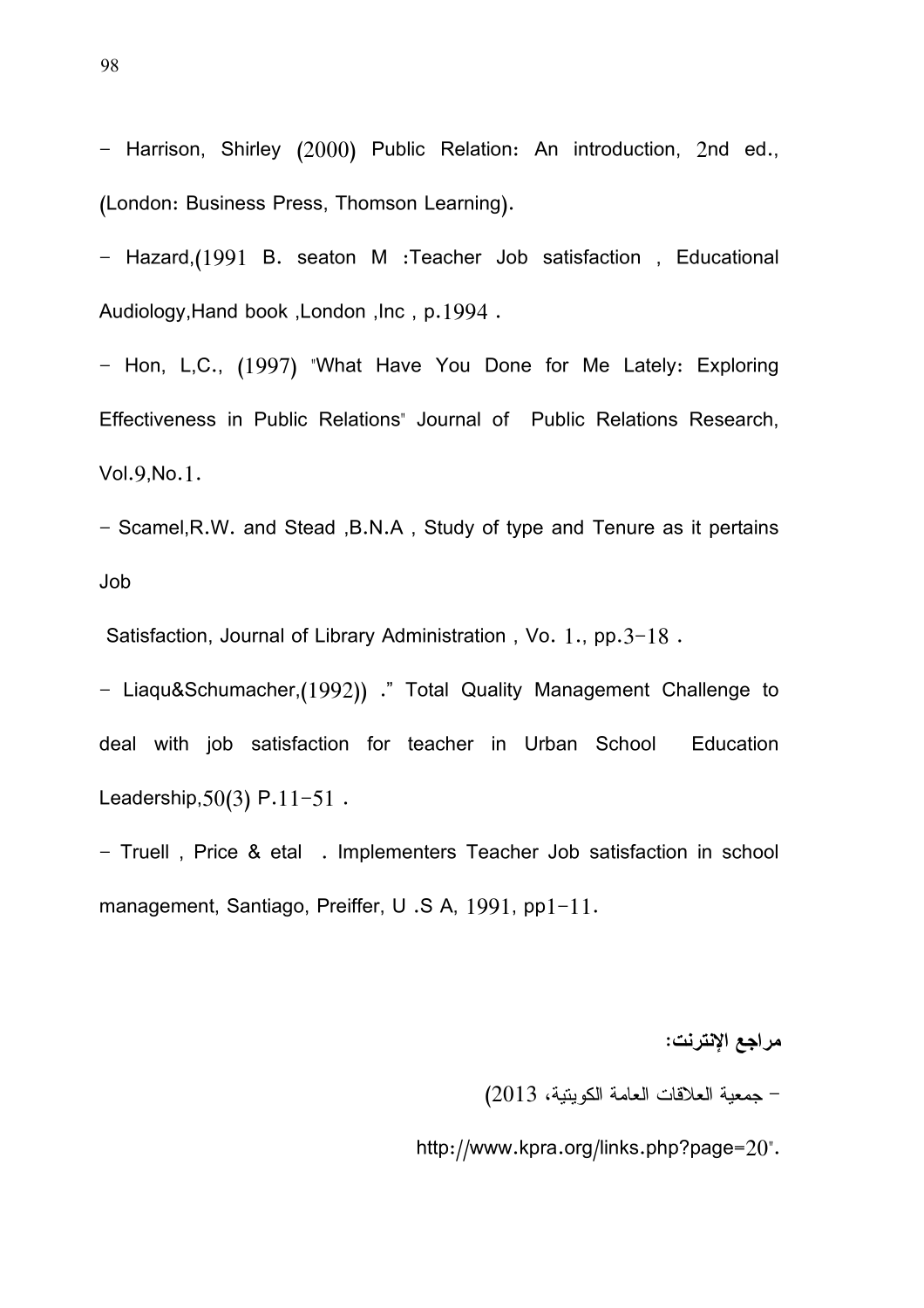$-2012$  مجلس الأمة الكويتي، الموقع الإلكتروني، 2012

http://www.kna.kw/clt/run.asp?id=334

 $-2012$  جريدة النهار الالكتر ونبة، 2012

الزويد، خالد إبراهيم (2011) "نظرية القيمة للوك" على الإنترنت، رابط "

http://kenanaonline.com/users/khalidalzwaid/posts/342679

– العبد اللات، هيثم والفقهاء غادة (2010) "أثر الحوافز في تعزيز القيم الجوهرية" موقع طريـــق النفوق والنجاح، الرابط:

http://kenanaonline.com/users/ahmedkordy/posts/334524

- العطار ، محمد (2011) سلوك نتظيمي  $(13)$  ... الرضا عن العمل، في موقع "مفكرة الإســــلام"  $\,$ علم الرابط

http://www.islammemo.cc/fan-el-edara/Slook

الكر دي، أحمد سيد (2011) سلوك الرضا الوظيفي، موقع إنتر نت علي الر ابط "

http://kenanaonline.com/users/ahmedkordy/posts/277406

 $-2013$  موقع صحيفة الراي ، 3

/ http://www.alraimedia.com

 $-$  موقع صحيفة الكويت تايمز ، 2013  $-$ 

/http://news.kuwaittimes.net

– فلحي، محمد جاسم (2009) محاضرات موجزة، متوفرة على الرابط

http://mediacom.jeeran.com/archive/2009/9/940262.html

وكالة كونا، الموقع الإلكتروني ( 2012)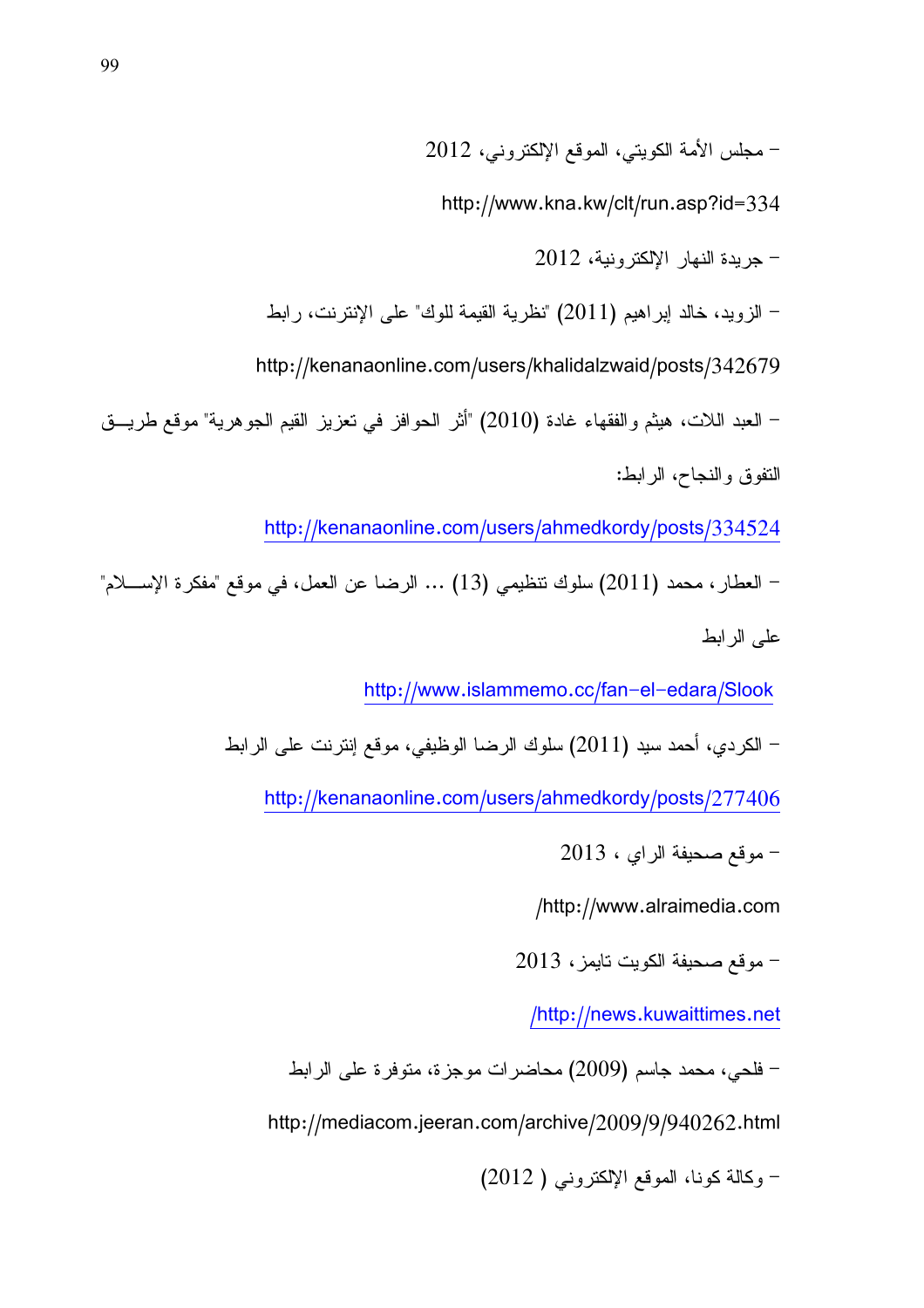http://www.Kuna.Kw.com

### المقابلات:

 $-2012/11/11$  مقابلة الباحث مع العلاقات العامة في صحيفة "الراي" الكويتية، بتاريخ 11/11/11

 $-$  مقابلة الباحث مع العلاقات العامة في صحيفة "كويت تايمز" الكويتية، بتاريخ 2012/11/11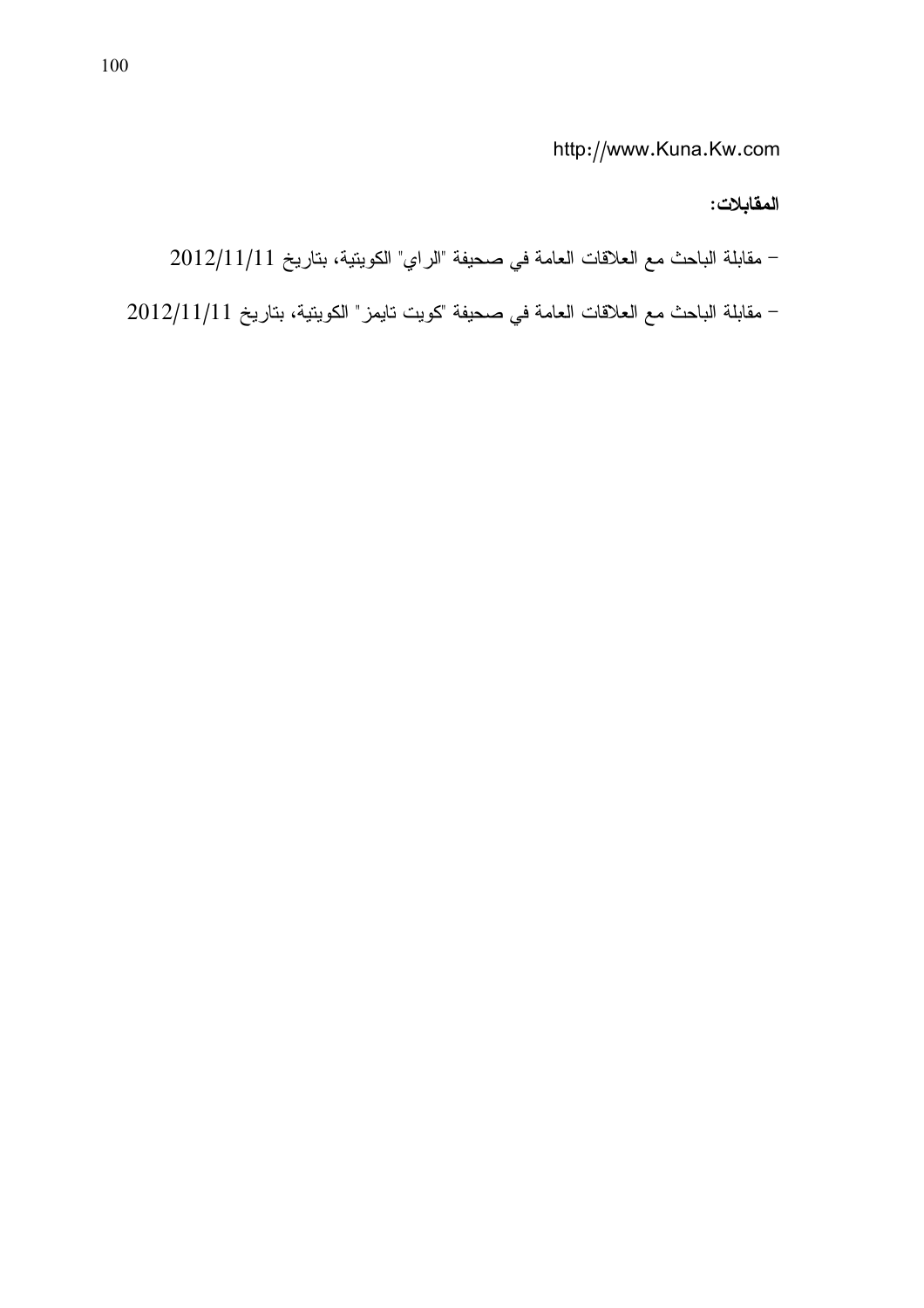ملاحق الدراسة

1– أسماء محكمي استبانة الدراسة 2– الاستبانـة النـهائيـة للدراسـة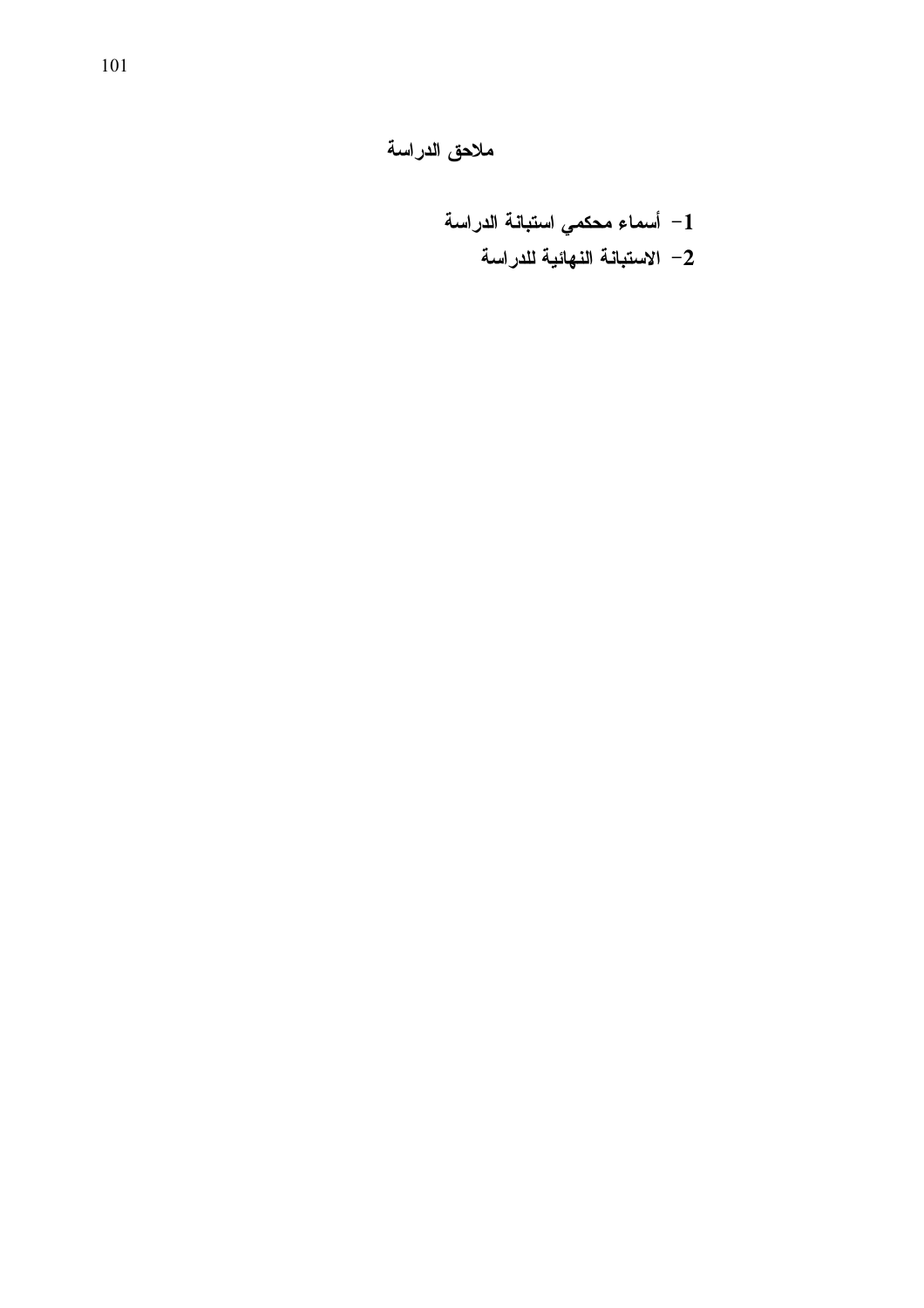| الجهة التي يعمل بها               | الأسم                   |
|-----------------------------------|-------------------------|
| قسم الإعلام – جامعة بترا          | أ.د. نيسير أبو عرجة     |
| قسم الإعلام – جامعة بنرا          | أ.د. عبد الرزاق الدليمي |
| قسم الإعلام – جامعة بنرا          | د. زهير ياسين الطاهات   |
| كلية الإعلام – جامعة الشرق الأوسط | د. کامل خورشید مراد     |
| قسم الإعلام – جامعة الكويت        | د. مناور الراجحي        |

– ملحق رقم (1) أسماء محكمي الاستبانة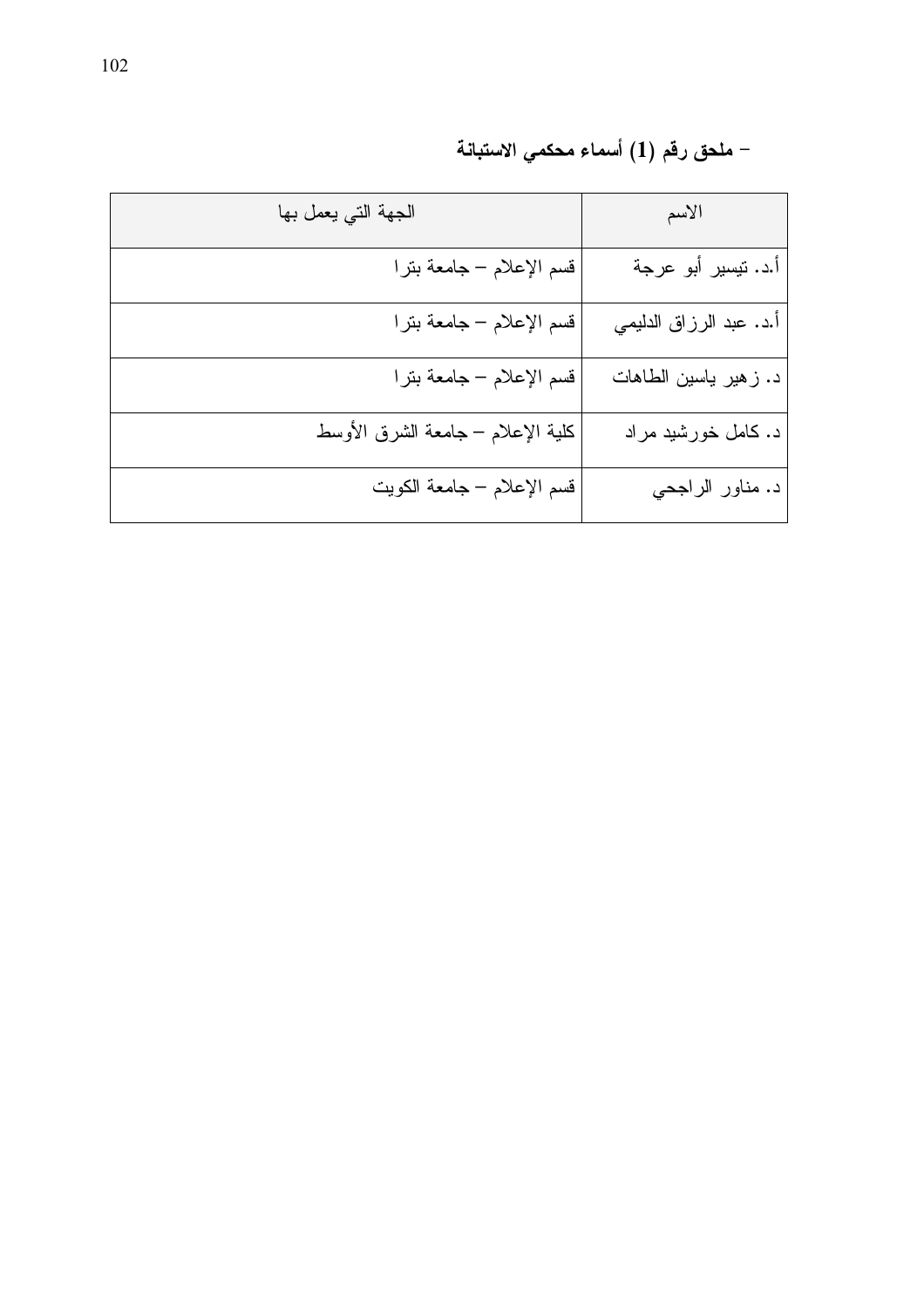### – الملحق رقم (2) استبانة الدراسة بصورتها النهائية

# جــامـعـــۃ الــشــــــرق الأوســــط<br>MIDDLE EAST UNIVERSITY **M-I**

الأعزاء العاملين والعاملات في صحيفتي "الراي" و"الكويت تايمز":

تحية وبعد:

هذه الاستبانة هي أداة لدراسة استكمالاً لمتطلبات الحصول على درجة الماجــستير فـــي الإعــــلام بعنو ان:

" دور العلاقات العامة بالإسهام في تحقيق الرضا الوظيفي للعاملين في صحيفتي "الراي" و"الكويت تايمز" الكويتيتين"

الرجاء الإجابة على فقرات وأسئلة الاستبانة حسب الخيار المناسب، علمـــاً أن بيانــــات الاســـتبانة سنعامل بسرية نامة ولن تستخدم لغير أغراض هذه الدر اسة.

واقبلوا فائق الاحترام والتقدير.

الباحث يوسف السعيدى

كلية الإعلام – جامعة الشرق الأوسط

هاتف الكويت (0555119032)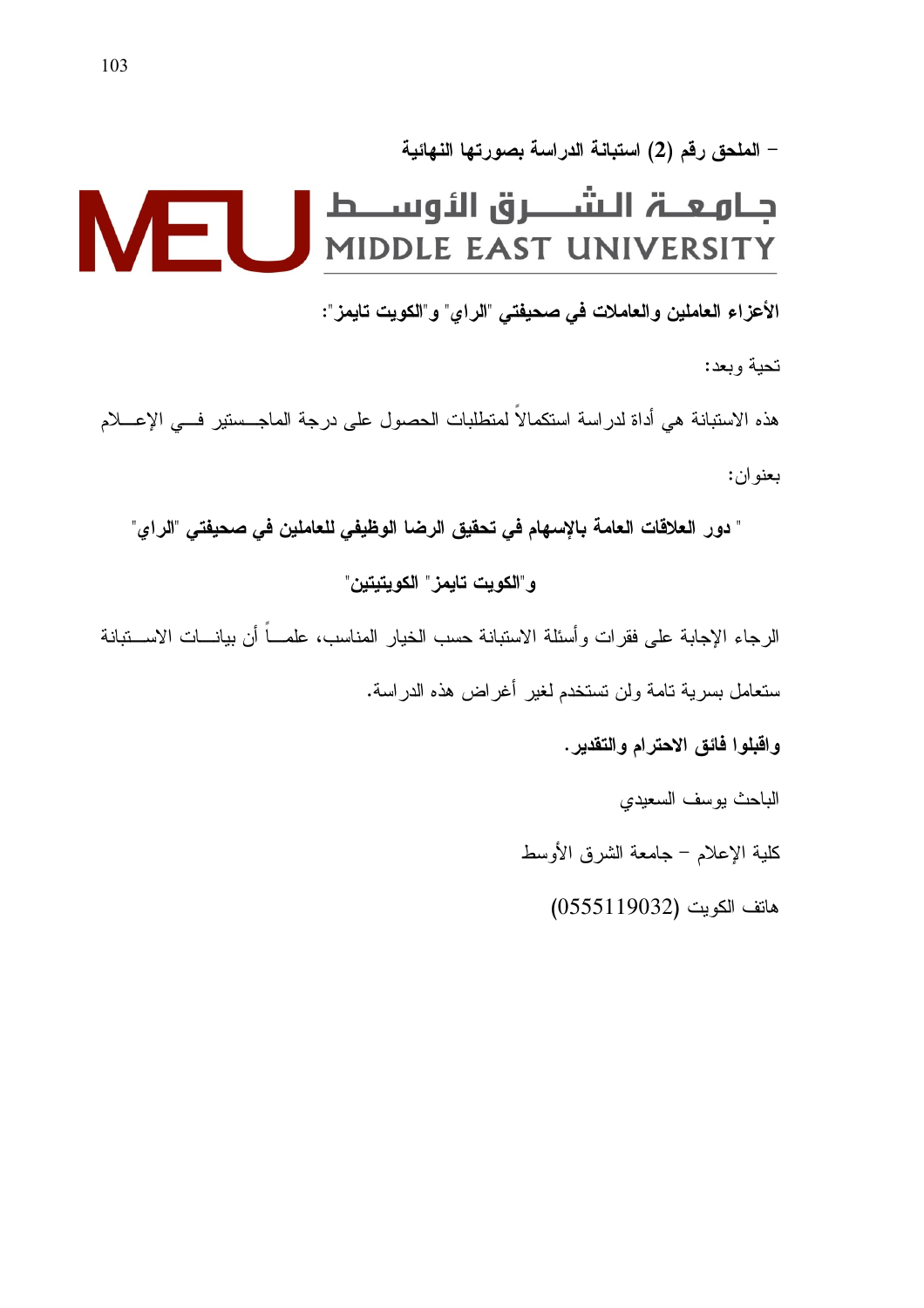القسم الأول (بيانات أولية): 1– اسم الصحيفة التي تعمل بها: - صحيفة الراي.  $-2$  صحيفة الكويت تايمز $-1$ 2− الجنس: 1− □− أنثي. 2− □− ذكر . - العصر: 1-  $-$  أقل من عشرين سنة.  $-2$   $-$  من 20 $0$  سنة. 3-  $-$ 3− □− من 31− 40 سنة. 4− □−أكثر من 40 سنة.

#### 4– التأهيل العلمي:

□− ثانوية عامة فأقل. □ − دبلوم متوسط. □− بكالوريوس. □− دراسات عليا. 5– سنوات العمل والخبرة في المؤسسة الحالية:

1− □− أقل من ثلاثة أعوام. 2−□− من ثلاثة أعوام إلى ستة. 3− □− من سبعة أعوام إلى عشرة. 4– □– من أحد عشر عاماً إلى أربعة عشر . 5– □– من خمسة عشر عاماً فأكثر .

## 6– الوظيفة في المؤسسة الحالية:

1−□− وظيفة إدارية. 2− □− النحرير. 3−□− مراسل ميداني. 4−□− أعمال فنية. 5−□ - تصوير. 6− □- تسويق. 7- □- أخرى.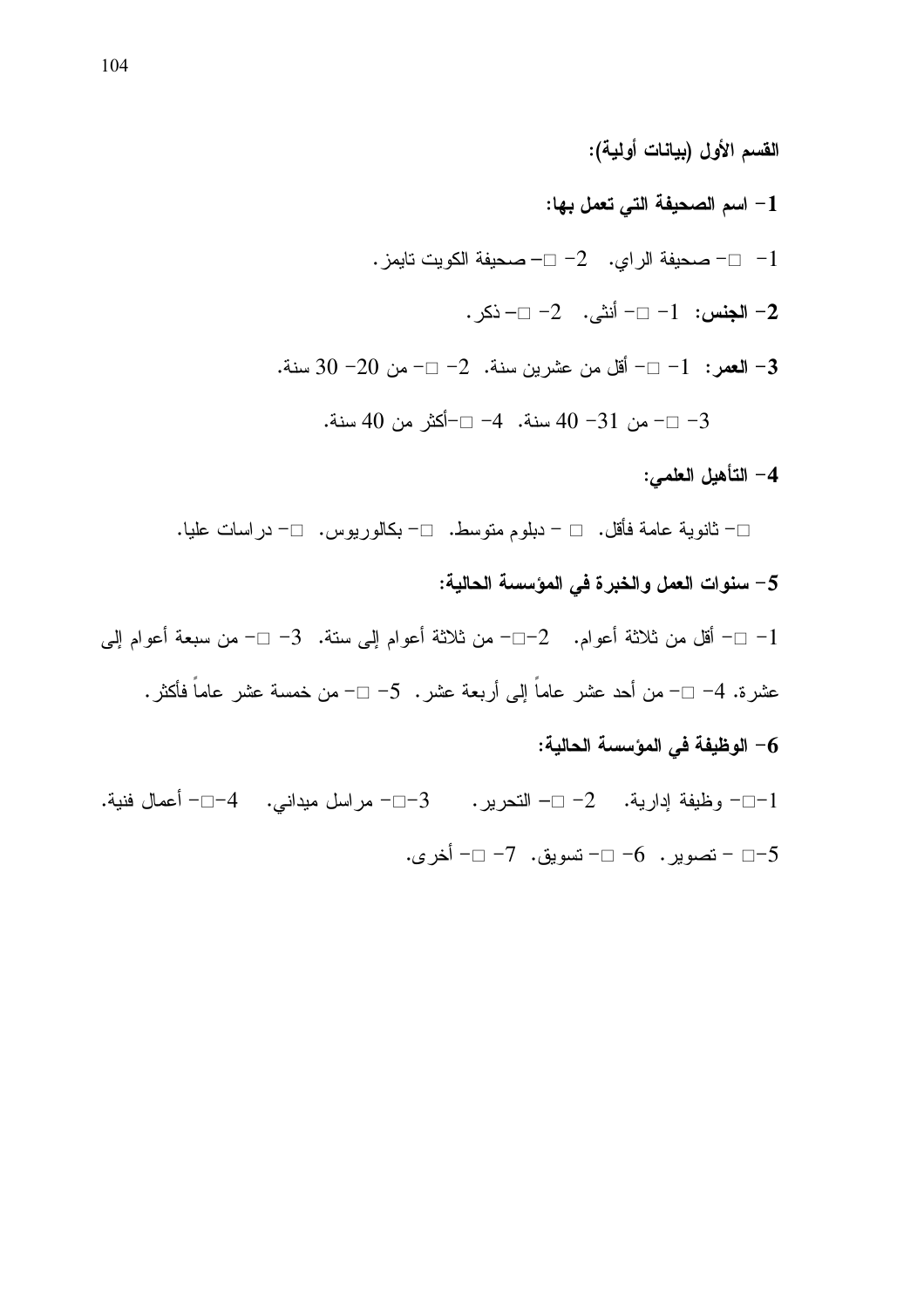القسم الثاني: أسئلة الدراسة:

المحور الأول: دور العلاقات العامة في تحقيق الرضا الوظيفي

– أر ى أن دور العلاقات العامة في تحقيق الرضا الوظيفي للعاملين يتمثل في :–

| راض  | راض | غسسر  | غي  | غیـــ        | الفقرة                                   |    |
|------|-----|-------|-----|--------------|------------------------------------------|----|
| جداً |     | متأكد | راض | راض<br>أبداً | دور العلاقات العامة فسى تحقيسق الرضسا    |    |
|      |     |       |     |              | الوظيفي للعاملين يتمثل في:               |    |
|      |     |       |     |              |                                          |    |
|      |     |       |     |              | رفع مستوى الألفة ببن الموظفين والمحافظة  | 7  |
|      |     |       |     |              | عليها                                    |    |
|      |     |       |     |              | تحسين مستوى الاتصال السوظيفي الهسابط     | 8  |
|      |     |       |     |              | والصاعد ببين الموظفين والإدارات          |    |
|      |     |       |     |              | تحسين مستوى التواصـــل الـــوظيفي بـــين | 9  |
|      |     |       |     |              | الموظفين والإدارات                       |    |
|      |     |       |     |              | إقامة الأنشطة الاحتفالية المشتركة        | 10 |
|      |     |       |     |              | تحسين مستوى الاتصال مع البيئة الخارجية   | 11 |
|      |     |       |     |              | السعي لإقامة المشاريع النعاونية المشتركة | 12 |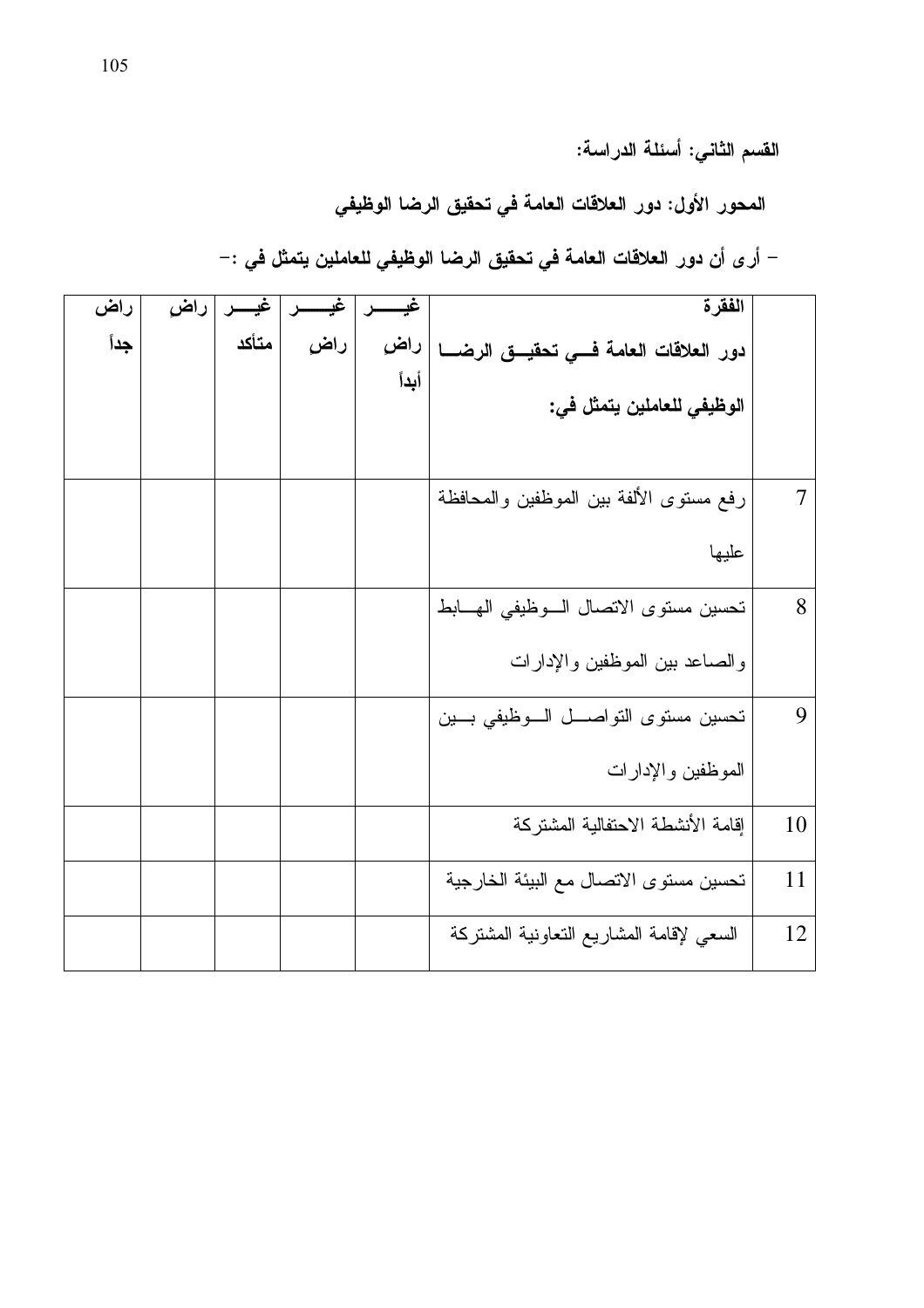المحور الثاني :العوامل الداخلية في تحقيق الرضا الوظيفي

– أعتقد أن أهم العوامل الداخلية التي تؤثر في مستوى الرضا الوظيفي للعاملين في المؤســسة الصحفية التي أعمل بها هي :-

| مـــــــوْثْرة | مؤثرة | غيــــــر | غد                  | الفقرة                                   |    |
|----------------|-------|-----------|---------------------|------------------------------------------|----|
| جداً           |       | متأكد     | مــــــوْثرة موْثرة | أهم العوامل الداخلية نتمثل في:           |    |
|                |       |           | أبداً               |                                          |    |
|                |       |           |                     | طبيعة العلاقة بين الإدارات والموظفين     | 13 |
|                |       |           |                     | طبيعة العلاقات بين الموظفين أنفسهم       | 14 |
|                |       |           |                     | العدالة في توزيع المهام والواجبات        | 15 |
|                |       |           |                     | العدالة في الروانب والأجور               | 16 |
|                |       |           |                     | عدد ساعات العمل المطلوبة من الموظفين     | 17 |
|                |       |           |                     | وضوح النعليمات الإدارية بشأن الواجبـــات | 18 |
|                |       |           |                     | والحقوق للموظف                           |    |
|                |       |           |                     | الضمان الصحى للموظفين                    | 19 |
|                |       |           |                     | مكافأت العمل الإضافي للموظفين            | 20 |
|                |       |           |                     | مكافآت نهاية الخدمة للموظفين             | 21 |
|                |       |           |                     | تنظيم الدورات الندريبية للموظفين         | 22 |
|                |       |           |                     | احترام حق الموظف في الإجازات المرضية     | 23 |
|                |       |           |                     | والترفيهية                               |    |